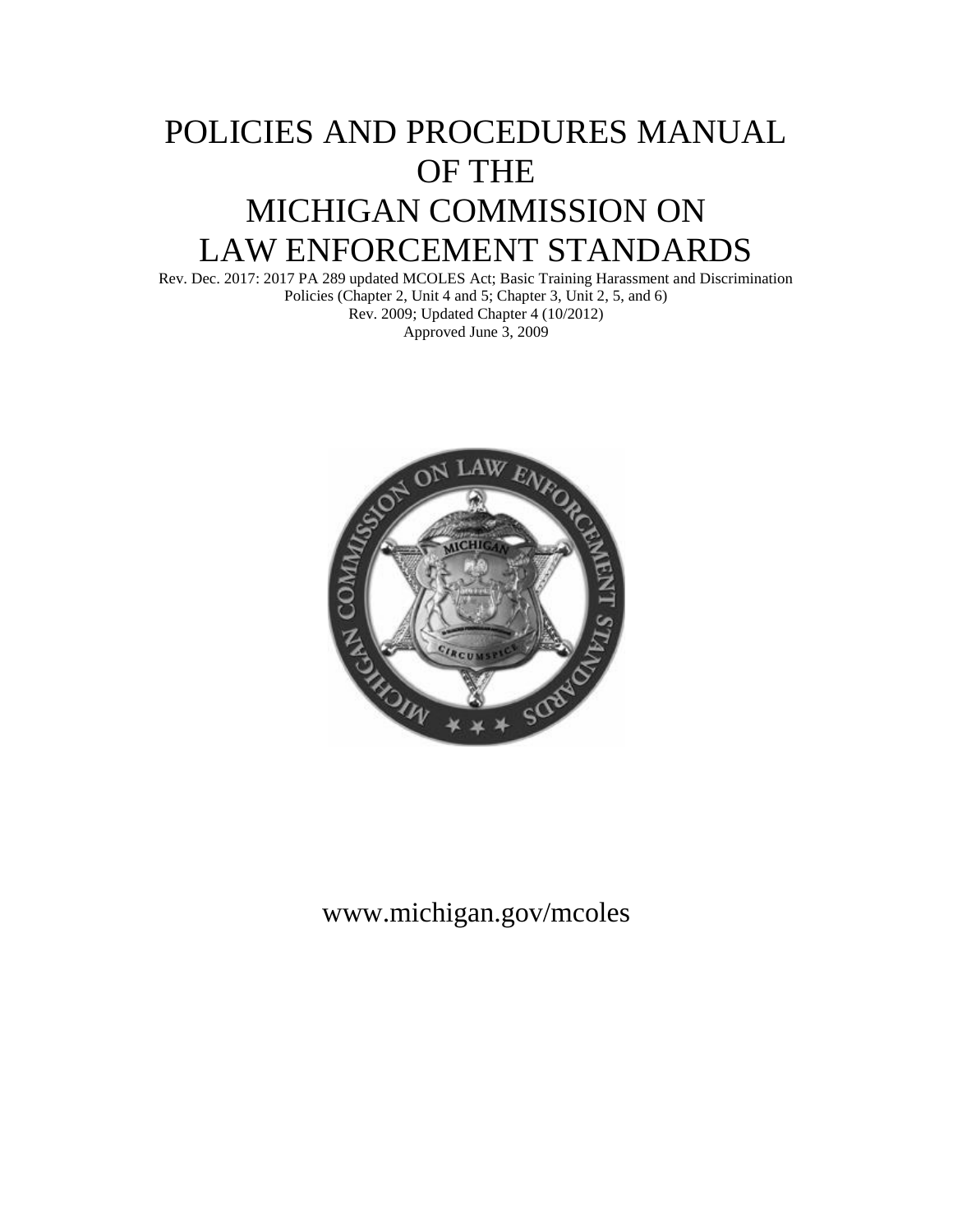# **Table of Contents**

#### **Chapter 1 Statutory Authority, Rules, Mission, Values and Organizational Concepts**

#### **Chapter 2**

### **Basic Law Enforcement Training Program Administration**

| Unit 2 Academy Annual Operating Plan; Standard Form     |                |
|---------------------------------------------------------|----------------|
| Contract; Approval to Continue Operations; Revocation,  |                |
| Suspension, or Probationary Status of an Approved Basic |                |
|                                                         | <u>68</u>      |
|                                                         | $\sqrt{11}$    |
|                                                         | $\frac{73}{2}$ |
|                                                         | $\frac{75}{2}$ |
|                                                         | 82             |
|                                                         | 85             |
|                                                         |                |
|                                                         |                |

#### **Chapter 3**

#### **Basic Law Enforcement Training**

|                                                                                                          | $\frac{90}{94}$ |
|----------------------------------------------------------------------------------------------------------|-----------------|
|                                                                                                          | 102             |
|                                                                                                          | 112             |
|                                                                                                          | <u>114</u>      |
|                                                                                                          | <b>118</b>      |
| <b>Chapter 4</b><br><b>MCOLES Medical Accommodation Policy</b>                                           |                 |
|                                                                                                          | 120             |
| <b>Chapter 5</b><br>MCOLES Outstanding Performance Award Policy - Basic Law Enforcement Training Program |                 |
|                                                                                                          | 125             |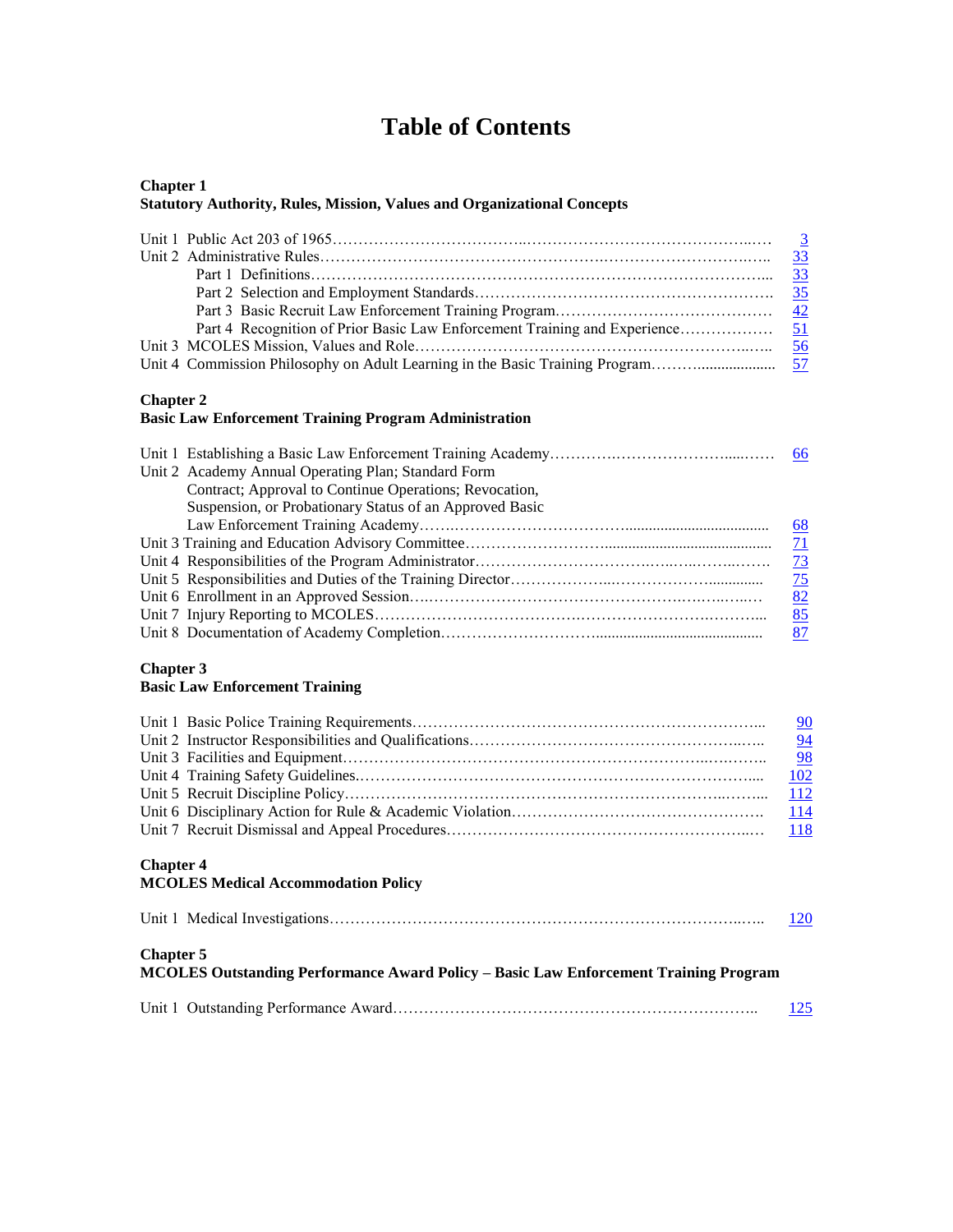# **Table of Contents Continued**

#### **Chapter 6 MCOLES Mandatory In-service Training Standards**

|                                                                                                 | <u>129</u><br>131 |
|-------------------------------------------------------------------------------------------------|-------------------|
| <b>Chapter 7</b><br><b>Recognition of Prior Law Enforcement Training and Experience Program</b> |                   |
| Unit 1 Establishing a Recognition of Prior Training and Experience Program and Test Site        | 134               |
| Unit 3 Mandatory Program Curriculum and Qualifications for Exemptions; Remedial Training for    | 137               |
| Unit 4 Minimum Qualifications and Application Requirements; Enrollment and Attendance;          | 139               |
| Completion Requirements; and Eligibility for Licensing Exam and                                 | 142               |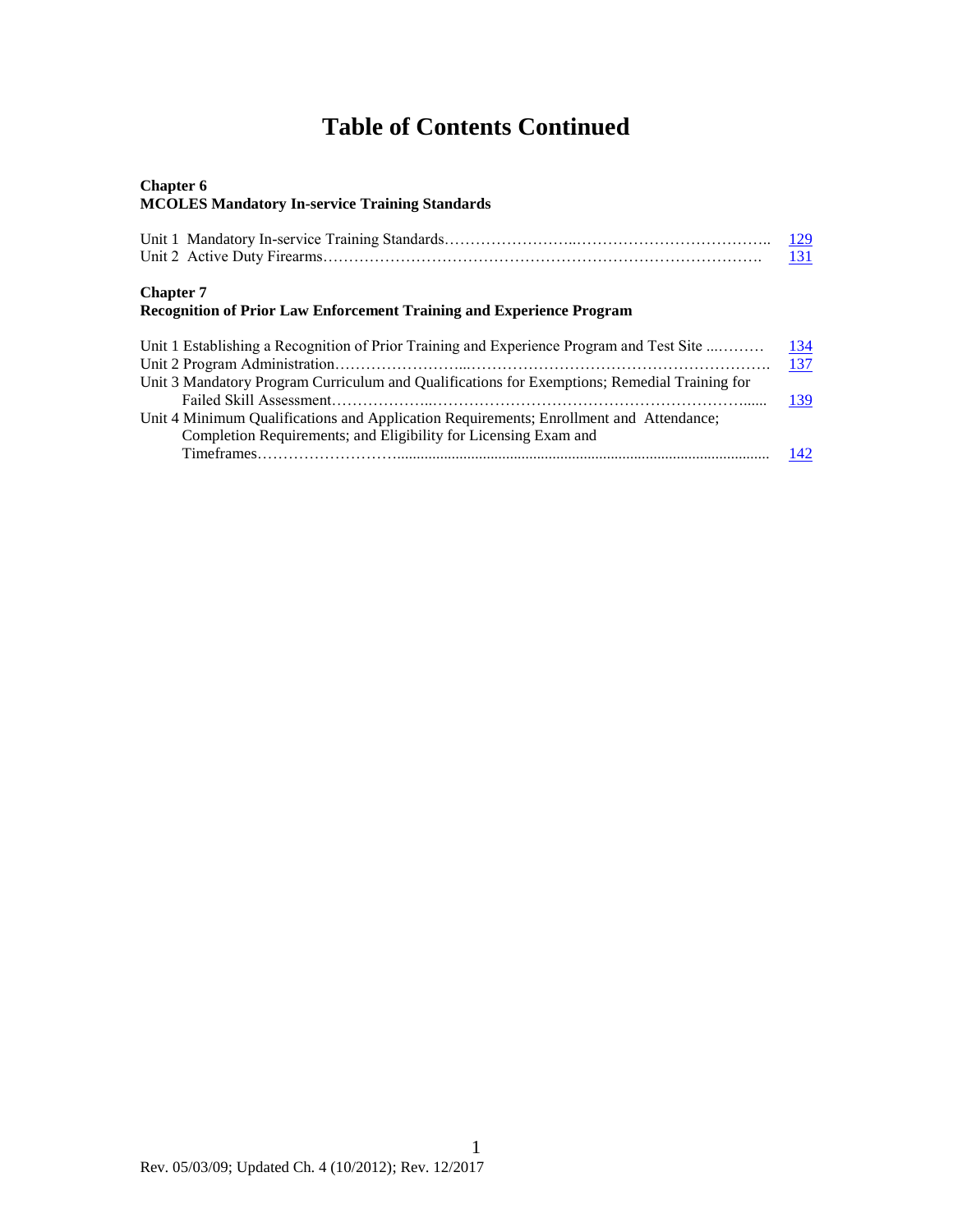# **Chapter 1**

# **Statutory Authority, Rules, Mission, Values and Organizational Concepts**

| Unit 1   |                                                             |  |
|----------|-------------------------------------------------------------|--|
| Unit 2   |                                                             |  |
| Unit $3$ |                                                             |  |
| Unit 4   | <b>Commission Philosophy on Adult Learning in the Basic</b> |  |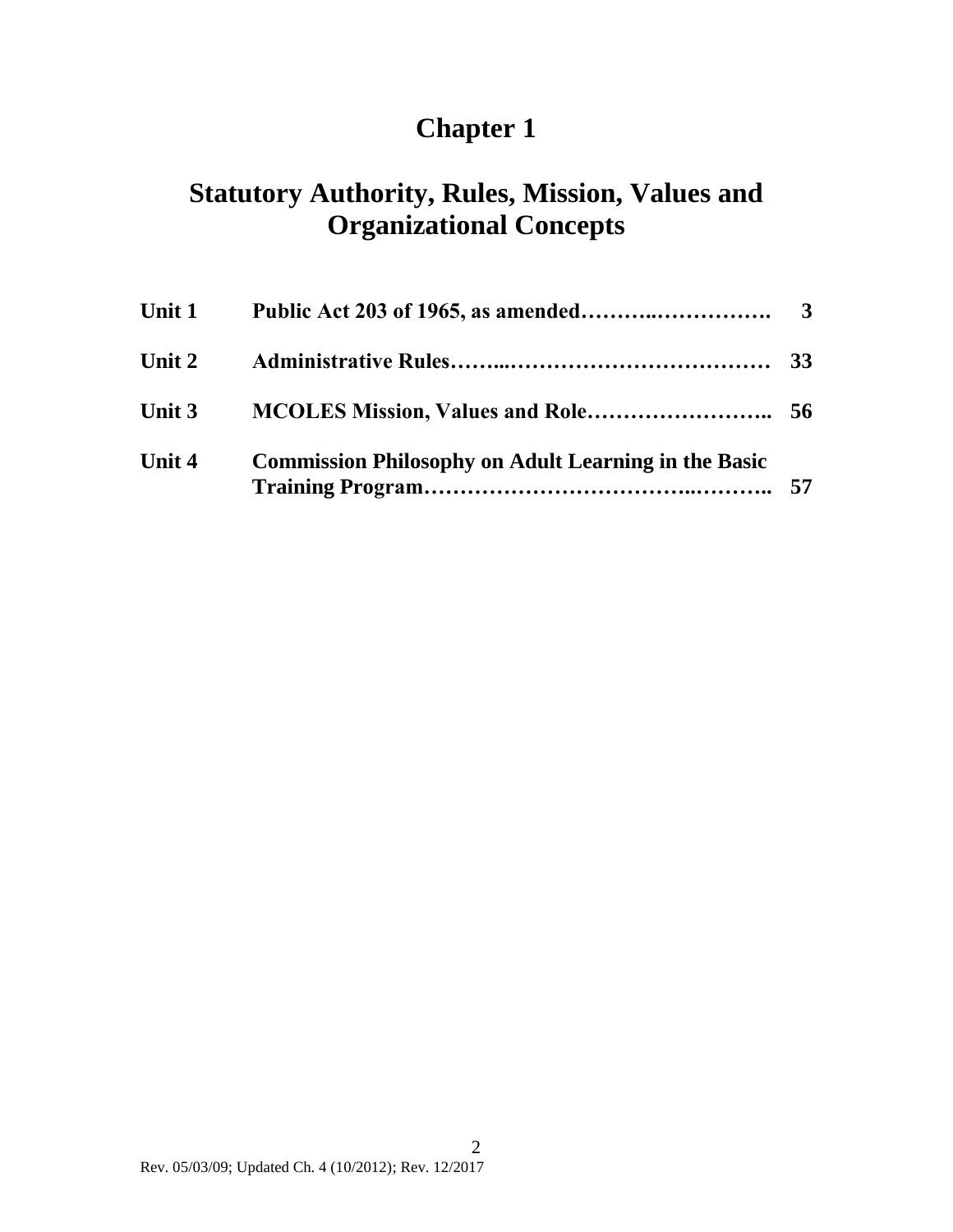## **Chapter 1 – Unit 1**

## <span id="page-4-0"></span>**Public Act 203 of 1965, as amended**

### **COMMISSION ON LAW ENFORCEMENT STANDARDS ACT Act 203 of 1965**

AN ACT to provide for the creation of the commission on law enforcement standards; to prescribe its membership, powers, and duties; to prescribe the reporting responsibilities of certain state and local agencies; to provide for additional costs in criminal cases; to provide for the establishment of the law enforcement officers training fund; and to provide for disbursement of allocations from the law enforcement officers training fund to local agencies of government participating in a police training program.

**History:** 1965, Act 203, Eff. Jan. 1, 1966;¾Am. 1998, Act 237, Imd. Eff. July 3, 1998. *The People of the State of Michigan enact:*

#### **28.601 Short title.**

Sec. 1. This act shall be known and may be cited as the "Michigan commission on law enforcement standards act".

**History:** 1965, Act 203, Eff. Jan. 1, 1966;¾Am. 1998, Act 237, Imd. Eff. July 3, 1998;¾Am. 2016, Act 289, Eff. Jan. 2, 2017.

**Compiler's note:** For transfer of statutory authority, powers, duties, functions, and responsibilities of the Michigan justice training commission, the Michigan justice training fund, the commission on law enforcement standards, and the law enforcement officers training fund to the new Michigan commission on law enforcement standards by type III transfer, see E.R.O. No. 2001-2, compiled at MCL 28.621 of the Michigan compiled laws.

**Transfer of powers:** See MCL 16.257.

### **28.602 Definitions.**

Sec. 2. As used in this act:

(a) "Adjudication of guilt" means any of the following:

(*i*) Entry of a judgment or verdict of guilty, or guilty but mentally ill, following a trial. (*ii*) Entry of a plea of guilty or nolo contendere.

(*iii*) Entry of any of the adjudications specified in subparagraph (*i*) or (*ii*), in conjunction with an order entered under section 1 of chapter XI of the code of criminal procedure, 1927 PA 175, MCL 771.1, or any other order delaying sentence.

(*iv*) Entry of any of the adjudications specified in subparagraph (*i*) or (*ii*), in conjunction with an assignment to the status of youthful trainee under the Holmes youthful trainee act, as provided in section 11 of chapter II of the code of criminal procedure, 1927 PA 175, MCL 762.11.

(*v*) Entry of any of the adjudications specified in subparagraph (*i*) or (*ii*), in conjunction with probation under section 7411 of the public health code, 1978 PA 368, MCL 333.7411.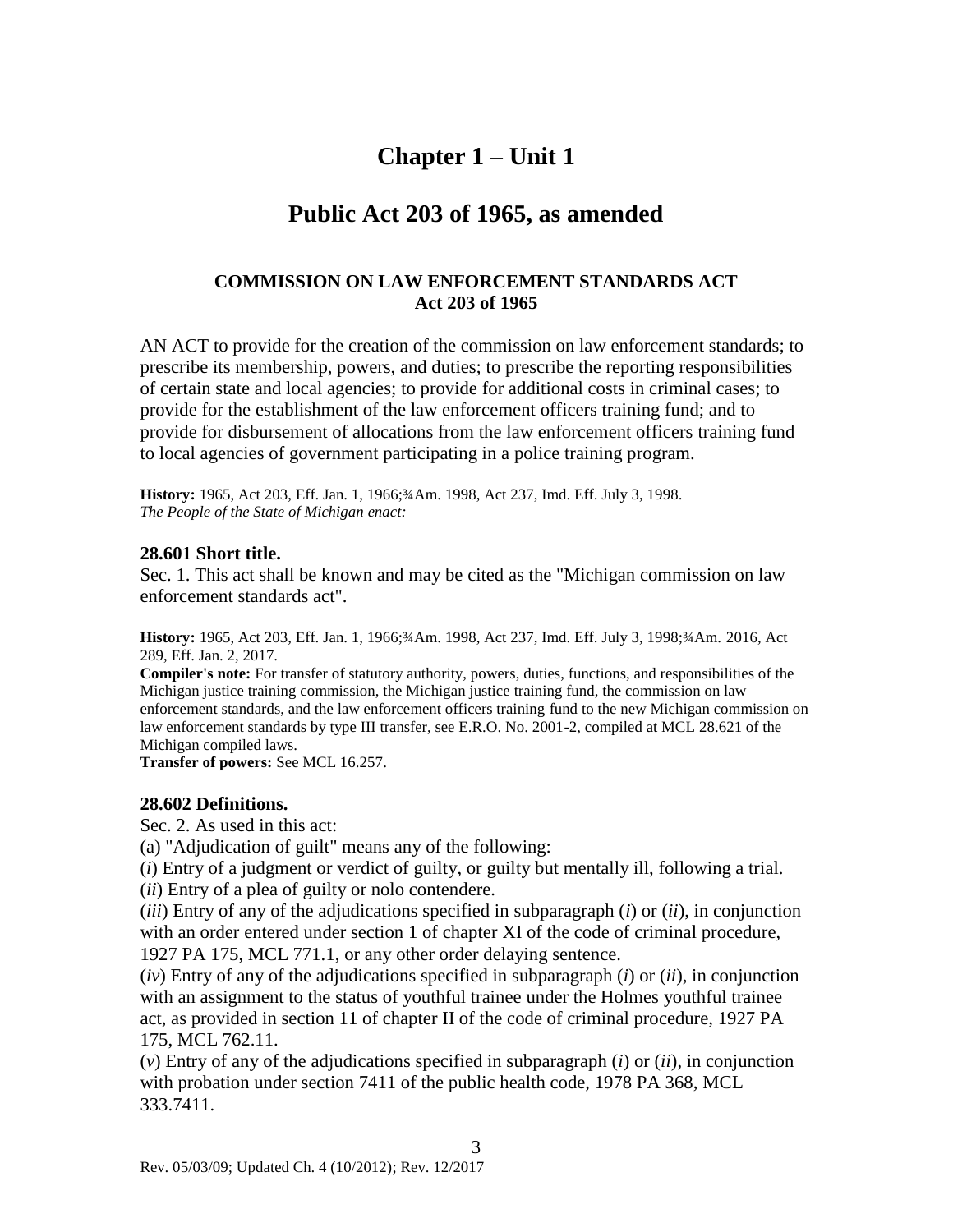(*vi*) Entry of any of the adjudications specified in subparagraph (*i*) or (*ii*), in conjunction with probation under section 4a of chapter IX of the code of criminal procedure, 1927 PA 175, MCL 769.4a.

(b) "Commission" means the Michigan commission on law enforcement standards created in this act or, by express delegation of the Michigan commission on law enforcement standards, its executive director and staff.

(c) "Contested case" means that term as defined in section 3 of the administrative procedures act of 1969, 1969 PA 306, MCL 24.203.

(d) "Executive director" means the executive director of the commission appointed under this act.

(e) "Law enforcement agency" means an entity that is established and maintained in accordance with the laws of this state and is authorized by the laws of this state to appoint or employ law enforcement officers.

(f) "Law enforcement officer" means:

(*i*) Except as provided in subparagraph (*ii*), an individual employed by a law enforcement agency as 1 or more of the following:

(A) An individual authorized by law, including common law, to prevent and detect crime and enforce the general criminal laws of this state. This subdivision does not include an individual employed solely because he or she occupies any other office or position.

(B) An individual employed as a Michigan tribal law enforcement officer by a federally recognized Indian tribe that has trust lands located within this state, subject to a written instrument authorizing the individual to enforce the laws of this state.

(C) The sergeant at arms or any assistant sergeant at arms of either house of the legislature who is commissioned as a police officer by that respective house of the legislature as provided by the legislative sergeant at arms police powers act, 2001 PA 185, MCL 4.381 to 4.382.

(D) A law enforcement officer of a law enforcement agency created by a public body under section 3 of the public body law enforcement agency act, 2004 PA 378, MCL 28.583.

(E) A county prosecuting attorney's investigator sworn and fully empowered by the sheriff of that county as provided under article VII of the state constitution of 1963 and section 70 of 1846 RS 14, MCL 51.70.

(F) A fire arson investigator from a fire department within a village, city, township, or county who is sworn and fully empowered by the chief of police of that village, city, township, or county.

(G) Officers and investigators appointed by state departments represented on the Michigan highway reciprocity board as provided under section 15 of 1960 PA 124, MCL 3.175.

(H) A superintendent, watchperson, or guard appointed or chosen as provided under sections 1 and 3 of 1905 PA 80, MCL 19.141 and 19.143.

(I) A commissioner or officer of the department of state police as described under section 6 of 1935 PA 59, MCL 28.6.

(J) A conservation officer appointed by the department of state police as provided under section 6a of 1935 PA 59, MCL 28.6a.

4

(K) A general law township constable elected or appointed to perform both statutory criminal and civil duties as provided under section 82 of 1846 RS 16, MCL 41.82.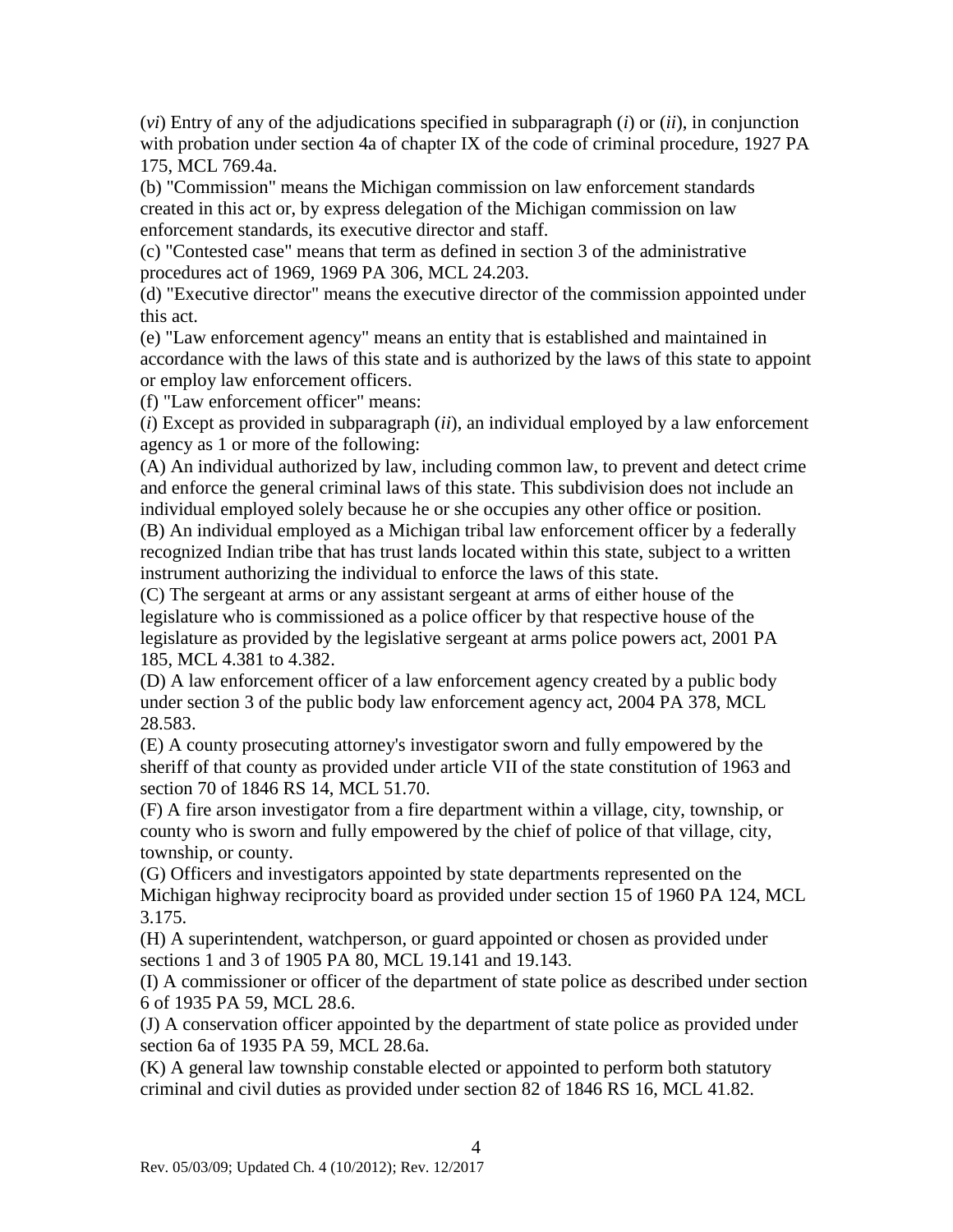(L) An officer appointed to a general law township police department as provided under section 6 of 1951 PA 33, MCL 41.806.

(M) A marshal, policeman, watchman, or officer appointed to a charter township police force as provided under section 12 of the charter township act, 1947 PA 359, MCL 42.12. (N) A park ranger appointed by a county or regional parks and recreation commission as provided under section 14 of 1965 PA 261, MCL 46.364.

(O) A sheriff elected as provided under section 4 of article VII of the state constitution of 1963 or appointed as provided under section 11 of article V of the state constitution of 1963.

(P) An undersheriff or deputy sheriff appointed as provided under section 70 of 1846 RS 14, MCL 51.70.

(Q) A police officer appointed by a general law village as provided under section 13 of the general law village act, 1895 PA 3, MCL 70.13.

(R) A police officer of a home rule village with the authority described in sections 22 and 22b of the home rule village act, 1909 PA 278, MCL 78.22 and 78.22b.

(S) A marshal serving as chief of police of a fourth class city as provided under section 16 of chapter VII of the fourth class city act, 1895 PA 215, MCL 87.16.

(T) A constable of a fourth class city as authorized under section 24 of chapter VII of the fourth class city act, 1895 PA 215, MCL 87.24.

(U) A police chief, policeman, or night watchman appointed under section 1 of chapter XII of the fourth class city act, 1895 PA 215, MCL 92.1.

(V) A police officer or constable as authorized under sections 3 and 32 to 34a of the home rule city act, 1909 PA 279, MCL 117.3 and 117.32 to 117.34a.

(W) An airport law enforcement officer, guard, or police officer appointed by a public airport authority as provided under section 116 of the aeronautics code of the state of Michigan, 1945 PA 327, MCL 259.116.

(X) A conservation officer appointed by the director of the department of natural resources as provided under section 1 of 1986 PA 109, MCL 300.21, and as authorized under sections 1501, 1601, and 1606(1) of the natural resources and environmental protection act, 1994 PA 451, MCL 324.1501, 324.1601, and 324.1606.

(Y) A public safety officer granted law enforcement officer authority and employed by a department of public safety established under section 1606b of the revised school code, 1976 PA 451, MCL 380.1606b.

(Z) A public safety officer authorized by a community college as provided under section 128 of the community college act of 1966, 1966 PA 331, MCL 389.128.

(AA) A public safety officer of a public safety office established by the board of control of Saginaw Valley State University as provided under section 5a of 1965 PA 278, MCL 390.715a.

(BB) A public safety officer of a higher education institution authorized under section 1 of 1990 PA 120, MCL 390.1511.

(CC) An investigator appointed by the attorney general as provided under section 10 of the Medicaid false claim act, 1977 PA 72, MCL 400.610.

(DD) An investigator appointed by the attorney general under section 35 of 1846 RS 12, MCL 14.35, as described in the opinion of the attorney general, OAG, 1977 No. 5236 (October 20, 1977).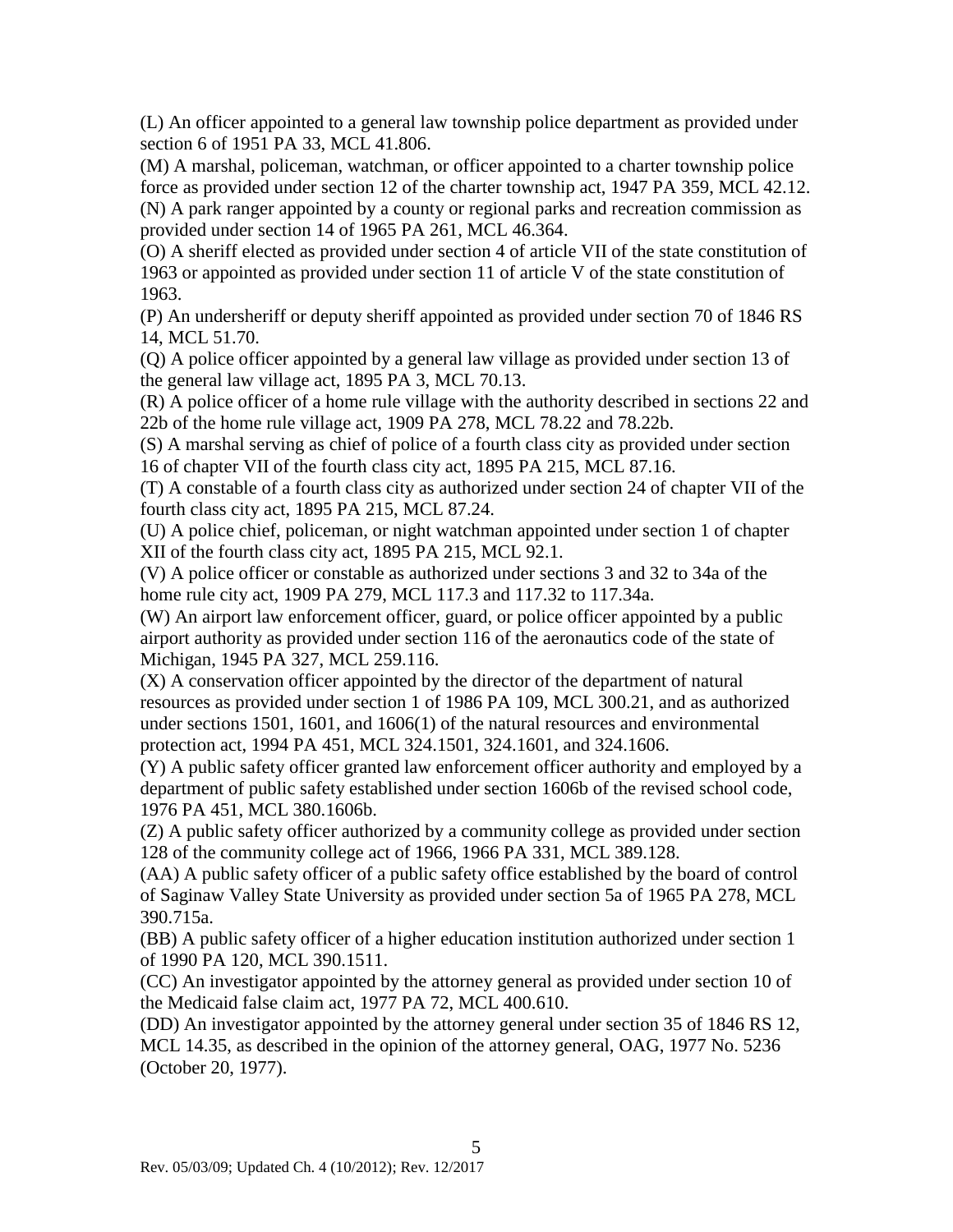(EE) An investigator appointed by the attorney general as provided under section 8 of the health care false claim act, 1984 PA 323, MCL 752.1008.

(FF) A railroad police officer appointed, commissioned, and acting as provided under section 367 of the railroad code of 1993, 1993 PA 354, MCL 462.367.

(GG) An inspector appointed under section 13 of the motor carrier act, 1933 PA 254, MCL 479.13.

(HH) A law enforcement officer licensed under this act whose duties are performed in conjunction with a joinder of 2 or more municipal corporations under 1951 PA 35, MCL 124.1 to 124.13.

(II) A law enforcement officer licensed under this act whose duties are performed in conjunction with an interlocal agreement entered into under the urban cooperation act of 1967, 1967 (Ex Sess) PA 7, MCL 124.501 to 124.512.

(JJ) A law enforcement officer licensed under this act whose duties are performed in conjunction with a transfer of functions or responsibilities under 1967 (Ex Sess) PA 8, MCL 124.531 to 124.536. (KK) A law

enforcement officer licensed under this act whose duties have been transferred to an authority and who is given a comparable position of employment with that authority as provided under 1988 PA 57, MCL 124.601 to 124.614.

(LL) A private college security officer appointed under section 37 of the private security business and security alarm act, 1968 PA 330, MCL 338.1087, who is licensed under section 9d.

(*ii*) "Law enforcement officer" does not include any of the following:

(A) An individual authorized to issue citations as a volunteer as provided under section 675d of the Michigan vehicle code, 1949 PA 300, MCL 257.675d.

(B) A security employee authorized by the director of the department of state police as provided under section 6c of 1935 PA 59, MCL 28.6c.

(C) A motor carrier enforcement officer appointed under section 6d of 1935 PA 59, MCL 28.6d, as qualified under section 5 of 1956 PA 62, MCL 257.955, or as authorized under section 73 of 1990 PA 187, MCL 257.1873.

(D) The director of the department of agriculture or his or her representative granted peace officer authority as provided in section 9h of the motor fuels quality act, 1984 PA 44, MCL 290.649h.

(E) An agent employed and authorized under section 27 of the private security business and security alarm act, 1968 PA 330, MCL 338.1077.

(F) An attendance officer granted the powers of a deputy sheriff as provided in section 1571 of the revised school code, 1976 PA 451, MCL 380.1571.

(G) A park and recreation officer commissioned under section 1606(2) of the natural resources and environmental protection act, 1994 PA 451, MCL 324.1606.

(H) A volunteer conservation officer appointed by the department of natural resources under section 1607 of the natural resources and environmental protection act, 1994 PA 451, MCL 324.1607.

(I) A state forest officer commissioned under section 83107 of the natural resources and environmental protection act, 1994 PA 451, MCL 324.83107.

(J) A special deputy appointed under section 70 of 1846 RS 14, MCL 51.70.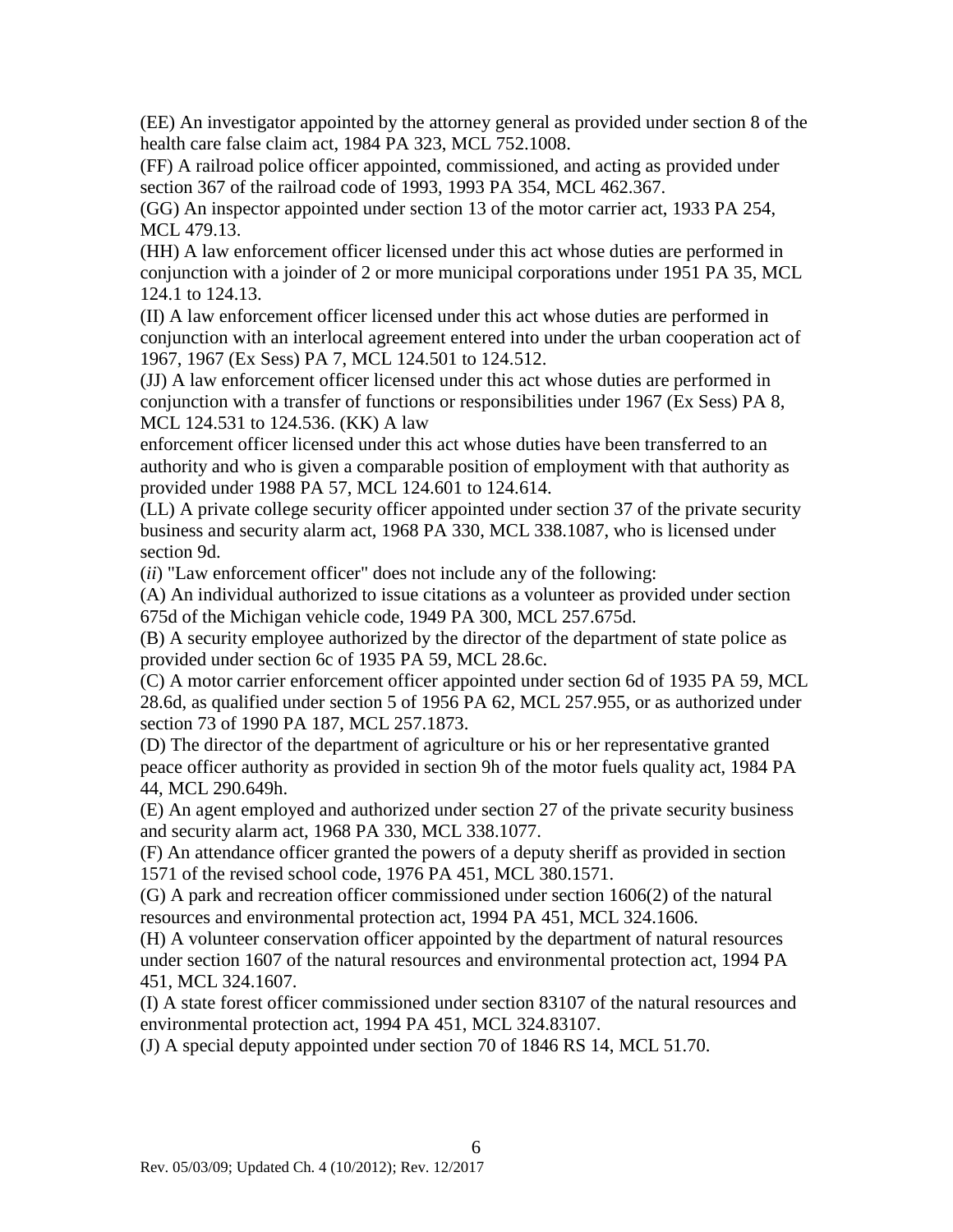(K) A limited enforcement officer appointed to conduct salvage vehicle inspections under section 217c of the Michigan vehicle code, 1949 PA 300, MCL 257.217c, who is not otherwise employed as a law enforcement officer.

(L) A private security guard or private security police officer licensed under the private security business and security alarm act, 1968 PA 330, MCL 338.1051 to 338.1092, or a private college security officer authorized under section 37 of the private security business and security alarm act, 1968 PA 330, MCL 338.1087, who is not licensed under section 9d.

(M) The attorney general.

(N) The secretary of state.

(O) A member of a sheriff's posse.

(P) A reserve officer.

(Q) An officer or investigator of the department of state designated under section 213 of the Michigan vehicle code, 1949 PA 300, MCL 257.213.

(R) An authorized agent of the state transportation department or a county road commission performing duties described under section 724 of the Michigan vehicle code, 1949 PA 300, MCL 257.724.

(S) An enforcement officer of the aeronautics commission authorized under section 55 of the aeronautics code of the state of Michigan, 1945 PA 327, MCL 259.55.

(T) A railroad conductor acting under section 3 of 1913 PA 68, MCL 436.203.

(U) An inspector authorized to enforce the Michigan liquor control code of 1998, 1998

PA 58, MCL 436.1101 to 436.2303, and rules promulgated by the liquor control commission, under section 201 of the Michigan liquor control code of 1998, 1998 PA 58, MCL 436.1201.

(V) An individual not licensed under this act whose law enforcement duties are performed in conjunction with a joinder of 2 or more municipal corporations under 1951 PA 35, MCL 124.1 to 124.13.

(W) An individual not licensed under this act whose law enforcement duties are performed in conjunction with an interlocal agreement entered into under the urban cooperation act of 1967, 1967 (Ex Sess) PA 7, MCL 124.501 to 124.512.

(X) An individual not licensed under this act whose law enforcement duties are performed in conjunction with a transfer of functions or responsibilities under 1967 (Ex Sess) PA 8, MCL 124.531 to 124.536.

(Y) An individual not licensed under this act whose law enforcement duties have been transferred to an authority and who is given a comparable position of employment with that authority as provided under 1988 PA 57, MCL 124.601 to 124.614.

(Z) A marshal appointed under section 11 of 1889 PA 39, MCL 455.61, or section 15 of 1929 PA 137, MCL 455.215.

(g) "Law enforcement training academy" means any of the following:

(*i*) An agency basic law enforcement training academy.

(*ii*) A preservice college basic law enforcement training academy.

(*iii*) A regional basic law enforcement training academy.

(h) "License" means documentation of licensure by the commission under this act.

License includes a certificate issued under this act before the effective date of the amendatory act that added this definition.

7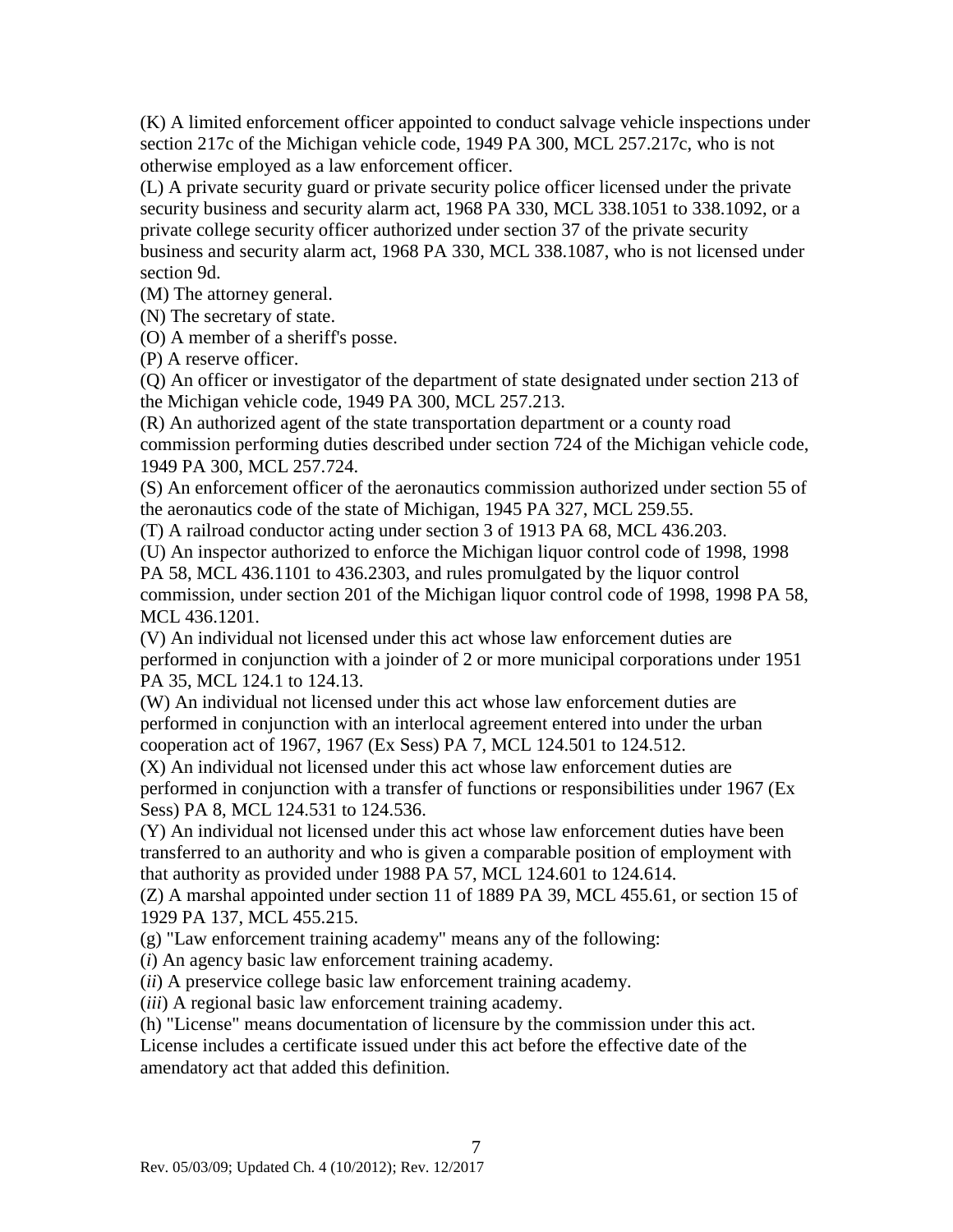(i) "Licensing standards" means the requirements with which a person must comply for licensure as a law enforcement officer under this act.

(j) "Licensure" means a determination by the commission that both of the following occurred in compliance with this act and rules promulgated under this act:

(*i*) The person to whom the license is issued commenced employment as a law enforcement officer, subject to a written oath of office or other written instrument conferring law enforcement authority.

(*ii*) The law enforcement agency employing the individual, or the law enforcement agency or other governmental agency conferring law enforcement authority upon the individual, attested to the commission that the individual complied with the licensing standards.

(k) "Michigan tribal law enforcement officer" means an individual employed as a law enforcement officer by a federally recognized Indian tribe that has trust lands located within this state, subject to a written instrument authorizing the individual to enforce the laws of this state.

(*l*) "Rule" means a rule promulgated under the administrative procedures act of 1969, 1969 PA 306, MCL 24.201 to 24.328.

**History:** 1965, Act 203, Eff. Jan. 1, 1966;-Am. 1968, Act 220, Imd. Eff. June 24, 1968;-Am. 1970, Act 187, Imd. Eff. Jan. 1, 1971 ;-Am. 1994, Act 155, Eff. Mar. 30, 1995;-Am. 1995, Act 204, Imd. Eff. Nov. 29, 1995;-Am. 1998, Act 237, Imd. Eff. July 3, 1998; -Am. 2001, Act 186, Imd. Eff. Dec. 21, 001;-Am. 2004, Act 379, Imd. Eff. Oct. 12, 2004;-Am. 2013, Act 170, Imd. Eff. Nov. 18, 2013;-Am. 2016, Act 289, Eff. Jan. 2, 2017.

**Compiler's note:** For transfer of statutory authority, powers, duties, functions, and responsibilities of the Michigan justice training commission, the Michigan justice training fund, the commission on law enforcement standards, and the law enforcement officers training fund to the new Michigan commission on law enforcement standards by type III transfer, see E.R.O. No. 2001-2, compiled at MCL 28.621 of the Michigan compiled laws.

#### **28.603 Michigan commission on law enforcement standards; creation; membership; terms; appointment; vacancy.**

Sec. 3. (1) The Michigan commission on law enforcement standards is created to carry out the intent of this act.

(2) The commission consists of the following members:

(a) The attorney general, or his or her designated representative from within the department of attorney general.

(b) The director of the department of state police, or his or her designated representative who is a police officer within the department of state police.

(c) The chief of a police department of a city that has a population of more than 600,000, or his or her designee who is a command officer within that department.

(d) The following members appointed by the governor, subject to the advice and consent of the senate under section 6 of article V of the state constitution of 1963, as follows:

(*i*) Three individuals nominated by the Michigan Association of Chiefs of Police.

(*ii*) Three individuals nominated by the Michigan Sheriffs' Association.

(*iii*) One individual nominated by the Prosecuting Attorneys Association of Michigan.

(*iv*) One individual nominated by the Criminal Defense Attorneys of Michigan.

(*v*) One individual nominated by the Michigan State Police Troopers Association.

(*vi*) One individual nominated by the Michigan chapter of the Fraternal Order of Police.

8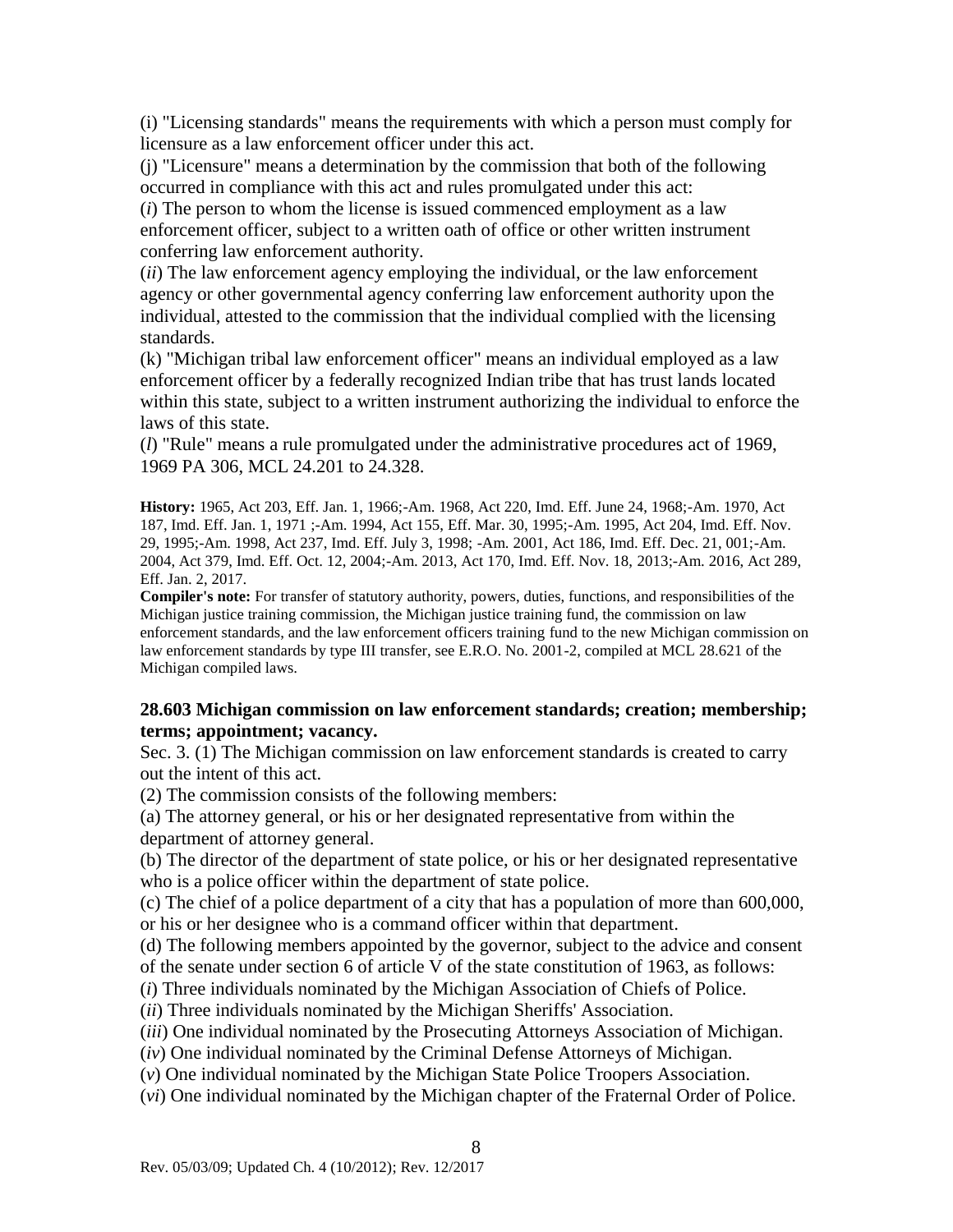(*vii*) One individual nominated by the Police Officers Association of Michigan.

(*viii*) One individual nominated by a police association not otherwise represented on the commission representing law enforcement officers employed by a law enforcement agency employing more than 10% of the police officers in this state.

(*ix*) One individual nominated by the Police Officers Labor Council of Michigan.

(*x*) One individual nominated by the Michigan Association of Police.

(*xi*) One individual nominated by the Deputy Sheriff's Association of Michigan.

(*xii*) One non-law enforcement individual representing the public.

(3) The terms of the members of the commission who were previously appointed by the governor and serving on the commission on the effective date of the amendatory act that added this subsection expire on the effective date of the amendatory act that added this subsection.

(4) Not more than 90 days after the effective date of the amendatory act that added this subsection, the governor shall appoint members to the commission as provided in subsection (2)(d).

(5) The governor may appoint any individual meeting the membership requirements of the organizations listed in subsection  $(2)(d)(i)$  to  $(xii)$  if the organization permitted to nominate an individual to the commission fails to provide a nominee not less than 30 days before a vacancy created by the expiration of a term, or not less than 30 days after the effective date of any other vacancy.

 $(6)$  An individual selected under subsection  $(2)(d)$  shall serve as a commission member only while serving as a member of the organization that submitted his or her name to the governor for appointment.

(7) Members of the commission appointed or reappointed under subsection  $(2)(d)(i)$  to (*xii*) shall be appointed for a term of 4 years except that, of the members first appointed to the commission, 6 shall serve for 1 year, 5 shall serve for 2 years, and 5 shall serve for 3 years.

(8) The expiration dates of appointments under subsection (2)(d) shall be December 31 of the calendar year in which they expire.

(9) A vacancy on the commission occurring other than by expiration of a term shall be filled by the governor in the same manner as the original appointment for the balance of the unexpired term.

**History:** 1965, Act 203, Eff. Jan. 1, 1966; -Am. 1996, Act 545, Imd. Eff. Jan. 15, 1997; -Am. 1998, Act 237, Imd. Eff. July 3, 1998 -Am. 2016, Act 289, Eff. Jan. 2, 2017.

**Compiler's note:** For transfer of statutory authority, powers, duties, functions, and responsibilities of the Michigan justice training commission, the Michigan justice training fund, the commission on law enforcement standards, and the law enforcement officers training fund to the new Michigan commission on law enforcement standards by type III transfer, see E.R.O. No. 2001-2, compiled at MCL 28.621 of the Michigan compiled laws.

### **28.604 Repealed. 2016, Act 289, Eff. Jan. 2, 2017.**

**Compiler's note:** The repealed section pertained to terms, vacancies, and reappointment of members of commission on law enforcement standards.

#### **28.605 Commission; officers; terms; oath not required; disqualification from public office or employment.**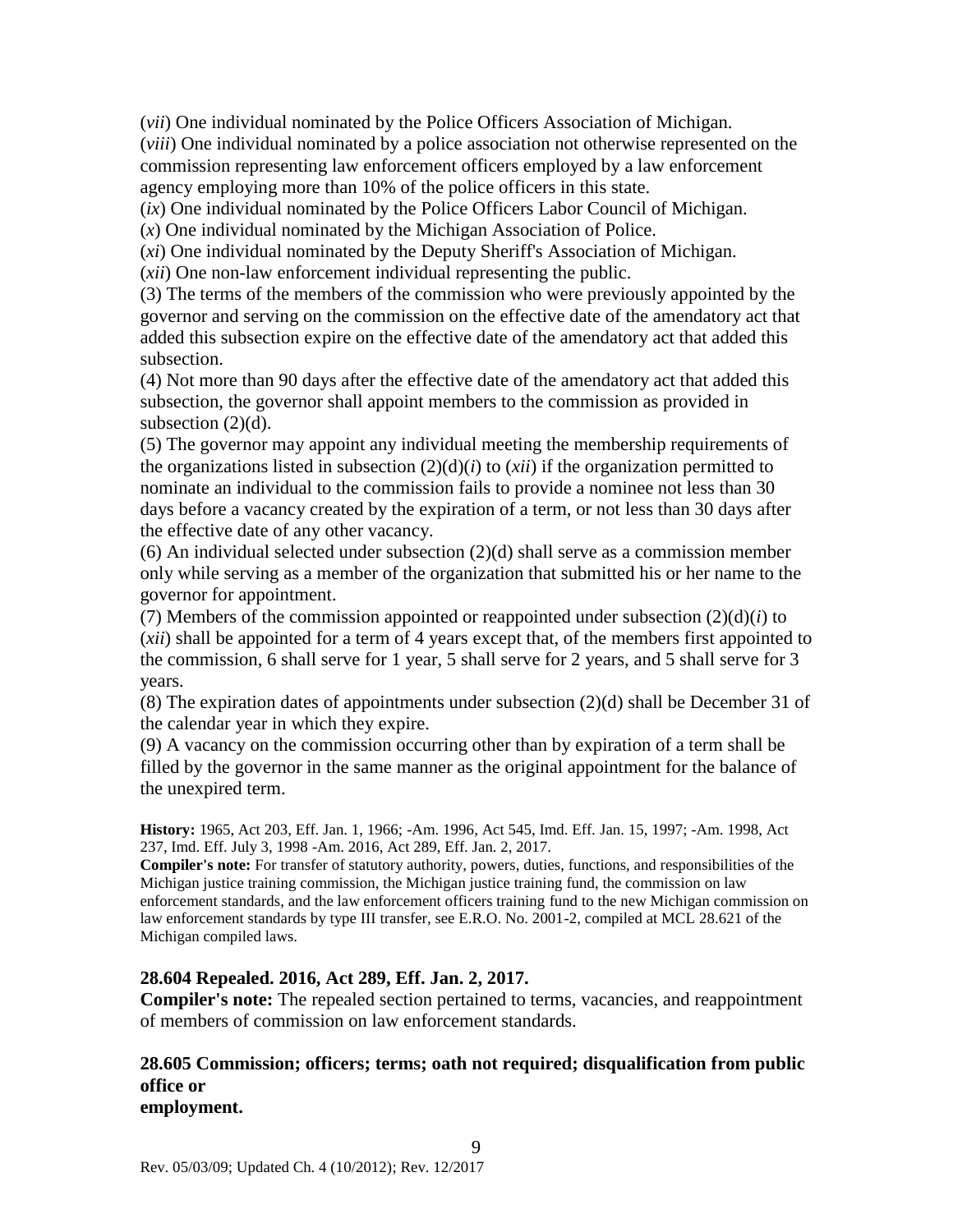Sec. 5. (1) The commission shall elect from among its members a chairperson and a vicechairperson who shall serve for 1-year terms and who may be reelected.

(2) Membership on the commission does not constitute holding a public office, and members of the commission are not required to take and file oaths of office before serving on the commission.

(3) A member of the commission is not disqualified from holding any public office or employment by reason of his or her appointment or membership on the commission and shall not forfeit any public office or employment because of his or her appointment to the commission, notwithstanding any general, special, or local law, ordinance, or city charter.

**History:** 1965, Act 203, Eff. Jan. 1, 1966;¾Am. 1998, Act 237, Imd. Eff. July 3, 1998;¾Am. 2016, Act 289, Eff. Jan. 2, 2017.

**Compiler's note:** For transfer of statutory authority, powers, duties, functions, and responsibilities of the Michigan justice training commission, the Michigan justice training fund, the commission on law enforcement standards, and the law enforcement officers training fund to the new Michigan commission on law enforcement standards by type III transfer, see E.R.O. No. 2001-2, compiled at MCL 28.621 of the Michigan compiled laws.

#### **28.606 Commission; meetings; procedures and requirements; conducting business at public meeting; notice; voting.**

Sec. 6. (1) The commission shall meet not less than 4 times in each year and shall hold special meetings

when called by the chairperson or, in the absence of the chairperson, by the vicechairperson. A special meeting of the commission shall be called by the chairperson upon the written request of 5 members of the commission.

(2) The commission shall establish its own procedures and requirements with respect to quorum, place and conduct of its meetings, and other matters.

(3) The commission may establish other procedures and requirements governing its operations to carry out the intent of this act.

(4) The commission's business shall be conducted in compliance with the open meetings act, 1976 PA 267, MCL 15.261 to 15.275. Public notice of the time, date, and place of the meeting shall be given in the manner required by the open meetings act, 1976 PA 267, MCL 15.261 to 15.275. The commission may take action at a meeting upon a vote of the majority of its members who are present at the meeting.

**History:** 1965, Act 203, Eff. Jan. 1, 1966;-Am. 1978, Act 185, Imd. Eff. June 4, 1978;-Am. 1998, Act 237, Imd. Eff. July 3, 1998; -Am. 2016, Act 289, Eff. Jan. 2, 2017.

**Compiler's note:** For transfer of statutory authority, powers, duties, functions, and responsibilities of the Michigan justice training commission, the Michigan justice training fund, the commission on law enforcement standards, and the law enforcement officers training fund to the new Michigan commission on law enforcement standards by type III transfer, see E.R.O. No. 2001-2, compiled at MCL 28.621 of the Michigan compiled laws.

#### **28.607 Commission; annual report to governor.**

Sec. 7. The commission shall make an annual report to the governor that includes pertinent data regarding the law enforcement officer minimum standards and the degree of participation of municipalities in the training programs, and any other information the governor requests or the commission considers appropriate.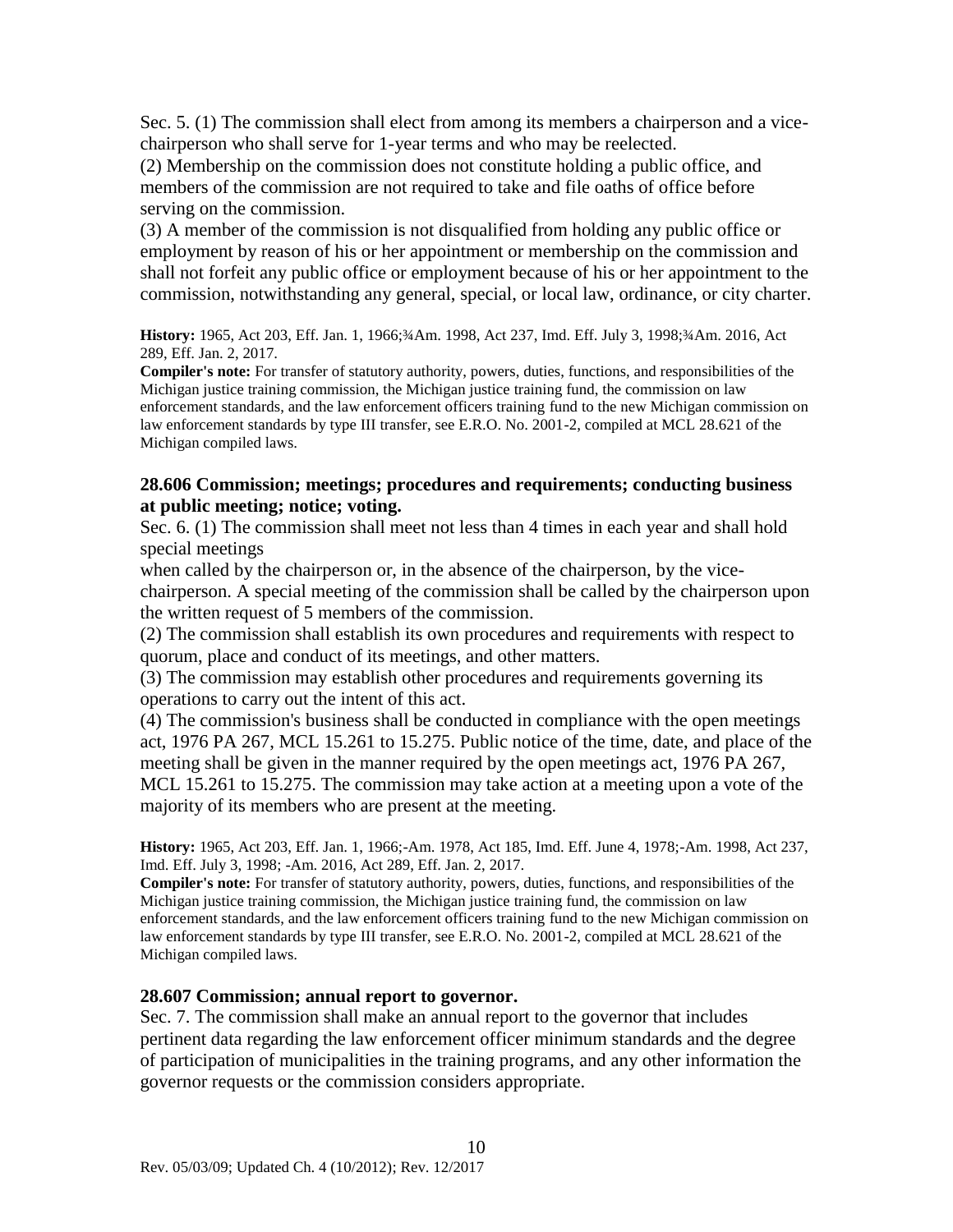**History:** 1965, Act 203, Eff. Jan. 1, 1966;-Am. 1998, Act 237, Imd. Eff. July 3, 1998;-Am. 2016, Act 289, Eff. Jan. 2, 2017.

**Compiler's note:** For transfer of statutory authority, powers, duties, functions, and responsibilities of the Michigan justice training commission, the Michigan justice training fund, the commission on law enforcement standards, and the law enforcement officers training fund to the new Michigan commission on law enforcement standards by type III transfer, see E.R.O. No. 2001-2, compiled at MCL 28.621 of the Michigan compiled laws.

#### **28.608 Commission members; compensation; expenses.**

Sec. 8. The members of the commission shall serve without compensation. The members of the commission are entitled to their actual expenses in attending meetings and in the performance of their official duties.

**History:** 1965, Act 203, Eff. Jan. 1, 1966;-Am. 1998, Act 237, Imd. Eff. July 3, 1998. **Compiler's note:** For transfer of statutory authority, powers, duties, functions, and responsibilities of the Michigan justice training commission, the Michigan justice training fund, the commission on law enforcement standards, and the law enforcement officers training fund to the new Michigan commission on law enforcement standards by type III transfer, see E.R.O. No. 2001-2, compiled at MCL 28.621 of the Michigan compiled laws.

#### **28.609 Employment of law enforcement officers; licensing requirements and procedures; rules; licensure process; granting or denying license; duties of law enforcement agency upon administering oath of office; license rendered inactive; reactivation; lapsed or revoked license; prohibited authority.**

Sec. 9. (1) This section applies to all law enforcement officers except individuals to whom sections 9a, 9b, 9c, and 9d apply. Employment of law enforcement officers to whom this section applies is subject to the licensing requirements and procedures of this section.

(2) The commission shall promulgate rules governing licensing standards and procedures for individuals licensed under this section. In promulgating the rules, the commission shall give consideration to the varying factors and special requirements of law enforcement agencies. Rules promulgated under this subsection shall pertain to the following:

(a) Training requirements that may be met by completing either of the following:

(*i*) Preenrollment requirements, courses of study, attendance requirements, and instructional hours at an agency basic law enforcement training academy, a preservice college basic law enforcement training academy, or a regional basic law enforcement training academy.

(*ii*) The recognition of prior basic law enforcement training and experience program for granting a waiver from the licensing standard specified in subparagraph (*i*).

(b) Proficiency on a licensing examination administered after compliance with the licensing standard specified in subdivision (a).

(c) Physical ability.

(d) Psychological fitness.

(e) Education.

(f) Reading and writing proficiency.

(g) Minimum age.

(h) Whether or not a valid operator's or chauffeur's license is required for licensure.

11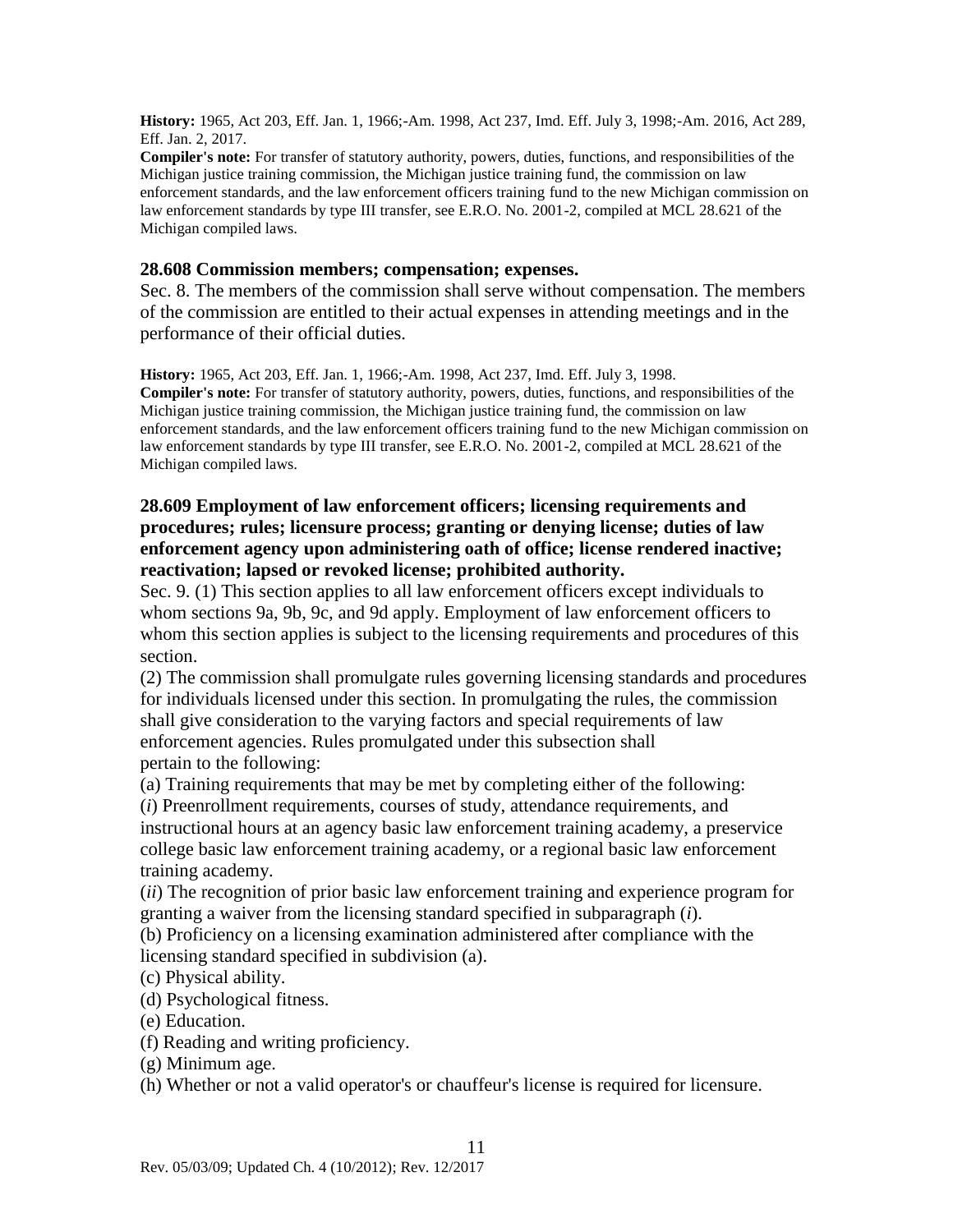(i) Character fitness, as determined by a background investigation supported by a written authorization and release executed by the individual for whom licensure is sought.

(j) Whether or not United States citizenship is required for licensure.

(k) Employment as a law enforcement officer.

(*l*) The form and manner for execution of a written oath of office by a law enforcement agency with whom the individual is employed, and the content of the written oath conferring authority to act with all of the law enforcement authority described in the laws of this state under which the individual is employed.

(3) The licensure process under this section shall comply with the following procedures: (a) Before executing the oath of office, an employing law enforcement agency verifies that the individual to whom the oath is to be administered complies with licensing standards.

(b) A law enforcement agency employing an individual licensed under this section authorizes the individual to exercise the law enforcement authority described in the laws of this state under which the individual is employed, by executing a written oath of office.

(c) Not more than 10 calendar days after executing the oath of office, the employing law enforcement agency shall attest in writing to the commission that the individual to whom the oath was administered satisfies the licensing standards by submitting an executed affidavit and a copy of the executed oath of office.

(4) If, upon reviewing the executed affidavit and executed oath of office, the commission determines that the individual complies with the licensing standards, the commission shall grant the individual a license.

(5) If, upon reviewing the executed affidavit and executed oath of office, the commission determines that the individual does not comply with the licensing standards, the commission may do any of the following:

(a) Supervise the remediation of errors or omissions in the affidavit and oath of office.

(b) Supervise the remediation of errors or omissions in the screening, procedures, examinations, testing, and other means used to verify compliance with the licensing standards.

(c) Supervise additional screening, procedures, examinations, testing, and other means used to determine compliance with the licensing standards.

(d) Deny the issuance of a license and inform the employing law enforcement agency.

(6) Upon being informed that the commission has denied issuance of a license, the employing law enforcement agency shall promptly inform the individual whose licensure was denied.

(7) An individual denied a license under this section shall not exercise the law enforcement authority described in the laws of this state under which the individual is employed. This subsection does not divest the individual of that authority until the individual has been informed that his or her licensure was denied.

(8) A law enforcement agency that has administered an oath of office to an individual under this section shall do all of the following, with respect to that individual:

(a) Report to the commission all personnel transactions affecting employment status in a manner prescribed in rules promulgated by the commission.

(b) Report to the commission concerning any action taken by the employing agency that removes the authority conferred by the oath of office, or that restores the individual's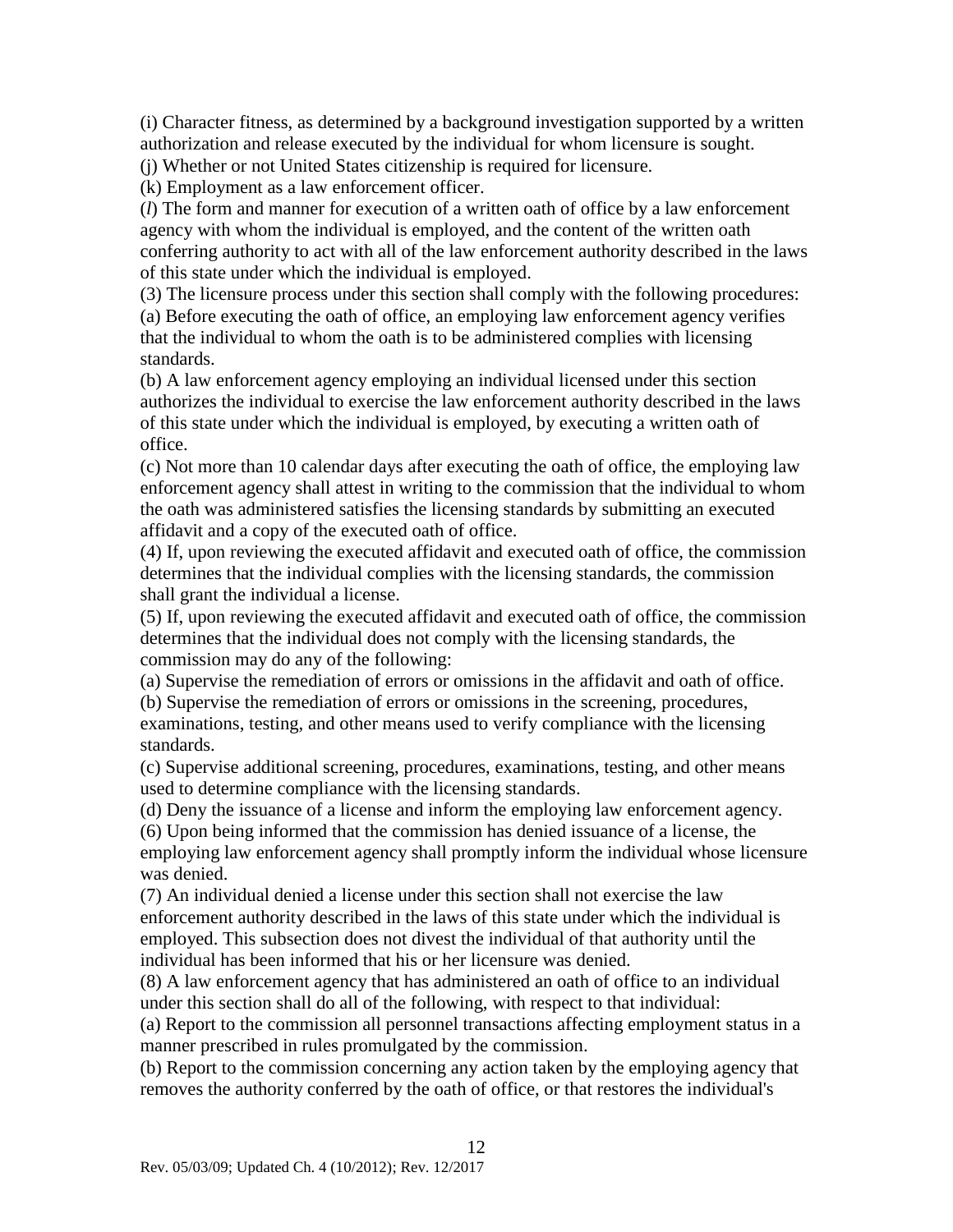authority to that conferred by the oath of office, in a manner prescribed in rules promulgated by the commission.

(c) Maintain an employment history record.

(d) Collect, verify, and maintain documentation establishing that the individual complies with the licensing standards.

(9) An individual licensed under this section shall report all of the following to the commission:

(a) Criminal charges for offenses for which that individual's license may be revoked as described in this section, upon being informed of such charges, in a manner prescribed in rules promulgated by the commission.

(b) The imposition of a personal protection order against that individual after a judicial hearing under section 2950 or 2950a of the revised judicature act of 1961, 1961 PA 236, MCL 600.2950 and 600.2950a, or under the laws of any other jurisdiction, upon being informed of the imposition of such an order, in a manner prescribed in rules promulgated by the commission.

(10) A license issued under this section is rendered inactive, and may be reactivated, as follows:

(a) A license is rendered inactive if:

(*i*) An individual, having been employed as a law enforcement officer for fewer than 2,080 hours in aggregate, is thereafter continuously not employed as a law enforcement officer for less than 1 year.

(*ii*) An individual, having been employed as a law enforcement officer for fewer than 2,080 hours in aggregate, is thereafter continuously subjected to a removal of the authority conferred by the oath of office for less than 1 year.

(*iii*) An individual, having been employed as a law enforcement officer for 2,080 hours or longer in aggregate, is thereafter continuously not employed as a law enforcement officer for less than 2 years.

(*iv*) An individual, having been employed as a law enforcement officer for 2,080 hours or longer in aggregate, is continuously subjected to a removal of the authority conferred by the oath of office for less than 2 years.

(b) An employing law enforcement agency may reactivate a license rendered inactive by complying with the licensure procedures described in subsection (3), excluding verification of and attestation to compliance with the licensing standards described in subsection  $(2)(a)$  to  $(g)$ .

(c) A license that has been reactivated under this section is valid for all purposes described in this act.

(11) A license issued under this section is rendered lapsed, without barring further licensure under this act, as follows:

(a) An individual, having been employed as a law enforcement officer for fewer than 2,080 hours in aggregate, is thereafter continuously not employed as a law enforcement officer for 1 year.

(b) An individual, having been employed as a law enforcement officer for fewer than 2,080 hours in aggregate, is thereafter continuously subjected to a removal of the authority conferred by the oath of office for 1 year.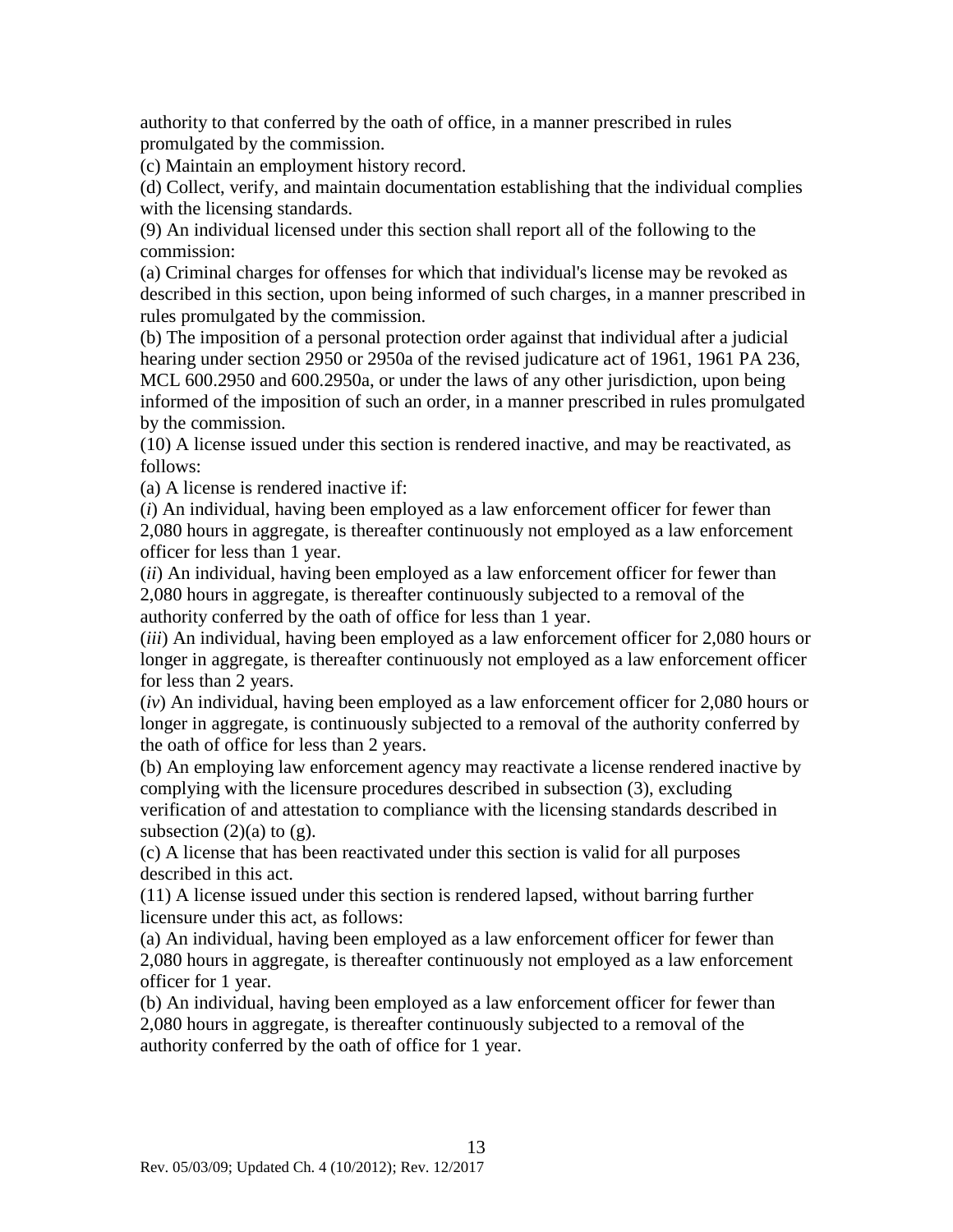(c) An individual, having been employed as a law enforcement officer for 2,080 hours or longer in aggregate, is thereafter continuously not employed as a law enforcement officer for 2 years.

(d) An individual, having been employed as a law enforcement officer for 2,080 hours or longer in aggregate, is continuously subjected to a removal of the authority conferred by the oath of office for 2 years.

(12) The commission shall revoke a license granted under this section for any of the following circumstances and shall promulgate rules governing revocations under this subsection:

(a) The individual obtained the license by making a materially false oral or written statement or committing fraud in an affidavit, disclosure, or application to a law enforcement training academy, the commission, or a law enforcement agency at any stage of recruitment, selection, appointment, enrollment, training, or licensure application.

(b) The individual obtained the license because another individual made a materially false oral or written statement or committed fraud in an affidavit, disclosure, or application to a law enforcement training academy, the commission, or a law enforcement agency at any stage of recruitment, selection, appointment, enrollment, training, or licensure application.

(c) The individual has been subjected to an adjudication of guilt for a violation or attempted violation of a penal law of this state or another jurisdiction that is punishable by imprisonment for more than 1 year.

(d) The individual has been subjected to an adjudication of guilt for violation or attempted violation of 1 or more of the following penal laws of this state or laws of another jurisdiction substantially corresponding to the penal laws of this state:

(*i*) Section 625(1) or (8) of the Michigan vehicle code, 1949 PA 300, MCL 257.625, if the individual has a prior conviction, as that term is defined in section 625(25)(b) of the Michigan vehicle code, 1949 PA 300, MCL 257.625, that occurred within 7 years of the adjudication as described in section 625(9)(b) of the Michigan vehicle code, 1949 PA 300, MCL 257.625.

 $(iii)$  Sections  $7403(2)(c)$  and  $7404(2)(a)$ , (b), and (c) of the public health code, 1978 PA 368, MCL 333.7403 and 333.7404.

(*iii*) Sections 81(4) and 81a and a misdemeanor violation of section 411h of the Michigan penal code, 1931 PA 328, MCL 750.81, 750.81a, and 750.411h.

(13) The following procedures and requirements apply to license revocation under this section:

(a) The commission shall initiate license revocation proceedings, including, but not limited to, the issuance of an order of summary suspension and notice of intent to revoke, upon obtaining notice of facts warranting license revocation.

(b) A hearing for license revocation shall be conducted as a contested case under the administrative procedures act of 1969, 1969 PA 306, MCL 24.201 to 24.328.

(c) In lieu of participating in a contested case, an individual may voluntarily and permanently relinquish his or her law enforcement officer license by executing before a notary public an affidavit of license relinquishment prescribed by the commission.

(d) The commission need not delay or abate license revocation proceedings based on an adjudication of guilt if an appeal is taken from the adjudication of guilt.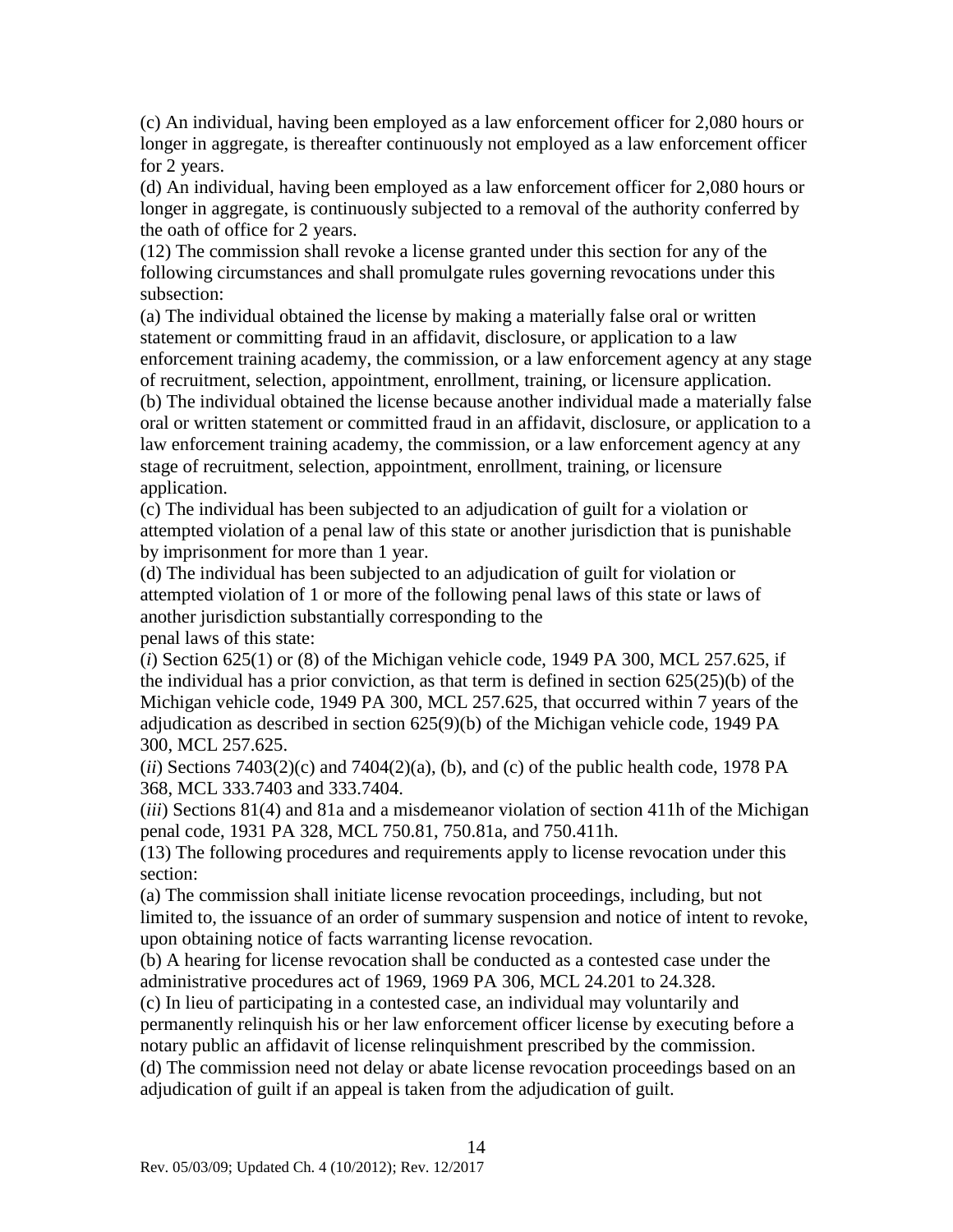(e) If the commission issues a final decision or order to revoke a license, that decision or order is subject to judicial review as provided in the administrative procedures act of 1969, 1969 PA 306, MCL 24.201 to 24.328. A summary suspension described in this section is not a final decision or order for purposes of judicial review.

(14) An individual licensed under this section shall not exercise the law enforcement authority described in the laws of this state under which the individual is employed if any of the following occur:

(a) The individual's license is rendered void by a court order or other operation of law.

- (b) The individual's license is revoked.
- (c) The individual's license is rendered inactive.
- (d) The individual's license is rendered lapsed.

**History:** 1965, Act 203, Eff. Jan. 1, 1966;-Am. 1970, Act 187, Imd. Eff. Jan. 1, 1971;-Am. 1971, Act 31, Imd. Eff. May 26, 1971; -Am. 1976, Act 422, Imd. Eff. Jan. 11, 1977;-Am. 1985, Act 15, Imd. Eff. May 15, 1985;-Am. 1994, Act 155, Eff. Mar. 30, 1995;-Am. 1998, Act 237, Imd. Eff. July 3, 1998;-Am. 2004, Act 379, Imd. Eff. Oct. 12, 2004;-Am. 2005, Act 239, Imd. Eff. Nov. 22, 2005;-Am. 2016, Act 289, Eff. Jan. 2, 2017.

**Compiler's note:** For transfer of statutory authority, powers, duties, functions, and responsibilities of the Michigan justice training commission, the Michigan justice training fund, the commission on law enforcement standards, and the law enforcement officers training fund to the new Michigan commission on law enforcement standards by type III transfer, see E.R.O. No. 2001-2, compiled at MCL 28.621 of the Michigan Compiled Laws.

**Administrative rules:** R 28.4101 et seq.; R 28.4201 et seq.; and R 28.4351 et seq. of the Michigan Administrative Code.

#### **28.609a Individuals elected or appointed to office of sheriff; licensure; procedures; duty of licensed individual to report certain information; validity of license; revocation.**

Sec. 9a. (1) This section applies only to individuals elected or appointed to the office of sheriff in this state. Employment of law enforcement officers to whom this section applies is subject to the licensing requirements and procedures of this section.

(2) The licensure process under this section shall comply with the following procedures: (a) Not more than 10 calendar days after taking an oath of office for the office of sheriff in this state, an individual shall submit to the commission a copy of the executed oath of office.

(b) If, upon reviewing the executed oath of office, the commission determines that the individual has been elected or appointed to the office of sheriff in this state, the commission shall grant the individual a license.

(c) If, upon reviewing the executed oath of office, the commission determines that the individual has not been elected or appointed to the office of sheriff in this state, the commission may do either of the following:

(*i*) Verify, through other means, election or appointment to the office of sheriff in this state.

(*ii*) Deny the issuance of a license and inform the individual denied.

(3) An individual licensed under this section shall report all of the following to the commission: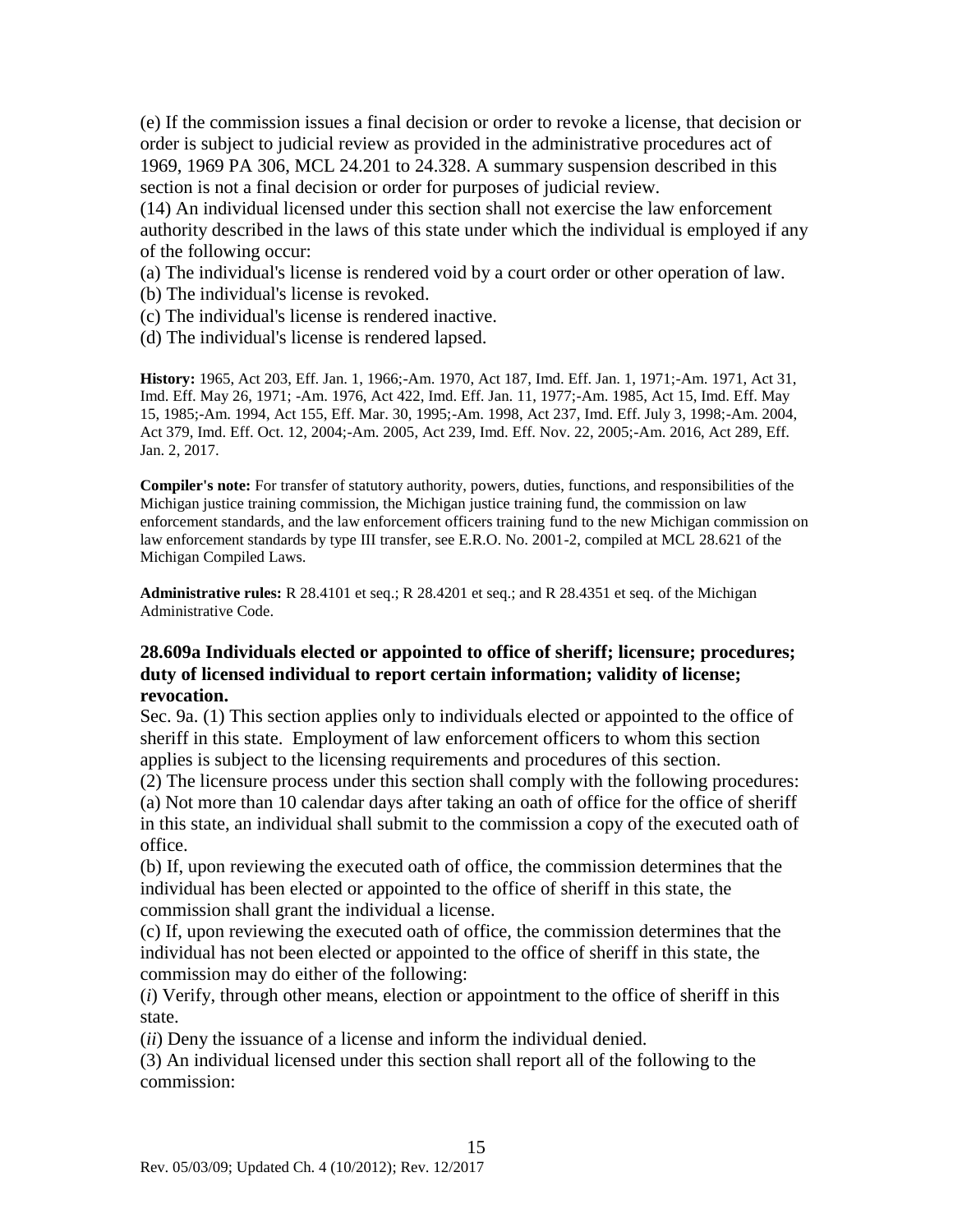(a) Criminal charges for offenses for which that individual's license may be revoked as described in this section, upon being informed of such charges, in a manner prescribed in rules promulgated by the commission.

(b) The imposition of a personal protection order against that individual after a judicial hearing under section 2950 or 2950a of the revised judicature act of 1961, 1961 PA 236, MCL 600.2950 and 600.2950a, or under the laws of any other jurisdiction, upon being informed of the imposition of such an order, in a manner prescribed in rules promulgated by the commission.

(4) A license granted under this section is valid until any of the following occur:

(a) A court order or other operation of law renders the license void.

(b) The individual's term of office as a sheriff in this state expires.

(c) The commission revokes the license as provided in this section.

(5) The commission shall revoke a license granted under this section for any of the following circumstances and shall promulgate rules governing revocations under this subsection:

(a) The individual obtained the license by making a materially false oral or written statement or committing fraud in an affidavit, disclosure, or application to a law enforcement training academy, the commission, or a law enforcement agency at any stage of recruitment, selection, appointment, enrollment, training, or licensure application. (b) The individual obtained the license because another individual made a materially false oral or written statement or committed fraud in an affidavit, disclosure, or application to a law enforcement training academy, the commission, or a law enforcement agency at any stage of recruitment, selection, appointment, enrollment, training, or licensure application.

(c) The individual has been subjected to an adjudication of guilt for a violation or attempted violation of a penal law of this state or another jurisdiction that is punishable by imprisonment for more than 1 year.

(d) The individual has been subjected to an adjudication of guilt for violation or attempted violation of 1 or more of the following penal laws of this state or laws of another jurisdiction substantially corresponding to the penal laws of this state:

(*i*) Section 625(1) or (8) of the Michigan vehicle code, 1949 PA 300, MCL 257.625, if the individual has a prior conviction, as that term is defined in section 625(25)(b) of the Michigan vehicle code, 1949 PA 300, MCL 257.625, that occurred within 7 years of the adjudication as described in section 625(9)(b) of the Michigan vehicle code, 1949 PA 300, MCL 257.625.

 $(iii)$  Sections 7403(2)(c) and 7404(2)(a), (b), and (c) of the public health code, 1978 PA 368, MCL 333.7403 and 333.7404.

(*iii*) Sections 81(4) and 81a and a misdemeanor violation of section 411h of the Michigan penal code, 1931 PA 328, MCL 750.81, 750.81a, and 750.411h.

(6) The following procedures and requirements apply to license revocation under this section:

(a) The commission shall initiate license revocation proceedings, including, but not limited to, the issuance of an order of summary suspension and notice of intent to revoke, upon obtaining notice of facts warranting license revocation.

(b) A hearing for license revocation shall be conducted as a contested case under the administrative procedures act of 1969, 1969 PA 306, MCL 24.201 to 24.328.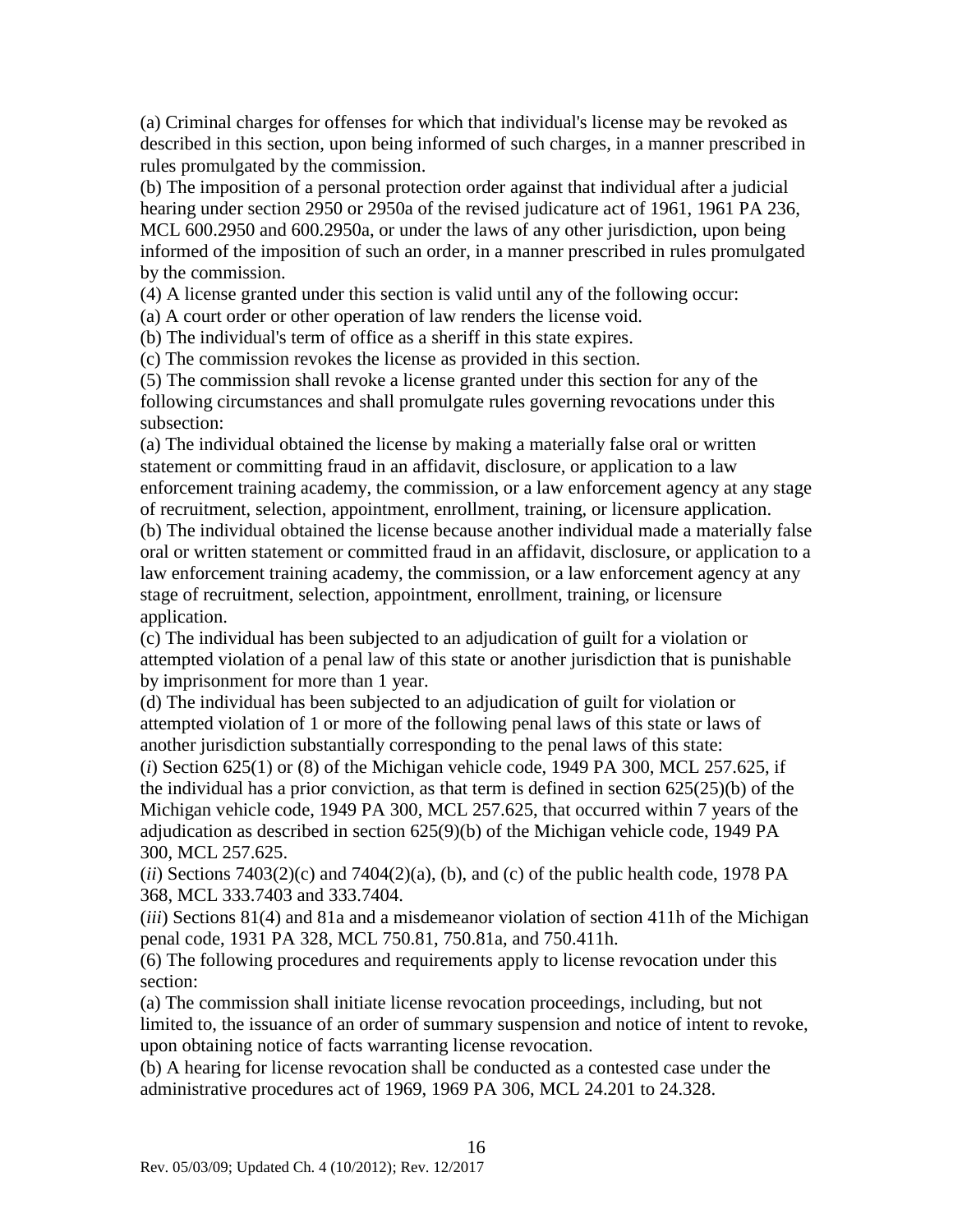(c) In lieu of participating in a contested case, an individual may voluntarily and permanently relinquish his or her law enforcement officer license by executing before a notary public an affidavit of license relinquishment prescribed by the commission. (d) The commission need not delay or abate license revocation proceedings based on an adjudication of guilt if an appeal is taken from the adjudication of guilt. (e) If the commission issues a final decision or order to revoke a license, that decision or order is subject to judicial review as provided in the administrative procedures act of 1969, 1969 PA 306, MCL 24.201 to 24.328. A summary suspension described in this section is not a final decision or order for purposes of judicial review.

**History:** Add. 1998, Act 237, Imd. Eff. July 3, 1998;-Am. 2016, Act 289, Eff. Jan. 2, 2017. **Compiler's note:** For transfer of statutory authority, powers, duties, functions, and responsibilities of the Michigan justice training commission, the Michigan justice training fund, the commission on law enforcement standards, and the law enforcement officers training fund to the new Michigan commission on law enforcement standards by type III transfer, see E.R.O. No. 2001-2, compiled at MCL 28.621 of the Michigan compiled laws.

#### **28.609b Individuals employed as Michigan tribal law enforcement officers; licensing requirements and procedures; rules; licensure process; granting or denying license; written instrument conferring authority; license rendered inactive; reactivation; lapsed or revoked license; prohibited authority.**

Sec. 9b. (1) This section applies only to individuals who are employed as Michigan tribal law enforcement officers in this state and are subject to a written instrument authorizing them to enforce the laws of this state. Conferring authority to enforce the laws of this state to law enforcement officers to whom this section applies is subject to the licensing requirements and procedures of this section.

(2) The commission shall promulgate rules governing licensing standards and procedures, pertaining to the following:

(a) Training requirements that may be met by completing either of the following:

(*i*) Preenrollment requirements, courses of study, attendance requirements, and instructional hours at an agency basic law enforcement training academy, a preservice college basic law enforcement training academy, or a regional basic law enforcement training academy.

(*ii*) The recognition of prior basic law enforcement training and experience program for granting a waiver from the licensing standard specified in subparagraph (*i*).

(b) Proficiency on a licensing examination administered after compliance with the licensing standard specified in subdivision (a).

(c) Physical ability.

(d) Psychological fitness.

(e) Education.

(f) Reading and writing proficiency.

(g) Minimum age.

(h) Whether or not a valid operator's or chauffeur's license is required for licensure.

(i) Character fitness, as determined by a background investigation supported by a written authorization and release executed by the individual for whom licensure is sought.

(j) Whether or not United States citizenship is required for licensure.

(k) Employment as a Michigan tribal law enforcement officer.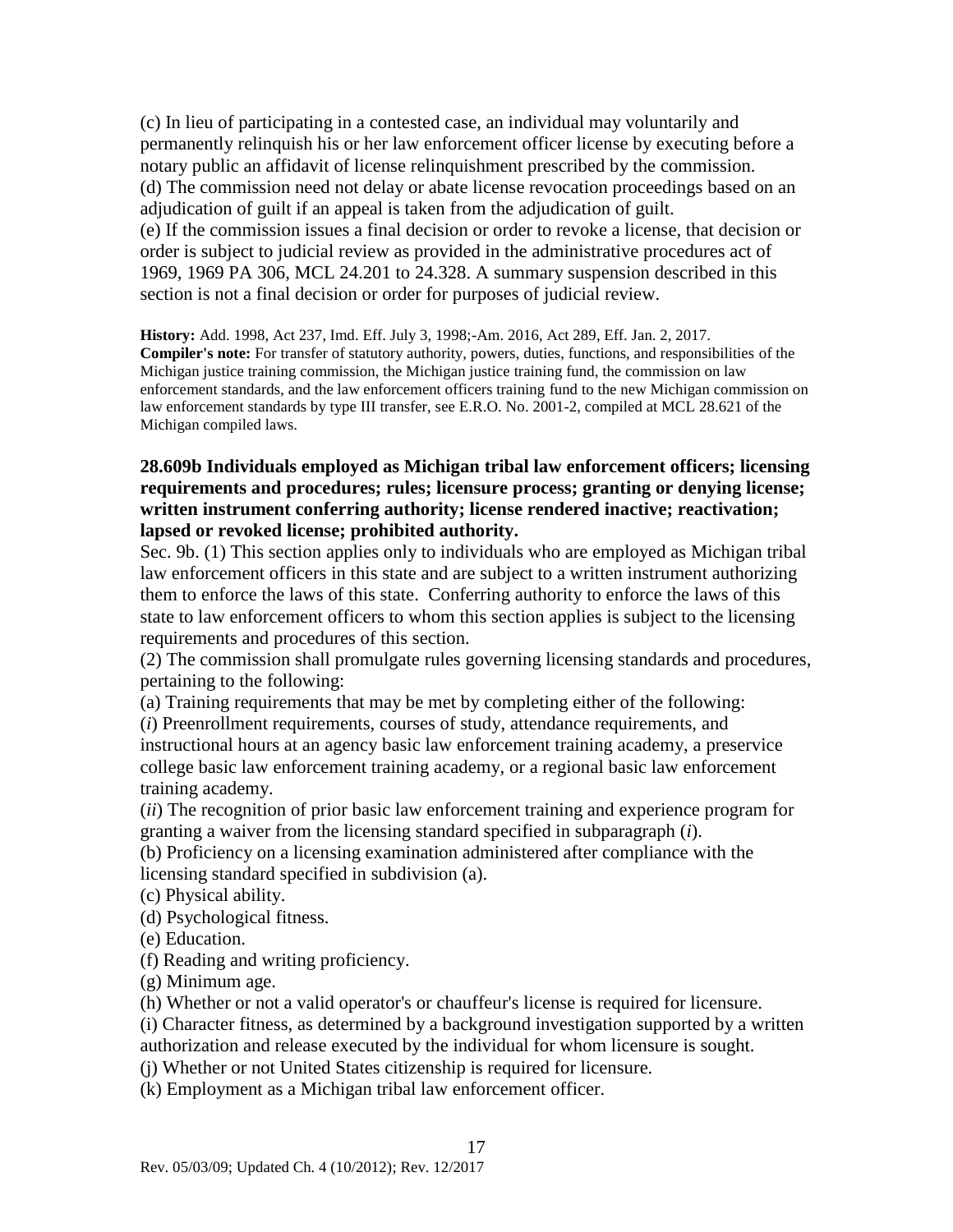(*l*) The form and manner for execution of a written instrument conferring authority upon the individual to enforce the laws of this state, consisting of any of the following:

(*i*) Deputation by a sheriff of this state, conferring authority upon the individual to enforce the laws of this state.

(*ii*) Appointment as a law enforcement officer by a law enforcement agency, conferring authority upon the individual to enforce the laws of this state.

(*iii*) Execution of a written agreement between the Michigan tribal law enforcement agency with whom the individual is employed and a law enforcement agency, conferring authority upon the individual to enforce the laws of this state.

(*iv*) Execution of a written agreement between this state, or a subdivision of this state, and the United States, conferring authority upon the individual to enforce the laws of this state.

(3) The licensure process under this section shall comply with the following procedures:

(a) A law enforcement agency or other governmental agency conferring authority upon a Michigan tribal law enforcement officer as provided in this section shall confer the authority to enforce the laws of this state

by executing a written instrument as provided in this section.

(b) Before executing the written instrument, a law enforcement agency or other governmental agency shall verify that the individual complies with the licensing standards.

(c) Not more than 10 calendar days after the effective date of the written instrument, the law enforcement agency or other governmental agency executing the written instrument shall attest in writing to the commission that the individual to whom the authority was conferred satisfies the licensing standards, by submitting an executed affidavit and a copy of the written instrument.

(4) If, upon reviewing the executed affidavit and the written instrument, the commission determines that the individual complies with the licensing standards, the commission shall grant the individual a license. (5) If, upon reviewing the executed affidavit and the written instrument, the commission determines that the individual does not comply with the licensing standards, the commission may do any of the following:

(a) Supervise the remediation of errors or omissions in the affidavit and oath of office. (b) Supervise the remediation of errors or omissions in the screening, procedures,

examinations, testing, and other means used to verify compliance with the licensing standards.

(c) Supervise additional screening, procedures, examinations, testing, and other means used to determine compliance with the licensing standards.

(d) Deny the issuance of a license and inform the law enforcement agency or other governmental agency conferring authority to enforce the laws of this state upon an individual to whom this section applies.

(6) Upon being informed that the commission has denied issuance of a license, a law enforcement agency or other governmental agency conferring authority to enforce the laws of this state upon an individual to whom this section applies shall promptly inform the individual denied.

(7) An individual denied a license under this section shall not exercise the law enforcement authority described in a written instrument conferring authority upon the individual to enforce the laws of this state.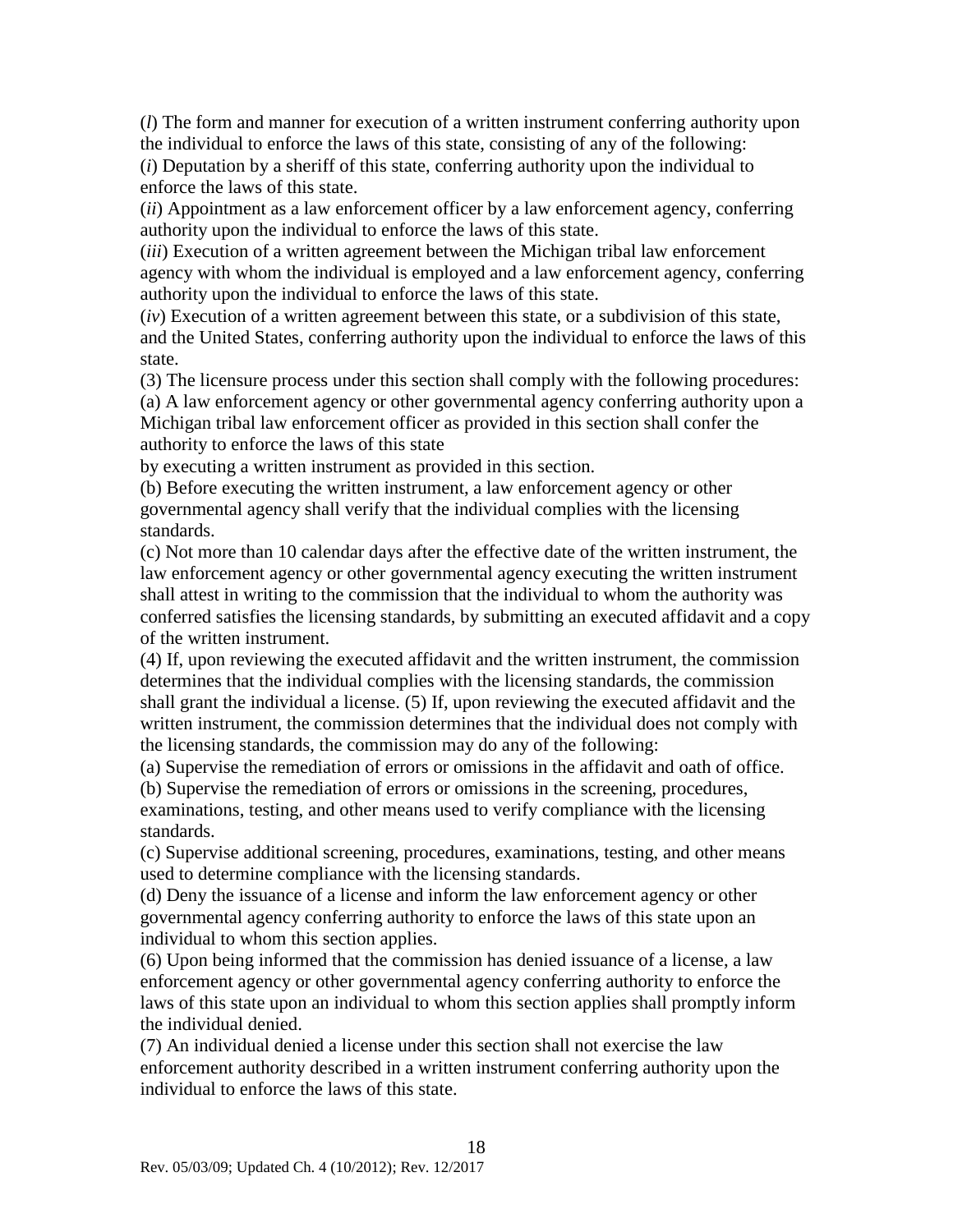This subsection does not divest the individual of that authority until the individual has been informed that his or her license was denied.

(8) A written instrument conferring authority to enforce the laws of this state upon an individual to whom this section applies shall include the following:

(a) A requirement that the employing Michigan tribal law enforcement agency report to the commission all personnel transactions affecting employment status in a manner prescribed in rules promulgated by the commission.

(b) A requirement that the employing Michigan tribal law enforcement agency report to the commission concerning any action it takes that removes the authority conferred by the written instrument conferring authority upon the individual to enforce the laws of this state or that restores the individual's authority to that conferred by the written instrument, in a manner prescribed in rules promulgated by the commission.

(c) A requirement that the employing Michigan tribal law enforcement agency maintain an employment history record.

(d) A requirement that the employing Michigan tribal law enforcement agency collect, verify, and maintain documentation establishing that the individual complies with the applicable licensing standards.

(9) A written instrument conferring authority to enforce the laws of this state upon an individual to whom this section applies shall include a requirement that the employing Michigan tribal law enforcement agency report the following regarding an individual licensed under this section:

(a) Criminal charges for offenses for which that individual's license may be revoked as described in this section, upon being informed of such charges, in a manner prescribed in rules promulgated by the commission.

(b) The imposition of a personal protection order against that individual after a judicial hearing under section 2950 or 2950a of the revised judicature act of 1961, 1961 PA 236, MCL 600.2950 and 600.2950a, or under the laws of any other jurisdiction, upon being informed of the imposition of such an order, in a manner prescribed in rules promulgated by the commission.

(10) A license issued under this section is rendered inactive, and may be reactivated, as follows:

(a) A license is rendered inactive if:

(*i*) An individual, having been employed as a law enforcement officer in aggregate for less than 2,080 hours, is thereafter continuously not employed as a law enforcement officer for less than 1 year.

(*ii*) An individual, having been employed as a law enforcement officer in aggregate for less than 2,080 hours, is thereafter continuously subjected to a removal of the authority conferred by the written instrument authorizing the individual to enforce the laws of this state for less than 1 year.

(*iii*) An individual, having been employed as a law enforcement officer in aggregate for 2,080 hours or longer, is thereafter continuously not employed as a law enforcement officer for less than 2 years.

(*iv*) An individual, having been employed as a law enforcement officer in aggregate for 2,080 hours or longer, is continuously subjected to a removal of the authority conferred by the written instrument authorizing the individual to enforce the laws of this state for less than 2 years.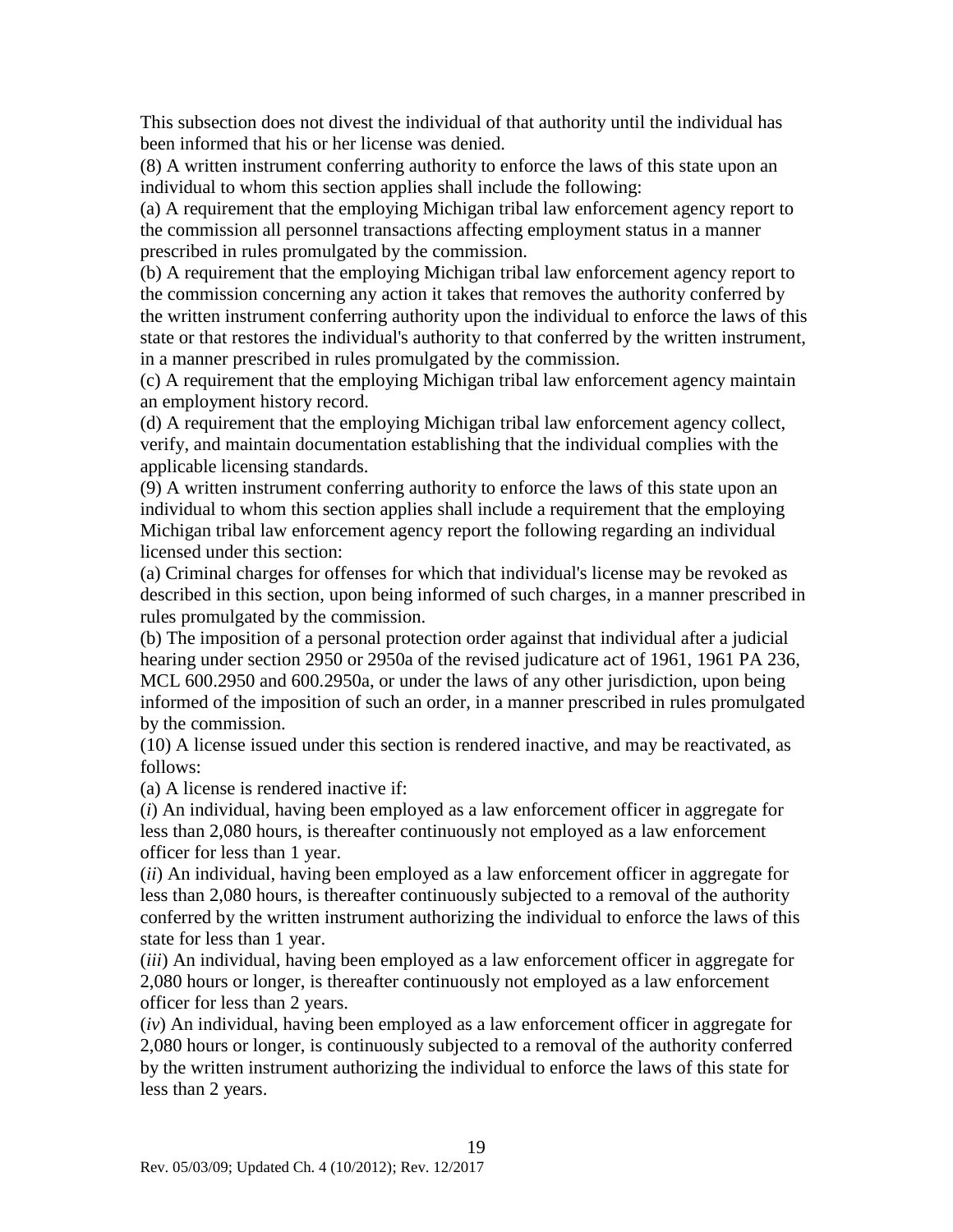(b) A law enforcement agency or other governmental agency conferring authority to enforce the laws of this state upon an individual to whom this section applies may reactivate a license rendered inactive by complying with the licensure procedures described in subsection (3), excluding verification of and attestation to compliance with the licensing standards described in subsection  $(2)(a)$  to  $(g)$ .

(c) A license that has been reactivated under this section is valid for all purposes described in this act.

(11) A license issued under this section is rendered lapsed, without barring further licensure under this act, as follows:

(a) An individual, having been employed as a law enforcement officer in aggregate for less than 2,080 hours, is thereafter continuously not employed as a law enforcement officer for 1 year.

(b) An individual, having been employed as a law enforcement officer in aggregate for less than 2,080 hours, is thereafter continuously subjected to a removal of the authority conferred by the written instrument authorizing the individual to enforce the laws of this state for 1 year.

(c) An individual, having been employed as a law enforcement officer in aggregate for 2,080 hours or longer, is thereafter continuously not employed as a law enforcement officer for 2 years.

(d) An individual, having been employed as a law enforcement officer in aggregate for 2,080 hours or longer, is continuously subjected to a removal of the authority conferred by the written instrument authorizing the individual to enforce the laws of this state for 2 years.

(12) The commission shall revoke a license granted under this section for any of the following

circumstances and shall promulgate rules governing these revocations under this section: (a) The individual obtained the license by making a materially false oral or written statement or committing fraud in an affidavit, disclosure, or application to a law enforcement training academy, the commission, or a law enforcement agency at any stage of recruitment, selection, appointment, enrollment, training, or licensure application. (b) The individual obtained the license because another individual made a materially false oral or written statement or committed fraud in an affidavit, disclosure, or application to a law enforcement training academy, the commission, or a law enforcement agency at any stage of recruitment, selection, appointment, enrollment, training, or licensure application.

(c) The individual has been subjected to an adjudication of guilt for a violation or attempted violation of a penal law of this state or another jurisdiction that is punishable by imprisonment for more than 1 year.

(d) The individual has been subjected to an adjudication of guilt for violation or attempted violation of 1 or more of the following penal laws of this state or laws of another jurisdiction substantially corresponding to the penal laws of this state:

(*i*) Section 625(1) or (8) of the Michigan vehicle code, 1949 PA 300, MCL 257.625, if the individual has a prior conviction, as that term is defined in section 625(25)(b) of the Michigan vehicle code, 1949 PA 300, MCL 257.625, that occurred within 7 years of the adjudication as described in section 625(9)(b) of the Michigan vehicle code, 1949 PA 300, MCL 257.625.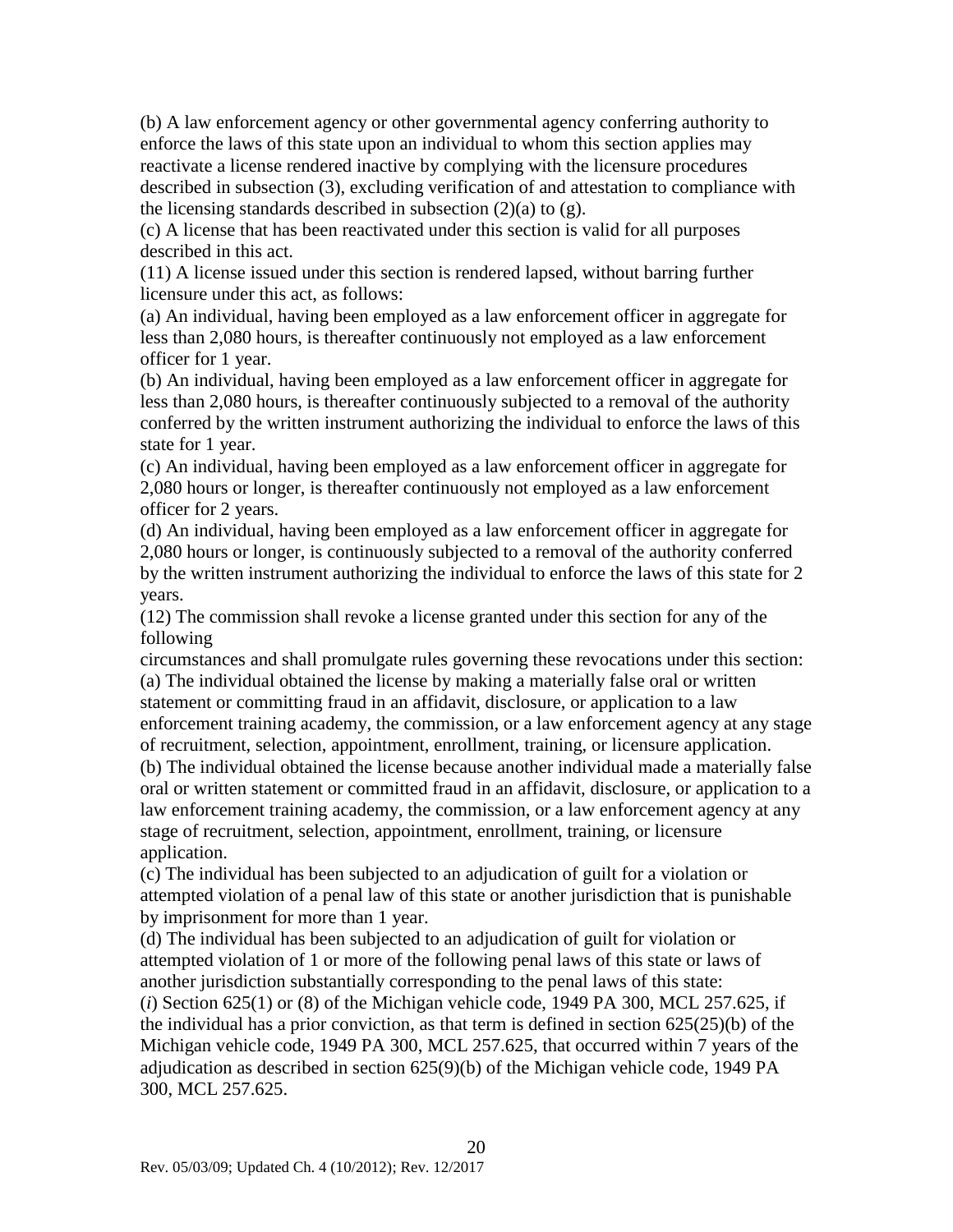$(iii)$  Sections 7403(2)(c) and 7404(2)(a), (b), and (c) of the public health code, 1978 PA 368, MCL 333.7403 and 333.7404.

(*iii*) Sections 81(4) and 81a and a misdemeanor violation of section 411h of the Michigan penal code, 1931 PA 328, MCL 750.81, 750.81a, and 750.411h.

(13) The following procedures and requirements apply to license revocation under this section:

(a) The commission shall initiate license revocation proceedings, including, but not limited to, the issuance of an order of summary suspension and notice of intent to revoke, upon obtaining notice of facts warranting license revocation.

(b) A hearing for license revocation shall be conducted as a contested case under the administrative procedures act of 1969, 1969 PA 306, MCL 24.201 to 24.328.

(c) In lieu of participating in a contested case, an individual may voluntarily and permanently relinquish his or her law enforcement officer license by executing before a notary public an affidavit of license relinquishment prescribed by the commission.

(d) The commission need not delay or abate license revocation proceedings based on an adjudication of guilt if an appeal is taken from the adjudication of guilt.

(e) If the commission issues a final decision or order to revoke a license, that decision or order is subject to judicial review as provided in the administrative procedures act of 1969, 1969 PA 306, MCL 24.201 to 24.328. A summary suspension described in this section is not a final decision or order for purposes of judicial review.

(14) An individual licensed under this section shall not exercise the law enforcement authority described in a written instrument conferring authority upon the individual to enforce the laws of this state if any of the following occur:

(a) The individual's license is rendered void by a court order or other operation of law.

- (b) The individual's license is revoked.
- (c) The individual's license is rendered inactive.

(d) The individual's license is rendered lapsed.

**History:** Add. 1998, Act 237, Imd. Eff. July 3, 1998;-Am. 2016, Act 289, Eff. Jan. 2, 2017. **Compiler's note:** For transfer of statutory authority, powers, duties, functions, and responsibilities of the Michigan justice training commission, the Michigan justice training fund, the commission on law enforcement standards, and the law enforcement officers training fund to the new Michigan commission on law enforcement standards by type III transfer, see E.R.O. No. 2001-2, compiled at MCL 28.621 of the Michigan compiled laws.

### **28.609c Individuals employed as fire arson investigators; licensing requirements and procedures; rules; licensure process; granting or denying license; duties of chief of police administering oath of office; report of certain information; lapsed or revoked license; prohibited authority.**

Sec. 9c. (1) This section applies only to individuals who are employed as fire arson investigators from fire departments within villages, cities, townships, or counties in this state, who are sworn and fully empowered by the chiefs of police of those villages, cities, townships, or counties. Conferring authority to enforce the laws of this state to law enforcement officers to whom this section applies is subject to the licensing requirements and procedures of this section.

(2) The commission shall promulgate rules governing licensing standards and procedures, pertaining to the following: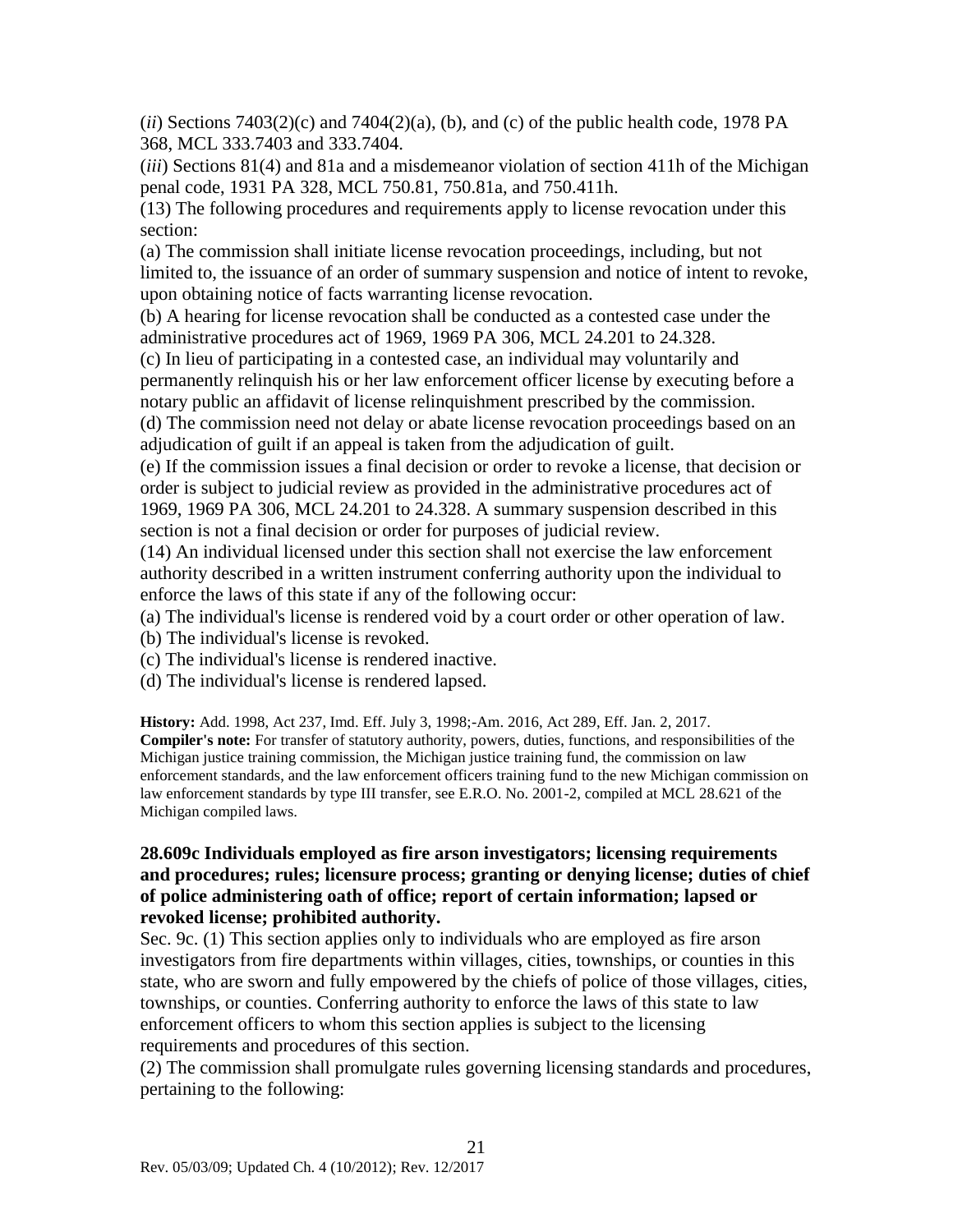(a) Training requirements that may be met by completing either of the following:

(*i*) Preenrollment requirements, courses of study, attendance requirements, and instructional hours at an agency basic law enforcement training academy, a preservice college basic law enforcement training academy, or a regional basic law enforcement training academy.

(*ii*) The recognition of prior basic law enforcement training and experience program for granting a waiver from the licensing standard specified in subparagraph (*i*).

(b) Proficiency on a licensing examination administered after compliance with the licensing standard specified in subdivision (a).

(c) Physical ability.

(d) Psychological fitness.

(e) Education.

(f) Reading and writing proficiency.

(g) Minimum age.

(h) Whether or not a valid operator's or chauffeur's license is required for licensure.

(i) Character fitness, as determined by a background investigation supported by a written authorization and release executed by the individual for whom licensure is sought.

(j) Whether or not United States citizenship is required for licensure.

(k) Employment as a fire arson investigator from a fire department within a village, city, township, or county in this state, who is sworn and fully empowered by the chief of police of that village, city, township, or county.

(*l*) The form and manner for execution of a written oath of office by the chief of police of a village, city, township, or county law enforcement agency, and the content of the written oath conferring authority to enforce the laws of this state.

(3) The licensure process under this section shall comply with the following procedures: (a) Before executing the oath of office, the chief of police shall verify that the individual to whom the oath is to be administered complies with the licensing standards.

(b) The chief of police shall execute an oath of office authorizing the individual to enforce the laws of this state.

(c) Not more than 10 calendar days after executing the oath of office, the chief of police shall attest in writing to the commission that the individual to whom the oath was administered satisfies the licensing standards by submitting an executed affidavit and a copy of the executed oath of office.

(4) If, upon reviewing the executed affidavit and executed oath of office, the commission determines that the individual complies with the licensing standards, the commission shall grant the individual a license.

(5) If, upon reviewing the executed affidavit and executed oath of office, the commission determines that the individual does not comply with the licensing standards, the commission may do any of the following:

(a) Supervise the remediation of errors or omissions in the affidavit and oath of office.

(b) Supervise the remediation of errors or omissions in the screening, procedures, examinations, testing, and other means used to verify compliance with the licensing standards.

(c) Supervise additional screening, procedures, examinations, testing, and other means used to determine compliance with the licensing standards.

(d) Deny the issuance of a license and inform the chief of police.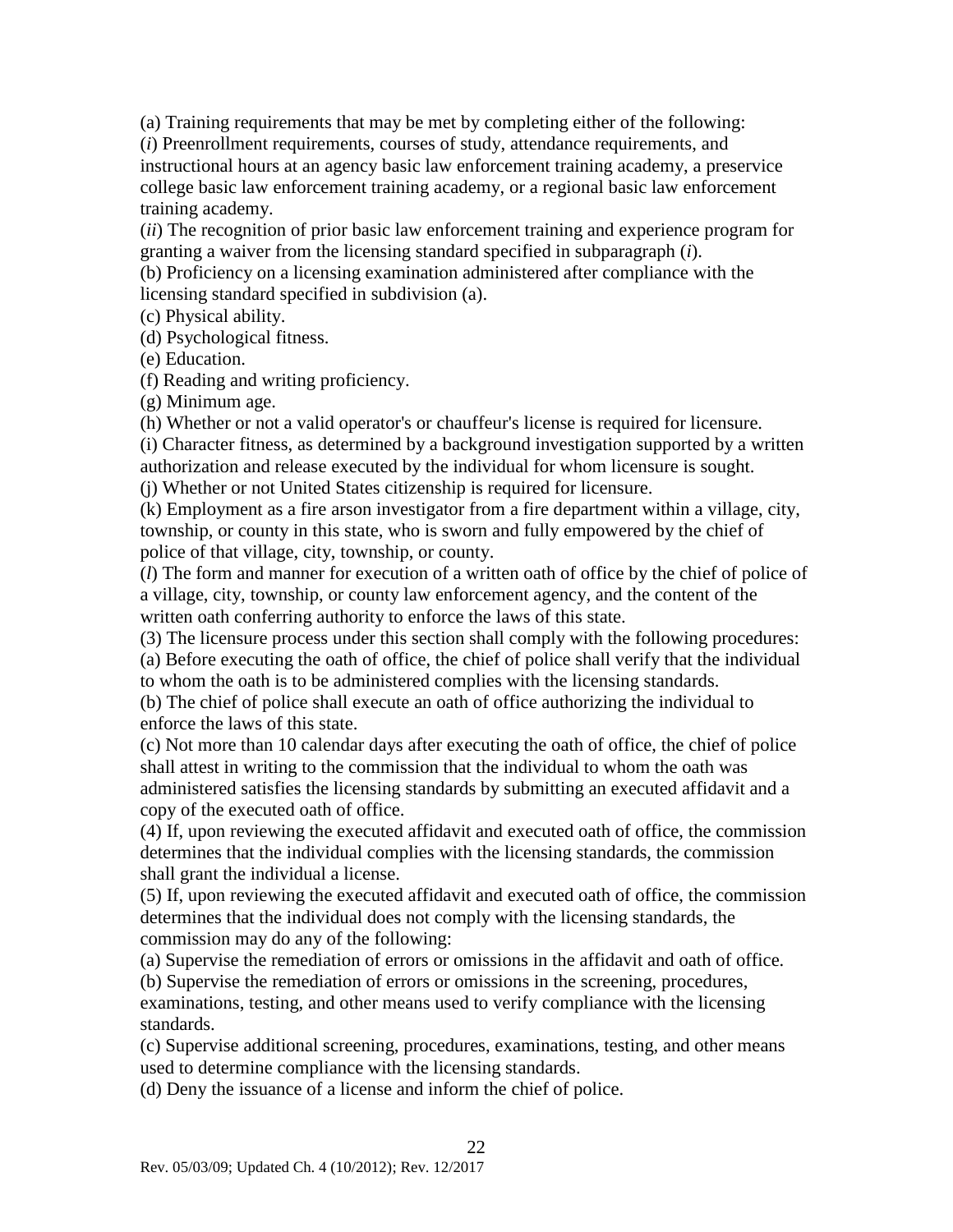(6) Upon being informed that the commission has denied issuance of a license, the chief of police shall promptly inform the individual whose licensure was denied.

(7) An individual denied a license under this section shall not exercise the law enforcement authority described in the oath of office. This subsection does not divest the individual of that authority until the individual has been informed that his or her license was denied.

(8) A chief of police that has administered an oath of office to an individual under this section shall do all of the following, with respect to that individual:

(a) Report to the commission all personnel transactions affecting employment status in a manner prescribed in rules promulgated by the commission.

(b) Report to the commission concerning any action taken by the chief of police that removes the authority conferred by the oath of office, or that restores the individual's authority to that conferred by the oath of office, in a manner prescribed in rules promulgated by the commission.

(c) Maintain an employment history record.

(d) Collect, verify, and maintain documentation establishing that the individual complies with the applicable licensing standards.

(9) An individual licensed under this section shall report all of the following to the commission:

(a) Criminal charges for offenses for which that individual's license may be revoked as described in this section, upon being informed of such charges, in a manner prescribed in rules promulgated by the commission.

(b) Imposition of a personal protection order against that individual after a judicial hearing under section 2950 or 2950a of the revised judicature act of 1961, 1961 PA 236, MCL 600.2950 and 600.2950a, or under the laws of any other jurisdiction, upon being informed of the imposition of such an order, in a manner prescribed in rules promulgated by the commission.

(10) A license issued under this section is rendered lapsed, without barring further licensure under this act, as follows:

(a) The individual is no longer employed as a fire arson investigator from a fire department within a village, city, township, or county in this state, who is sworn and fully empowered by the chief of police of that village, city, township, or county, rendering the license lapsed.

(b) The individual is subjected to a removal of the authority conferred by the oath of office, rendering the license lapsed.

(11) The commission shall revoke a license granted under this section for any of the following circumstances and shall promulgate rules governing these revocations under this subsection:

(a) The individual obtained the license by making a materially false oral or written statement or committing fraud in an affidavit, disclosure, or application to a law enforcement training academy, the commission, or a law enforcement agency at any stage of recruitment, selection, appointment, enrollment, training, or licensure application.

(b) The individual obtained the license because another individual made a materially false oral or written statement or committed fraud in an affidavit, disclosure, or application to a law enforcement training academy, the commission, or a law enforcement agency at any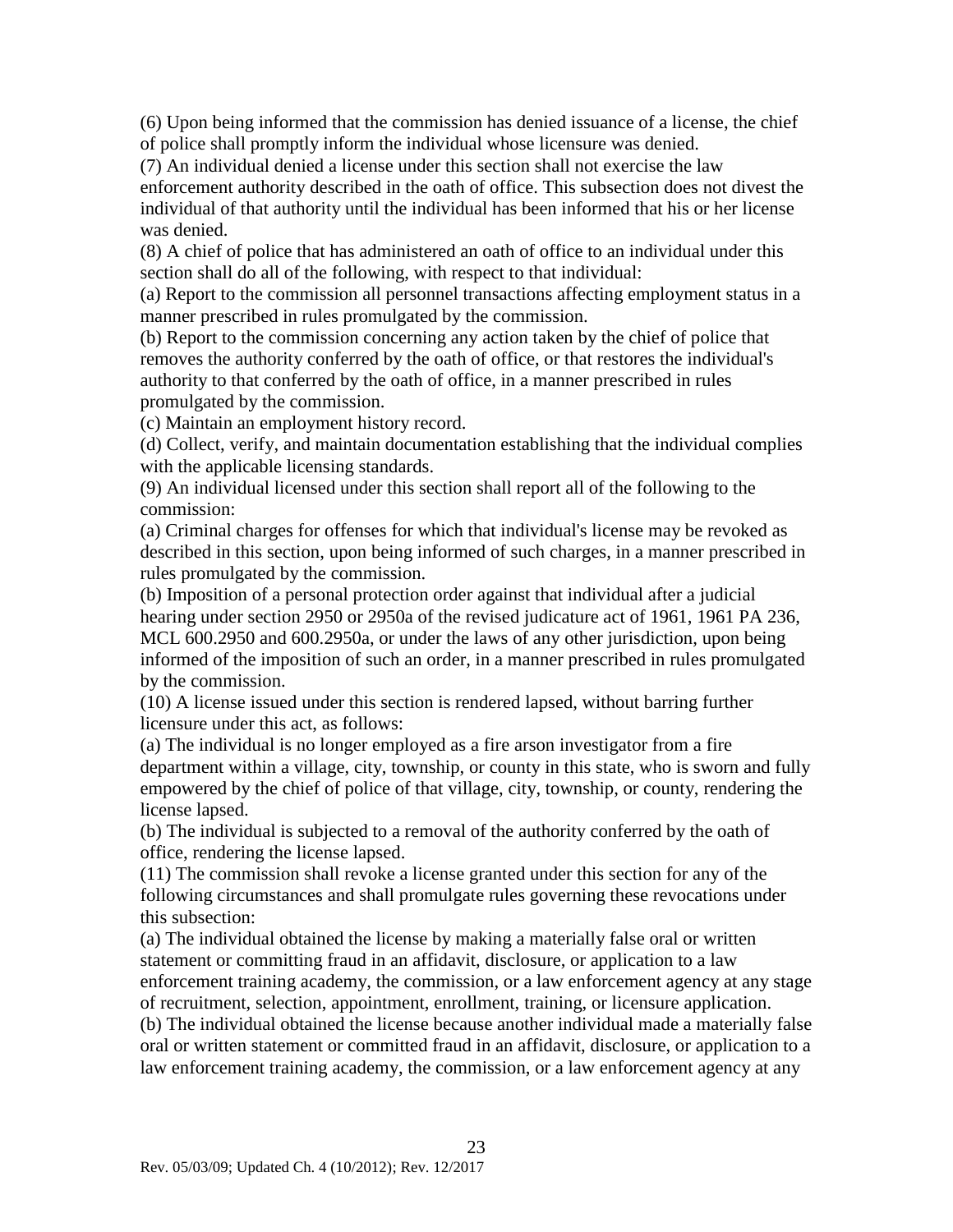stage of recruitment, selection, appointment, enrollment, training, or licensure application.

(c) The individual has been subjected to an adjudication of guilt for a violation or attempted violation of a penal law of this state or another jurisdiction that is punishable by imprisonment for more than 1 year.

(d) The individual has been subjected to an adjudication of guilt for violation or attempted violation of 1 or more of the following penal laws of this state or laws of another jurisdiction substantially corresponding to the penal laws of this state:

(*i*) Section 625(1) or (8) of the Michigan vehicle code, 1949 PA 300, MCL 257.625, if the individual has a prior conviction, as that term is defined in section  $625(25)(b)$  of the Michigan vehicle code, 1949 PA 300, MCL 257.625, that occurred within 7 years of the adjudication as described in section 625(9)(b) of the Michigan vehicle code, 1949 PA 300, MCL 257.625.

 $(iii)$  Sections  $7403(2)(c)$  and  $7404(2)(a)$ , (b), and (c) of the public health code, 1978 PA 368, MCL 333.7403 and 333.7404.

(*iii*) Sections 81(4) and 81a and a misdemeanor violation of section 411h of the Michigan penal code, 1931 PA 328, MCL 750.81, 750.81a, and 750.411h.

(12) The following procedures and requirements apply to license revocation under this section:

(a) The commission shall initiate license revocation proceedings, including, but not limited to, issuance of an order of summary suspension and notice of intent to revoke, upon obtaining notice of facts warranting license revocation.

(b) A hearing for license revocation shall be conducted as a contested case under the administrative procedures act of 1969, 1969 PA 306, MCL 24.201 to 24.328. (c) In lieu of participating in a contested case, an individual may voluntarily and

permanently relinquish his or her law enforcement officer license by executing before a notary public an affidavit of license relinquishment prescribed by the commission.

(d) The commission need not delay or abate license revocation proceedings based on an adjudication of guilt if an appeal is taken from the adjudication of guilt.

(e) If the commission issues a final decision or order to revoke a license, that decision or order is subject to judicial review as provided in the administrative procedures act of 1969, 1969 PA 306, MCL 24.201 to 24.328. A summary suspension described in this section is not a final decision or order for purposes of judicial review.

(13) An individual licensed under this section shall not exercise the law enforcement authority described in the oath of office if any of the following occur:

(a) The individual's license is rendered void by a court order or other operation of law.

(b) The individual's license is revoked.

(c) The individual's license is rendered lapsed.

**History:** Add. 1998, Act 237, Imd. Eff. July 3, 1998;-Am. 2016, Act 289, Eff. Jan. 2, 2017. **Compiler's note:** For transfer of statutory authority, powers, duties, functions, and responsibilities of the Michigan justice training commission, the Michigan justice training fund, the commission on law enforcement standards, and the law enforcement officers training fund to the new Michigan commission on law enforcement standards by type III transfer, see E.R.O. No. 2001-2, compiled at MCL 28.621 of the Michigan compiled laws.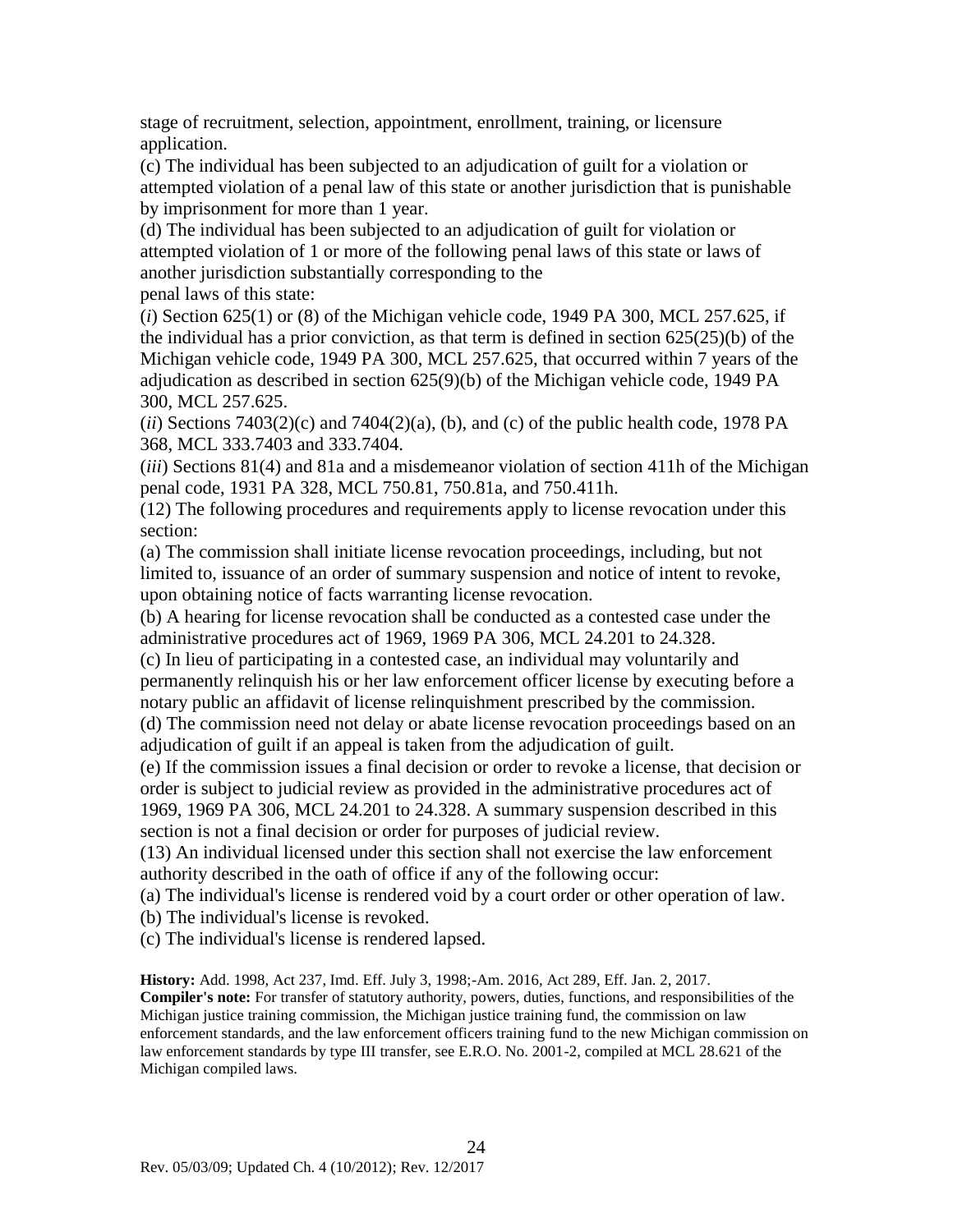**28.609d Individuals employed as private college security officers; licensing requirements and procedures; rules; licensure process; granting or denying license; duties of chief of police or county sheriff administering oath of office; duties of private college or university; report of certain information; lapsed or revoked license; prohibited authority.**

Sec. 9d. (1) This section applies only to individuals who meet all of the following: (a) Are employed as private college security officers under section 37 of the private security business and security alarm act, 1968 PA 330, MCL 338.1087.

(b) Seek licensure under this act.

(c) Are sworn and fully empowered by a chief of police of a village, city, or township law enforcement agency, or are deputized by a county sheriff as a deputy sheriff, excluding deputation as a special deputy.

(2) The authority to enforce the laws of this state of private college security officers to whom this section applies is subject to the licensing requirements and procedures of this section.

(3) The commission shall promulgate rules governing licensing standards and procedures, pertaining to the following:

(a) Training requirements that may be met by completing either of the following: (*i*) Preenrollment requirements, courses of study, attendance requirements, and instructional hours at an agency basic law enforcement training academy, a preservice college basic law enforcement training academy, or a regional basic law enforcement training academy.

(*ii*) The recognition of prior basic law enforcement training and experience program for granting a waiver from the licensing standard specified in subparagraph (*i*).

(b) Proficiency on a licensing examination administered after compliance with the licensing standard specified in subdivision (a).

(c) Physical ability.

(d) Psychological fitness.

(e) Education.

(f) Reading and writing proficiency.

(g) Minimum age.

(h) Whether or not a valid operator's or chauffeur's license is required for licensure.

(i) Character fitness, as determined by a background investigation supported by a written authorization and release executed by the individual for whom licensure is sought.

(j) Whether or not United States citizenship is required for licensure.

(k) Employment as a private college security officer as defined in section 37 of the private security business and security alarm act, 1968 PA 330, MCL 338.1087, who is sworn and fully empowered by the chief of police of a village, city, or township law enforcement agency, or deputized by a county sheriff as a deputy sheriff, excluding deputation as a special deputy.

(*l*) The form and manner for execution of a written oath of office by the chief of police of a village, city, or township law enforcement agency, or by a county sheriff, and the content of the written oath conferring the authority to enforce the general criminal laws of this state.

(4) The licensure process under this section shall comply with the following procedures: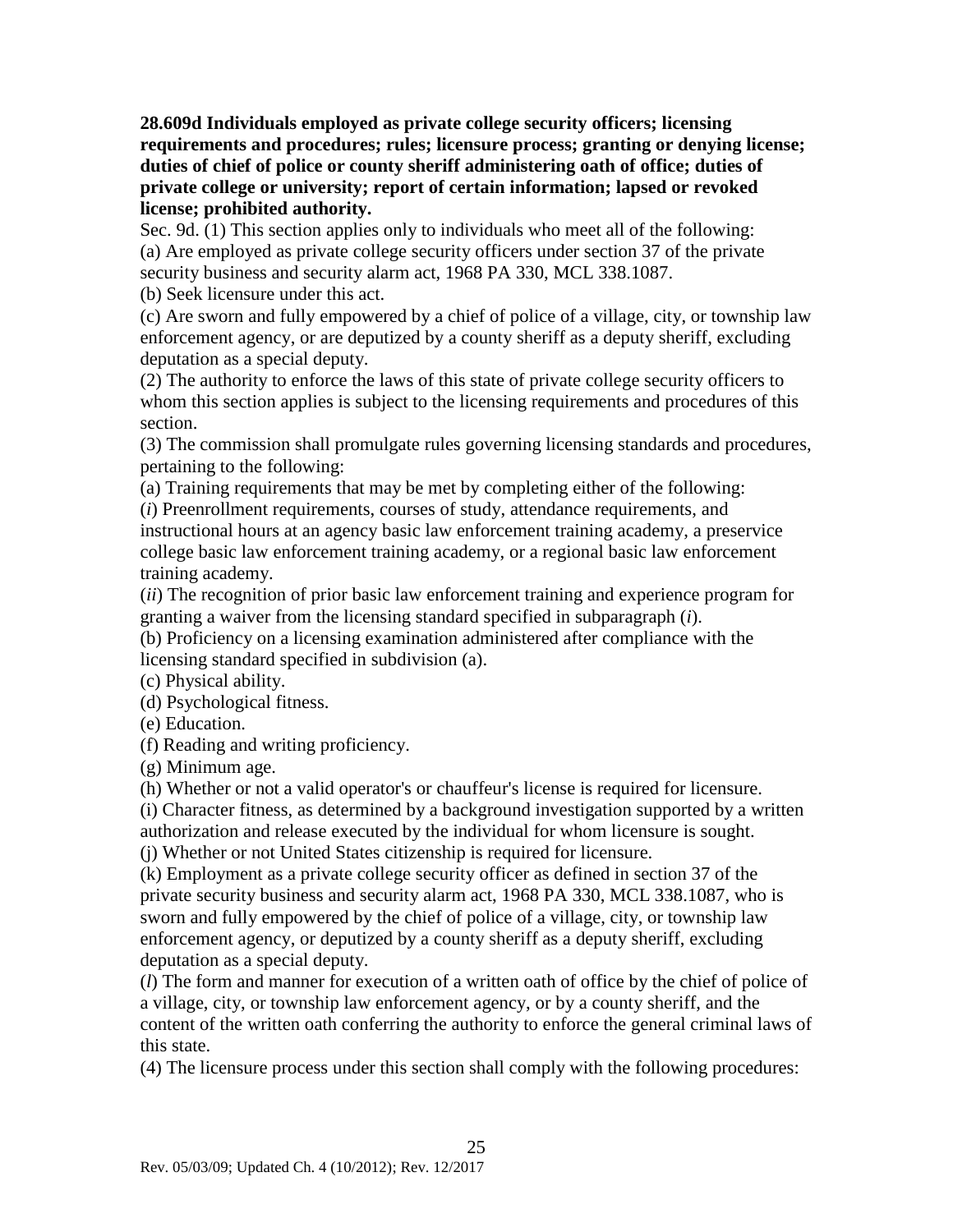(a) Before executing the oath of office, the chief of police of a village, city, or township law enforcement agency or the county sheriff shall verify that the private college security officer to whom the oath is administered complies with the licensing standards.

(b) The chief of police of a village, city, or township law enforcement agency or the county sheriff shall execute an oath of office authorizing the private college security officer to enforce the general criminal laws of this state.

(c) Not more than 10 calendar days after executing the oath of office, the chief of police of a village, city, or township law enforcement agency or the county sheriff shall attest in writing to the commission that the private college security officer to whom the oath was administered satisfies the licensing standards by submitting an executed affidavit and a copy of the executed oath of office.

(5) If upon reviewing the executed affidavit and oath of office the commission determines that the private

college security officer complies with the licensing standards, the commission shall grant the private college security officer a license.

(6) If upon reviewing the executed affidavit and oath of office the commission determines that the private college security officer does not comply with the licensing standards, the commission may do any of the following:

(a) Supervise remediation of errors or omissions in the affidavit or oath of office.

(b) Supervise the remediation of errors or omissions in the screening, procedures, examinations, testing, and other means used to verify compliance with the licensing standards.

(c) Supervise additional screening, procedures, examinations, testing, and other means used to determine compliance with the licensing standards.

(d) Deny the issuance of a license and inform the chief of police of a village, city, or township law enforcement agency or the county sheriff of the denial.

(7) Upon being informed that the commission has denied issuance of a license, the chief of police of a village, city, or township law enforcement agency or the county sheriff shall promptly inform the private college security officer seeking licensure that he or she has been denied issuance of a license under this section.

(8) A private college security officer denied a license under this section may not exercise the law enforcement authority described in the oath of office. This subsection does not divest the private college security officer of that authority until the private college security officer has been informed that his or her licensure was denied.

(9) A chief of police of a village, city, or township law enforcement agency or a county sheriff who has administered an oath of office to a private college security officer under this section shall, with respect to that private college security officer, do all of the following:

(a) Report to the commission concerning all personnel transactions affecting employment status, in a manner prescribed in rules promulgated by the commission.

(b) Report to the commission concerning any action taken by the chief of police of a village, city, or township law enforcement agency or the county sheriff that removes the authority conferred by the oath of office or that restores the private college security officer's authority conferred by the oath of office, in a manner prescribed in rules promulgated by the commission.

(c) Maintain an employment history record.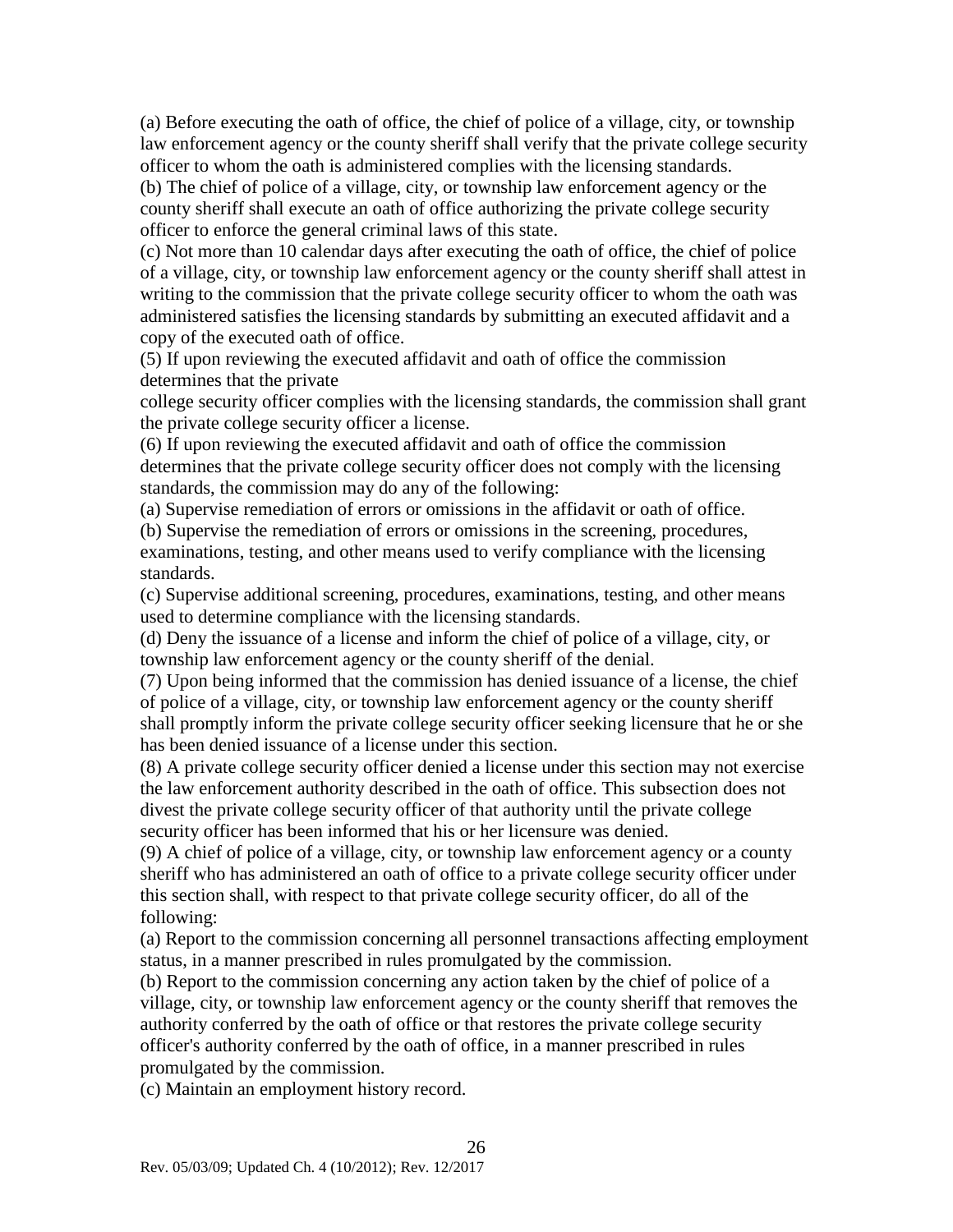(d) Collect, verify, and maintain documentation establishing that the private college security officer complies with the applicable licensing standards.

(10) If a private college or university appoints an individual as a private college security officer under section 37 of the private security business and security alarm act, 1968 PA 330, MCL 338.1087, and the private college security officer is licensed under this section, the private college or university, with respect to the private college security officer, shall do all of the following:

(a) Report to the commission all personnel transactions affecting employment status in a manner prescribed in rules promulgated by the commission.

(b) Report to the chief of police of a village, city, or township law enforcement agency or the county sheriff who administered the oath of office to that private college security officer all personnel transactions affecting employment status, in a manner prescribed in rules promulgated by the commission.

(11) A private college security officer licensed under this section shall report all of the following to the commission:

(a) Criminal charges for offenses for which the private college security officer's license may be revoked as described in this section upon being informed of such charges and in a manner prescribed in rules promulgated by the commission.

(b) The imposition of a personal protection order against the private college security officer after a judicial hearing under section 2950 or 2950a of the revised judicature act of 1961, 1961 PA 236, MCL 600.2950 and 600.2950a, or under the law of any other jurisdiction, upon being informed of the imposition of such an order, in a manner prescribed in rules promulgated by the commission.

(12) A license granted under this section is rendered lapsed, without barring further licensure under this act, as follows:

(a) The private college security officer is no longer employed as a private college security officer appointed under section 37 of the private security business and security alarm act, 1968 PA 330, MCL 338.1087, who is sworn and fully empowered by the chief of police of a village, city, or township law enforcement agency, or deputized by a county sheriff as a deputy sheriff, excluding deputation as a special deputy, rendering the license lapsed. (b) The private college security officer is subjected to a removal of the authority conferred by the oath of office, rendering the license lapsed.

(13) The commission shall revoke a license granted under this section for any of the following and shall

promulgate rules governing these revocations:

(a) The private college security officer obtained the license by making a materially false oral or written statement or committing fraud in the affidavit, disclosure, or application to a law enforcement training academy, the commission, or a law enforcement agency at any stage of recruitment, selection, appointment, enrollment, training, or licensure application.

(b) The private college security officer obtained the license because another person made a materially false oral or written statement or committed fraud in the affidavit, disclosure, or application to a law enforcement training academy, the commission, or a law enforcement agency at any stage of recruitment, selection, appointment, enrollment, training, or licensure application.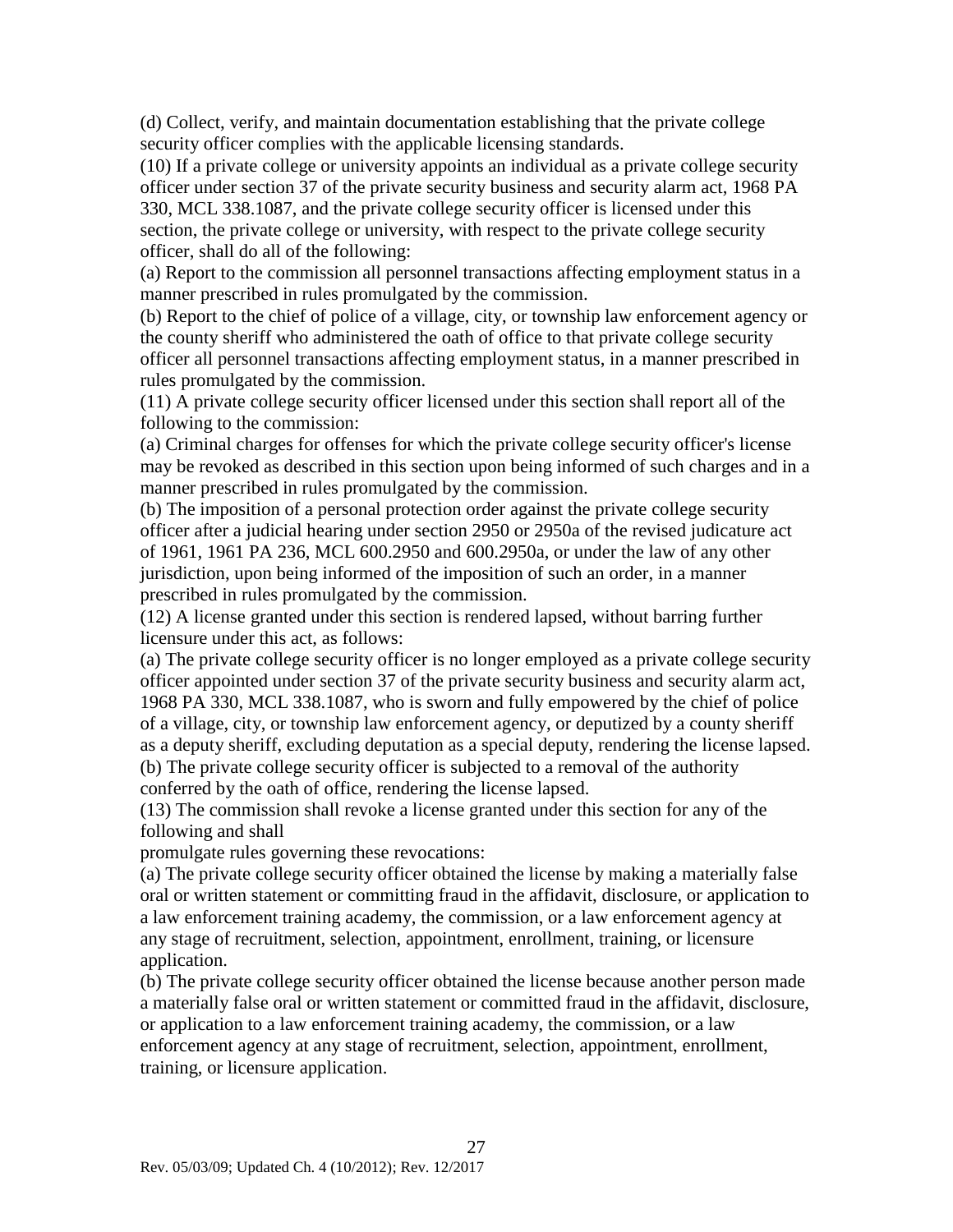(c) The private college security officer has been subjected to an adjudication of guilt for a violation or attempted violation of a penal law of this state or another jurisdiction that is punishable by imprisonment for more than 1 year.

(d) The private college security officer has been subjected to an adjudication of guilt for a violation or attempted violation of 1 or more of the following penal laws of this state or another jurisdiction substantially corresponding to the penal laws of this state:

(*i*) Section 625(1) or (8) of the Michigan vehicle code, 1949 PA 300, MCL 257.625, if the individual has a prior conviction, as that term is defined in section 625(25)(b) of the Michigan vehicle code, 1949 PA 300, MCL 257.625, that occurred within 7 years of the adjudication as described in section 625(9)(b) of the Michigan vehicle code, 1949 PA 300, MCL 257.625.

 $(iii)$  Sections 7403(2)(c) and 7404(2)(a), (b), and (c) of the public health code, 1978 PA 368, MCL 333.7403 and 333.7404.

(*iii*) Sections 81(4) and 81a and a misdemeanor violation of section 411h of the Michigan penal code, 1931 PA 328, MCL 750.81, 750.81a, and 750.411h.

(14) The following procedures and requirements apply to license revocation under this section:

(a) The commission shall initiate license revocation proceedings, including, but not limited to, the issuance of an order for summary suspension and notice of intent to revoke a license upon obtaining notice of facts warranting license revocation.

(b) A hearing for license revocation shall be conducted as a contested case under the administrative procedures act of 1969, 1969 PA 306, MCL 24.201 to 24.328.

(c) In lieu of participating in a contested case, a private security college officer may voluntarily and permanently relinquish his or her law enforcement officer license under this section by executing before a notary public an affidavit of license relinquishment as prescribed by the commission.

(d) The commission need not delay or abate license revocation proceedings based on an adjudication of guilt if an appeal is taken from the adjudication of guilt.

(e) If the commission issues a final decision or order to revoke a license, that decision or order is subject to judicial review as provided in the administrative procedures act of 1969, 1969 PA 306, MCL 24.201 to 24.328. A summary suspension described in this section is not a final decision or order for purposes of judicial review.

(15) A private college security officer licensed under this section shall not exercise the law enforcement authority described in the oath of office he or she executed if any of the following occur:

(a) The private college security officer's license is rendered void by a court order or other operation of law.

(b) The private college security officer's license is revoked.

(c) The private college security officer's license is rendered lapsed.

**History:** Add. 1998, Act 237, Imd. Eff. July 3, 1998;-Am. 2016, Act 289, Eff. Jan. 2, 2017.

**Compiler's note:** For transfer of statutory authority, powers, duties, functions, and responsibilities of the Michigan justice training commission, the Michigan justice training fund, the commission on law enforcement standards, and the law enforcement officers training fund to the new Michigan commission on law enforcement standards by type III transfer, see E.R.O. No. 2001-2, compiled at MCL 28.621 of the Michigan compiled laws.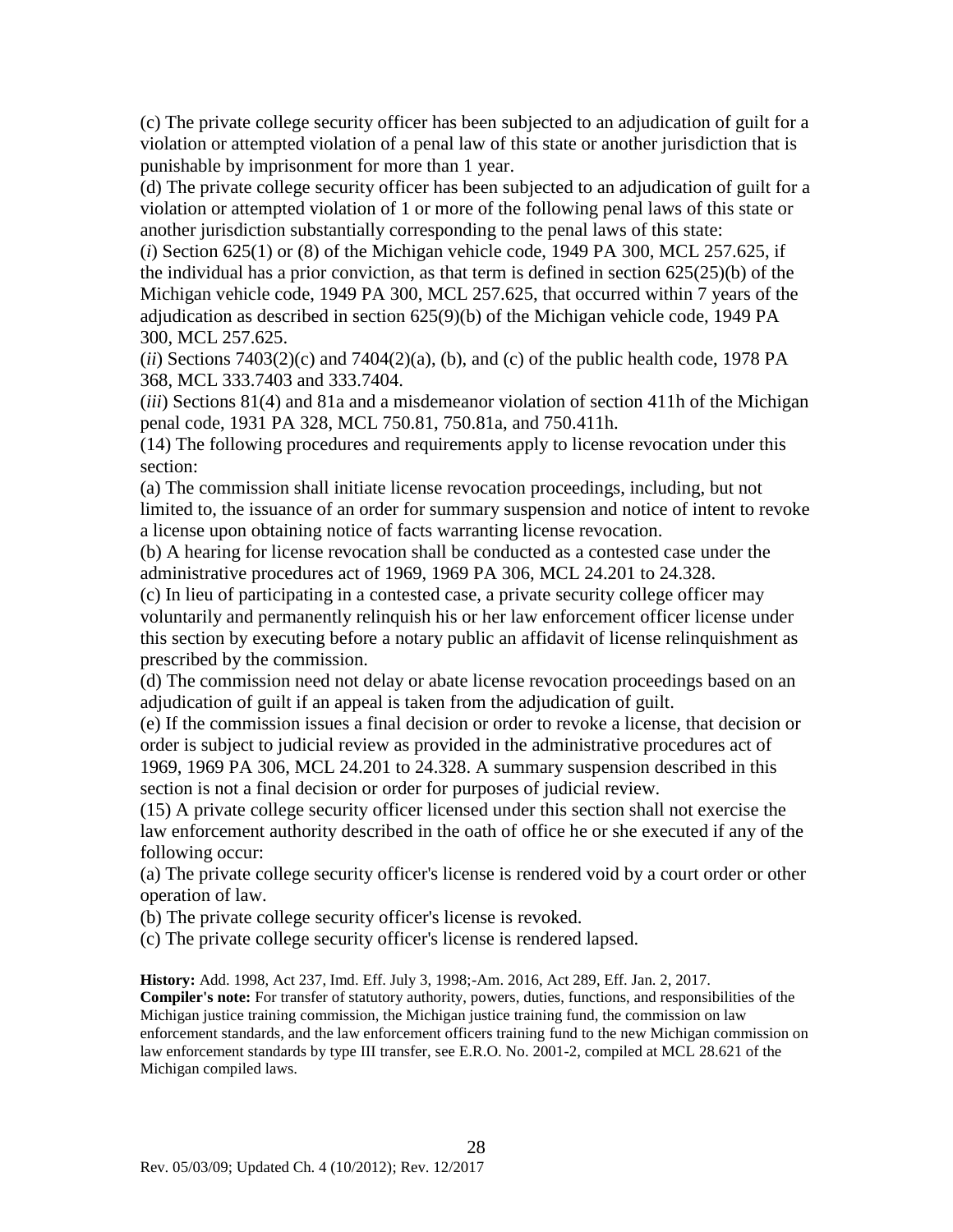#### **28.610 Investigation of alleged violations.**

Sec. 10. (1) The commission may investigate alleged violations of this act or rules promulgated under this act.

(2) In conducting an investigation, the commission may hold hearings, administer oaths, issue subpoenas, and order testimony to be taken at a hearing or by deposition. A hearing held under this section shall be conducted in accordance with chapter 4 of the

administrative procedures act of 1969, 1969 PA 306, MCL 24.271 to 24.287. A final decision or order issued by the commission is subject to judicial review as provided in chapter 6 of the administrative procedures act of 1969, 1969 PA 306, MCL 24.301 to 24.306. A petition for judicial review of a final decision or order of the commission shall be adjudicated only in the court of claims.

(3) The commission may issue a subpoena to do either of the following:

(a) Compel the attendance of a witness to testify at a hearing or deposition and give testimony.

(b) Produce books, papers, documents, or other items.

(4) If a subpoena issued by the commission is not obeyed, the commission may petition the court of claims to require the attendance of a witness or the production of books, papers, documents, or other items. The court of claims may issue an order requiring an individual to appear and give testimony or produce books, papers, documents, or other items. Failure to obey an order of the court of claims may be punished by the court as a contempt of court.

(5) The commission has standing to commence an action in the court of claims to compel compliance with this act or 1982 PA 302, MCL 18.421 to 18.429, or an administrative rule promulgated under this act or 1982 PA 302, MCL 18.421 to 18.429.

**History:** 1965, Act 203, Eff. Jan. 1, 1966;-Am. 1998, Act 237, Imd. Eff. July 3, 1998;-Am. 2010, Act 67, Imd. Eff. May 13, 2010;

¾Am. 2016, Act 289, Eff. Jan. 2, 2017.

**Compiler's note:** For transfer of statutory authority, powers, duties, functions, and responsibilities of the Michigan justice training commission, the Michigan justice training fund, the commission on law enforcement standards, and the law enforcement officers training fund to the new Michigan commission on law enforcement standards by type III transfer, see E.R.O. No. 2001-2, compiled at MCL 28.621 of the Michigan compiled laws.

### **28.611 Powers of commission; rules; law enforcement officers training fund.**

Sec. 11. (1) The commission may do 1 or more of the following:

(a) Enter into agreements with colleges, universities, governmental agencies, and private entities to carry out the intent of this act.

(b) Issue certificates of approval to agency basic law enforcement training academies, preservice college basic law enforcement training academies, and regional basic law enforcement training academies.

(c) Authorize issuance of certificates of graduation or diplomas by agency basic law enforcement training academies, preservice college basic law enforcement training academies, and regional basic law enforcement training academies to students who have satisfactorily completed minimum courses of study.

(d) Cooperate with state, federal, and local agencies to approve programs of in-service instruction and training of law enforcement officers of this state and of cities, counties, townships, and villages.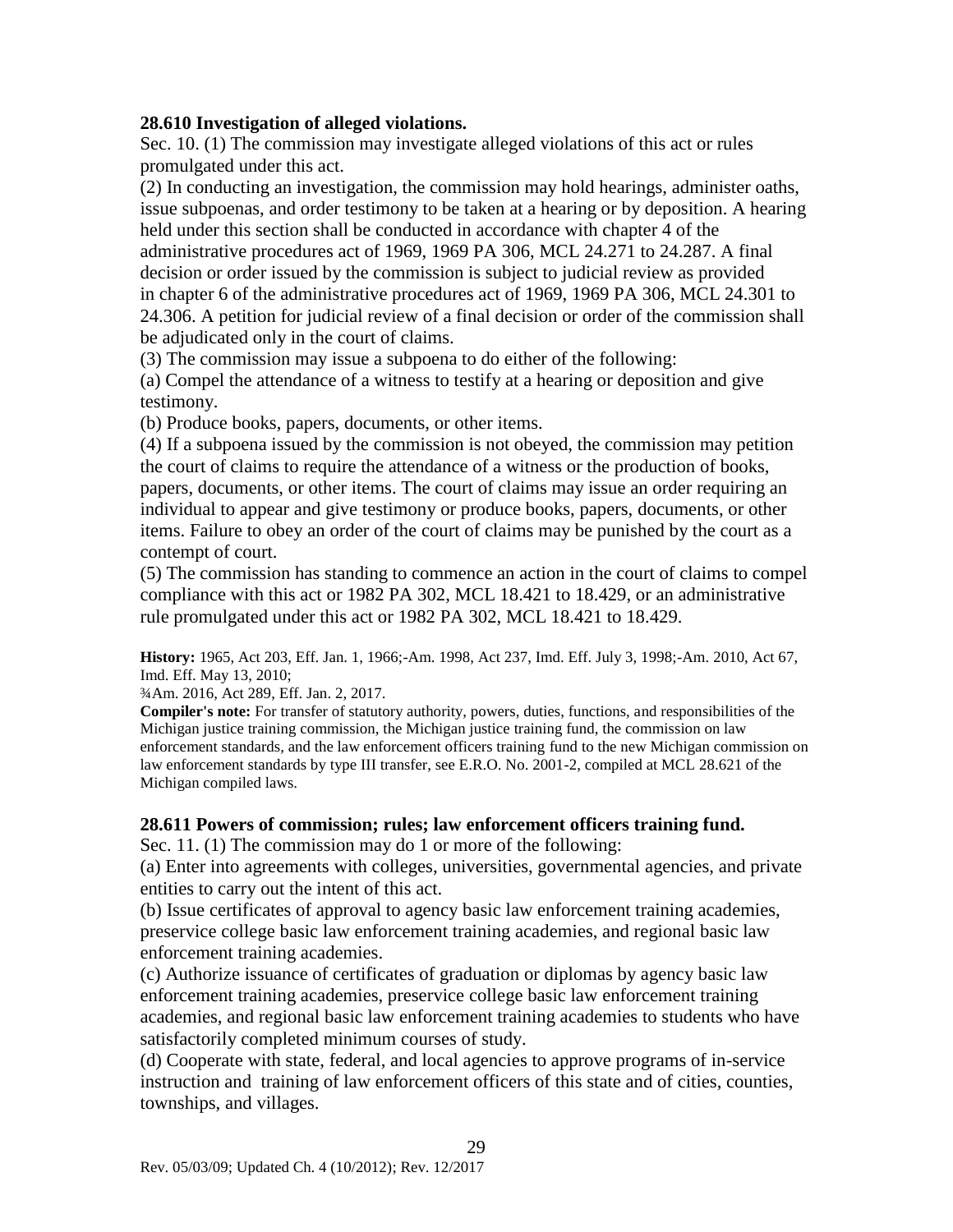(e) Make recommendations to the legislature on matters pertaining to qualification and training of law enforcement officers.

(f) Require a licensing examination.

(g) Establish a recognition of prior basic law enforcement training and experience program.

(h) Establish and charge a fee to recover the cost of screening, enrolling, evaluating, and testing individuals who are not employed by a law enforcement agency that shall be deposited in the law enforcement officers training fund created in this section.

(i) Establish and charge a fee to recover the cost of issuing licenses to persons licensed under this act that shall be deposited in the law enforcement officers training fund created in this section.

(2) The commission may promulgate rules with respect to any of the following: (a) In-service training programs and minimum courses of study and attendance requirements for licensed law enforcement officers.

(b) The establishment and approval of agency basic law enforcement training academies, preservice college basic law enforcement training academies, and regional basic law enforcement training academies.

(c) The minimum qualifications for instructors for approved agency basic law enforcement training academies, preservice college basic law enforcement training academies, and regional basic law enforcement training academies.

(d) The minimum facilities and equipment for agency basic law enforcement training academies, preservice college basic law enforcement training academies, and regional basic law enforcement training academies.

(e) Minimum standards and procedures for reserve officers.

(3) The law enforcement officers training fund is created within the state treasury.

(4) The state treasurer may receive money or other assets from any source for deposit into the fund. The state treasurer shall direct investment of the fund. The state treasurer shall credit to the fund interest and earnings from fund investments.

(5) Money in the fund at the close of the fiscal year shall remain in the fund, shall not lapse into the general fund, and may be used by the commission, upon appropriation, in future fiscal years as prescribed in this section.

(6) The commission shall be the administrator of the fund for auditing purposes.

(7) The commission shall expend money from the fund, upon appropriation, to carry out its responsibilities under this act.

**History:** 1965, Act 203, Eff. Jan. 1, 1966;-Am. 1976, Act 422, Imd. Eff. Jan. 11, 1977;-Am. 1985, Act 15, Imd. Eff. May 15, 1985

;-Am. 1998, Act 237, Imd. Eff. July 3, 1998;-Am. 2016, Act 289, Eff. Jan. 2, 2017.

**Compiler's note:** For transfer of statutory authority, powers, duties, functions, and responsibilities of the Michigan justice training commission, the Michigan justice training fund, the commission on law enforcement standards, and the law enforcement officers training fund to the new Michigan commission on law enforcement standards by type III transfer, see E.R.O. No. 2001-2, compiled at MCL 28.621 of the Michigan compiled laws.

**Administrative rules:** R 28.4301 et seq. and R 28.4351 et seq. of the Michigan Administrative Code.

#### **28.612 Executive director; appointment; functions and duties; compensation.**

Sec. 12. The commission shall appoint an executive director of the commission. The executive director shall be an employee of the commission and shall hold office at the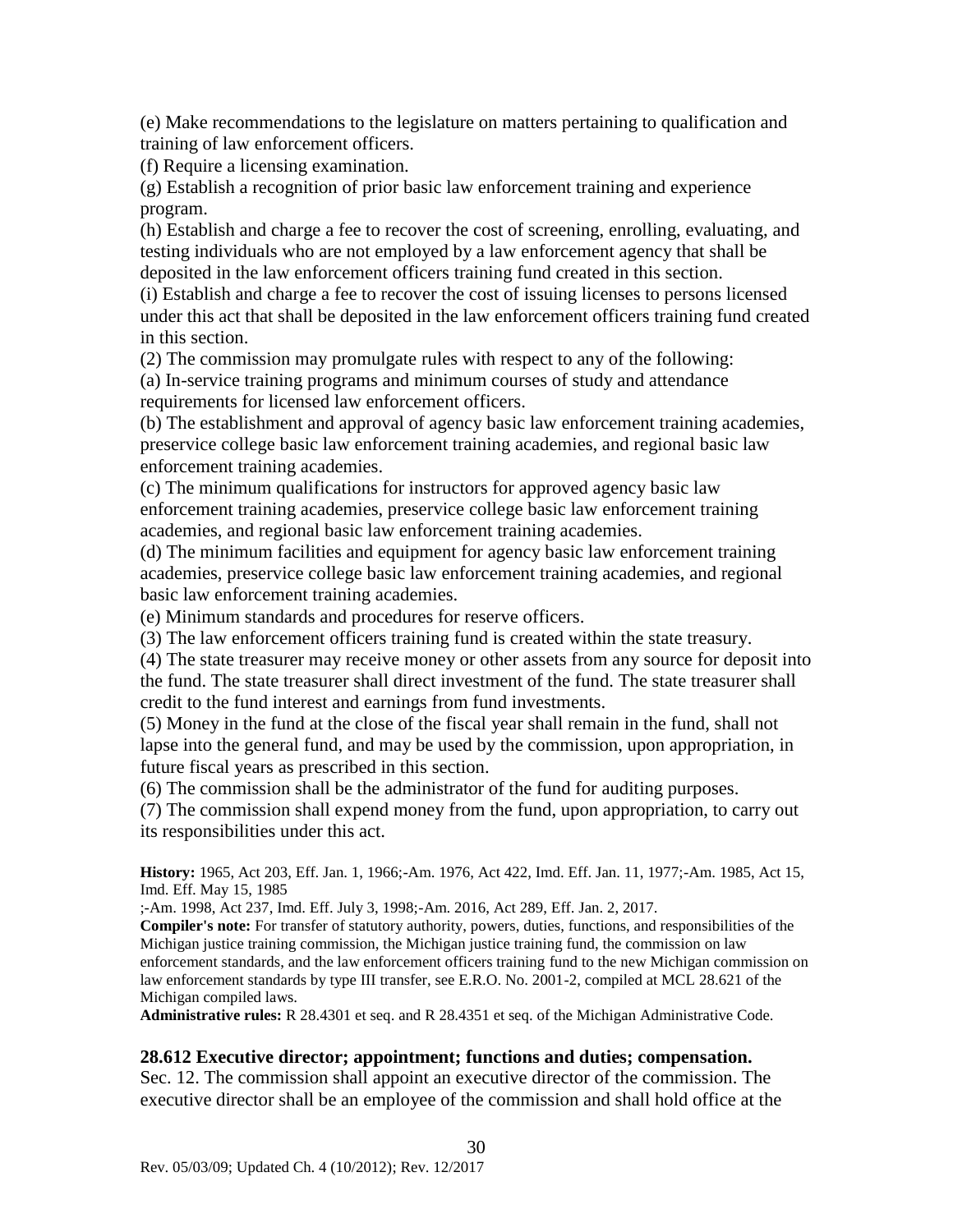pleasure of the commission. The executive director shall perform the functions and duties that are assigned to him or her by the commission.

The executive director shall receive compensation and reimbursement for expenses from appropriations.

**History:** 1965, Act 203, Eff. Jan. 1, 1966;-Am. 1998, Act 237, Imd. Eff. July 3, 1998;-Am. 2016, Act 289, Eff. Jan. 2, 2017.

#### **28.613 Inquiry as to compliance with licensing standards; response.**

Sec. 13. (1) An individual law enforcement officer or law enforcement organization to whom an inquiry is made concerning an individual law enforcement officer's or law enforcement organization's compliance with the licensing standards established in this act shall respond to the inquiry within 45 calendar days.

(2) An individual law enforcement officer or law enforcement organization responding to an inquiry concerning an individual law enforcement officer's or law enforcement organization's compliance with the licensing standards established in this act may charge the inquiring party a reasonable fee to recover the actual cost of producing information, documents, and other items requested.

**History:** 1965, Act 203, Eff. Jan. 1, 1966;-Am. 1976, Act 422, Imd. Eff. Jan. 11, 1977;-Am. 2016, Act 289, Eff. Jan. 2, 2017.

**Compiler's note:** For transfer of statutory authority, powers, duties, functions, and responsibilities of the Michigan justice training commission, the Michigan justice training fund, the commission on law enforcement standards, and the law enforcement officers training fund to the new Michigan commission on law enforcement standards by type III transfer, see E.R.O. No. 2001-2, compiled at MCL 28.621 of the Michigan compiled laws.

#### **28.614 Secondary road patrol and training fund; use; limitation; reimbursement.** Sec. 14.

(1) Except as provided in subsection (2), the commission may use money granted to it by the department of state police from the secondary road patrol and training fund created in section 629e of the Michigan vehicle code, 1949 PA 300, MCL 257.629e, for the following:

(a) To reimburse law enforcement agencies for the reasonable costs the agencies incur in providing education to their employees who are enrolled in law enforcement training academies for the purpose of being employed by the agencies as law enforcement officers licensed under this act.

(b) For fiscal years 2016 and 2017 only, the commission may pay the reasonable expenses of performing its statutory functions authorized or required under this act. (2) The commission shall not be granted and use, within a single fiscal year, more than 5.7% of the secondary road patrol and training fund created in section 629e of the Michigan vehicle code, 1949 PA 300, MCL 257.629e, for any purpose.

(3) Law enforcement agencies seeking reimbursement under subsection (1) shall apply using procedures and forms established by the commission.

**History:** 1965, Act 203, Eff. Jan. 1, 1966;-Am. 1976, Act 422, Imd. Eff. Jan. 11, 1977;-Am. 1998, Act 237, Imd. Eff. July 3, 1998 -Am. 2016, Act 289, Eff. Jan. 2, 2017.

**Compiler's note:** For transfer of statutory authority, powers, duties, functions, and responsibilities of the Michigan justice training commission, the Michigan justice training fund, the commission on law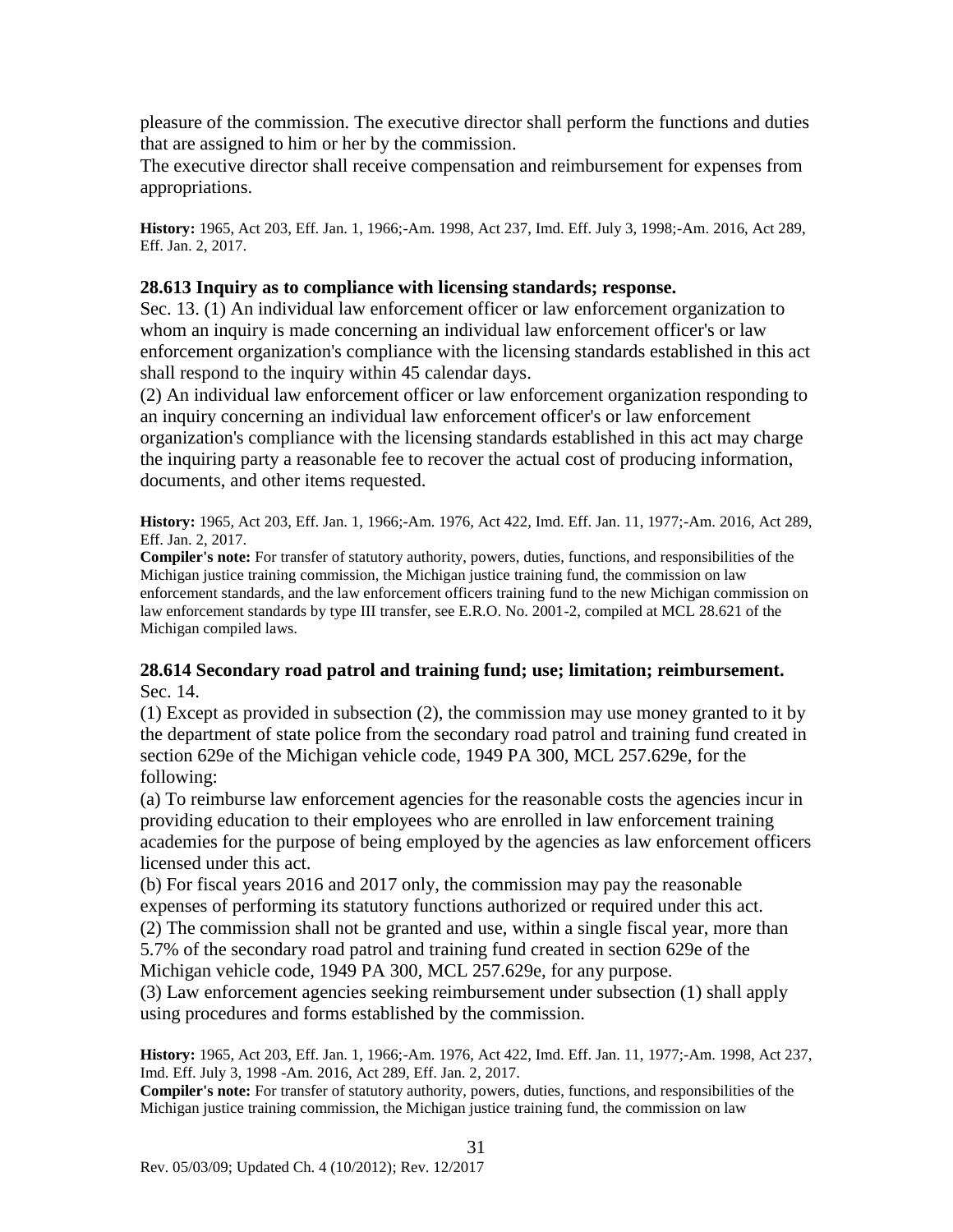enforcement standards, and the law enforcement officers training fund to the new Michigan commission on law enforcement standards by type III transfer, see E.R.O. No. 2001-2, compiled at MCL 28.621 of the Michigan compiled laws.

#### **28.615 Application for reimbursement; contents.**

Sec. 15. A training agency, city, county, township, or village or state agency that desires to receive reimbursement pursuant to section 14 shall apply to the commission for the reimbursement. The application shall contain information requested by the commission.

**History:** 1965, Act 203, Eff. Jan. 1, 1966;-Am. 1976, Act 422, Imd. Eff. Jan. 11, 1977;-Am. 1998, Act 237, Imd. Eff. July 3, 1998

C**ompiler's note:** For transfer of statutory authority, powers, duties, functions, and responsibilities of the Michigan justice training commission, the Michigan justice training fund, the commission on law enforcement standards, and the law enforcement officers training fund to the new Michigan commission on law enforcement standards by type III transfer, see E.R.O. No. 2001-2, compiled at MCL 28.621 of the Michigan compiled laws.

#### **28.616 Repealed. 2016, Act 289, Eff. Jan. 2, 2017.**

**Compiler's note:** The repealed section pertained to effective date of act.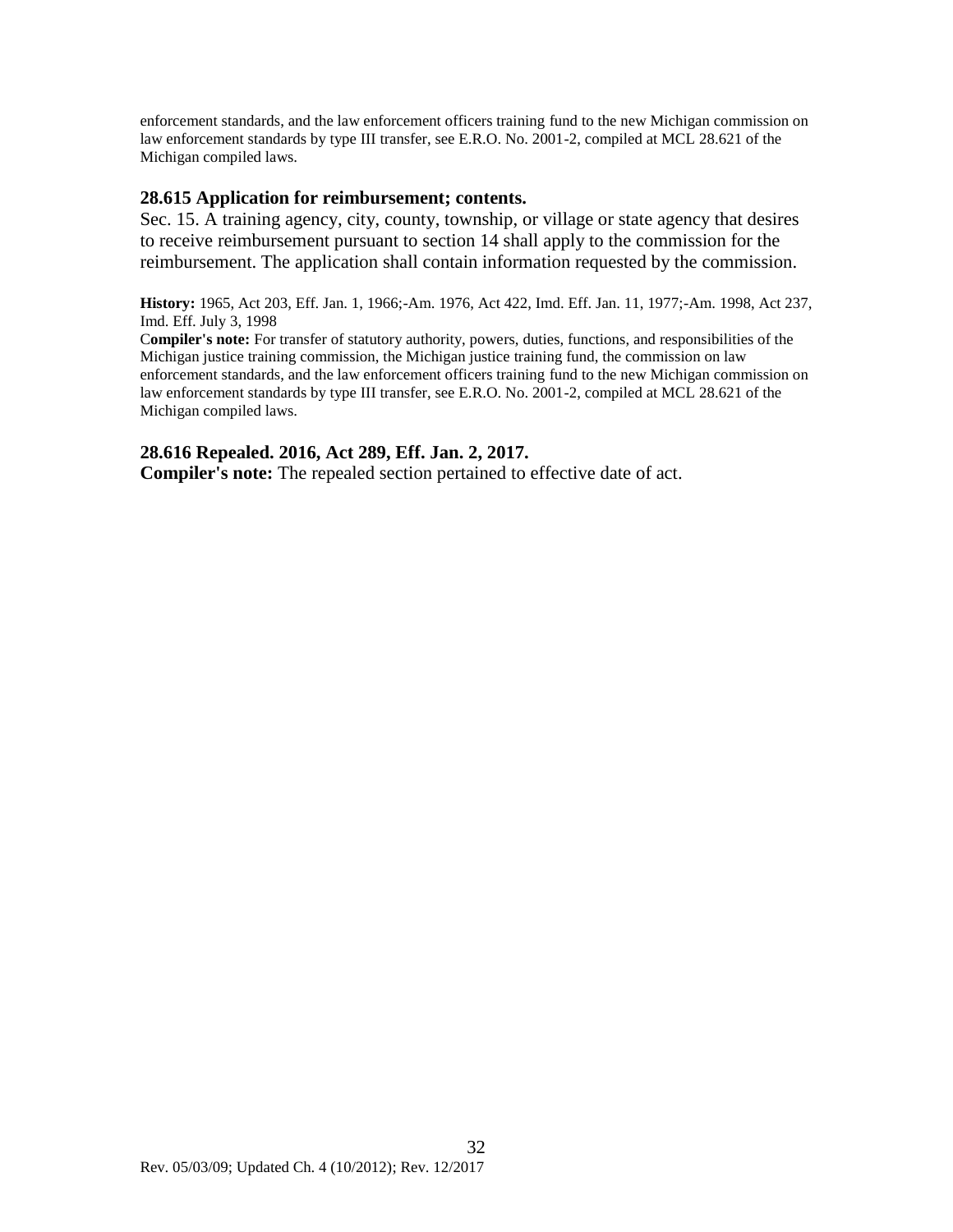# **Unit 2 - Administrative Rules**

### **MICHIGAN DEPARTMENT OF STATE POLICE**

### <span id="page-34-0"></span>**MICHIGAN COMMISSION ON LAW ENFORCEMENT STANDARDS**

#### **LAW ENFORCEMENT STANDARDS AND TRAINING**

Filed with the Secretary of State on June 9, 2006

These rules become effective immediately upon filing with the Secretary of State unless adopted under sections 33, 44, or 45a(6) of 1969 PA 306. Rules adopted under these sections become effective 7 days after filing with the Secretary of State.

(By authority conferred on the Michigan commission on law enforcement standards by section 9 of 1965 PA 203, by section 9 of 1965 PA 380, and by Executive Reorganization Order 2001-2, MCL 28.621.)

### **PART 1. DEFINITIONS**

#### <span id="page-34-1"></span>**R 28.14101 Definitions; A to D.**

Rule 101. As used in these rules:

(a) "Act" means [1965 PA 203, MCL 28.601.](#page-4-0)

(b) "Activate as a licensed law enforcement officer" means a recognized law enforcement agency complies with all of the requirements in  $R$  28.14205 to  $R$  28.14207.

(c) "Applicant" means a person seeking employment as a licensed law enforcement officer empowered to enforce all of the general criminal laws of this state.

(d) "Approved law enforcement training" means recruit or in-service law enforcement training conducted under the authority of either [1965 PA 203, MCL 28.601](#page-4-0) et seq., or 1982 PA 302, MCL 18.421 et seq.

(e) "Basic law enforcement training academy" means a city, county, township, village, corporation, college, community college, university, or state agency that is approved by the commission to offer the basic law enforcement training program.

(f) "Basic law enforcement training program" means the entire commission approved process by which a person is screened, trained, and qualified for activation as a law enforcement officer.

(g) "Commission" means the 15 member Michigan commission on law enforcement standards or, by express delegation, its executive director and staff.

(h) "Contested case" means the same as the term is defined in section 3 of the Administrative Procedures Act of 1969, MCL 24.203.

(i) "Course of study" means the total instruction that a basic law enforcement training academy is approved to offer a recruit before qualifying the recruit for licensing.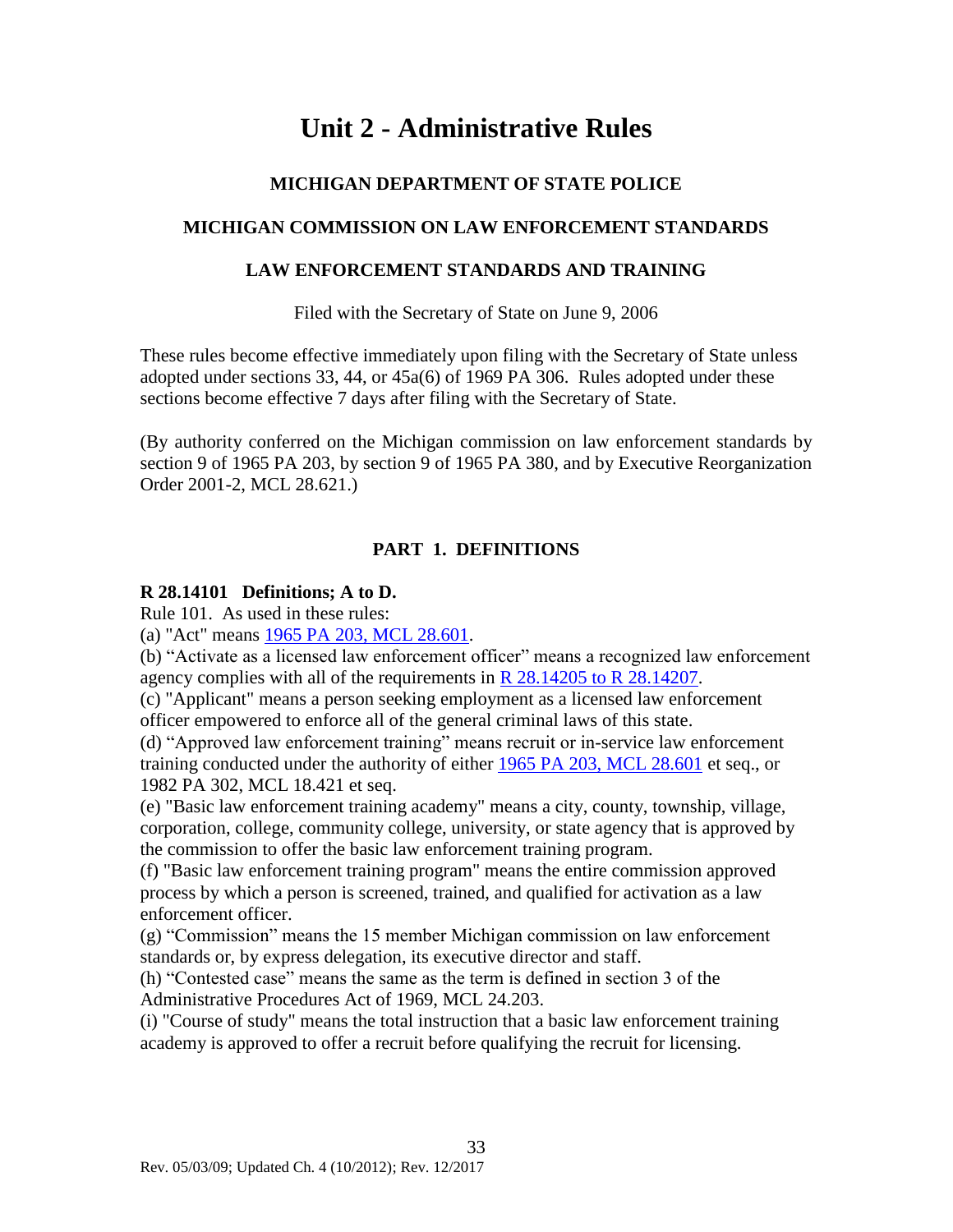#### **R 28.14102 Definitions; E to L.**

Rule 102. As used in these rules:

(a) "Employed recruit" means a law enforcement officer candidate who is employed by a recognized law enforcement agency and who is enrolled in an approved basic law enforcement training academy for the purpose of training in order to become eligible to be licensed as a law enforcement officer employed by the law enforcement agency. (b) "Employing agency" means police departments, sheriff offices, the Michigan department of state police, or any law enforcement agency authorized and established pursuant to state statute.

(c) "Employment" means performing a service or labor as a law enforcement officer to a recognized law enforcement agency in exchange for monetary compensation for all hours worked at not less than the federal minimum wage established in the Fair Labor Standards Act of 1938, as amended; 29 U.S.C. §206.

(d) "Fully empowered law enforcement officer" means a law enforcement officer employed by a recognized law enforcement agency, who has full authority to enforce the general criminal laws of this state conferred by a sworn oath of office, and who is licensed by the commission.

(e) "General criminal laws" means laws that classify an action as a misdemeanor or felony punishable by fine or imprisonment and have general applicability as opposed to regulation of a particular class.

(f) "Law enforcement agency" or "agency" means an entity authorized and established pursuant to a state statute that conveys police authority of the state of Michigan to the entity. Police authority includes the responsibility for the prevention and detection of crime and the enforcement of the general criminal laws.

(g) "License" means the numbered certificate issued by the commission to a person who has received certification as a law enforcement officer under the act, as provided in MCL 28.602.

(h) "Licensing examination" means the examination administered by the commission at the completion of the basic law enforcement training academy and the recognition of prior basic law enforcement training and experience program to determine whether a person has attained the minimum competencies required for licensing.

### **R 28.14103 Definitions; M to Z.**

Rule 103. As used in these rules:

(a) "MCOLES" means the 15 member Michigan commission on law enforcement standards.

(b) "MCOLES information and tracking network" means the commission's web-enabled information system for the licensing, reporting, and tracking of personnel and training records for Michigan law enforcement officers.

(c) "Preservice recruit" means a person who complies with the requirements of R 28.14315 and enrolls at his or her own expense in an approved regional basic law enforcement training academy and who is not employed by a law enforcement agency. (d) "Preservice college recruit" means a person who is enrolled in a preservice college basic law enforcement training academy.

(e) "Recognized law enforcement agency" means a law enforcement agency, as verified by the commission, that may activate a person as a law enforcement officer under the act.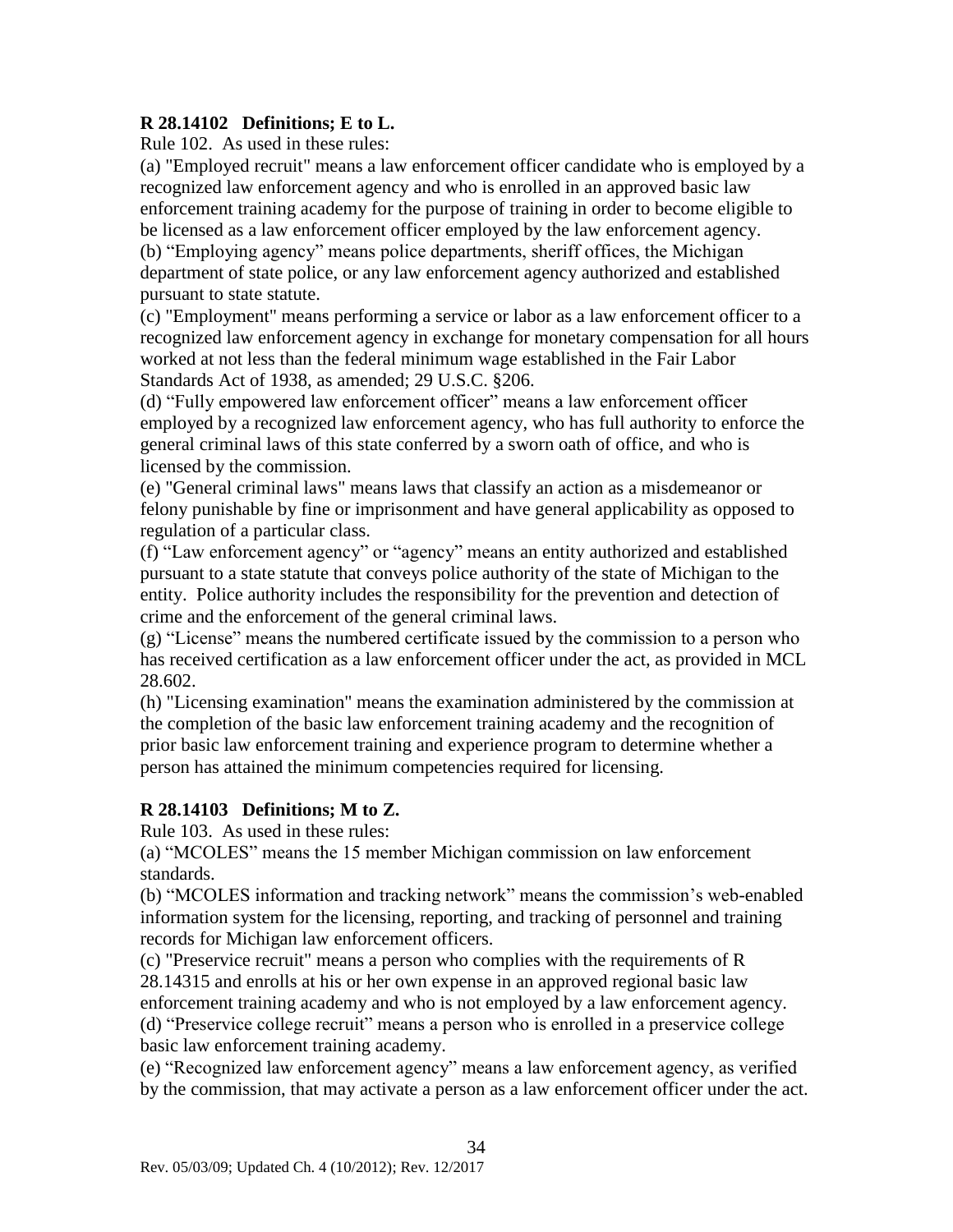(f) "Recruit" means a student or trainee who is enrolled in a basic law enforcement training academy.

(2) The terms defined in the act have the same meanings when used in these rules.

### **PART 2. SELECTION AND EMPLOYMENT STANDARDS**

#### <span id="page-36-0"></span>**R 28.14201 Definitions.**

Rule 201. As used in this part:

(a) "Licensing examination" means the mandated examination administered by the commission after the completion of the mandated basic recruit law enforcement training or the recognition of prior law enforcement training and experience program to determine competence required to practice law enforcement and developed in conformance with the following:

*(i)* The standards of the Society for Industrial and Organizational Psychology, Inc. that are in the publication entitled "Principles for Validation and Use of Personnel Selection Procedures,"  $(3<sup>rd</sup>$  ed., 1987). Copies of these standards may be purchased from the Society for Industrial and Organization Psychology, Inc, P.O. Box 87, Bowling Green, Ohio 43402 at a cost, as of the time of adoption of these rules, of \$7.50 each. *(ii)* The standards of the American educational research association, the American psychological association, and the national council on measurement in education that are in the publication entitled "Standards for Educational and Psychological Testing" (1999). Copies of these standards may be purchased from Test Standards, P.O. Box 465, Hanover, Pennsylvania 17331, at a cost, as of the time of adoption of these rules, of \$31.95 each.

*(iii)* The standards of the equal employment opportunity commission that are in the publication entitled "Uniform Guidelines on Employee Selection Procedures" (1978). These standards are found at CFR, title 41, chapter 60, part 60-3 and may be viewed

and printed free of charge at the U. S. department of labor web site, [www.dol.gov.](http://www.dol.gov/) "Reading and writing examination" means a job-related reading comprehension and writing skills examination developed in conformance with the standards cited in (a) (i) and (iii) in subrule (a) of this rule.

### **R 28.14202 Adoption by reference**

Rule 202. (1) The standards cited in this rule are adopted by reference and are available for inspection at the commission offices, 106 W. Allegan Street, Lansing, Michigan. (a) The standards of the Society for Industrial and Organizational Psychology, Inc. that are in the publication entitled "Principles for Validation and Use of Personnel Selection Procedures,"  $(3<sup>rd</sup>$  ed., 1987). Copies of these standards may be purchased from the Society for Industrial and Organization Psychology, Inc, P.O. Box 87, Bowling Green, Ohio 43402 at a cost, as of the time of adoption of these rules, of \$7.50 each. (b) The standards of the American educational research association, the American psychological association, and the national council on measurement in education that are in the publication entitled "Standards for Educational and Psychological Testing" (1999). Copies of these standards may be purchased from Test Standards, P.O. Box 465,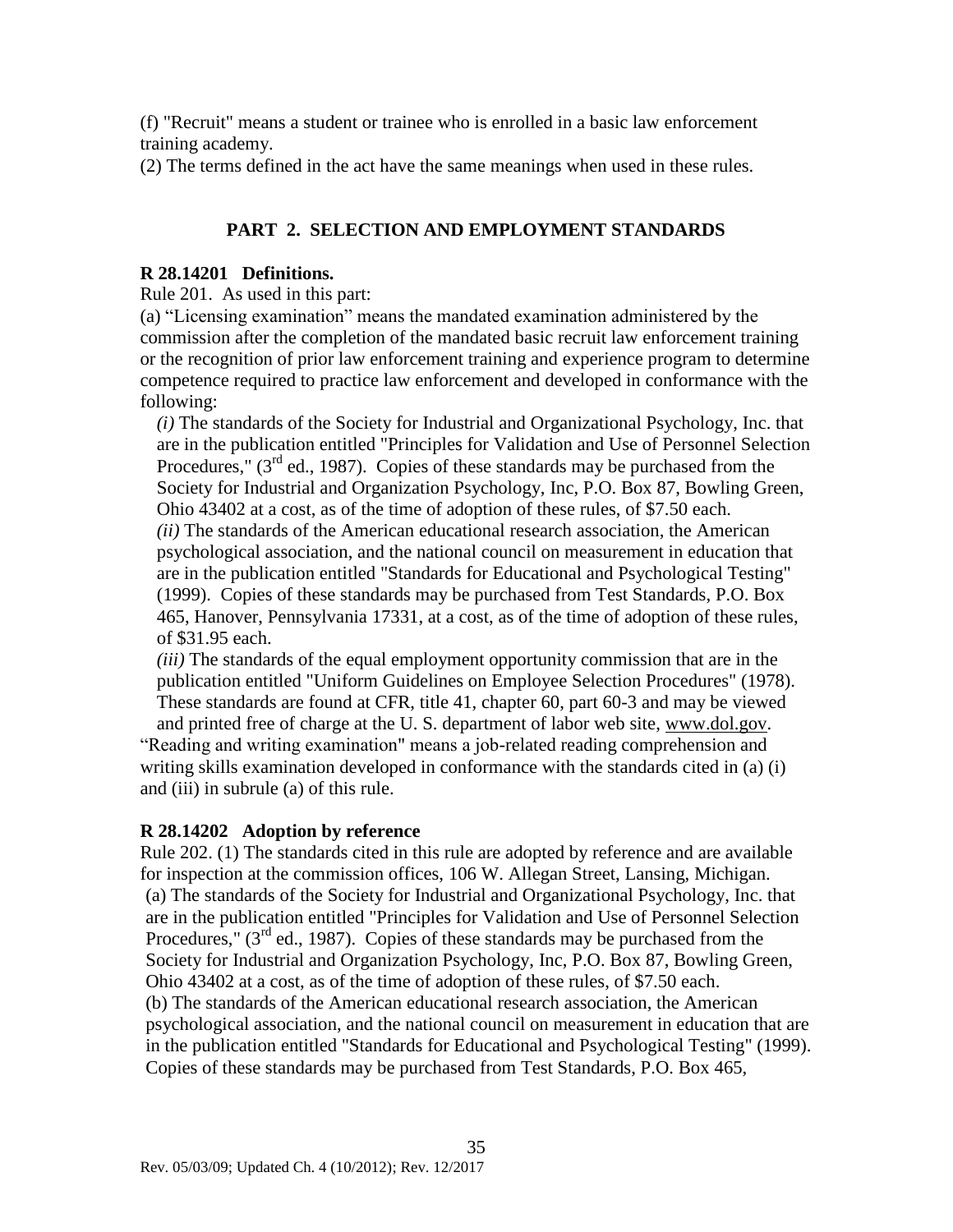Hanover, Pennsylvania 17331, at a cost, as of the time of adoption of these rules, of \$31.95 each.

(c)) The standards of the equal employment opportunity commission that are in the publication entitled "Uniform Guidelines on Employee Selection Procedures" (1978). These standards are found at CFR, title 41, chapter 60, part 60-3 and may be viewed and printed free of charge at the U. S. department of labor web site, [www.dol.gov.](http://www.dol.gov/)

### <span id="page-37-0"></span>**R 28.14203 Non-medical selection qualifications.**

Rule 203. A person selected to become a law enforcement officer under the act shall meet all of the following requirements:

(a) Be a citizen of the United States.

(b) Have attained the minimum age as established by the employing agency, which shall not be less than 18 years of age or as otherwise provided by law.

(c) Have earned a high school diploma or have attained a passing score on the general education development test indicating a high school graduation level. Attainment of an associate or baccalaureate degree shall be evidence of having met this standard.

(d) Have no prior felony convictions, or felony expungements and set asides.

(e) Possess good moral character as determined by a favorable comprehensive background investigation covering school and employment records, home environment, and personal traits and integrity. Consideration shall be given to a history of, and the circumstances pertaining to, having been a respondent to a restraining or personal protection order. Consideration shall also be given to all law violations, including traffic and conservation law convictions, as indicating a lack of good moral character.

(f) Possess a valid motor vehicle operator's or chauffeur's license from 1 of the 50 states, the district of Columbia, a possession or territory of the United States, or Canada. Michigan driving privileges shall not be in a state of suspension, revocation, or denial at the time of entry into an academy or activation as a law enforcement officer.

(g) Read and write at a level necessary to perform the job of a law enforcement officer as determined by passing the commission's reading and writing examination designed to test these skills or by passing an agency-certified examination as specified in R 28.14209(c). The provisions of this subdivision do not apply to any of the following persons:

*(i)* Any person licensed under the act.

*(ii)* Any person qualifying for the recognition of prior basic law enforcement training and experience program under [R 28.14403 to R 28.14406.](#page-52-0)

(h) Test negative for the illicit use of controlled substances under the following conditions:

*(i)* The process used to detect the presence of a controlled substance and the laboratory used to conduct the test shall be approved by the commission.

*(ii)*An applicant who tests positive, refuses to submit to a test, or fails to report for a test, shall not be eligible for training or licensing for 2 years after a positive test or the refusal to submit to the test. An applicant who tests positive may request an opportunity to show cause to the commission why the test results were not indicative of an illicit use of a controlled substance.

(i) Successfully complete the basic law enforcement course of study at a commission approved academy.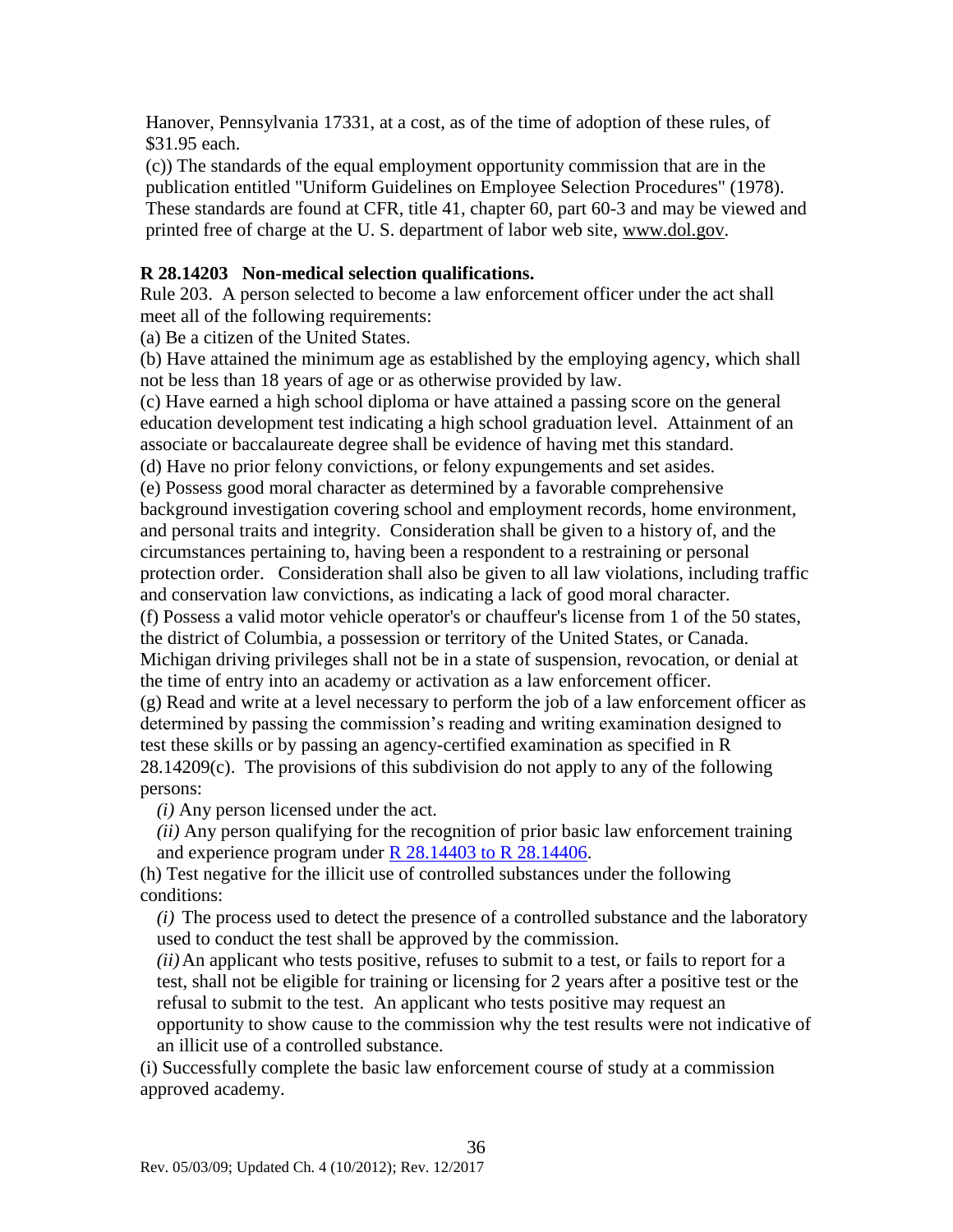(j) Take and attain a passing score on the commission's licensing examination within 1 year of the completion of training. In the event of failure on the examination, 1 retest shall be allowed within the same 1-year period. Failure on the retest shall result in the need to repeat and successfully complete the basic course of study to again be eligible to take the licensing examination.

(k) If the commission denies a license, entry into a training program, or entry into the recognition of prior basic law enforcement training and experience program for cause, then that person is not eligible to reapply for 2 years, unless provided otherwise in these rules.

(l) The commission may establish time frames during which compliance with a standard in this rule by an applicant shall be valid.

### <span id="page-38-0"></span>**R 28.14204 Medical selection qualifications.**

Rule 204. A person selected to become a law enforcement officer pursuant to the provisions of the act shall meet all of the medical requirements in subdivisions (a) to (e) of this rule. A determination of compliance with the medical standards in this rule shall be made by a licensed physician, with the exception that a determination of compliance with subdivisions (a), (b), (c) and (e)(iii) of this rule shall be made as provided in each of the following:

(a) Possess normal visual functions at a level necessary to perform the job of a law enforcement officer as determined by complying with the provisions of this subdivision. All vision testing shall comply with the test manufacturer's specifications and protocols. The following determinations of compliance with this standard may be made by a licensed optometrist.

*(i)* Far visual acuity complying with 1 of the following:

(A) Acuity in each eye uncorrected of 20/20 or better.

(B) Acuity in each eye corrected to 20/20 or better.

*(ii)* Near visual acuity at a range of 10 to 20 inches complying with 1 of the following:

(A) Acuity in each eye uncorrected of 20/20 or better, reduced Snellen equivalent.

(B) Acuity in each eye corrected to 20/20, reduced Snellen equivalent.

*(iii)* Normal color vision as determined by testing and passing either of the following 2 color vision tests. The use of refractive correction is permitted; however, the use of an x-chrom lens, or any other lens purported to enhance color perception, is prohibited.

(A) Pseudoisochromatic plates that have been approved by the commission.

(B) The Farnsworth dichotomous d-15 panel test.

*(iv)* The pseudoisochromatic plates shall be administered first, before the panel test. If an applicant passes the plates, no further color vision testing is required.

*(v)* Peripheral vision in each eye of 90º vertically and 120º horizontally.

*(vi)* Normal binocular vision as determined by testing and passing a stereopsis test to 80 seconds of stereoacuity, or better. Failure on the stereopsis test requires further testing to determine that diplopia is not present.

(b) Hear at a level necessary to perform the job of a law enforcement officer as determined by complying with subdivision (c) of this subrule. Throughout the testing specified in subdivision (c) of this subrule, the intensity of auditory stimuli shall be expressed in decibels relative to a normal hearing level as defined by the American national standards institute (ANSI) S3.6-1996, or more current ANSI standard. This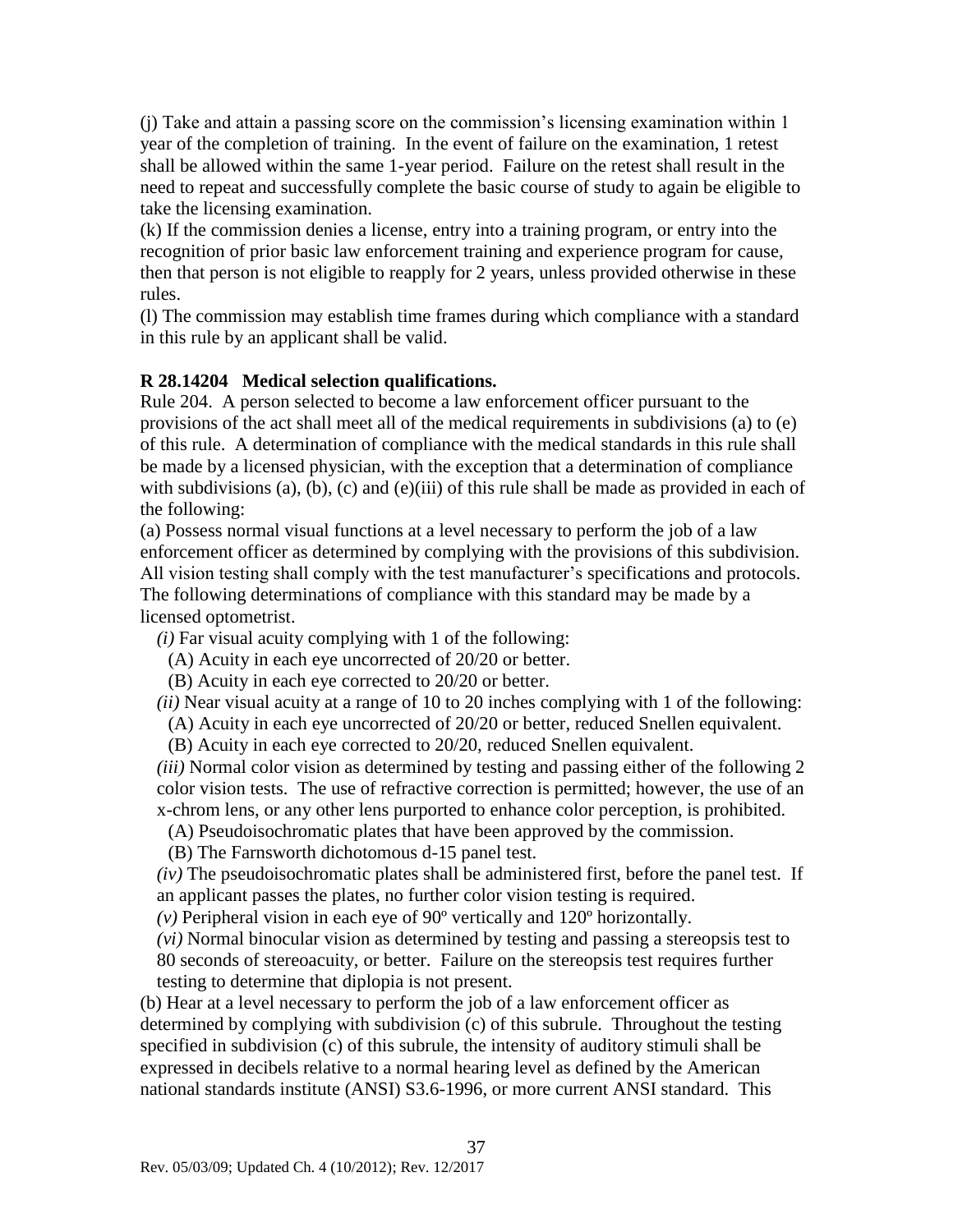standard is adopted by reference and is available from the acoustical society of America at [www.asa.aip.org](http://www.asa.aip.org/) for purchase at the time of the adoption of these rules at \$100 and are available for inspection at the commission offices at 106 W. Allegan Street, Lansing, Michigan. The testing shall be performed by the following persons, as applicable:

*(i)* An audiologist at a hearing clinic accredited by the professional services board of the American speech-language-hearing association may do all testing in R 28.14204(c). *(ii)*An audiologist who has a certificate of clinical competence from the American speech-language-hearing association or an audiologist who holds fellowship status in the American academy of audiology may do all of the testing in  $\mathbb{R}$  28.14204(c). The audiologist shall be licensed, if applicable.

*(iii)* A hearing conservationist certified by the council for accreditation in occupational hearing shall do only the testing in  $\overline{R}$  28.14204(c)(i).

*(iv)* A hearing aid specialist licensed by the Michigan department of labor and economic growth shall do only the testing in  $R$  28.14204(c)(i).

(c) Comply with 1 of the following standards: Testing shall be done in the order listed. If an applicant passes 1 of the standards, then further testing is not required.

*(i)* Unaided audiometric testing on each ear that results in pure tone air conduction thresholds for each ear, as shown on the pure tone audiogram, of not poorer than a hearing level of 25 decibels at any of the following frequencies: 500, 1,000, 2,000, and 3,000 Hertz; and 45 decibels at 4,000 Hertz.

*(ii)* Unaided audiometric testing on each ear that results in all of the following: (A) An unaided 4-frequency average pure tone threshold for each ear, as derived from the pure tone air conduction audiogram at 500, 1,000, 2,000, and 3,000 Hertz, of not poorer than a hearing level of 25 decibels, and a hearing threshold level at any single frequency of not poorer than 35 decibels.

(B) Unaided speech recognition scores of 90% or better in each ear, measured under audiometric earphones at 50 decibels in quiet, and using full lists of recorded phonetically balanced words that are age-appropriate.

(C) An unaided speech recognition score of 70% or better, measured for both ears at the same time in an audiometric sound field at a plus 5 decibel signal-to-noise ratio. For this measurement, speech stimuli and competing speech noise shall be presented through the same loudspeaker, or 2 loudspeakers stacked vertically, at zero degree azimuth. Speech stimuli shall be presented at 50 decibels using a full list of recorded phonetically balanced words that are age-appropriate.

*(iii)* Audiometric testing with 1 or both ears aided that results in all of the following: (A) An aided 4-frequency average threshold for each ear, as derived from the sound field aided audiogram at 500, 1,000, 2,000, and 3,000 Hertz of not poorer than a hearing level of 25 decibels, and a hearing threshold level at any single frequency of not poorer than 35 decibels. Measurements shall be made monaurally in an audiometric sound field with the unaided (non-test) ear plugged or, when necessary, effectively masked. Test signals shall consist of either frequency-specific modulated tones or narrow band noise presented through a loudspeaker at zero degree azimuth, and results shall be expressed as aided hearing levels.

(B) Aided speech recognition scores of 90% or better in each ear measured at 50 decibels in quiet, and using full lists of recorded phonetically balanced words that are age appropriate. Measurements shall be made monaurally in an audiometric sound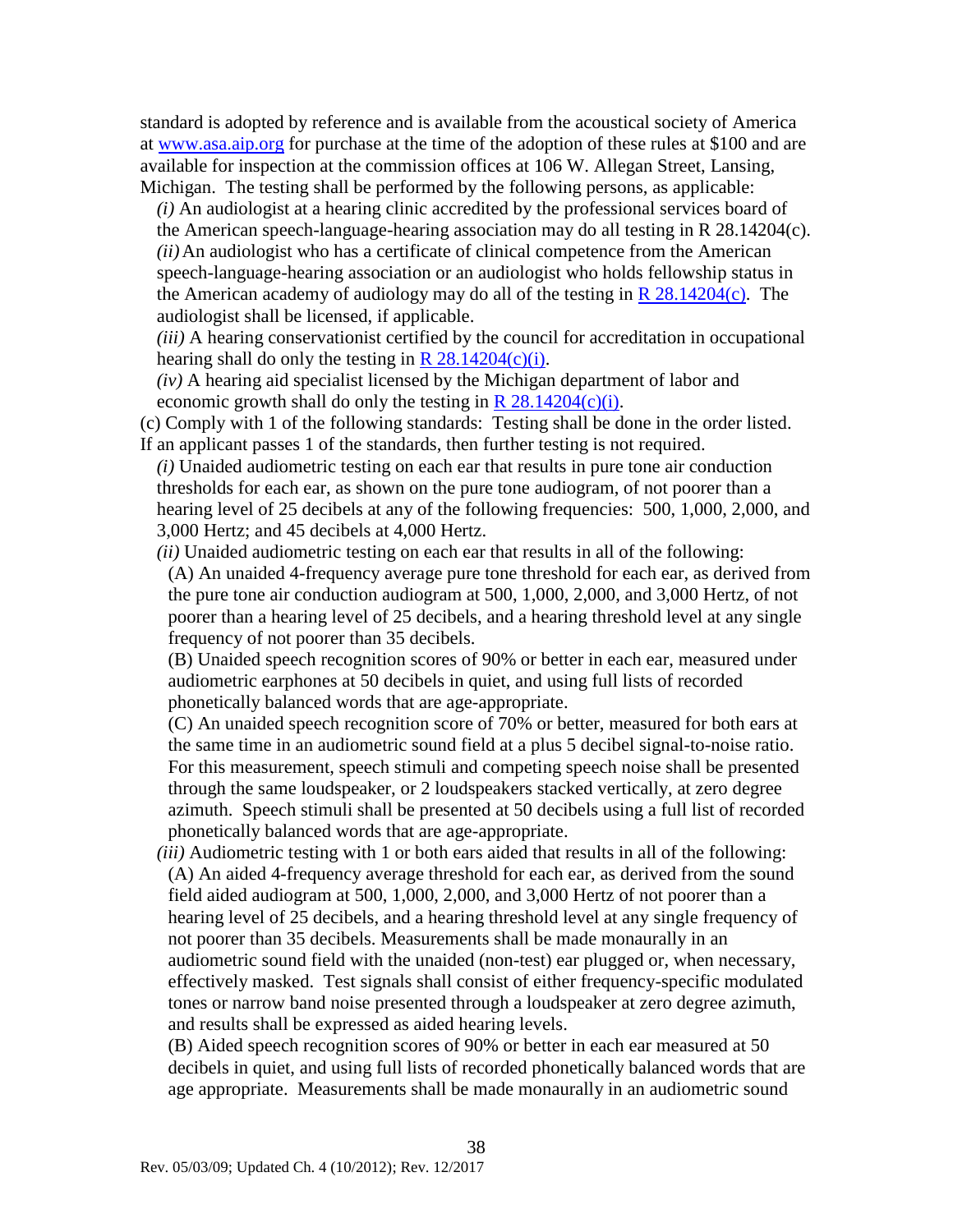field with the loudspeaker at zero degree azimuth and the unaided (non-test) ear plugged or, when necessary, effectively masked.

(C) An aided speech recognition score of 70% or better, measured for both ears at the same time in an audiometric sound field at a plus 5 decibel signal-to-noise ratio. For this measurement, either 1 or both ears shall be fitted with a hearing aid, and, where only 1 ear has been fitted with a hearing aid, the unaided ear shall not be plugged or masked. For this measurement, speech stimuli and competing speech noise shall be presented through the same loudspeaker, or 2 loudspeakers stacked vertically, at zero degree azimuth. Speech stimuli shall be presented at 50 decibels using a full list of recorded phonetically balanced words that are age-appropriate.

(d) Comply with all of the following requirements:

*(i)* Be free from any other impediment of the senses.

*(ii)* Be physically sound.

*(iii)* Be in possession of his or her extremities.

*(iv)* Be well developed physically.

*(v)* Have height and weight in relation to each other as indicated by achieving an acceptable score on the body mass index, as approved by the commission, or by passing the commission's preenrollment physical fitness test or a medical equivalent protocol approved by the commission. Rescinded 2012

(d) Be free from any of the following, which may impair the performance of the essential job functions of a law enforcement officer or which may endanger the lives of others or the law enforcement officer:

*(i)* Physical defects.

*(ii)* Chronic diseases.

*(iii)* Mental and emotional instabilities. The commission permits and may require the determination of compliance with this requirement be made by a board certified psychiatrist or a licensed psychologist.

(e) The commission may establish specific tests, procedures, and qualifications for use in determining compliance with the medical standards in  $R$  28.14204 (a) to (e).

(f) If an initial examination indicates that a person may not comply with  $R$  28.14204 (a) [to \(e\),](#page-38-0) then the person may request a reexamination. The reexamination shall be done at the direction of the commission. The cost of the reexamination shall be the responsibility of the person or the employing agency.

(g) Except where specified otherwise, the results of any examination or test performed under this rule shall remain valid for not more than 180 days from the date of the examination.

(h) The commission may, after giving due consideration to the needs of agencies, academies, and potential recruits, establish and require the utilization of a list of approved health care providers to make a determination of compliance with this rule.

(i) The commission may establish time frames during which compliance with this rule shall be valid.

#### <span id="page-40-0"></span>**R 28.14205 Employing agency responsibilities; activation.**

Rule 205. To activate an applicant, an employing agency shall do all of the following in the order listed: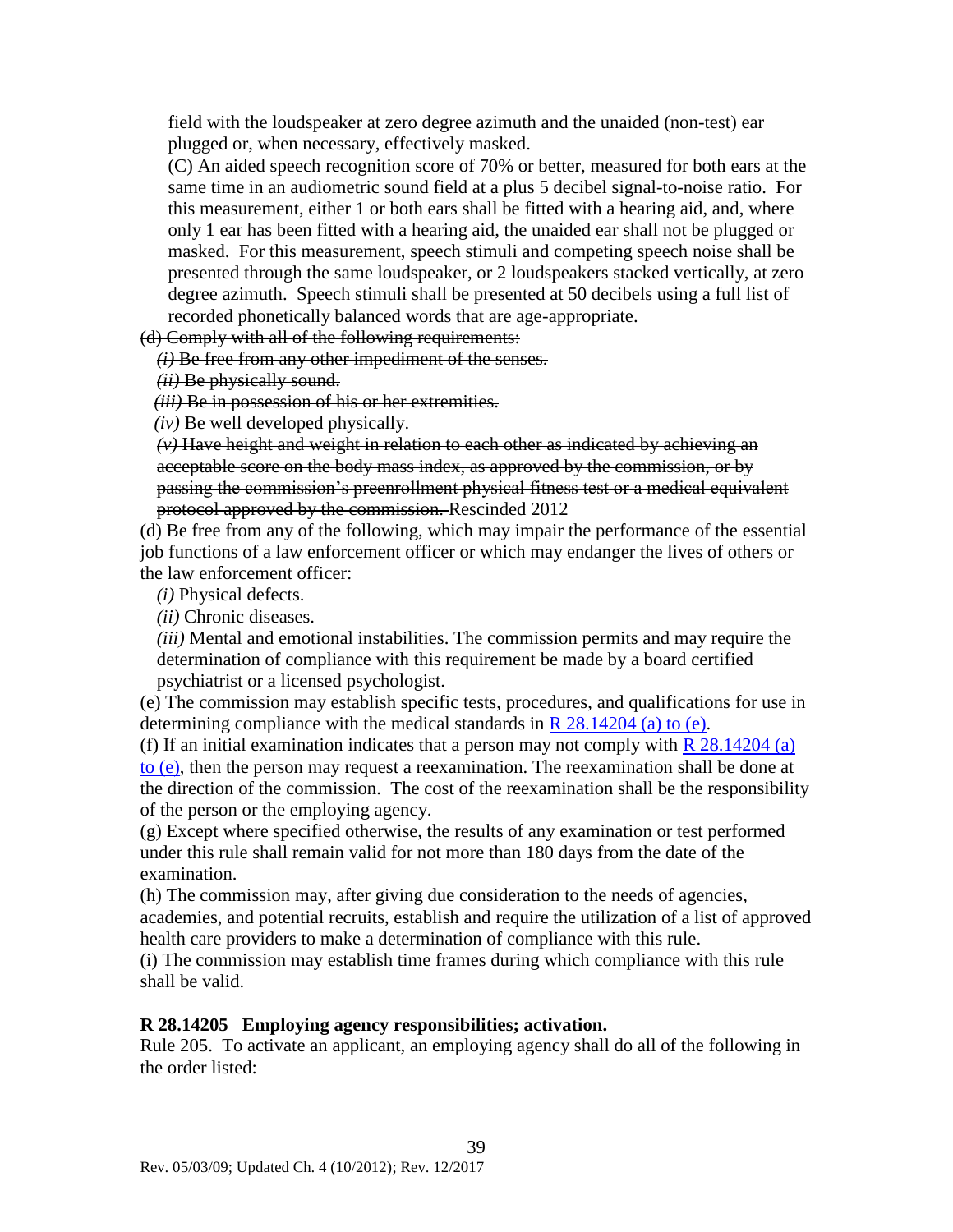(a) Submit to the commission for approval the compliance information specified in R 28.14206 [or R 28.14207,](#page-41-0) as applicable, using the MCOLES information and tracking network.

(b) After receiving notice from the commission that compliance with the standards has been verified, employ and confer the authority to independently enforce all of the general criminal laws of this state on the officer as evidenced by an oath of office.

(c) Sign and mail to the commission the license activation report, which documents the conference of authority, the standards compliance verification affidavit printed from the MCOLES information and tracking network, and the applicant background affidavit.

### <span id="page-41-0"></span>**R 28.14206 Employing agency responsibilities; employed recruits.**

Rule 206. (1) Before sending a person to a basic law enforcement training academy, the employing agency shall do all of the following:

(a) Cause the applicant to complete a release of information statement for purposes of law enforcement licensing.

(b) Cause the applicant to complete the applicant background affidavit.

(c) Cause the applicant to be examined to determine that the applicant meets the medical standards in  $R$  28.14204. A declaration of the applicant's medical history shall be made available to the examining physician and shall become a part of the background investigation.

(d) Cause the applicant to be fingerprinted and a search to be made of appropriate state and federal fingerprint files to disclose any criminal record within 180 days before the date of enrollment.

(e) Conduct an oral interview to determine the applicant's suitability for a law enforcement officer position and to assess appearance, background, and the ability to communicate.

(f) Screen the applicant for compliance with the selection and employment standards in [R 28.14203 \(a\) to \(h\).](#page-37-0)

(g) Execute the standards compliance verification affidavit.

(2) The employing agency shall comply with both of the following while a recruit is enrolled in basic law enforcement training:

(a) Pay the enrollment cost for the recruit to the academy.

(b) Pay the employed recruit at least the federal minimum wage during the academy for all hours worked.

(3) During the course of the academy or while employed, the recruit shall not be required, or allowed, to repay the employer for any costs related to attendance at the academy. Further, no prepayment to the employer shall be required, or allowed, for any costs related to attendance at the academy.

(4) If the employed recruit successfully completes the academy and passes the licensing examination, then the employed recruit shall be immediately activated as a law enforcement officer, as provided in  $R$  28.14205, before working as a law enforcement officer.

(5) The employing agency shall be the only agency eligible to activate an employed recruit.

(6) With respect to subrules (3) and (4) of this rule, for good cause the MCOLES executive director may approve a delayed activation as a law enforcement officer or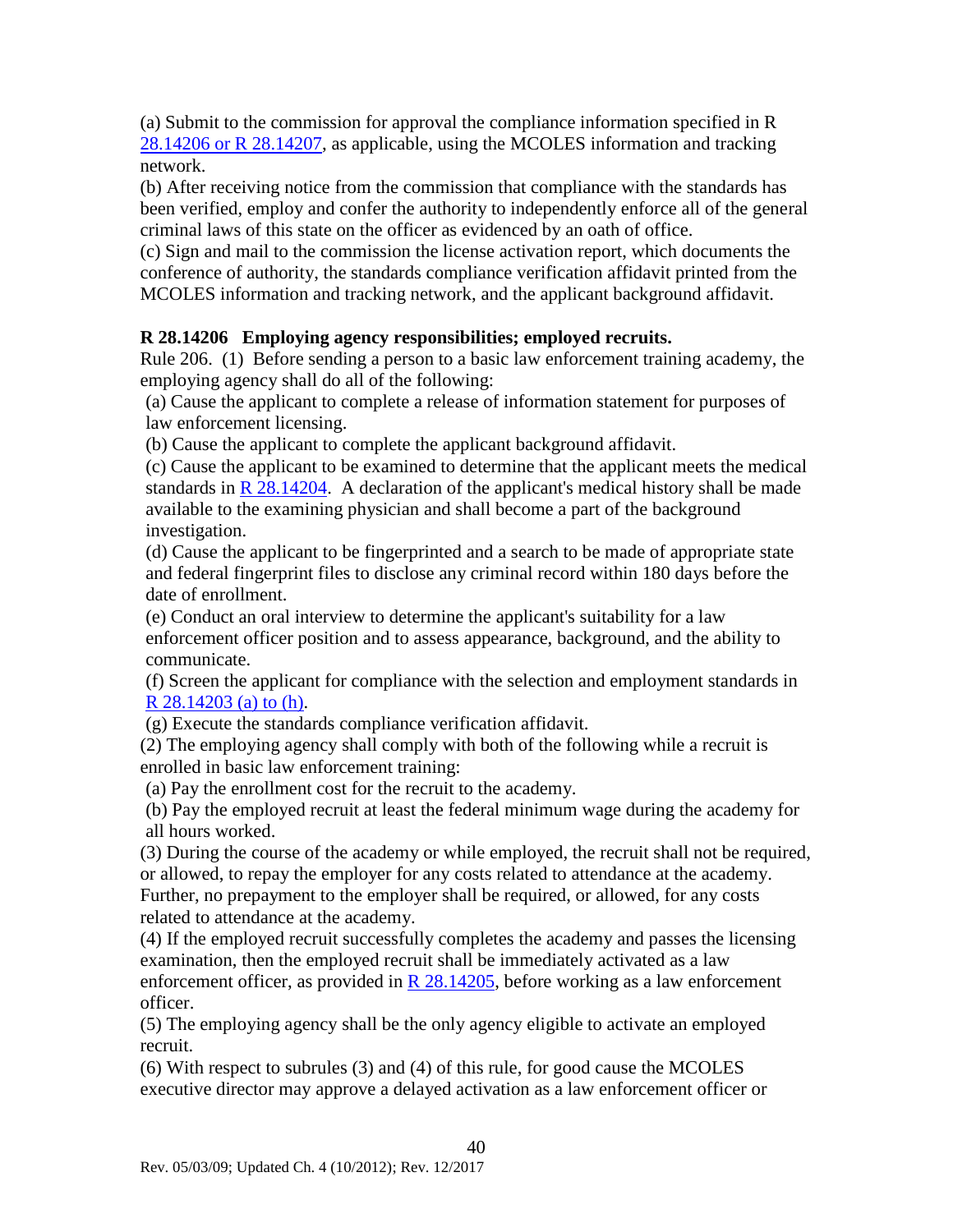activation by an agency other than the original employing agency. Good cause may include financial hardship and planned or unplanned employment vacancies.

### **R 28.14207 Employing agency responsibilities; preservice and preservice college recruits.**

Rule 207. Before permitting a preservice or preservice college recruit to work as a law enforcement officer, the employing agency shall do all of the following:

(a) Require the applicant to complete a release of information statement for purposes of law enforcement licensing.

(b) Screen the applicant for compliance with the selection and employment standards in R  $28.14203$  (a) to (h).

(c) Execute the standards compliance verification affidavit.

(d) Verify that the recruit successfully completed a commission approved basic law enforcement course of study and passed the licensing examination.

(e) Verify that the recruit is within the timelines of  $R$  28.14315 or has successfully completed the recognition of prior basic law enforcement training and experience program.

(f) Require the applicant to be examined to determine that the applicant meets the medical standards in  $R$  28.14204. A declaration of the applicant's medical history shall be made available to the examining physician and shall become a part of the background investigation.

(g) Require the applicant to be fingerprinted and a search to be made of appropriate state and federal fingerprint files to disclose any criminal record within 180 days before the date of employment.

(h) Conduct an oral interview to determine the applicant's suitability for a law enforcement officer position and to assess appearance, background, and the ability to communicate.

(i) Activate the recruit as a law enforcement officer by complying with [R 28.14205.](#page-40-0)

### **R 28.14208 Practices and standards.**

Rule 208. Recruitment and employment practices and standards shall comply with the law applicable to law enforcement officer employment.

### **R 28.14209 Commission approved testing and test results.**

Rule 209. All of the following apply to the testing specified in  $R$  28.14203(g): (a) The commission's reading and writing examination shall be administered only at approved locations under the supervision of and in a manner prescribed by the commission.

(b) Test results shall be maintained in the commission's information system and shall be available to the test taker and prospective employing agencies.

(c) A governmental agency, or its agent, may administer a reading and writing examination in lieu of the commission's examination if the agency certifies, in writing to the commission, that the examination is in compliance with the definition of "reading and writing examination" in  $R$  28.14201. The commission may request that additional written documentation be submitted by a governmental agency, or its agent, to establish that the examination or examinations are in compliance with  $R$  28.14201. The results of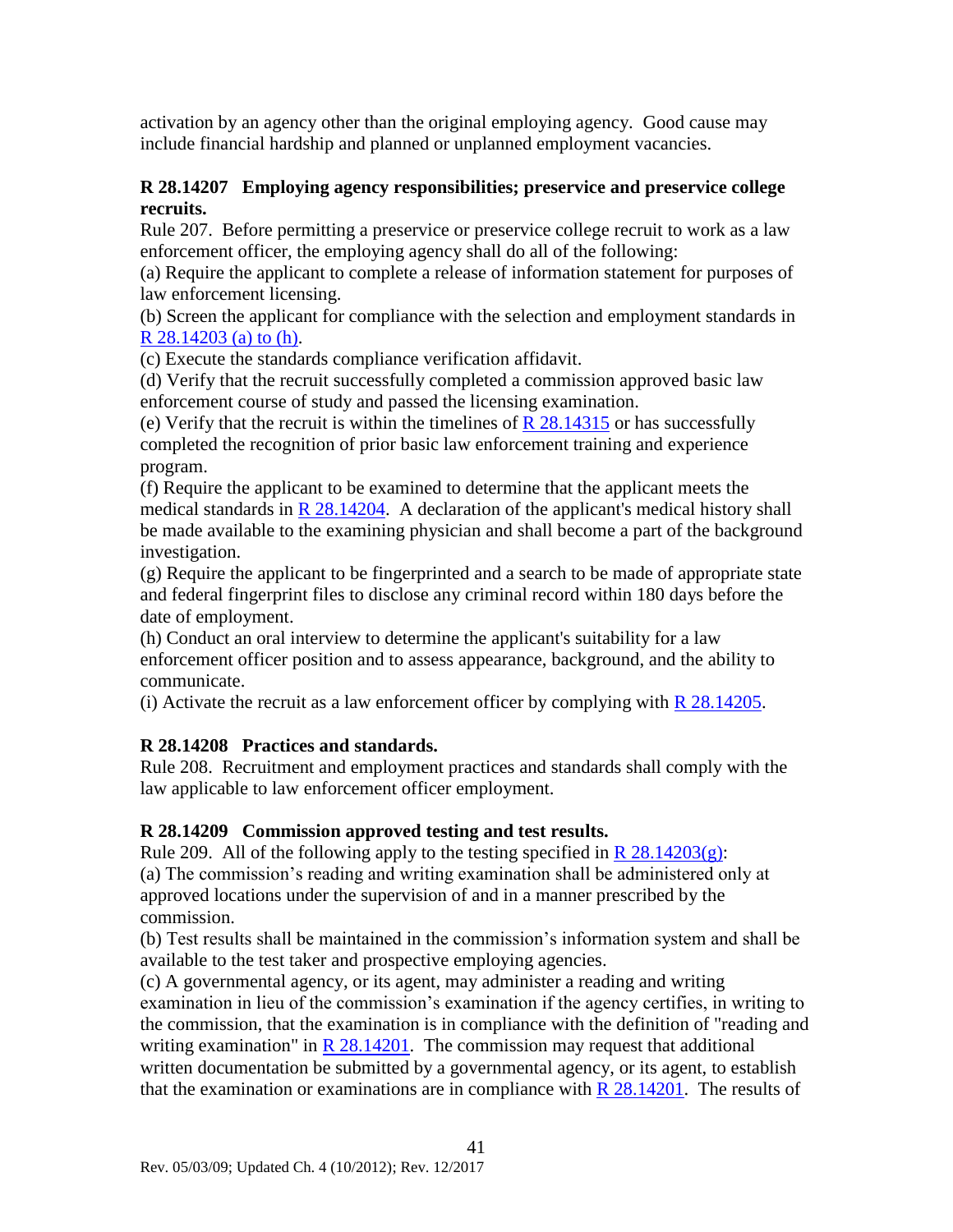the examination(s) shall serve to satisfy the requirements of  $R$  28.14203 and shall apply only to an applicant who seeks employment with the governmental agency giving the examination.

### <span id="page-43-0"></span>**R 28.14210 Minimum in-service law enforcement training standards; establishment by the commission.**

Rule 210. The commission, with due consideration to varying factors and special requirements of local law enforcement agencies, may establish, maintain, and update minimum standards for in-service law enforcement training for commission licensed law enforcement officers in the policy and procedures manual published pursuant to  $\underline{R}$ [28.14211.](#page-43-0)

### **R 28.14211 Publication of policies and procedures manual**

Rule 211. The commission shall prepare and publish a policies and procedures manual which is consistent with the act and these rules and which shall govern the implementation and administration of the programs described in these rules.

### **PART 3. BASIC RECRUIT LAW ENFORCEMENT TRAINING PROGRAMS**

Note: Part 3 only - Filed with the Secretary of State on April 24, 2008

### <span id="page-43-1"></span>**R 28.14301 Definitions.**

Rule 301. As used in this part:

(a) "Academy operating contract" means a basic law enforcement training academy standard form contract executed between MCOLES and an academy under the administrative procedures act, section 7, 1969 PA 306, MCL 24.207(p).

(b) "Accredited community college, college, or university" means a community college, college, or university that has been accredited by an agency or association that has been recognized by the United States department of education.

(c) "Agency basic law enforcement training academy" means a law enforcement agency that is approved by the commission to provide a course of study for qualified recruits employed by that law enforcement agency.

(d) "Basic law enforcement training academy graduate" means a recruit who has completed the training and educational requirements of a commission approved basic law enforcement training academy.

(e) "Curriculum" means the commission mandated training objectives and training standards, as well as facilitator guides, assessment instruments, and other materials that are published by the commission for use in a commission approved basic law enforcement training academy.

(f) "Executive committee" means the committee of the commission established pursuant to the commission bylaws.

(g) "Preservice college basic law enforcement training academy" means a commission approved training and education program offered by an accredited community college, college, or university that incorporates the commission mandated curriculum in the academic course of study.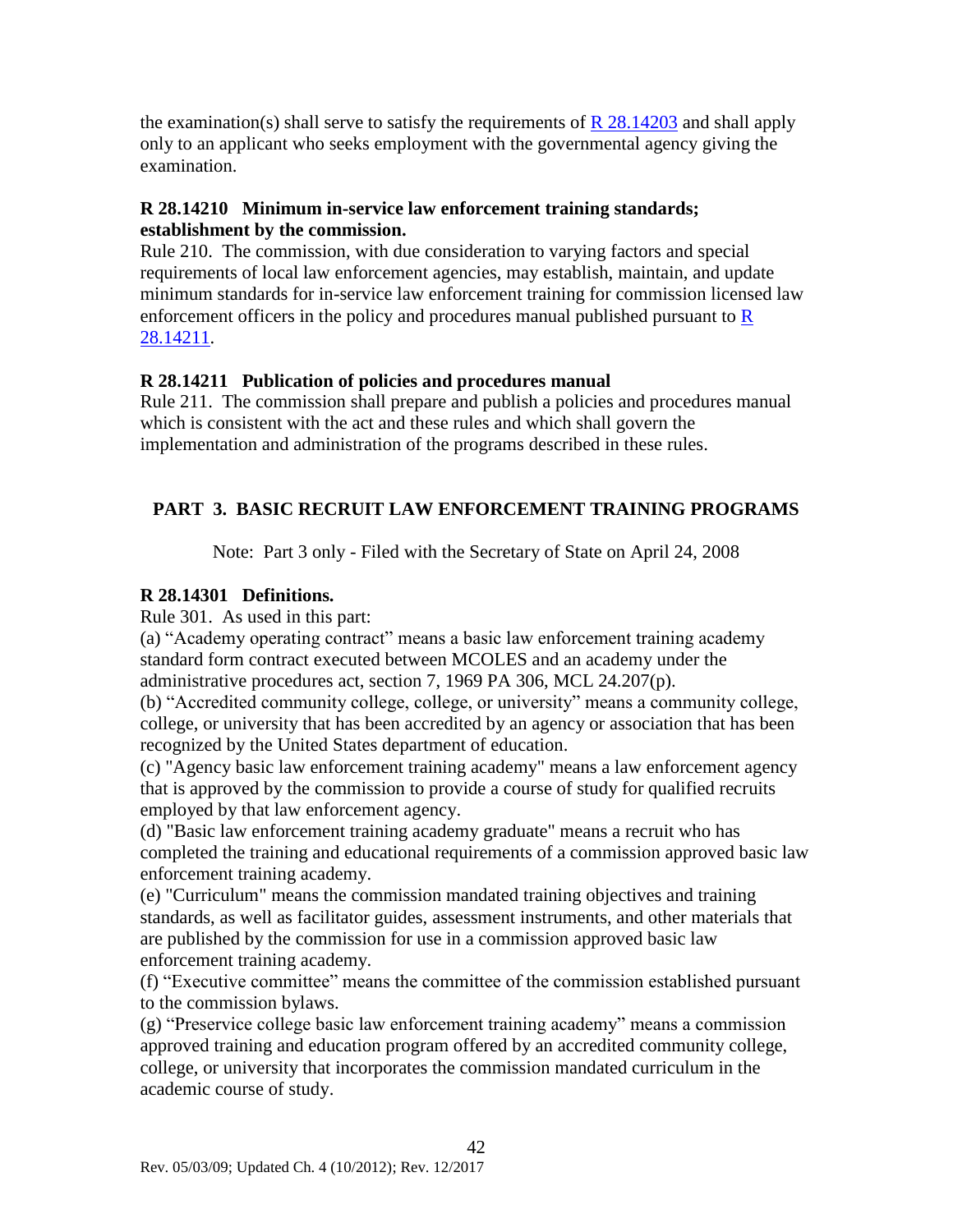(h) "Program administrator" means a person who is employed by a city, county, township, village, corporation, college, community college, university, or state agency and who has been delegated authority to commit the agency to the basic law enforcement training academy proposal, annual operating plan, and the academy operating contract. The program administrator shall have management and oversight authority of the academy but shall not be the same person as the training director.

(i) "Regional basic law enforcement training academy" means a city, county, township, village, corporation, college, community college, university, or state agency that is approved by the commission to offer a basic law enforcement training program to preservice and employed recruits.

(j) "Satisfactory grade" means a grade of 70%, 2.0 on a 4.0 scale, or an institutional equivalent, or better grade**,** in each course included in the commission approved course of study in a preservice college basic training academy, unless specified otherwise in these rules.

(k) "Session" means a commission approved time frame during which a group of recruits are trained during basic law enforcement training at an academy.

(l) "Training and education advisory committee" means a group composed of knowledgeable persons, including law enforcement officials, who act in an advisory capacity regarding the establishment, guidance, and evaluation of a commission approved basic law enforcement training academy.

(m) "Training director" means that person who is responsible for the day-to-day operation of a basic law enforcement training academy.

(n) "Training objective" means a behavioral statement that describes a knowledge, skill, or ability to be acquired by the recruit during the delivery of the basic law enforcement training course of study.

### **R 28.14302 Authorization of basic law enforcement training academy; approval by commission.**

Rule 302. A city, county, township, village, corporation, college, community college, university, or state agency shall obtain commission authorization before proceeding to establish an agency or regional basic law enforcement training academy or a preservice college basic law enforcement training academy under [R 28.14303.](#page-44-0)

### <span id="page-44-0"></span>**R 28.14303 Establishment of basic law enforcement training academy; program proposal.**

Rule 303. (1) A city, county, township, village, corporation, college, community college, university, or state agency shall submit a written program proposal to establish a basic law enforcement training academy. The written program proposal shall be submitted to the commission in the manner prescribed by the commission not less than 90 days before the date of the commission meeting.

(2) The written program proposal shall contain, at a minimum, all of the following: (a) A detailed description of the facilities and equipment to be used by recruits and instructors that will comply with the commission requirements.

(b) A description of the duties, responsibilities, and membership of the training and education advisory committee.

(c) The name, address, and position of the program administrator.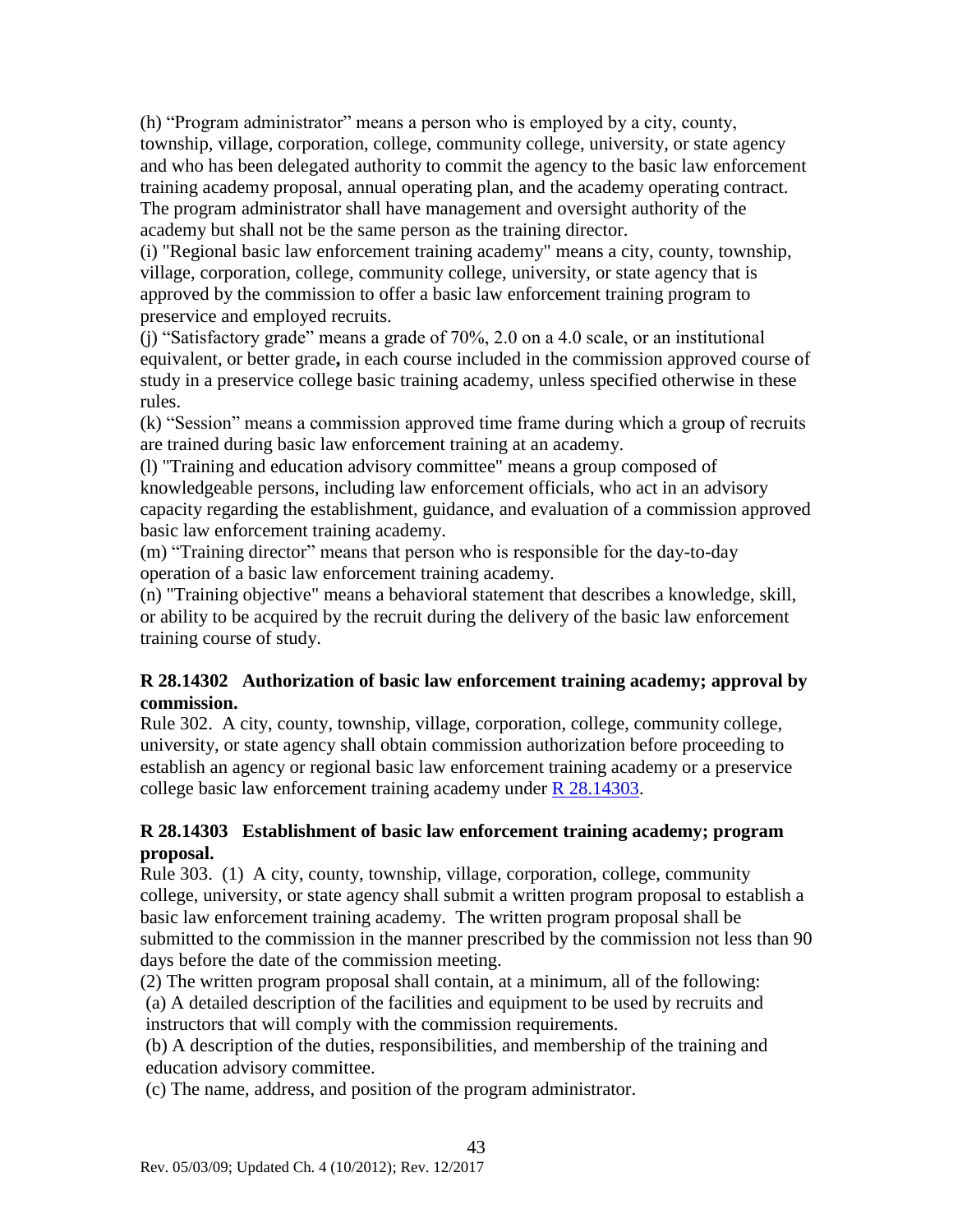(d) The name, title, and qualifications of the training director.

(e) A description of the goals and objectives of the basic law enforcement training academy.

(f) A description of the nature and scope of the applicant's financial and philosophical commitment to the basic law enforcement training academy.

(g) A copy of the academy rules governing recruit conduct.

(h) Identification of the academy requirements for an enrolled recruit.

(i) Identification of the course of study in the law enforcement training academy sessions.

(j) A statement recognizing the commission's authority to visit and inspect the basic law enforcement training academy and to be furnished requested records and documentation. (k) Identification and descriptions of affiliations with agencies, colleges, and universities that will be a part of the basic law enforcement training academy.

(l) An estimate of the number of basic law enforcement training academy sessions that will be offered on a yearly basis.

(m) A statement documenting the need for establishment of the proposed academy that includes both of the following:

*(i)* The need by law enforcement agencies in the proposed service area.

*(ii)* The prospective recruits' need for the proposed academy.

(n) Documentation of support from the local law enforcement community within the geographic service area of the proposed academy.

(o) A statement describing the selection methods of prospective preservice and preservice college recruits.

(p) The projected starting and graduation dates of the first basic law enforcement training academy session.

(q) A definition of the geographical area that the proposed basic law enforcement training academy will serve.

(r) A projection of the number of recruits that will be enrolled in the academy on a yearly basis.

(s) Verification that acceptable live-in facilities are available in the vicinity of the basic law enforcement training academy.

(3) The entity submitting the program proposal in subrule (1) of this rule shall do all of the following with respect to the training and education advisory committee described in subrule (2)(b) of this rule.

(a) The training and education advisory committee shall be appointed before development of the program proposal and shall be consulted on all aspects of the application.

(b) The committee shall approve the program proposal before it is submitted to the commission. If the commission approves the program proposal, then the committee shall be consulted on a continuing basis regarding the operation of the academy.

(4) If the commission determines that the application is incomplete, then an amended application with amplification or clarification shall be filed within 30 days after the date of a request by the commission.

(5) Failure to comply with subrule (4) of this rule is grounds for denial of the application. (6) Written commission approval of the program proposal shall be obtained before submitting an annual operating plan under [R 28.14307.](#page-46-0)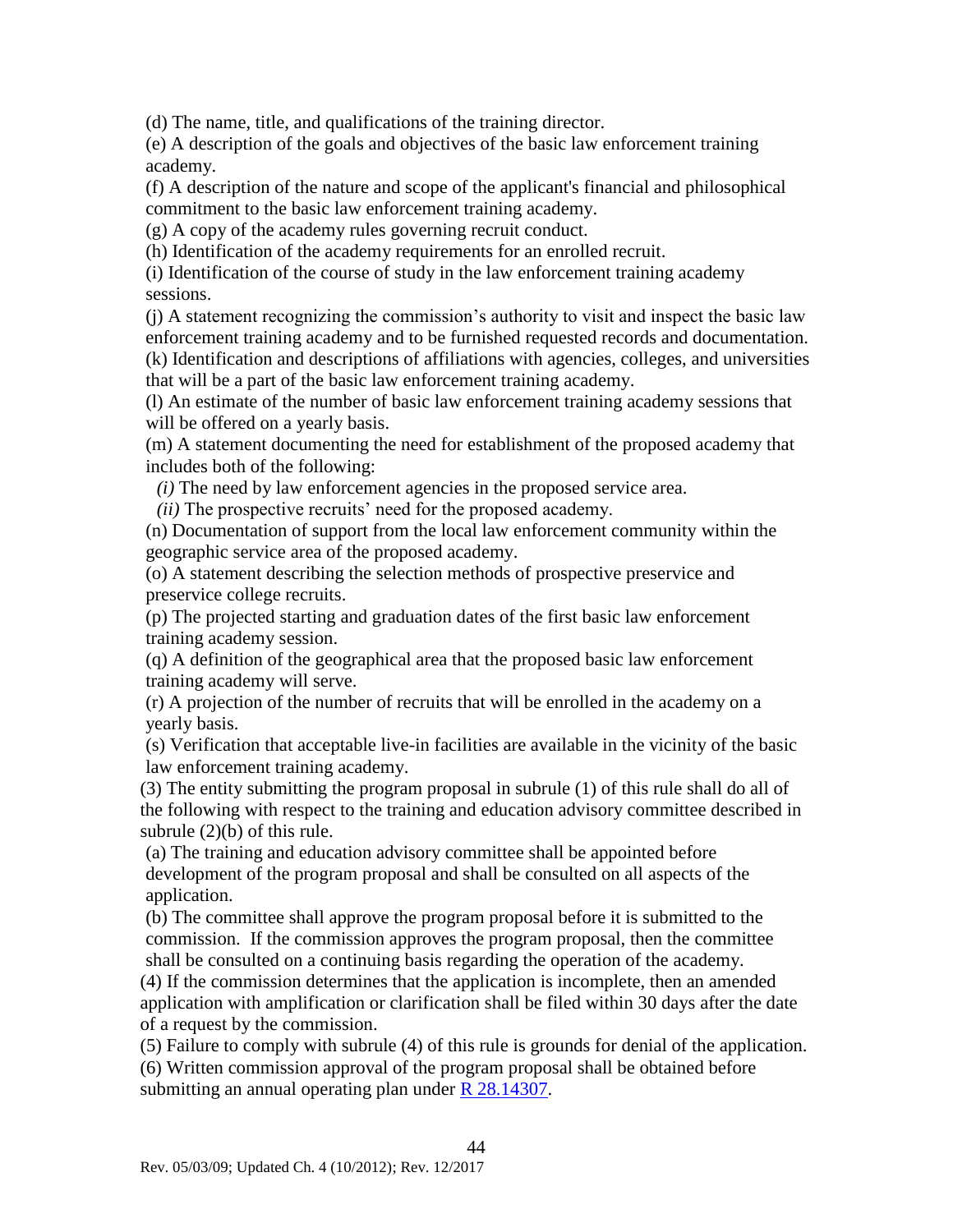(7) An approved basic law enforcement academy that fails to conduct an academy session for 3 years shall submit a new program proposal for commission approval to reestablish itself as an approved basic law enforcement training academy.

### **R 28.14304 Establishment of preservice college basic training academy; program proposal.**

Rule 304. In addition to the requirements in R  $28.14303$ , the program proposal of a preservice college basic law enforcement training academy shall include all of the following:

(a) A copy of the community college, college, or university rules governing student conduct beyond those established by the commission.

(b) A description of how students will be selected for acceptance into the preservice college basic training academy at the applicant's institution.

(c) Identification of how and where the commission curriculum and additional community college, college, or university training objectives will be incorporated into the community college, college, or university course work.

(d) Identification of the requirements that an enrolled preservice college recruit shall meet to successfully complete the prescribed course of study at the community college, college, or university.

### **R 28.14305 Establishment of agency basic law enforcement training academy; program proposal.**

Rule 305. (1) The program proposal of a law enforcement agency that seeks to establish an agency basic law enforcement training academy shall comply with [R 28.14303,](#page-44-0) except for R  $28.14303(2)$  (b), (k), (m), (n), (o) and (q).

(2) In addition to the requirements of subrule (1) of this rule, the application shall include a statement documenting the need for establishment of the proposed academy by the law enforcement agency and the prospective recruits' need for the proposed academy.

### **R 28.14306 Training director responsibilities.**

Rule 306. The training director of an approved basic law enforcement training academy shall do all of the following:

(a) Ensure that the academy is operated in compliance with these rules and the academy operating contract.

(b) Ensure that each recruit is enrolled and maintains compliance with these rules and the academy operating contract.

### <span id="page-46-0"></span>**R 28.14307 Annual operating plan; academy requirements after approval; notice of change in structure or content of program; commission approval required.**

Rule 307. A city, county, township, village, corporation, college, community college, university, or state agency authorized by the commission to establish a basic law enforcement training academy shall do the following:

(a) Submit an annual operating plan in the manner prescribed by the commission.

(b) Execute an academy operating contract.

(c) Final approval to operate under MCL  $28.609(4)(b)$  is contingent upon formal acceptance of both subdivisions (a) and (b) of this rule by the commission.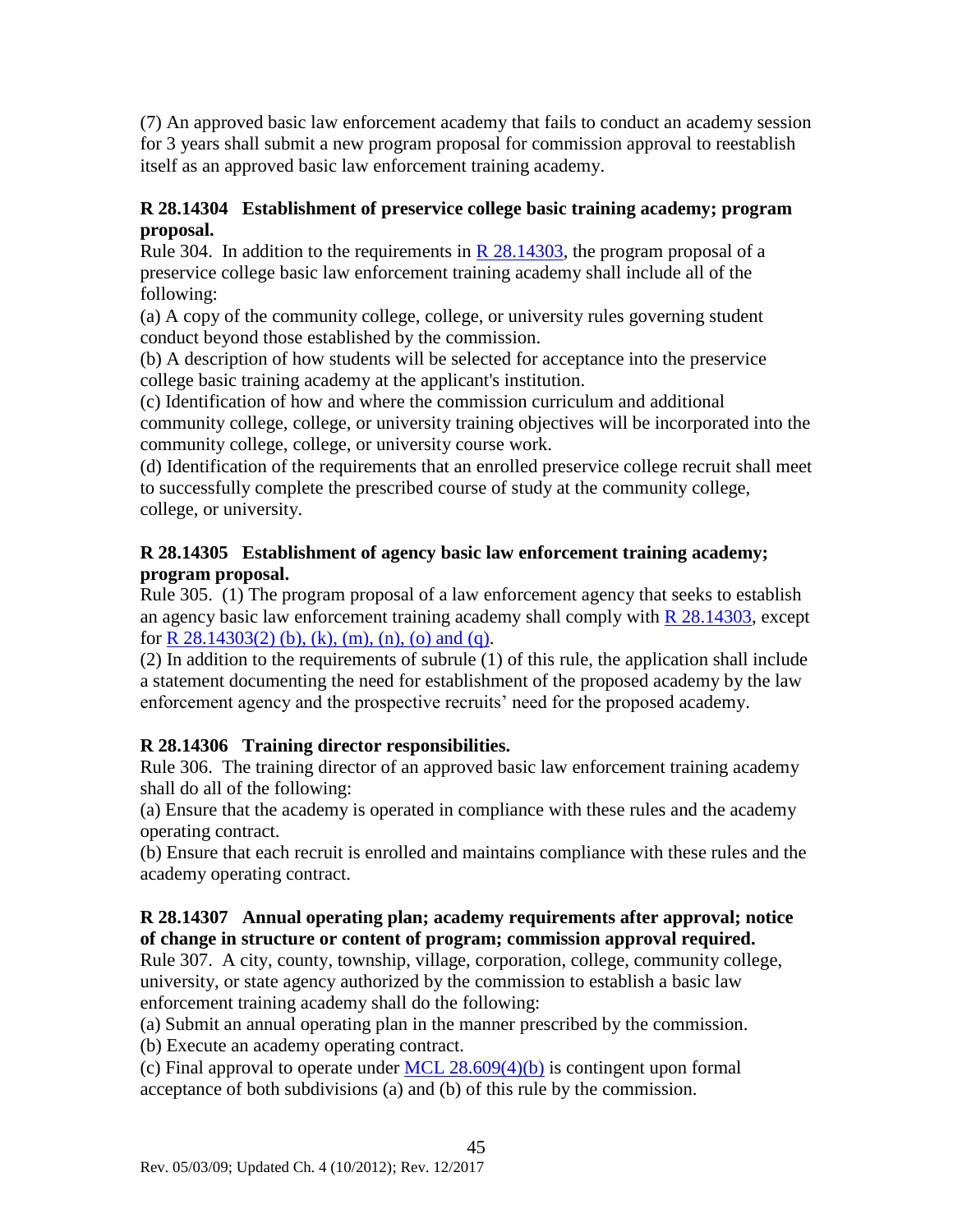(d) The training director of a basic law enforcement training academy shall notify the commission immediately of any anticipated change in the annual operating plan during an academy session.

(e) Written commission approval of the change shall be obtained before implementing a change.

### **R 28.14308 Basic law enforcement training academy session; approval required.**

Rule 308. A city, county, township, village, corporation, college, community college, university, or state agency approved by the commission as a basic law enforcement training academy shall obtain commission approval in the manner prescribed by the commission before initiating each basic law enforcement training session.

#### **R 28.14309 Revocation of commission approval; probation; suspension.**

Rule 309. (1) A documented violation of these rules or the academy operating contract by an approved basic law enforcement training academy shall constitute cause for immediate review of continuing commission approval of the academy. Following the review, the MCOLES executive director may do any of the following:

(a) Revoke the approval of a basic law enforcement training academy.

(b) Suspend the basic law enforcement training academy approval to operate until specified terms and conditions are met.

(c) Place the basic law enforcement training academy on probation for a specific period of time or until specified terms and conditions are met.

(d) Take informal action to resolve the violation.

(2) The placement of an approved basic law enforcement training academy into a status as set forth in subrule (1) of this rule shall result in any of the following:

(a) An academy placed into a status of revocation shall not operate the basic law enforcement academy, regardless of any active recruit sessions. The academy shall not be eligible for approval until submission of an application under [R 28.14302 and R](#page-44-0)  [28.14303.](#page-44-0)

(b) An academy placed into a status of suspension shall not operate the basic law enforcement academy, regardless of any active recruit sessions. The academy shall not be eligible for approval to resume operation until specified terms and conditions set forth by the commission or the executive committee are met. Failure to meet the specified terms and conditions may result in further suspension or revocation of the academy. (c) An approved basic law enforcement training academy placed into a status of probation may continue operation, including any active recruit sessions, provided that specified terms and conditions set forth by the executive director are met. Failure to meet the specified terms and conditions may result in suspension or revocation of approval of the academy.

(3) The executive director may authorize remedial action to minimize the impact of any academy sanction on recruits.

(4) The executive director shall immediately report his academy disciplinary action to the executive committee.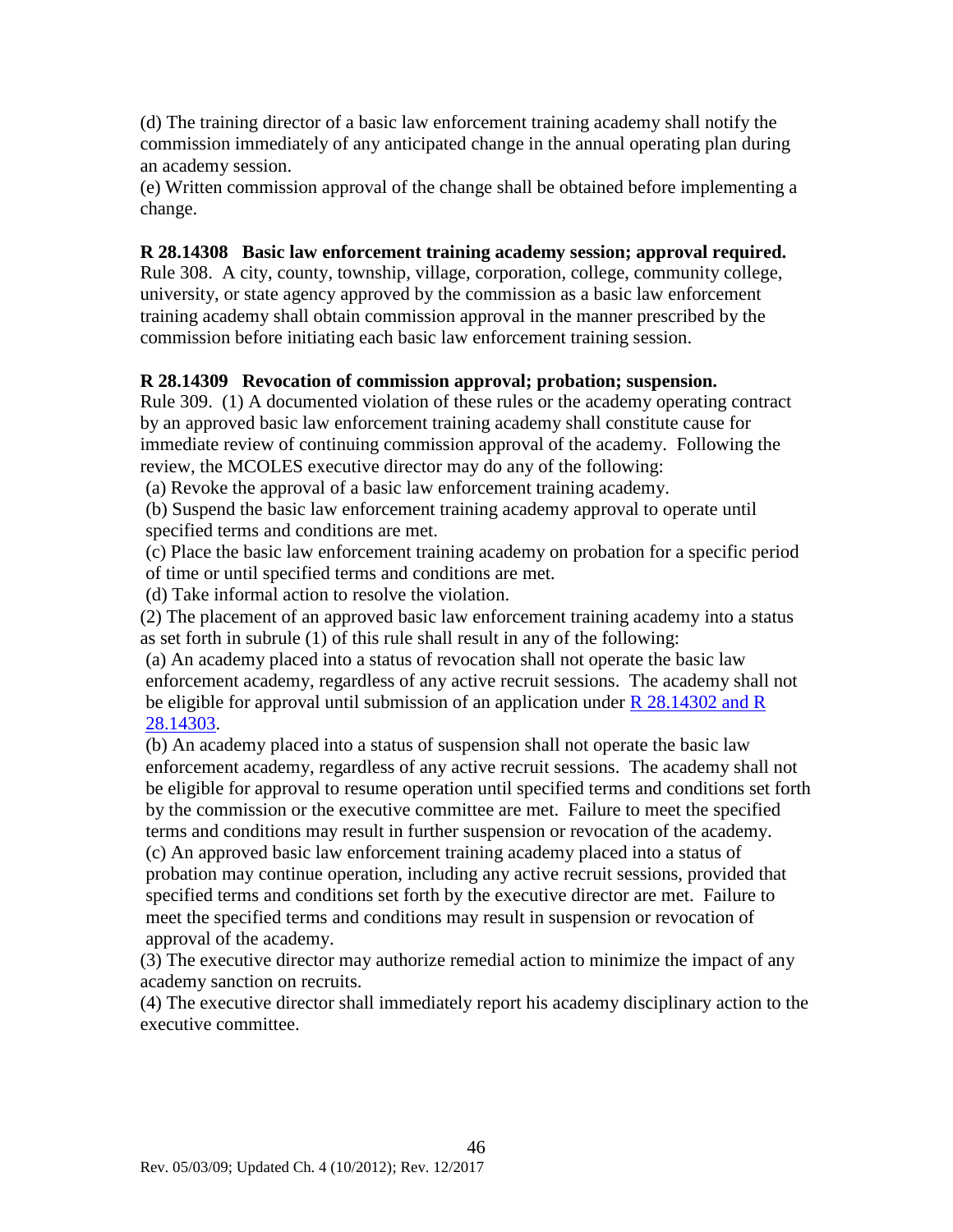### <span id="page-48-0"></span>**R 28.14310 Basic law enforcement training academy; right to appeal denial, revocation, suspension, or probation.**

Rule 310. (1) A basic law enforcement training academy shall have standing to appeal in writing a denial, revocation, suspension, or probation to the commission within 3 business days of issuance of the original notice.

(2) The executive committee shall act on behalf of the commission, if the commission is not scheduled to meet within 5 business days of receipt of an appeal. A decision by the executive committee or the commission is final.

### **R 28.14311 Basic law enforcement training curriculum; course of study.**

Rule 311. (1) The commission shall publish the basic law enforcement training curriculum.

(2) An approved basic law enforcement training academy shall teach the course of study approved by the commission.

(3) The approved academy shall provide, or provide access to, the curriculum to enrolled recruits.

### **R 28.14312 Academy enrollment; compliance with standards; deadlines.**

Rule 312. (1) An application for enrollment in a commission approved academy, as defined in  $R$  28.14301 (c), (g), and (i), shall be completed in the manner prescribed by the commission and include a release of information for purpose of law enforcement licensing.

(2) The training director shall screen all prospective preservice recruits in a regional basic law enforcement training academy session or a preservice college basic law enforcement training academy to ensure compliance with the selection and employment standards in  $\overline{R}$ [28.14203 \(a\) to \(g\)](#page-37-0) and R  $28.14204$ , not later than 5 business days before the start of an academy session or a preservice college program. An academy shall conduct a background check, in lieu of a comprehensive background investigation, on the form or in the manner prescribed by the commission to determine preservice and preservice college recruit compliance with  $R$  28.14203(e).

(3) Before enrolling a preservice or preservice college recruit in an academy session, the academy shall provide the recruit with an approved medical history form that shall be made available to the examining physician and shall become a part of the physician's medical record.

(4) An employing agency shall ensure compliance with  $R$  28.14206 not later than 5 business days before enrolling a recruit in an academy session.

(5) Within 180 days before the start of an academy, the prospective recruit shall be fingerprinted and a search made of appropriate state and federal fingerprint files to disclose any criminal record.

(6) An oral interview shall be conducted to determine a preservice or preservice college prospective recruit's suitability for a law enforcement officer position and to assess the applicant's demeanor, background, and the ability to communicate.

(7) A prospective recruit intending to enroll in a basic law enforcement training academy session shall take and pass the commission's preenrollment physical fitness examination before, but be within 180 days before the start of the academy session.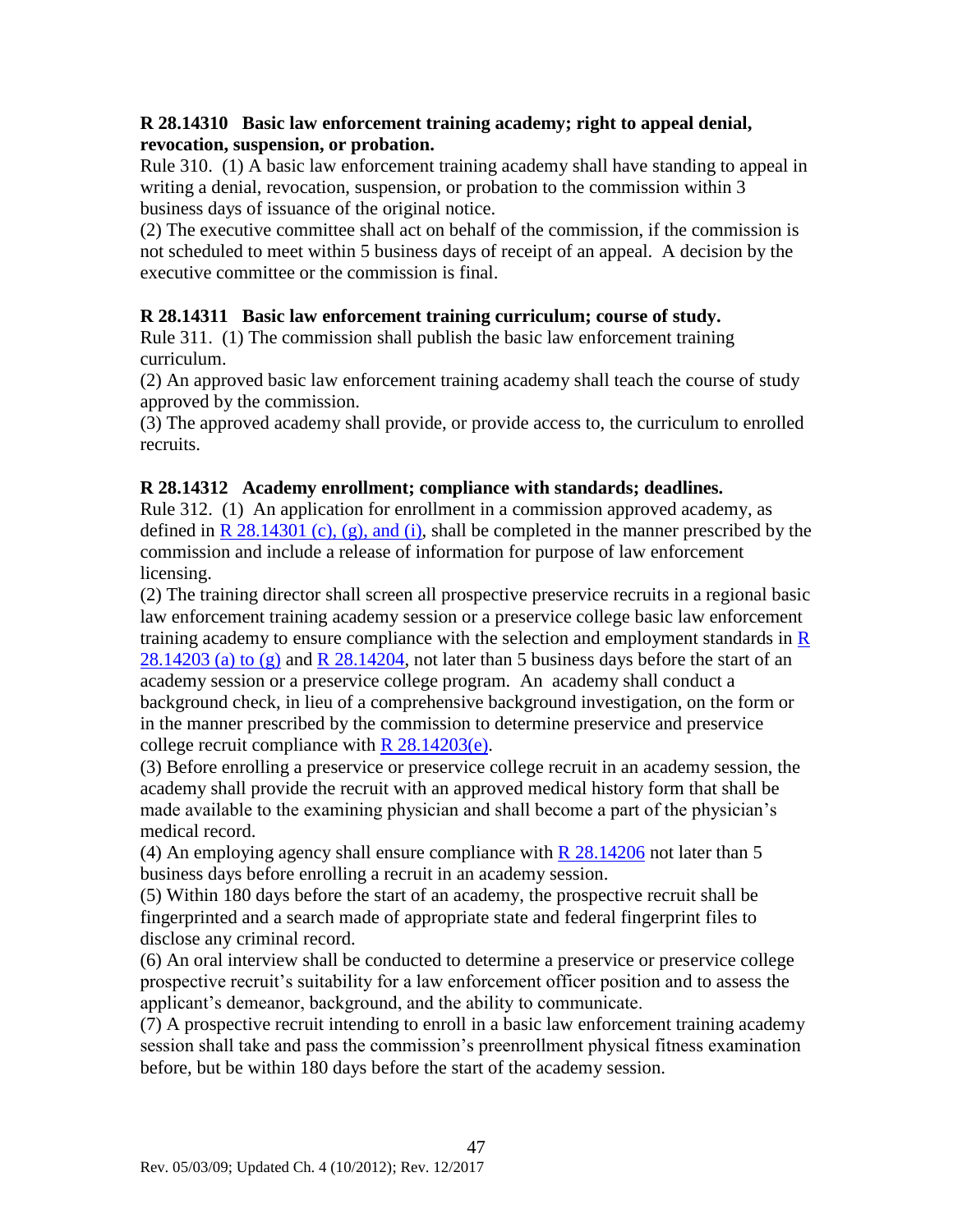(8) The results of the selection and employment standards screening shall be submitted to the commission using the MCOLES information and tracking network not later than 5 business days before the start of an academy session. Exceptions and comments made by the examining physician, an investigator, or other person on source documents shall be included in the MCOLES information and tracking network reporting.

(9) A prospective recruit who is not in full compliance with the selection and employment standards shall not participate in any recruit training or be enrolled by the commission. Any participation in an academic course at a preservice college training academy, without first having complied with this rule, shall not count toward completion of the course of study.

(10) Before enrollment, the prospective recruit shall have executed the commission's standards compliance verification affidavit and the applicant background affidavit.

### <span id="page-49-1"></span>**R 28.14313 Military preservice recruits.**

Rule 313. (1) A prospective recruit seeking enrollment in a basic training academy who has prior military law enforcement experience may request a waiver of the requirements in R  $28.14315(1)(b)$  to enroll in a commission approved regional or preservice college basic law enforcement training academy, if all of the following requirements are met: (a) Have successfully completed a mandatory basic military police training academy.

(b) Have served competently as a military police officer, with full powers of arrest, the authority to carry firearms in the performance of his or her duties, while holding the specialty rank or assignment of a military police officer, or its equivalent, in 1of the 5 branches of the United States armed services, the national guard, or the reserves. The applicant shall have acted in the unrestricted full capacity of a military police officer for a minimum of 2,080 hours following training.

(c) Have been honorably discharged from active duty.

(2) Each requirement listed above shall be verified through a commission review of a properly executed DD-214 and the applicant's military service record.

### <span id="page-49-0"></span>**R 28.14314 Basic recruit requirements.**

Rule 314. A basic law enforcement training recruit shall do the following:

(a) Comply with all of the attendance and academic requirements.

(b) Comply with all administrative rules, policies and procedures, and academy rules. (c) Successfully complete the prescribed course of study during the approved academy session. An extension for the completion of the basic training program and testing requirements may be granted by the commission for a recruit under the following conditions:

*(i)* The recruit has a documented physical injury sustained during an academy training event that is temporary and medically prohibits the recruit from full and active participation in 1 or more components of the basic training program or testing. *(ii)* The recruit has a documented family or medical emergency situation outside the parameters of the academy that reasonably prohibits the recruit from full and active participation in 1 or more components of the basic training program or testing. *(iii)* The recruit shall not be absent for more than one-half of any individual physical skills training and not more than 10% of the overall session.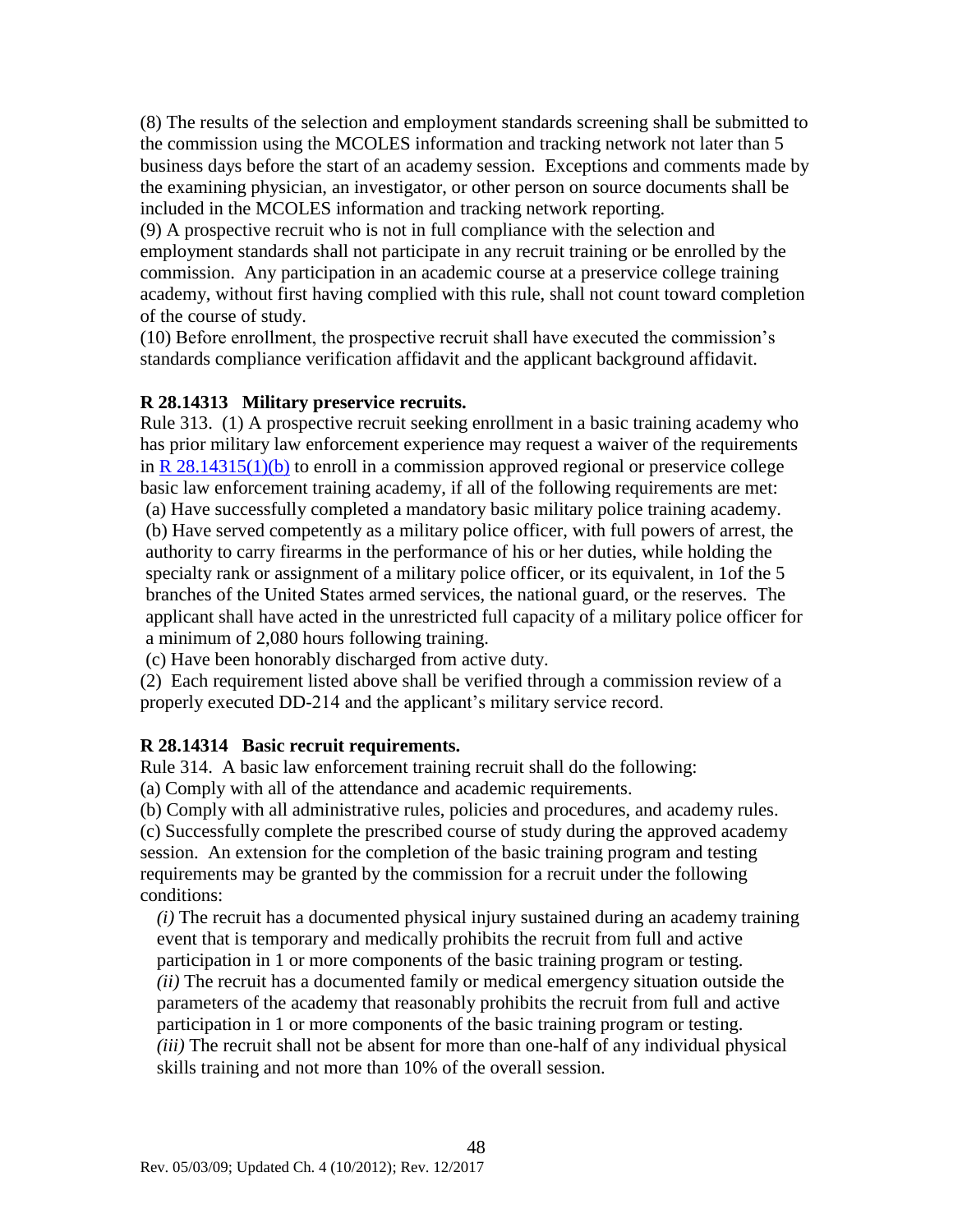*(iv)* An application for an extension shall be filed with the commission by the training director for a pre-service recruit or by a law enforcement agency for an employed recruit. The application shall comply with the procedures outlined in the policies and procedures manual published pursuant to [R 28.14211.](#page-49-0)

### <span id="page-50-0"></span>**R 28.14315 Preservice and preservice college recruit requirements.**

Rule 315. (1) In addition to the requirements of  $\overline{R}$  28.14314, preservice and preservice college recruits shall do all of the following:

(a) Meet and maintain compliance with the selection and employment standards in  $\overline{R}$ [28.14203 \(a\) to \(g\) and R 28.14204.](#page-37-0)

(b) Possess either an associate or baccalaureate degree before the commission will recognize the completion of the regional basic law enforcement training academy unless the requirement has been waived under [R 28.14313.](#page-49-1)

(c) At the time of employment, comply with all of the selection and employment standards in [R 28.14203 and R 28.14204.](#page-37-0)

### **R 28.14316 Preservice college recruit requirements.**

Rule 316. In addition to the requirements in [R 28.14314 and R 28.14315,](#page-49-0) a preservice college recruit shall do all of the following:

(a) Meet the requirements established by the community college, college, or university for enrollment in its approved preservice college basic training academy.

(b) Complete the commission approved preservice college basic training course of study within a 1-year period.

(c) Attain a satisfactory grade in all preservice college courses, as evidenced by an official academic transcript.

(d) Graduate from an associate or baccalaureate degree program at an accredited community college, college, or university and have been awarded either an associate or baccalaureate degree before employment as a law enforcement officer.

### **R 28.14317 Agency basic recruits.**

Rule 317. In addition to the requirements in  $R$  28.14314, an agency basic recruit shall comply with the following:

(a) Meet and maintain compliance with the selection and employment standards in  $\bf{R}$ [28.14203 \(a\) to \(h\) and R 28.14204.](#page-37-0)

(b) Maintain employment with the enrolling agency through successful completion of the course of study.

(c) Complete the commission approved basic training course of study during the session within which the recruit is enrolled.

### **R 28.14318 Recruit dismissals; grounds.**

Rule 318. (1) After investigation and consultation with the commission, the training director shall do the following:

(a) Dismiss an enrolled recruit for failure to comply with or successfully complete the requirements in [R 28.14314 to R 28.14317,](#page-49-0) as applicable.

(b) Dismiss an employed recruit for failure to do either of the following: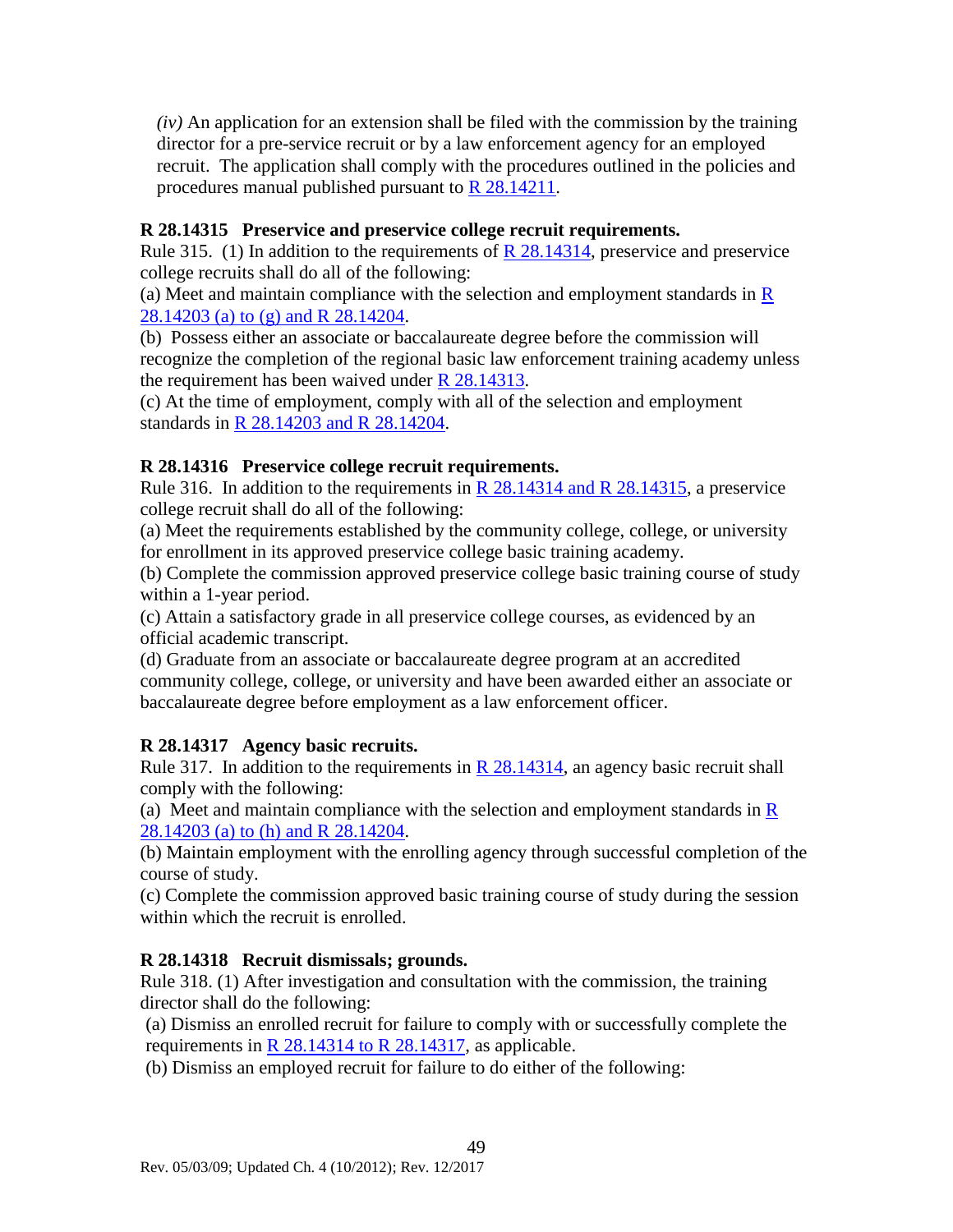*(i)* Maintain employment with a law enforcement agency during the basic law enforcement training academy.

*(ii)* Maintain compliance with the minimum selection and employment standards in [R](#page-37-0)  [28.14203 \(a\) to \(f\) and R 28.14204](#page-37-0) during the basic law enforcement training academy.

(2) The training director may dismiss an enrolled recruit after investigation and consultation with the commission for failure to comply with academy rules and regulations or the academy operating contract.

(3) An agency law enforcement basic training academy may dismiss an employed recruit for reasons unrelated to subrules (1) and (2) of this rule without consultation with the commission. The academy shall notify the commission of the dismissal and the reason for the dismissal.

(4) The commission may investigate and dismiss a recruit based on a violation of these rules, the academy operating contract, or the academy's rules and regulations as approved in the annual operating agreement.

### **R 28.14319 Recruit dismissals; appeal; final decision.**

Rule 319. (1) A recruit dismissal may be appealed in the following manner:

(a) An employer may appeal a dismissal of an employed recruit to the commission.

(b) A dismissed employed recruit shall not have standing to appeal the dismissal to the commission.

(2) A commission decision on appeal is final.

(3) A preservice or preservice college recruit may appeal a dismissal to the MCOLES executive director. The executive director's decision is final.

### **R 28.14320 Recruit eligibility to take licensing exam; timeframe.**

Rule 320. A basic law enforcement training recruit shall do the following: (a) Comply with all of the requirements in  $R$  28.14314 to  $R$  28.14317, as applicable, before taking the licensing exam.

(b) Pass the licensing exam within 1 year of complying with the requirements in subdivision (a) of this subrule.

### **R 28.14321 Recruit licensing eligibly timeframes.**

Rule 321. A recruit who is not employed and licensed as a law enforcement officer within 1 year of completion of a basic law enforcement training academy session shall, before licensing, comply with the requirements of the recognition of prior basic law enforcement training and experience program. The executive director may extend the timelines in this subrule by not more than 90 days for either of the following reasons: (a) If required by reexamination under  $R$  28.14204(g) or R 28.14602.

(b) For good cause based on a prospective employing agency's written request. If an extension request is granted, the extension applies only to employment with the requesting agency.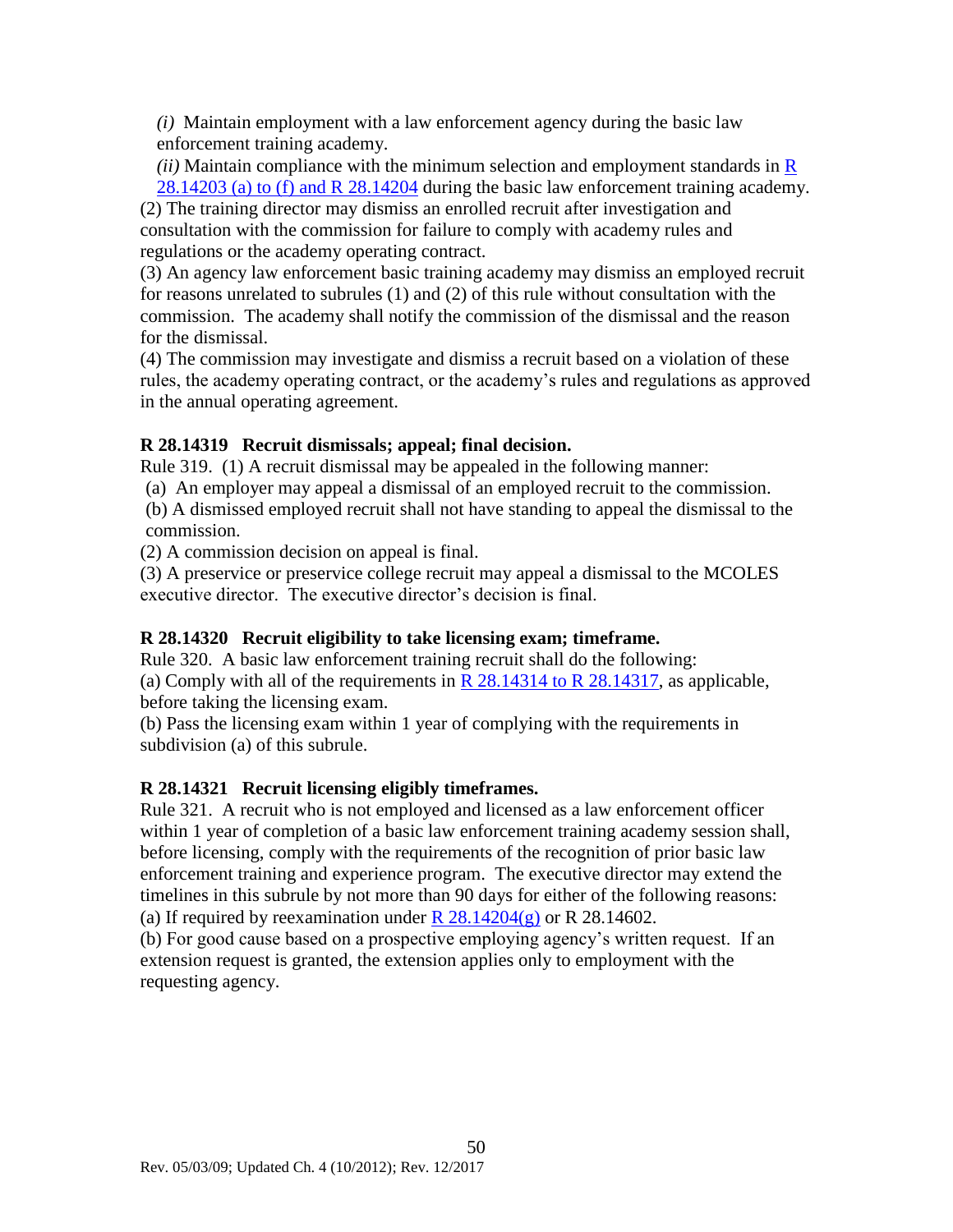### **Part 4. Recognition of Prior Basic Law Enforcement Training and Experience**

### **R 28.14401 Definitions.**

Rule 401. As used in this part:

(a) "Approved in-service law enforcement training provider" means a training provider who delivers commission approved in-service law enforcement training.

(b) "Post agency" means the state peace officer standards and training agency or agencies, in a state other than Michigan, that is authorized by that state's laws to establish training and employment rules for the certification or licensing of law enforcement officers in that state.

(c) "Program" means both the curriculum component and the written and skill performance examinations component of the recognition of prior basic law enforcement training and experience program.

### **R 28.14402 Recognition of prior training and experience program; basic program eligibility.**

Rule 402. A person enrolling in the recognition of prior basic law enforcement training and experience program shall submit a complete application for enrollment to the commission before consideration for acceptance into the program.

### <span id="page-52-0"></span>**R 28.14403 Recognition of prior training and experience program; former Michigan officer candidate qualifications.**

Rule 403. A person who was previously certified or licensed as a law enforcement officer in Michigan shall meet all of the following requirements for admission to the program: (a) Discontinuance in employment with full empowerment as a licensed Michigan law enforcement officer for a period of time in excess of that provided for in section 9(2) of the act, being MCL  $28.609(2)$ .

(b) Reasonably expect to meet the selection and employment requirements of [R](#page-37-0) [28.14203\(a\) to \(j\), except for \(g\) and \(i\), and R 28.14204.](#page-37-0)

(c) The separation from employment as a law enforcement officer shall have been under such conditions that qualify the candidate for employment in Michigan as a law enforcement officer.

### **R 28.14404 Recognition of prior training and experience program; non-Michigan officer candidate qualifications.**

Rule 404. A person who is or was previously certified or licensed as a law enforcement officer by a post agency in another state shall meet all of the following requirements for admission to the program:

(a) Have completed a post agency basic law enforcement training program recognized by the commission or have been employed as a law enforcement officer before the establishment of training standards in that state.

(b) Have been employed as a law enforcement officer empowered to enforce all of the general criminal laws in that state and have acted in that capacity for a minimum of 2080 hours following the date of certification or licensing.

(c) [R](#page-37-0)easonably expect to meet the current selection and employment standards of  $\overline{R}$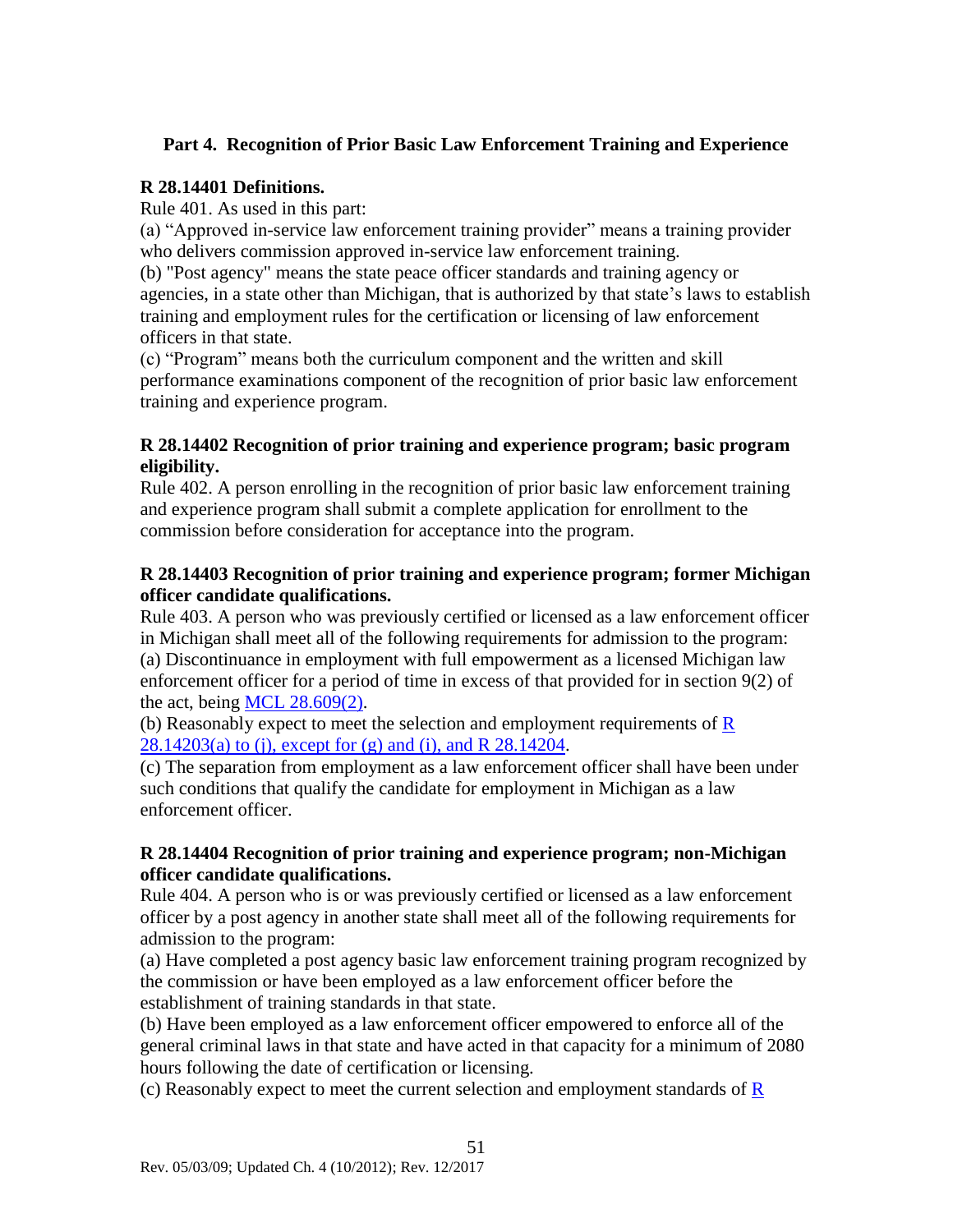### [28.14203\(a\) to \(j\), except for \(g\) and \(i\), and R 28.14204.](#page-37-0)

(d) If not currently employed as a law enforcement officer, the separation from employment as a law enforcement officer shall have been under such conditions that qualify the candidate for employment in Michigan as a law enforcement officer.

### **R 28.14405 Recognition of prior training and experience program; Michigan Indian tribal law enforcement officer candidate qualifications.**

Rule 405. A person who intends to participate in the recognition of prior basic law enforcement training and experience program by virtue of employment as a Michigan Indian tribal law enforcement officer shall comply with all of the following: (a) Have successfully completed a basic law enforcement training program recognized by a post agency in another state, or a federally operated police training school that was sufficient to fulfill the minimum standards required by federal law to be appointed as a law enforcement officer of a Michigan Indian tribal police force.

(b) Be currently employed or have been employed as a law enforcement officer of a Michigan Indian tribal police force for not less than 1 year and empowered to enforce the criminal laws and have acted in that capacity following the date of appointment. (c) [R](#page-37-0)easonably expect to meet the current selection and employment standards of  $\overline{R}$  $28.14203(a)$  to (j), except (g) and (i), and R  $28.14204$ . If not currently employed as a law enforcement officer, the separation from employment as a law enforcement officer shall have been under such conditions that qualify the candidate for employment in Michigan as a law enforcement officer.

### **R 28.14406 Recognition of prior training and experience program; preservice recruit candidate qualifications.**

Rule 406. A person who intends to participate in the recognition of prior basic law enforcement training and experience program by virtue of having been previously eligible for licensing, based on compliance with the preservice recruit requirements in these rules, shall reasonably expect to meet the current selection and employment standards in R 28.14203 [and R 28.14204](#page-37-0) upon employment as a law enforcement officer.

### <span id="page-53-0"></span>**R 28.14407 Completion requirements; time limits; extension.**

Rule 407. (1) A candidate authorized to attend the recognition of prior basic law enforcement training and experience program shall start those components of the program required of the candidate within 3 months of receiving approval to enroll. Failure by a candidate to comply with this requirement shall require the candidate to reapply for admission to the program.

(2) Upon enrollment, the candidate shall execute the commission's affidavit of compliance with applicant background and eligibility requirements.

(3) For good cause, the commission may waive the time requirements and grant one 3 month extension on an approved application.

(4) A candidate who does not complete the program within 3 months of the start of the program shall be required to reapply for admission to the program, except as provided in [R 28.14410\(5\).](#page-54-0)

### **R 28.14408 Recognition of prior training and experience program; hours; content,**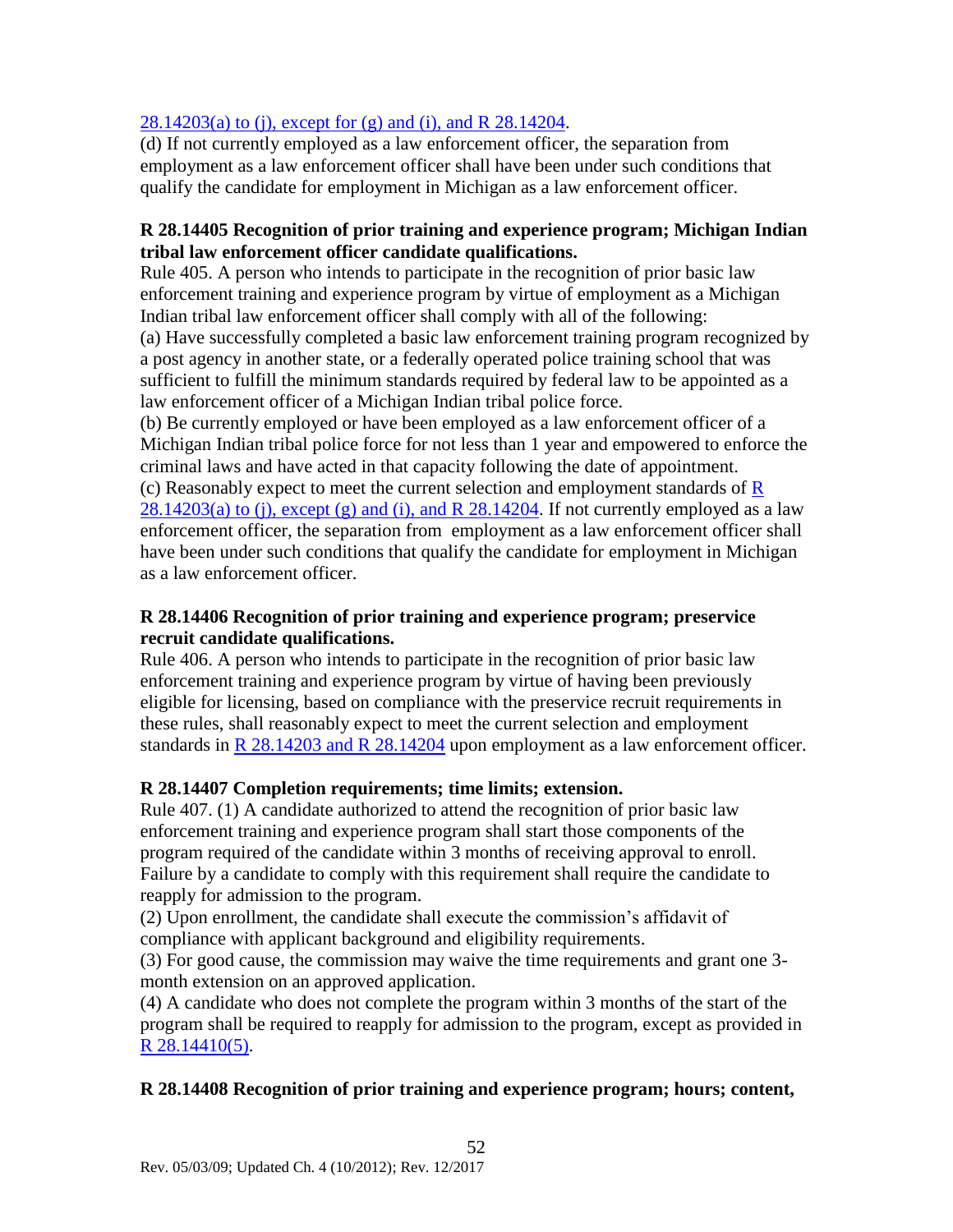#### **scope, and requirements; modification.**

Rule 408. (1) The recognition of prior basic law enforcement training and experience program curriculum component content shall be set by the commission.

(2) The commission shall establish requirements for the curriculum component of the program with respect to all of the following:

(a) Criteria and qualification for exemption from various parts of the curriculum component, with due consideration for all of the following:

- *(i)* Previous training and experience.
- *(ii)* The position for which employment is sought.
- *(iii)* Attendance and participation.
- *(iv)* Testing and testing standards.

(3) The commission may modify the content and scope of the curriculum component. The requirements for the curriculum component shall be published in the policies and procedure manual, published pursuant to [R 28.14210.](#page-43-0)

#### **R 28.14409 Demonstrate competence on licensing and performance examinations.**

Rule 409. (1) The licensing examination shall be administered by the commission to determine that a candidate possesses minimum competencies required for licensing only after the candidate has successfully completed all assessments and requirements. (2) Performance examinations may be administered by the commission to assess a candidate's competence in skill areas.

(3) Competence shall be demonstrated on each examination to successfully complete the recognition of prior basic law enforcement training and experience program.

(4) Administration of a skill performance examination shall conform to the procedures used in the recruit training program as specified in the policies and procedures manual published pursuant to [R 28.14210.](#page-43-0)

(5) The commission may establish requirements for exemption from various skill performance examinations, with due consideration for both of the following:

*(i)* Previous training and experience.

*(ii)* The position for which employment is sought.

#### <span id="page-54-0"></span>**R 28.14410 Examination protocols; first assessment; second assessment; failure.**

Rule 410. (1) A person in the recognition of training and experience program who fails the first assessment of the licensing examination is eligible for a second assessment within the time limits provided in [R 28.14407.](#page-53-0)

(2) A person who fails the first assessment of a performance examination in a skill area is eligible for a second assessment in a failed skill area within the time limits provided in R 28.14407.

(3) A second assessment on the licensing examination or in a skill area shall be at the expense of the applicant.

(4) A person who fails a second assessment on the licensing examination or fails 2 or more skill areas shall enroll in and successfully complete the Michigan basic law enforcement training program to be employed and activated as a law enforcement officer. (5) A person who fails a second assessment in not more than 1 skill area may, at that person's option, do one of the following to complete the requirements of the failed skill area: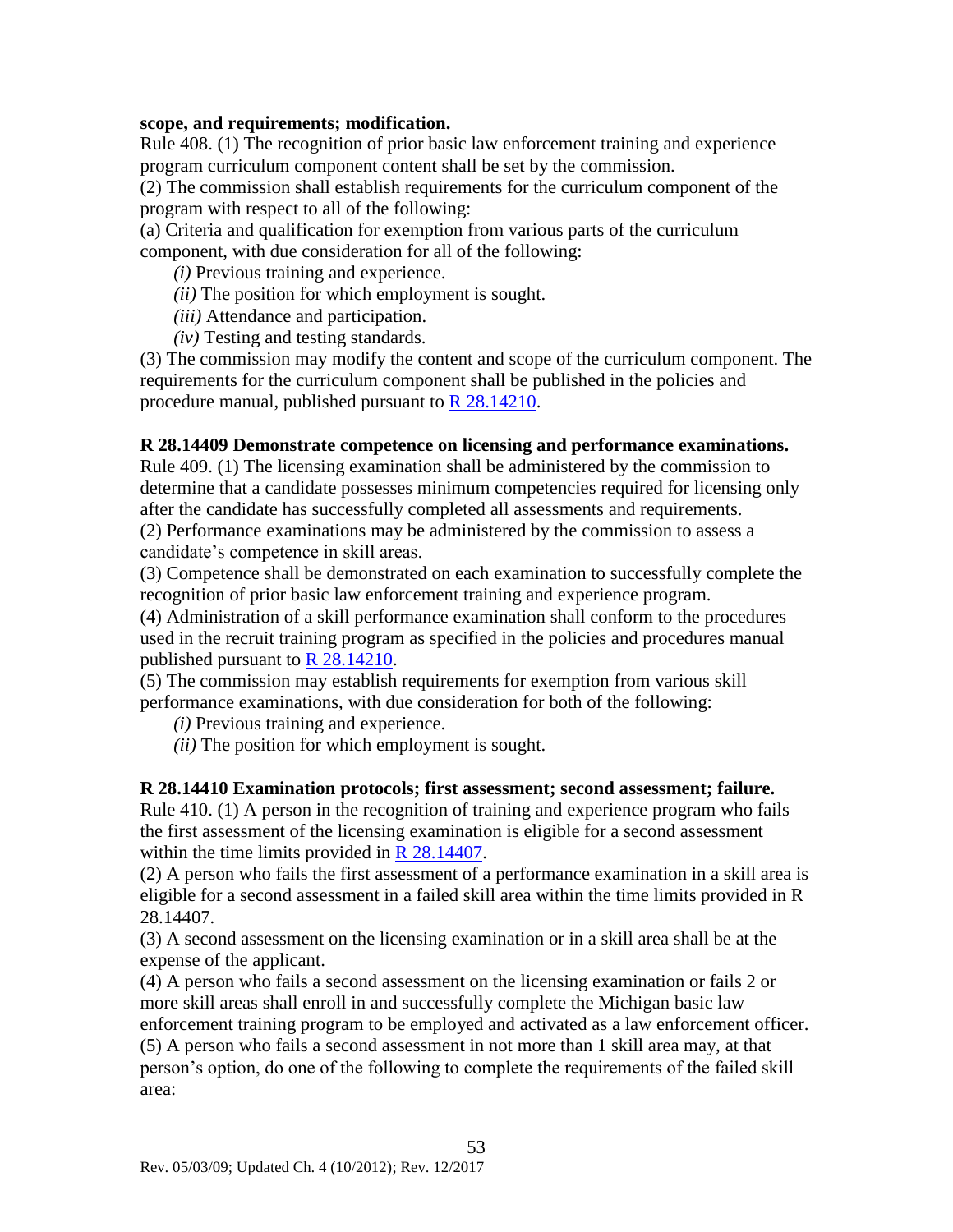(a) Apply for enrollment and be accepted in a regular basic training session at a Michigan basic police training academy for training and testing in the failed skill area. An academy may decline an enrollment request. Comply with the following:

*(i)* The costs related to enrollment in an academy shall be at the expense of the applicant or the employer.

*(ii)* Comply with all of the academy and commission enrollment requirements.

*(iii)* Comply with and successfully complete all of the academy attendance,

participation, and testing requirements in the failed skill area.

(b) Apply for enrollment and be accepted in a commission approved law enforcement training program for the failed skill area and comply with the following:

*(i)* The costs related to enrollment in the approved program shall be at the expense of the applicant or the employer.

*(ii)* Comply with all of the program enrollment requirements.

*(iii)* Comply with and successfully complete all of the program attendance, participation, and testing requirements.

(6) The results of the training shall be reported to the commission in the manner and form prescribed by the commission.

(7) Following the receipt of the results of the training by the commission, the person shall apply to, be accepted in, and complete the skill area assessment in the recognition of prior basic law enforcement training and experience program. A second failure in the skill area shall require that the person enroll in and successfully complete the recognition of prior basic law enforcement training and experience program in order to be eligible to be licensed as a law enforcement officer.

(8) A person shall successfully complete the recognition of prior basic law enforcement training and experience program, including the requirements of this rule, within 1 year of the start of the program.

### **R 28.14411 Responsibilities of employing agency.**

Rule 411. Before permitting a person who has successfully completed the recognition of prior basic law enforcement training and experience program to work as a law enforcement officer, an employing agency shall activate the person as a law enforcement officer under [R 28.14204.](#page-38-0)

### **R 28.14412 Request to conduct the recognition of prior training and experience program; minimum instructor qualifications.**

Rule 412. (1) An academy approved by the commission to conduct the basic law enforcement training and experience program may apply for approval to conduct the recognition of prior basic law enforcement training and experience program. The commission may solicit additional academies to conduct the program.

(2) The minimum qualifications for instructing in the program are the same as those prescribed for the basic law enforcement training program.

(3) An academy approved to conduct the recognition of prior basic law enforcement training and experience program shall annually submit an operating plan to the commission for approval. The program shall not be run until the operating plan is approved and an operating agreement is in place.

(4) An academy or an approved in-service law enforcement training provider may apply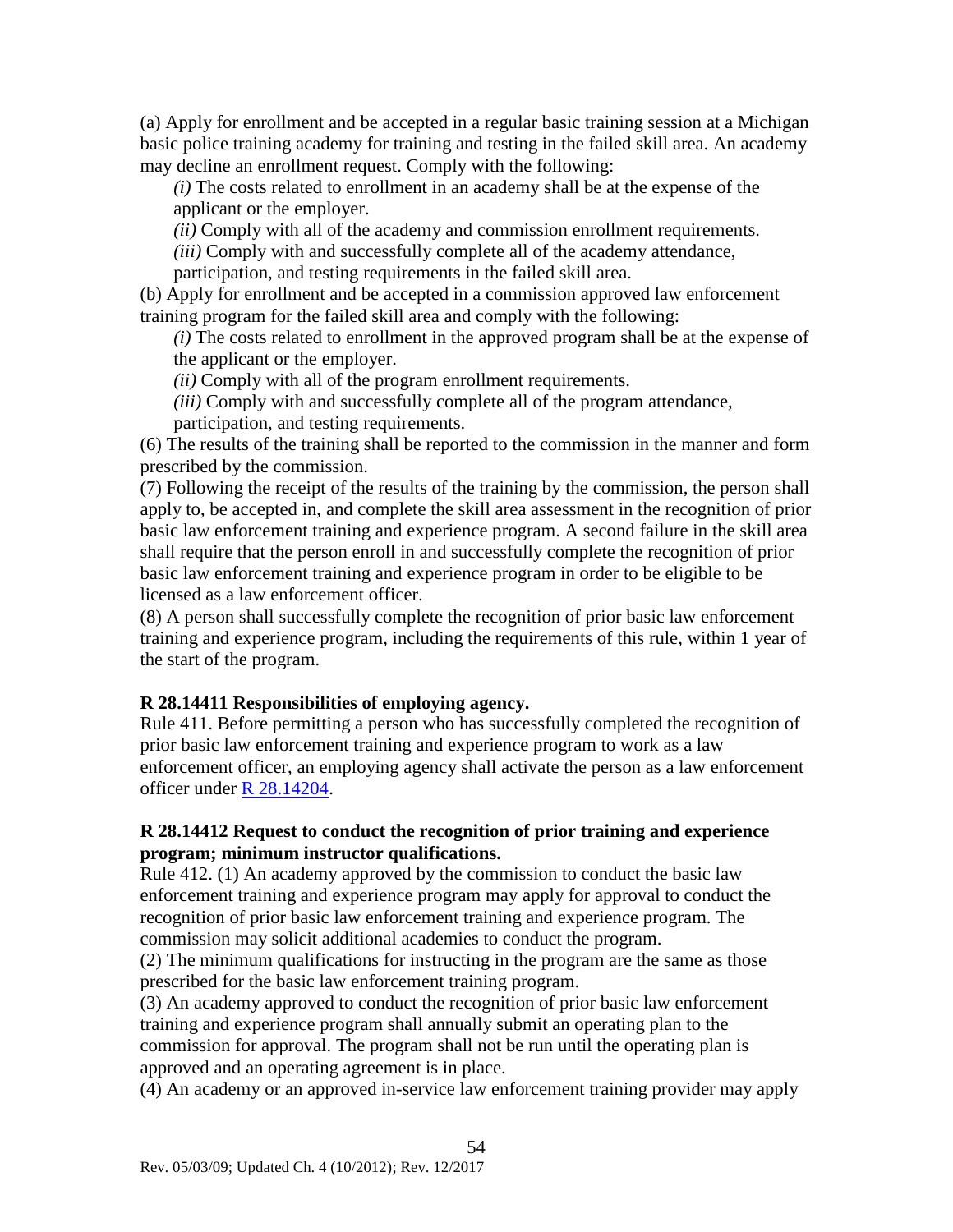for approval to conduct a recognition of prior basic law enforcement training and experience skill training program. The skill training program shall compress the required skill area training, as provided in  $R$  28.14410, into one condensed block of instruction. The minimum qualifications for instructing in the program are the same as those prescribed for the basic law enforcement training program.

### **R 28.14413 Expiration of eligibility for licensing; extension.**

Rule 413. (1) Eligibility for activation as a law enforcement officer for a person admitted to the recognition of prior basic law enforcement training and experience program under [R 28.14403 to R 28.14406](#page-52-0) shall expire 12 months after the completion of the program or the first assessment on the licensing examination, whichever comes first.

(2) For good cause, the executive director may waive the time requirements and grant one 3-month extension.

(3) A person who successfully completes the program, and is activated as a law enforcement officer within the eligibility period, shall be subject to time conditions as provided for in section 9(2) of the act, MCL 28.609(2).

### **R 28.14414 Policies and procedures.**

Rule 414. The commission shall prepare and publish policies and procedures which are consistent with the rules in this part and which shall govern the implementation and administration of the recognition of prior basic law enforcement training and experience program. The policies and procedures shall be part of the policies and procedures manual published pursuant to [R 28.14210.](#page-43-0)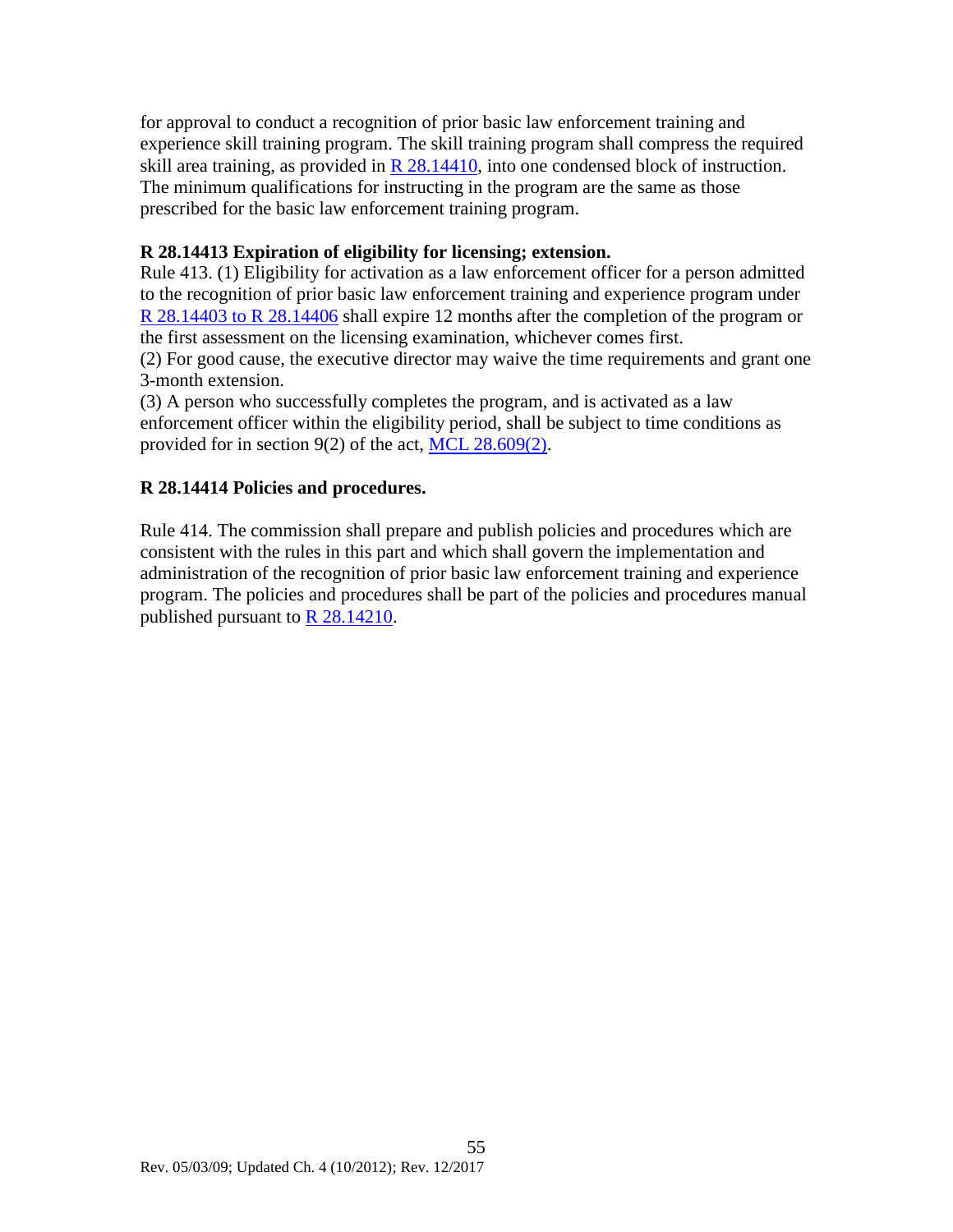# **Chapter I - Unit 3**

# **The Michigan Commission on Law Enforcement Standards**

### *Mission, Values, Role*

### **MISSION**

The Michigan Commission on Law Enforcement Standards shall ensure that selection, employment, and training standards are responsive to the needs of the people of the State of Michigan and to the law enforcement profession.

### **VALUES**

The Michigan Commission on Law Enforcement Standards believes that the people of the State of Michigan are entitled to the highest level of service from its law enforcement community. The Commission is entrusted by the people of Michigan to ensure that law enforcement officers are of the highest quality.

#### **ROLE**

The Michigan Commission on Law Enforcement Standards has the responsibility to prepare and publish minimum standards of physical, educational, mental and moral fitness. These standards shall govern the recruitment, selection, basic and in-service training and certification of law enforcement officers under the authority as vested in the Commission in P.A. 203 of 1965.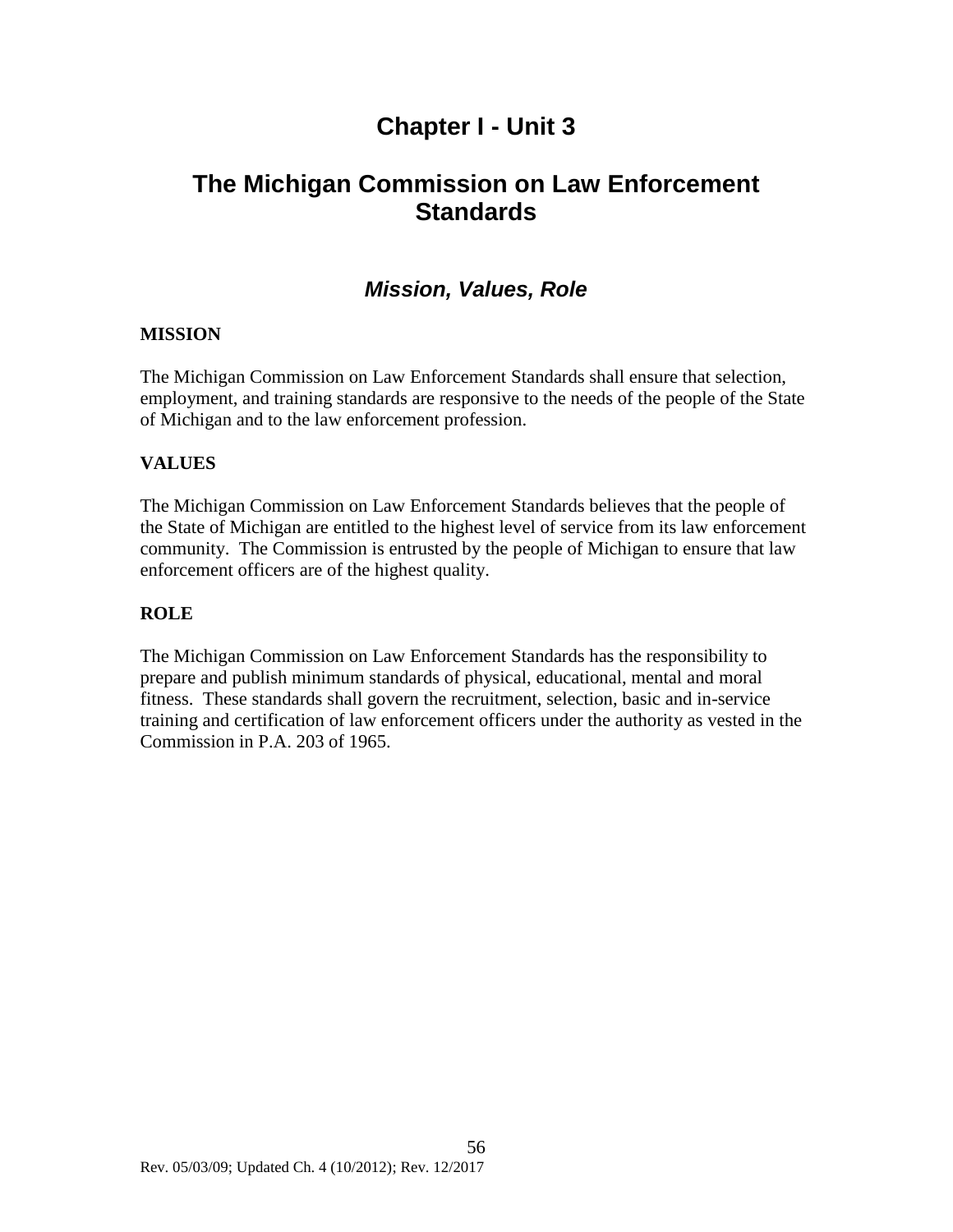# **Chapter 1 – Unit 4**

# **Michigan Commission On Law Enforcement Standards**

### *Philosophy Statement for the Basic Training Program*

### **POLICY**

The Michigan Commission on Law Enforcement Standards (MCOLES) Basic Training Philosophy shall be the basis upon which the mandated recruit training is designed and delivered at approved training academies.

### **PURPOSE**

This chapter presents the rationale for the MCOLES basic training program. This document serves as a statement of the Commission's organizational philosophy as it relates to the design and conduct of Michigan's mandated program.

### **DEFINITION**

"Commission" and "MCOLES" are synonymous terms for the Michigan Commission on Law Enforcement Standards and are used interchangeably in this manual.

### **INTRODUCTION**

The MCOLES was established in 1965 by Public Act 203 of 1965 which authorized the creation of the MCOLES and enumerated its responsibilities. One critical responsibility required the Commission to prepare and publish minimum employment standards for the entry-level law enforcement officer position.

Initially the Commission's standards were voluntary. Since 1971, however, the enactment of various amendments to Public Act 203 has resulted in the Commission's standards becoming mandatory for any law enforcement agency that employs one or more full-time sworn officer(s). This includes more than 600 law enforcement agencies in Michigan, ranging in size from one full-time officer to a compliment of over 5,000. The types of agencies include city, township, county, state, university, airport, railroad, and conservation. Functions of officers vary from primarily custodial or traffic-related through a full range of police services, including major crime investigations.

Training standards for the entry-level position are embodied in the mandated MCOLES curriculum. The curriculum is presented to prospective law enforcement officers through the basic training program which is mandated, monitored, and controlled by the MCOLES. The MCOLES employment standards require that an individual successfully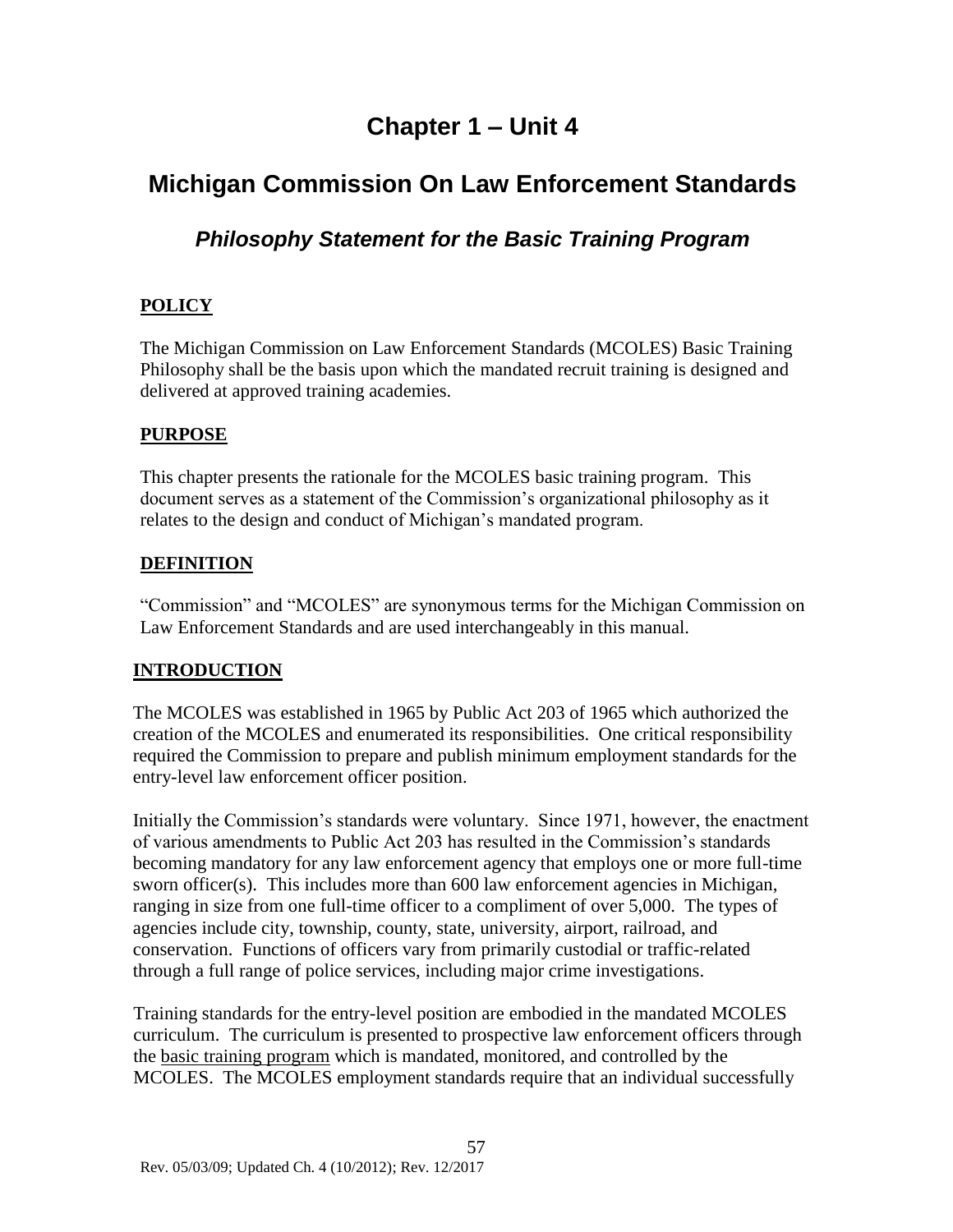complete the basic training program in order to be eligible to enforce the general criminal statutes of the state.

The Commission approves regional academies, strategically located throughout the state in community colleges and police departments, and contracts with those academies to teach the mandated curriculum. The MCOLES has also approved several pre-employment criminal justice academic programs located in universities and community colleges.

### **EMPLOYMENT CONSIDERATIONS**

The MCOLES has an obligation to ensure that individuals are properly trained and licensed prior to becoming law enforcement officers. At the same time, the Commission must avoid setting employment standards which are irrelevant, arbitrary, or unnecessarily high. Failure to meet this obligation could jeopardize the safe and efficient operation of an agency and thus endanger public safety.

In recent years a considerable amount of legislation, both at the state and federal levels, has been passed in regard to "equal opportunity." One aspect of this legislation focuses on removing artificial barriers to an occupation of one's choice. This wave of legislation has particularly affected public sector organizations, including law enforcement agencies, in that the organizations are coming under increasing scrutiny concerning the job-relatedness of their employment standards.

Considering the Commission's statutory responsibility, and to satisfy the principles of merit selection, while at the same time ensuring that state and federal fair employment regulations are not subverted, the MCOLES has promulgated the following organizational mission.

### **MISSION**

Within the context of the mandated basic training program, it is the mission of the MCOLES to prepare recruit trainees adequately to perform those law enforcement officer functions which occur in the initial years on the job. Trainees will be prepared to perform job tasks included in six major operational areas: (1) Patrol Procedures, (2) Investigation, (3) Detention and Prosecution, (4) Police Skills, (5) Traffic, and (6) Special Operations.

### **EXPECTATIONS**

It is recognized that the foregoing mission statement identifies a significant organizational responsibility for the MCOLES. At the same time it implies certain expectations on the part of the general public, the Michigan law enforcement community, and the recruit trainee. These expectations, which provide a foundation for the goals of the basic training program, as listed below.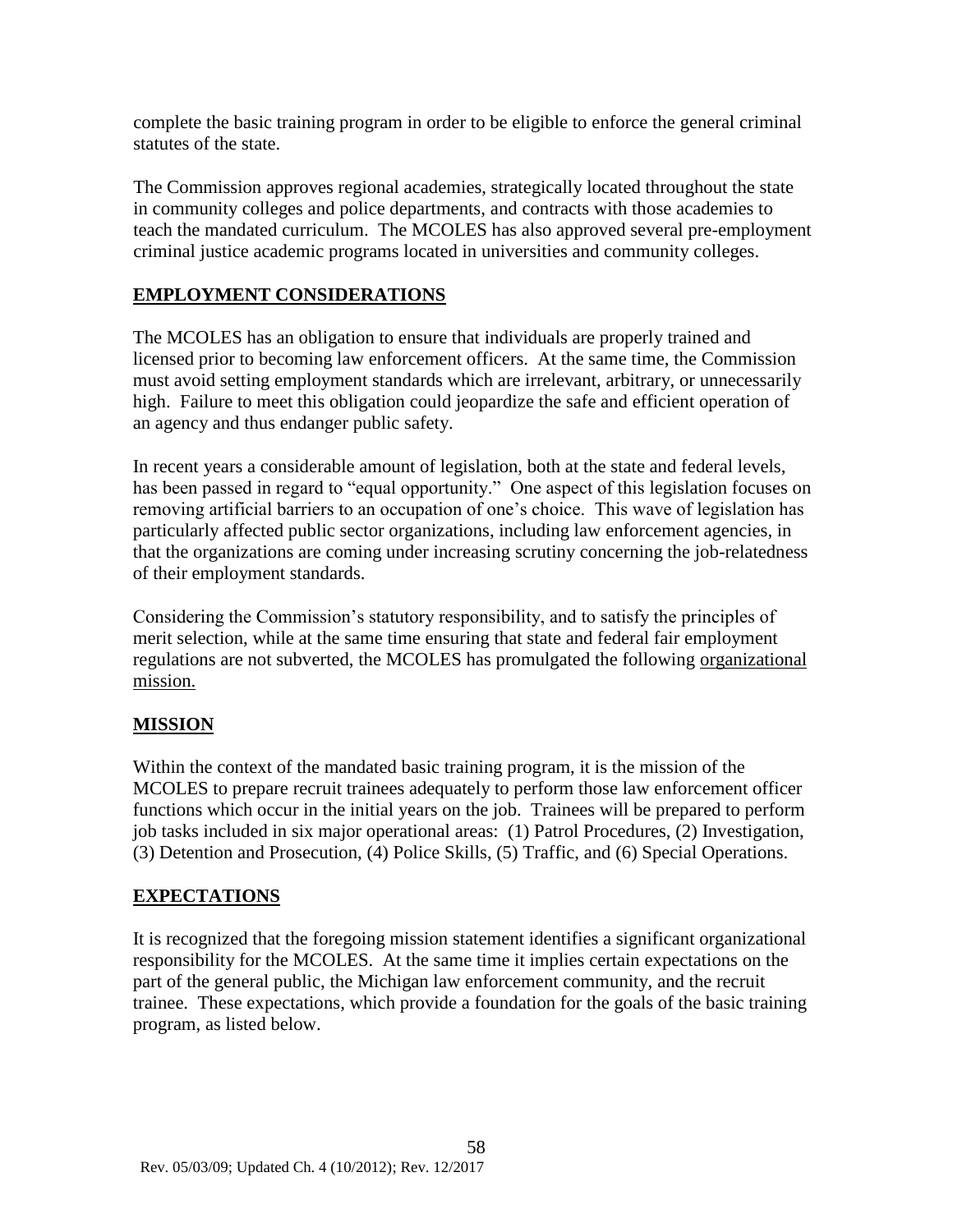### **PUBLIC EXPECTATIONS**

The Michigan public expects that a graduate of the basic training program will:

- Meet the minimum employment standards.
- Have acquired the knowledge and practical skills essential to perform the job of law enforcement officer.
- Be able to independently address a law enforcement patrol situation, take an acceptable course of action, and deal with the situation in an efficient and effective manner.
- Have an understanding of the law enforcement officer's role in a culturally diverse community relative to the performance of routine day-to-day activities, as well as, handling of emergency situations.
- Treat the public fairly, ethically and equitably; in a timely and courteous way; and demonstrate a professional bearing and manner.

### **LAW ENFORCEMENT COMMUNITY EXPECTATIONS**

The Michigan law enforcement community expects that a graduate of the basic training program will:

- Have acquired the knowledge and practical skills essential to perform the law enforcement officer function.
- Be able to independently address a law enforcement patrol situation, take an acceptable course of action, and deal with the situation in an efficient, effective manner.
- Perform law enforcement officer duties in accordance with professional ethics and legal requirements.
- Perform the law enforcement officer function willingly and conscientiously and display interest and motivation to serve the public and enforce the law.
- Recognize that law enforcement officers represent only one component in the criminal justice system.
- Represent law enforcement both efficiently and effectively while interacting within the criminal justice system.
- Efficiently and effectively serve within the local community in a professional manner appropriate to the role of a law enforcement officer.
- Be in compliance with the training requirements of Public Act 203 of 1965, as amended, and thereby be eligible to enforce the general criminal statutes of the state.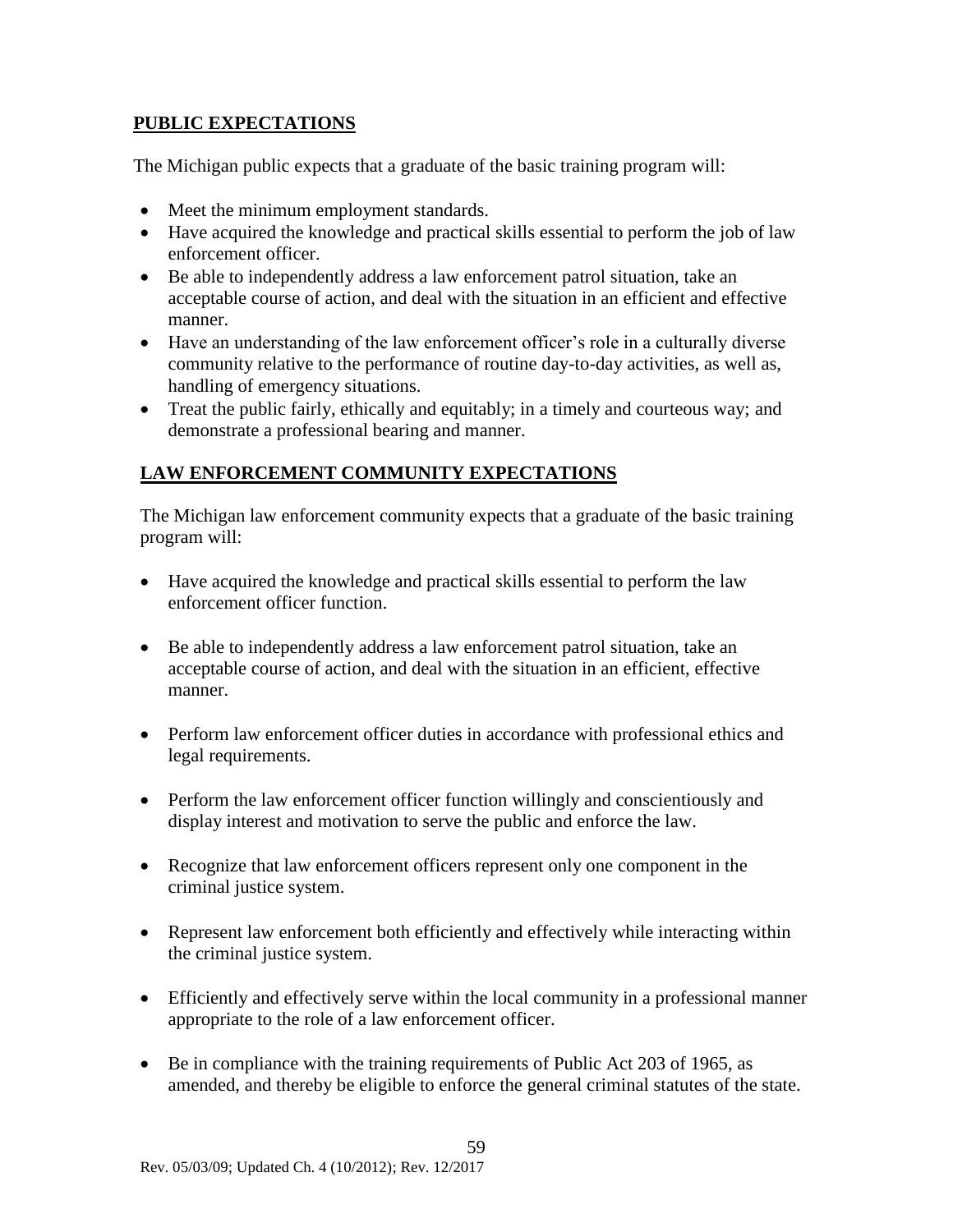Furthermore:

 Adequate training is a joint responsibility between the MCOLES and local law enforcement agencies. Law enforcement agencies have the responsibility to provide on-the-job training to ensure that all patrol officer job responsibilities not addressed in basic training are addressed at the local level.

### **TRAINEE EXPECTATIONS**

Trainees entering the basic training program expect that upon graduation of the basic training program they will:

- Have acquired the knowledge and practical skills essential to perform the job, and be well prepared to exercise the functions of a law enforcement officer.
- Be able to independently address a situation, identify and select from a range of appropriate options an acceptable course of action, and deal with the situation in an efficient, effective manner.
- Have been well instructed and treated with dignity and respect as adult learners in an environment that is conducive to the acquisition of effective job skills.

Furthermore:

- The individual background, experience and ability of graduates of the basic training program will have been recognized in the development and acquisition of skills and knowledge during the basic training program.
- Upon successful completion, graduates of the basic training program will have satisfied the state training requirements.

### **VALUES**

The expectations of the general public, the Michigan law enforcement community, and the recruit trainees lead to a set of values which provide a philosophical backdrop to the Commission's mission. These values are contained in the following statements/principles:

 The law enforcement officer is perceived as a manager of various critical situations who is called upon to gather information and make immediate decisions leading to resolution of conflict or emergency conditions.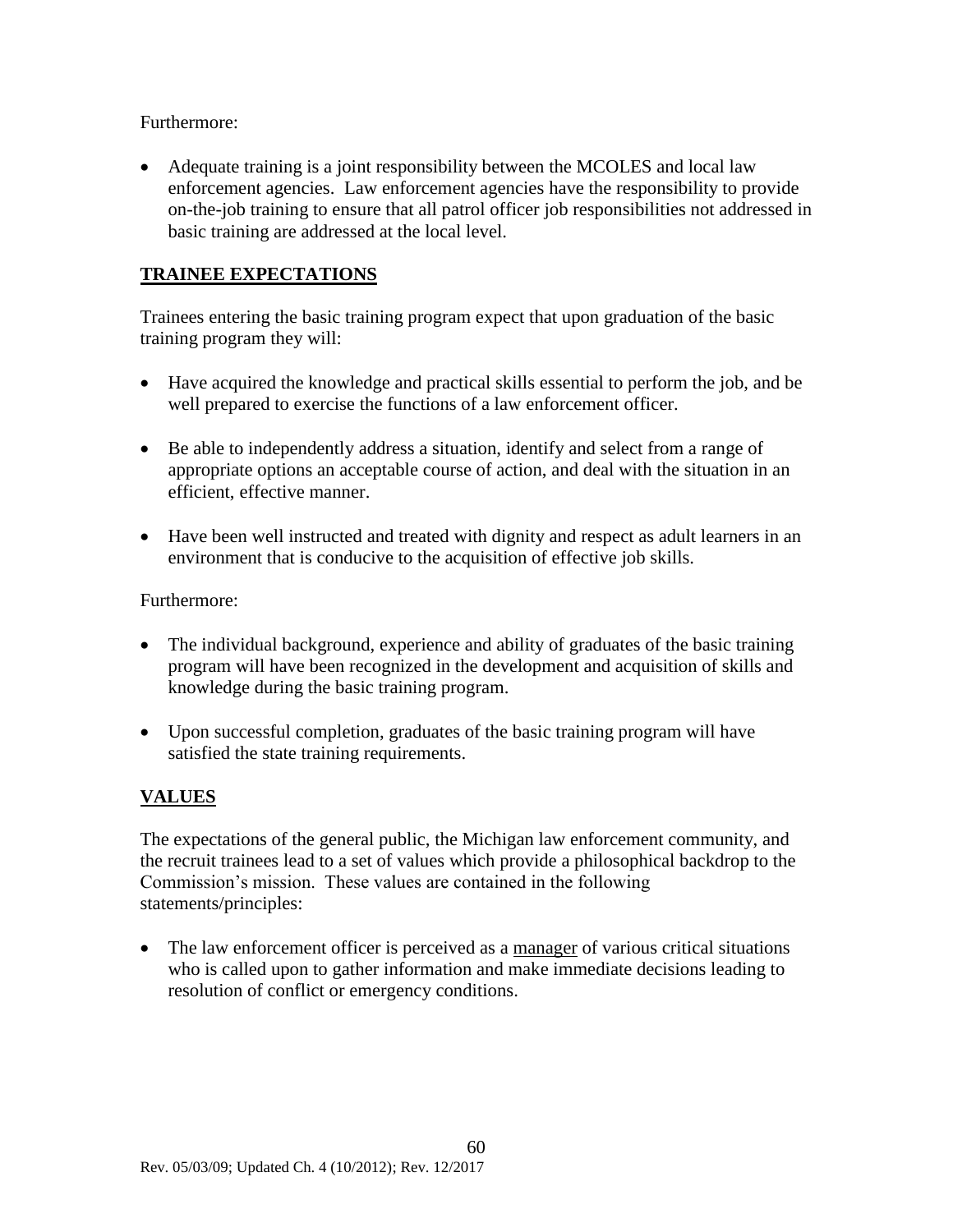- It is recognized that the public must be treated fairly, equitably, and in a courteous, impartial manner by a law enforcement officer who demonstrates a professional bearing.
- It is important to recognize the dynamic nature of basic training if it is to reflect the changing needs of society as evidenced by emerging research and technology, as well as cultural changes.
- It is recognized that a professionally trained law enforcement officer is the cornerstone of the criminal justice system, and is critical to ensuring public trust and providing public safety in a changing contemporary society.

### Therefore:

- The MCOLES has an obligation to ensure that individuals are properly trained and licensed to effectively perform the law enforcement officer function; failure to meet this obligation could jeopardize the safe and efficient operation of the state's law enforcement agencies.
- The MCOLES must ensure that basic training can be justified relative to actual job functions of the entry level law enforcement officer and the requirements of fair employment dictates.
- The MCOLES must ensure that basic training imparts positive attitudes in graduates toward the law enforcement officer job, and that graduates are able to respond to the public in times of need and stress.

### **ROLE OF THE MICHIGAN COMMISSION ON LAW ENFORCEMENT STANDARDS**

Within the context of these values, the Commission will:

- Be responsible for preparing and publishing valid entry-level standards for the law enforcement officer function.
- Ensure an adequate level of competence for the entry-level law enforcement officer.
- Establish and maintain a regional basic training system to meet state requirements and serve local community needs. The MCOLES will also maintain the pre-service training system that involves several colleges/universities in the state.
- Establish and enforce minimum knowledge and skill standards for the valid selection and licensing of entry-level law enforcement officers.
- Provide for continuing quality training experiences by promulgating instructional standards and providing support services.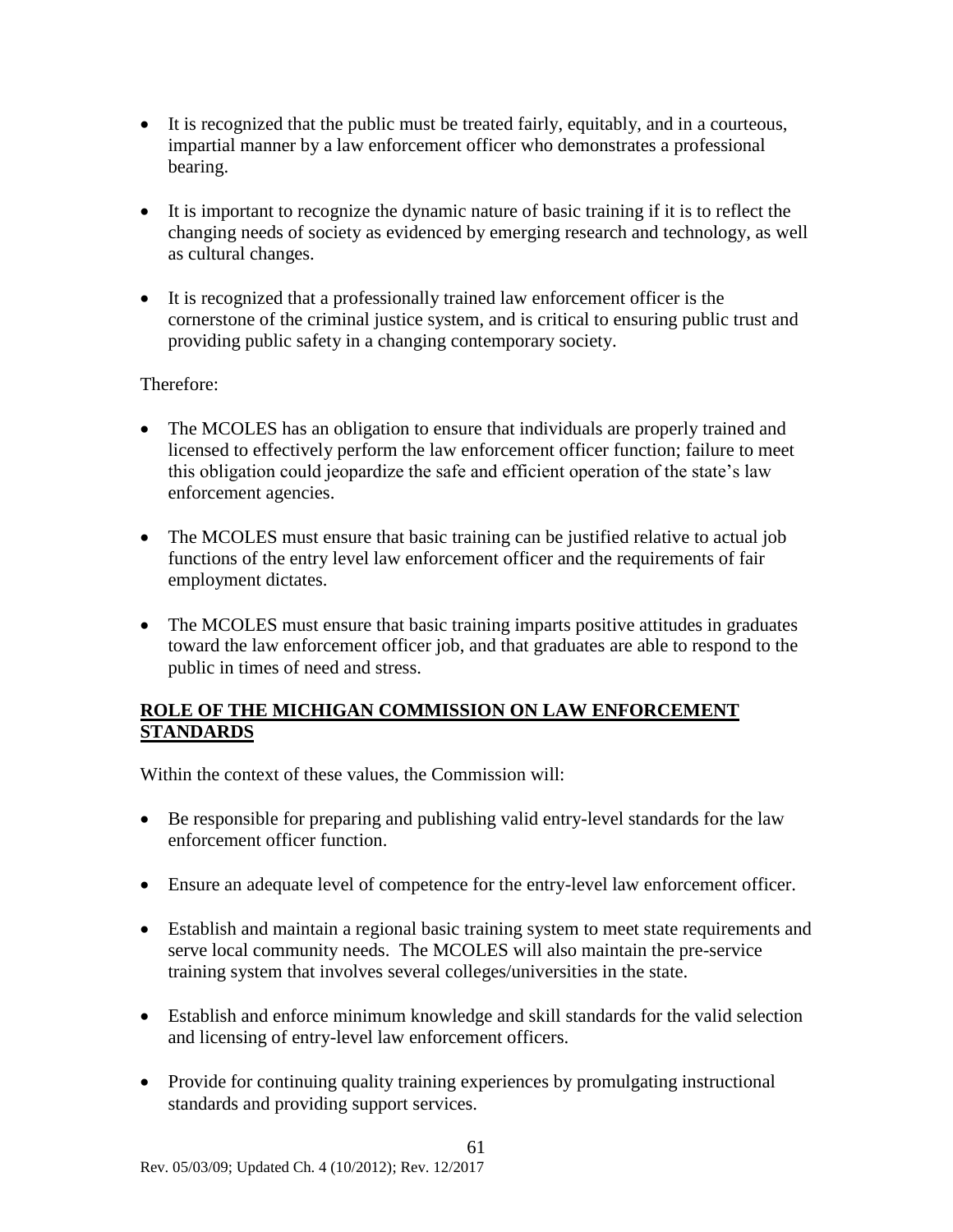Recognize that adequate training is a joint responsibility; local communities must provide on-the-job training to ensure that all the law enforcement officer job responsibilities not addressed in basic training are addressed at the local level.

### **GOALS OF THE BASIC TRAINING PROGRAM**

The previously stated expectations, values, and roles provide the basis for the establishment of the basic training program's goals:

- Basic training graduates will perform the job tasks in each of the six major job operational areas adequately and consistently to meet professional ethics and legal standards.
- The MCOLES will ensure the job-relatedness of basic training in light of the changing needs of society.
- The MCOLES will ensure that training content, instructional strategies and testing procedures are consistent with the performance requirements for the job of entry level law enforcement officer and do not present artificial barriers to employment.
- The MCOLES will ensure that basic training program trainees acquire the knowledge and skills necessary to manage critical and stressful situations.
- The MCOLES will provide and maintain for the basic training program trainees a quality training experience which will stimulate interest and motivation for the job.

### **BASIC TRAINING CONSIDERATIONS**

The basic training goals enumerated above will be achieved through the presentation of relevant training content and the application of modern training strategies. To achieve these goals, the following considerations guide the MCOLES actions.

- The training content has been based on the systematic analysis of the entry-level law enforcement officer's job in which six operational areas were identified.
- The job responsibilities for each of the six areas have been identified, and a list of requirements recorded.
- These responsibilities and requirements make up the basic training program.
- These responsibilities influence the training strategies that are employed, in that they are designed for the practice and acquisition of particular skill areas.
- These job responsibilities determine the content of the testing procedures that are needed for valid and reliable licensing.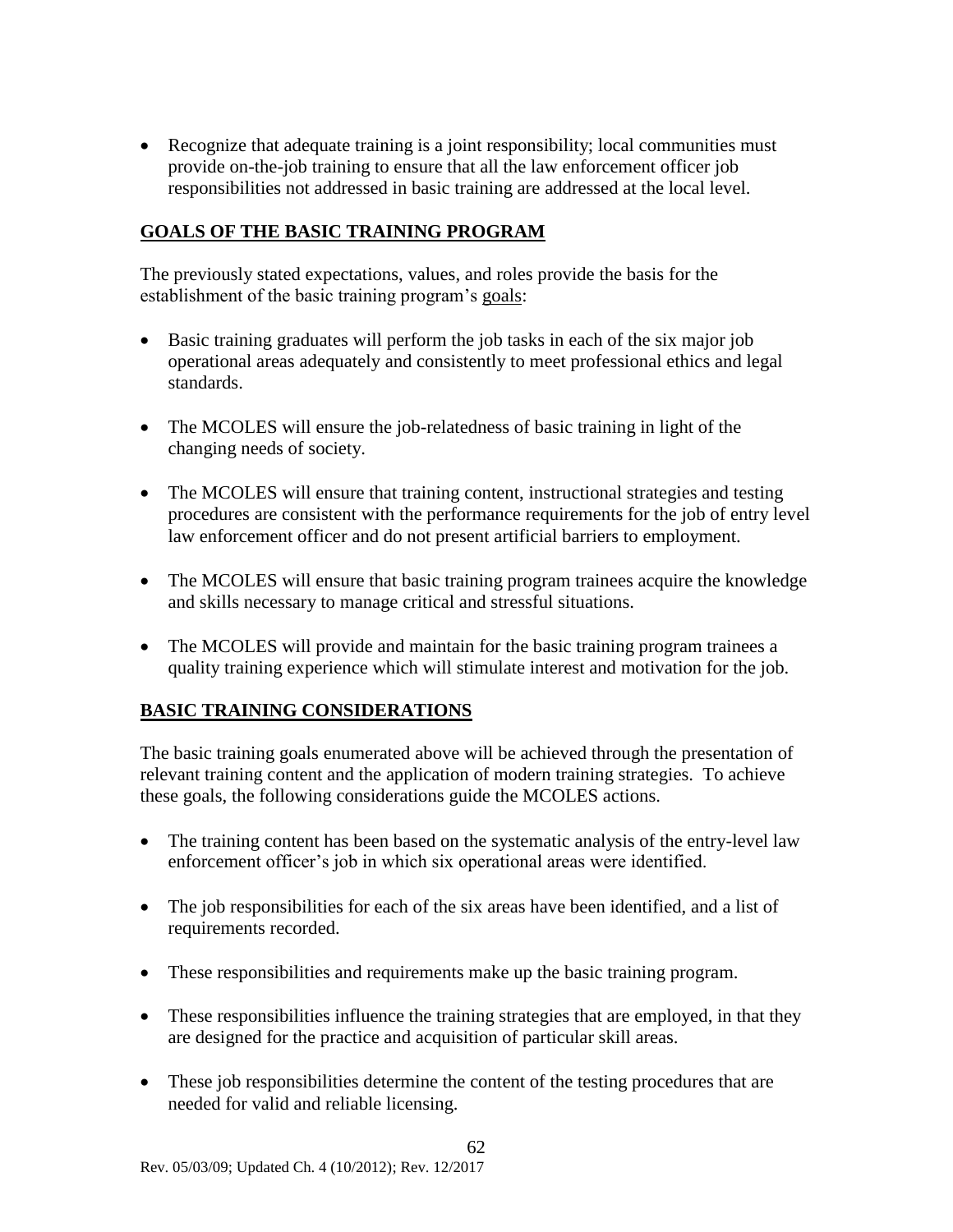- The basic training program is performance-based and the goals and objectives reflect what law enforcement officers routinely do during the first few years on the job.
- Trainees must accept the responsibilities of adult learners, and will be held accountable for the arrangement of their own learning and continuance of their professional growth after licensing.
- Individuals need varying amounts of practice after initial instruction in order to develop skill levels which are consistent and acceptable.

### **CONCLUSION**

The MCOLES basic training program seeks to reflect the values and expectations of the public, the Michigan law enforcement community, and the recruit officer trainee. In addition, the technical content of the basic training program has been derived from previous research, a statewide job-task analysis of the law enforcement officer job to ensure the job-relatedness of training and to prevent the establishment of artificial barriers to employment.

The MCOLES views its responsibility for training the entry-level (recruit) officer as complimentary to, rather than conflicting with, the efforts of local law enforcement agencies. The MCOLES is responsible for ensuring that trainees are provided with the basic knowledges and skills to perform job tasks in each of the six major operational areas of a law enforcement officer's job. Local law enforcement agencies provide onthe-job training to acquaint new officers with local policies and procedures.

The content of the basic training program embodies several principles that serve to give the curriculum vitality and continuity. One of the curriculum's underlying principles is that the patrol officer is seen as a "manager" of various critical situations who is called upon to gather information and make immediate decisions that are occasionally of a lifedeath nature. Therefore, the training is designed to impart the appropriate knowledge and skills to allow the trainee to become more than just a pure technician who operates within narrow, static job confines.

Secondly, it is believed that the trainee has certain responsibilities as an adult learner that directly affect his/her success in completing the prescribed course of study. The trainee must support the instructional efforts of the MCOLES basic training program by assuming the role of an adult learner. The trainee must thereby take the initiative to acquire, and demonstrate the enthusiasm to master, the essential job knowledge and skills.

Thirdly, it is recognized that individual differences in trainees result in the need for varying amounts of practice to acquire the necessary job skills. This important consideration has affected the manner in which the training content is presented and reinforced.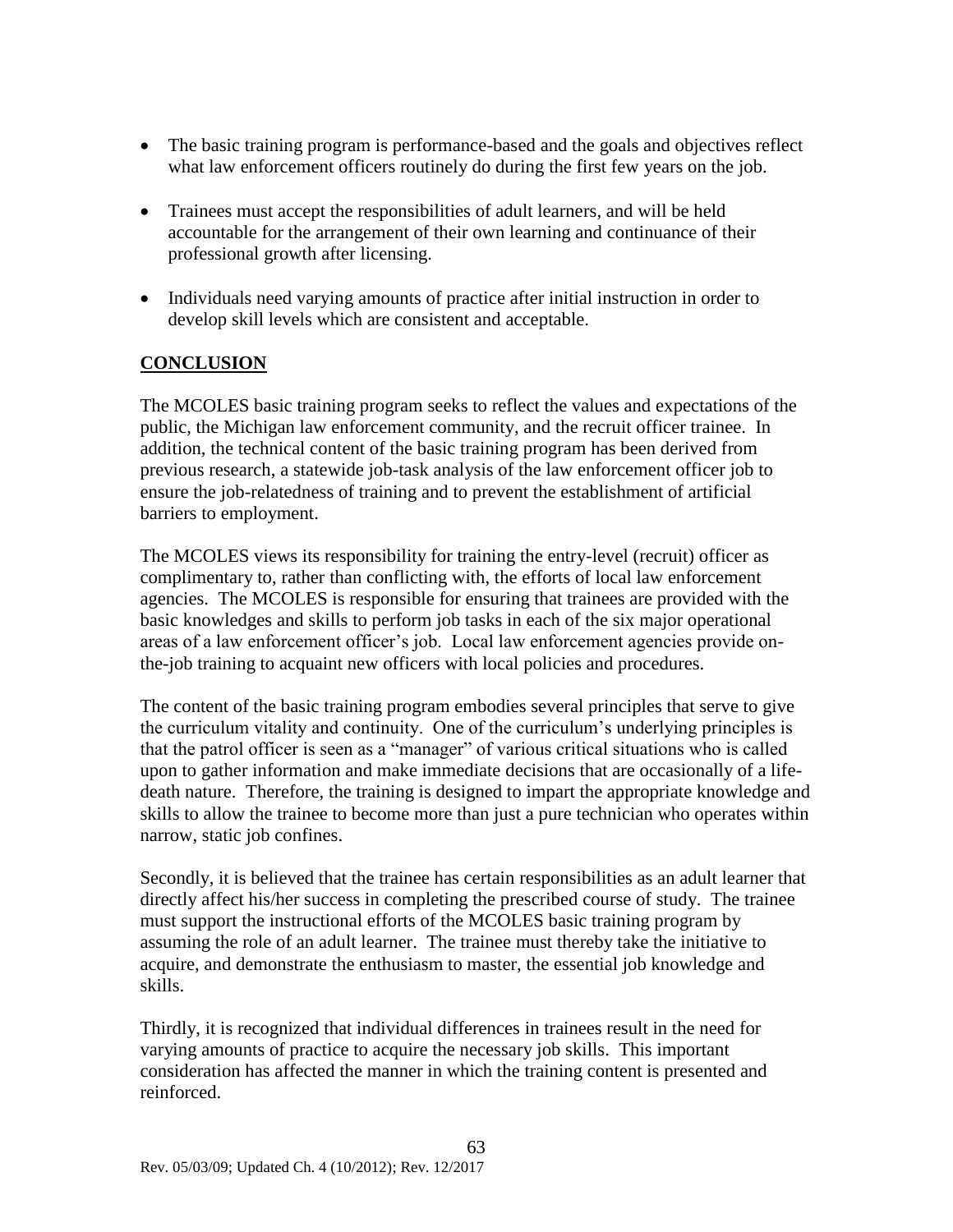Lastly, the training content and instructional and testing strategies used to train and assess basic trainees have been developed within the context of constructing a "valid" training system; that is, a system which has validity in terms of its relationship to the job for which the trainee is being prepared and its congruence with the performance requirements for the law enforcement officer job.

In conclusion, the MCOLES is convinced that its training program accurately reflects the basic training "goals" identified, and that the program will continue to be dynamic in nature, changing with the demands and expectations of the various clienteles it serves and with the needs of a changing, contemporary society.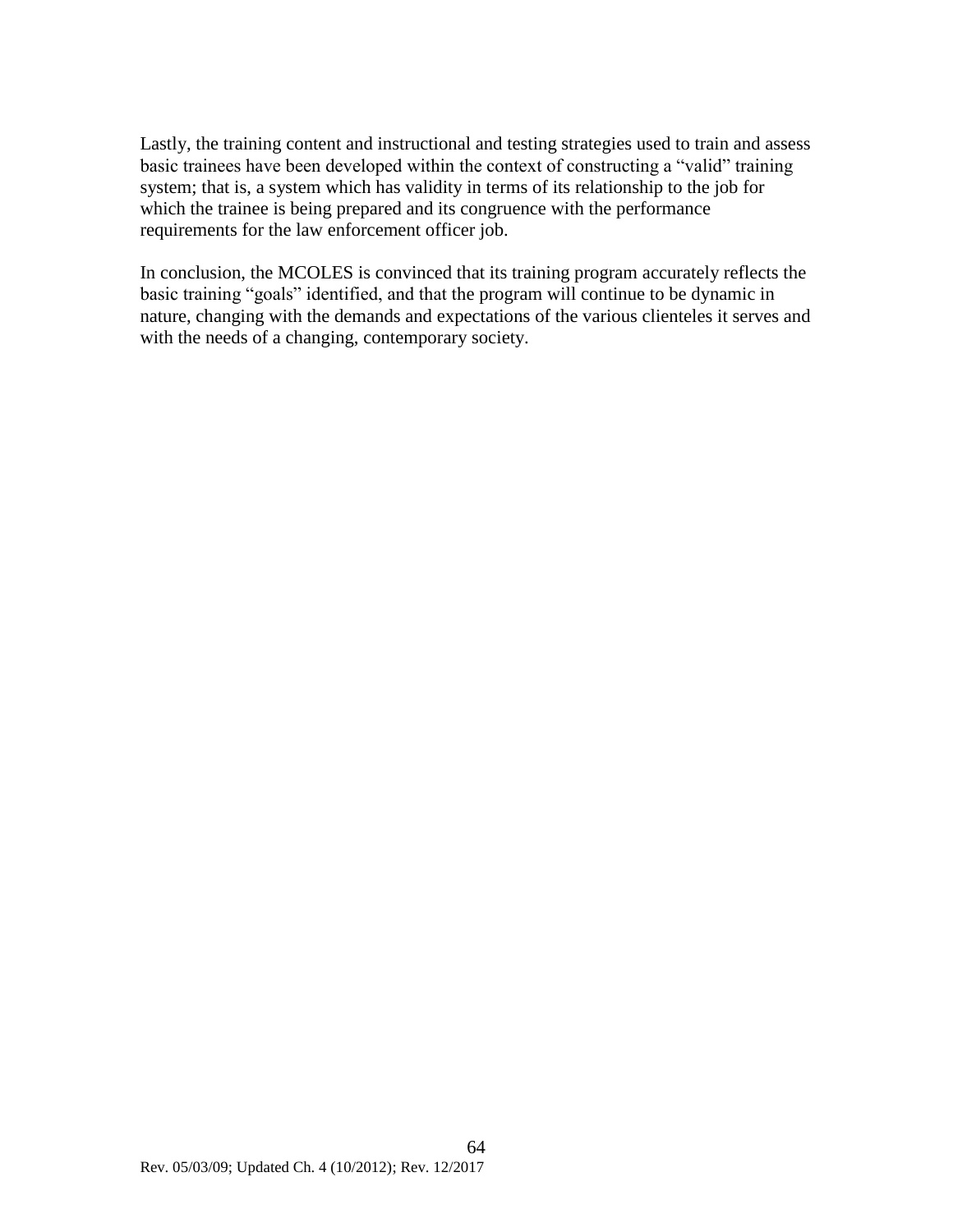# **Chapter 2**

# **Administration**

| Unit 1        | <b>Establishing a Basic Law Enforcement Training</b>                                                                                                                                                                                            | 66 |
|---------------|-------------------------------------------------------------------------------------------------------------------------------------------------------------------------------------------------------------------------------------------------|----|
| Unit 2        | <b>Academy Annual Operating Plan; Annual</b><br><b>Operating Contract; Approval to Continue</b><br><b>Operations</b> ; Revocation, Suspension, or<br><b>Probationary Status of an Approved Basic</b><br><b>Law Enforcement Training Academy</b> | 68 |
| Unit 3        | <b>Training and Education Advisory Committee</b>                                                                                                                                                                                                | 71 |
| <b>Unit 4</b> |                                                                                                                                                                                                                                                 | 73 |
| Unit 5        | <b>Responsibilities and Duties of the Training Director</b>                                                                                                                                                                                     | 75 |
| Unit 6        | <b>Enrollment in an Approved Session</b>                                                                                                                                                                                                        | 82 |
| Unit 7        |                                                                                                                                                                                                                                                 | 85 |
| <b>Unit 8</b> | Documentation of Academy Completion                                                                                                                                                                                                             | 87 |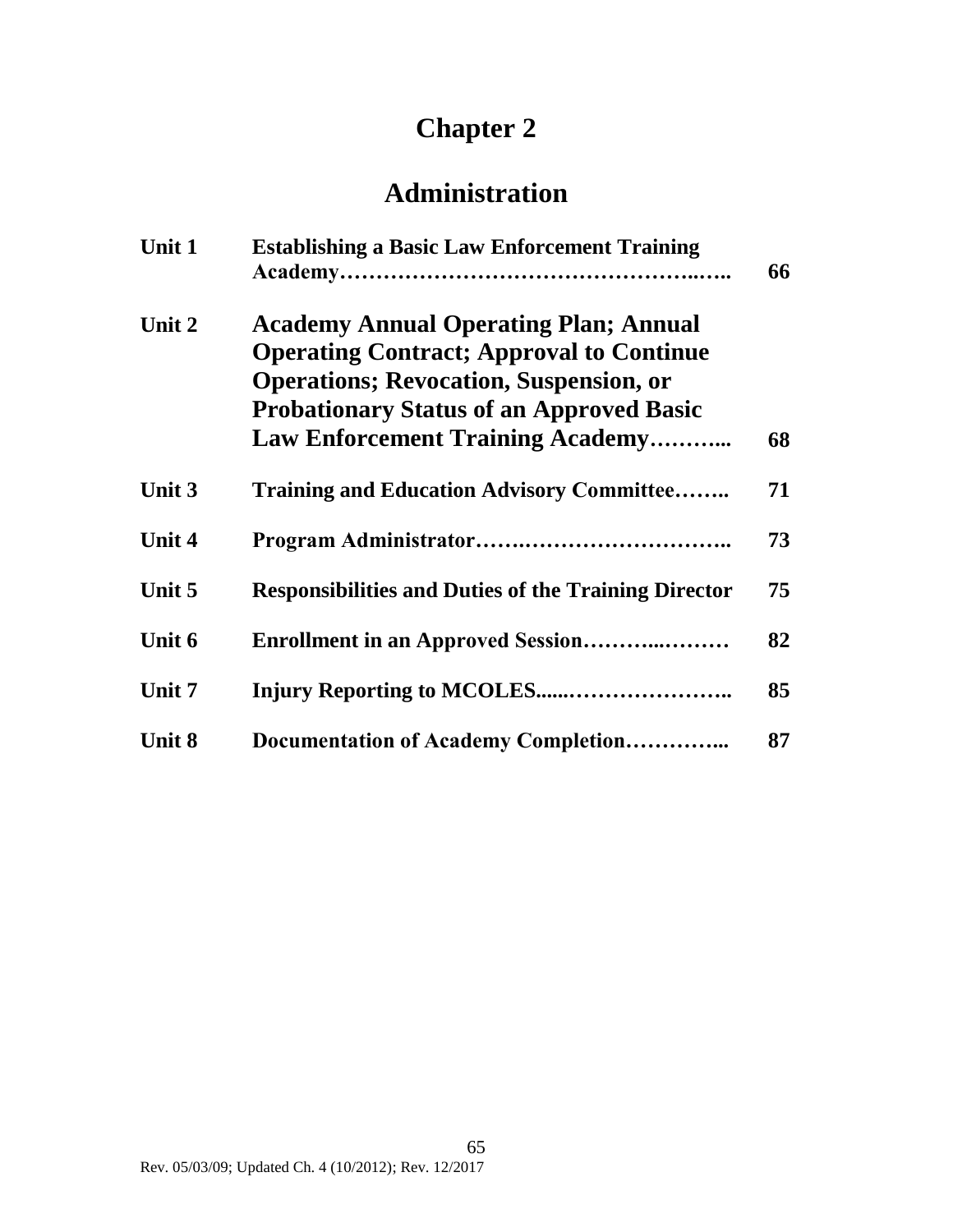## **Chapter 2 – Unit 1**

### **Basic Police Training Schools**

# **Establishing a Basic Recruit Law Enforcement Training Academy**

### **POLICY**

In accordance with promulgated administrative rules 28.14301 et seq. and these policies and procedures, the Commission may approve police training school administrated by a city, state agency, county, township, village, corporation, college, community college or university. The Commission also approves minimum qualifications for instructors, facilities and equipment.

#### **PURPOSE**

The commission is responsible for establishing subordinate regional training centers in strategic geographic locations in order to serve the greatest number of police agencies as provided for under MCL§28.609(4)(a)-(h).

### **PROCEDURE**

#### **2.1.01 Request to establish an approved basic law enforcement training academy.**

- 1. Any city, state, county, township, village, corporation, college, community college or university requesting to establish an approved basic law enforcement training academy shall make application as prescribed by the commission in accordance with the administrative rules  $(28.14303$  through  $28.14305$ ) according to the type of training program they are requesting.
- 2. The Commission shall develop an application form that reflects the required information in accordance with [MCL§609,](#page-4-0) the administrative rules [28.14301](#page-43-1) et seq., and these policies and procedures. Applicants desiring to establish an approved basic law enforcement training academy shall utilize the application form provided by the Commission.
- 3. The application shall be complete and submitted for consideration not less than 90 days prior to the next scheduled commission meeting.
- 4. If the Commission determines that the application is incomplete or requires amplification or clarification, then an amended application shall be filed within 30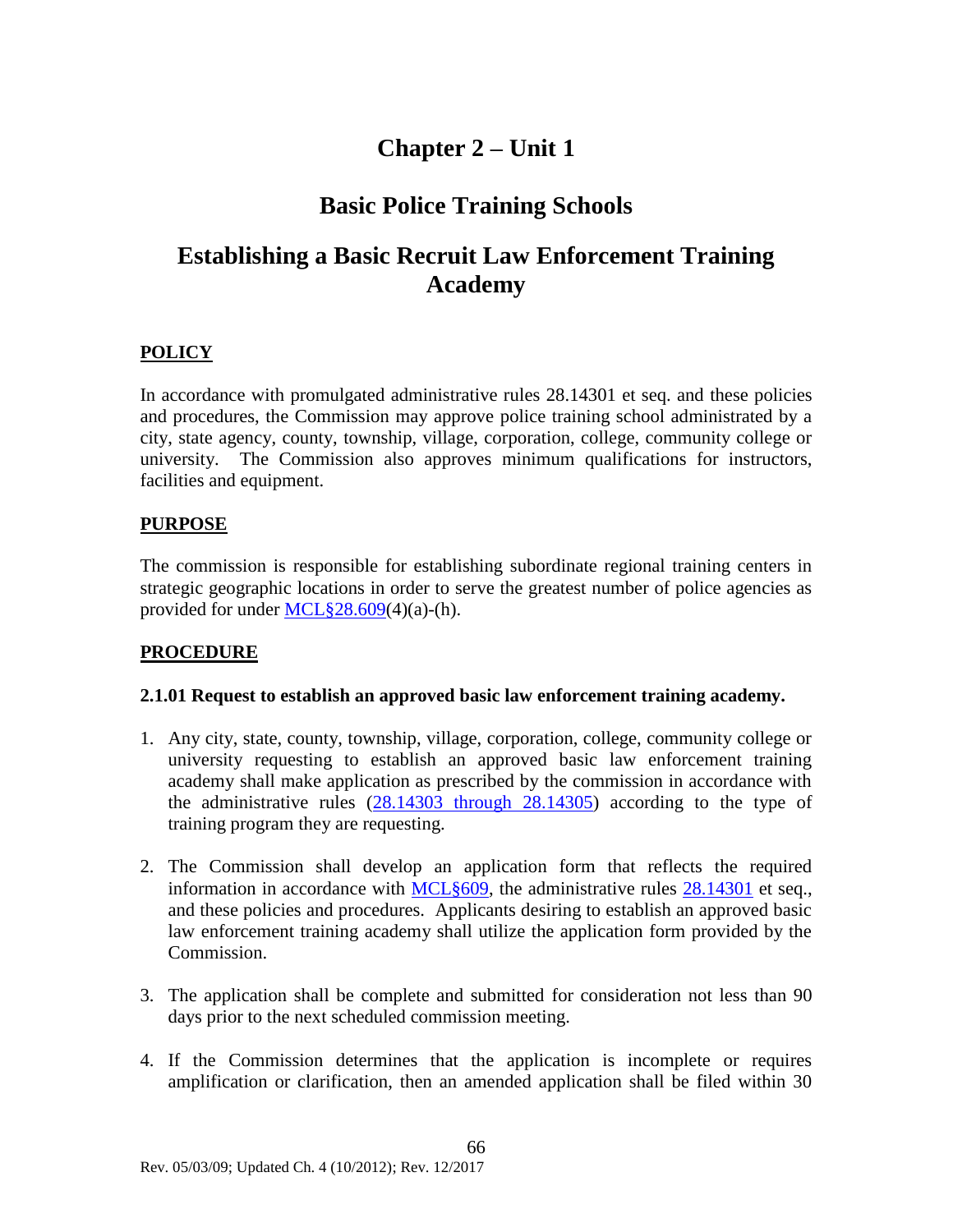days after the date of a request by the Commission. Failure to comply is grounds for denial of the application.

- 5. Written commission approval of the academy proposal shall be obtained before submitting an annual operating plan under R [28.14307.](#page-46-0)
- 6. If an approved basic law enforcement academy fails to conduct training for three (3) years, then a new program proposal shall be submitted to reestablish the approval of the Commission.
- 7. A denial of approval to establish a law enforcement training academy by the Commission may be appealed to the Commission by the applicant. The appeal must be in writing within three (3) business days of issuance of the original notification. The executive committee shall act on behalf of the Commission and the decision of the executive committee or the Commission is final.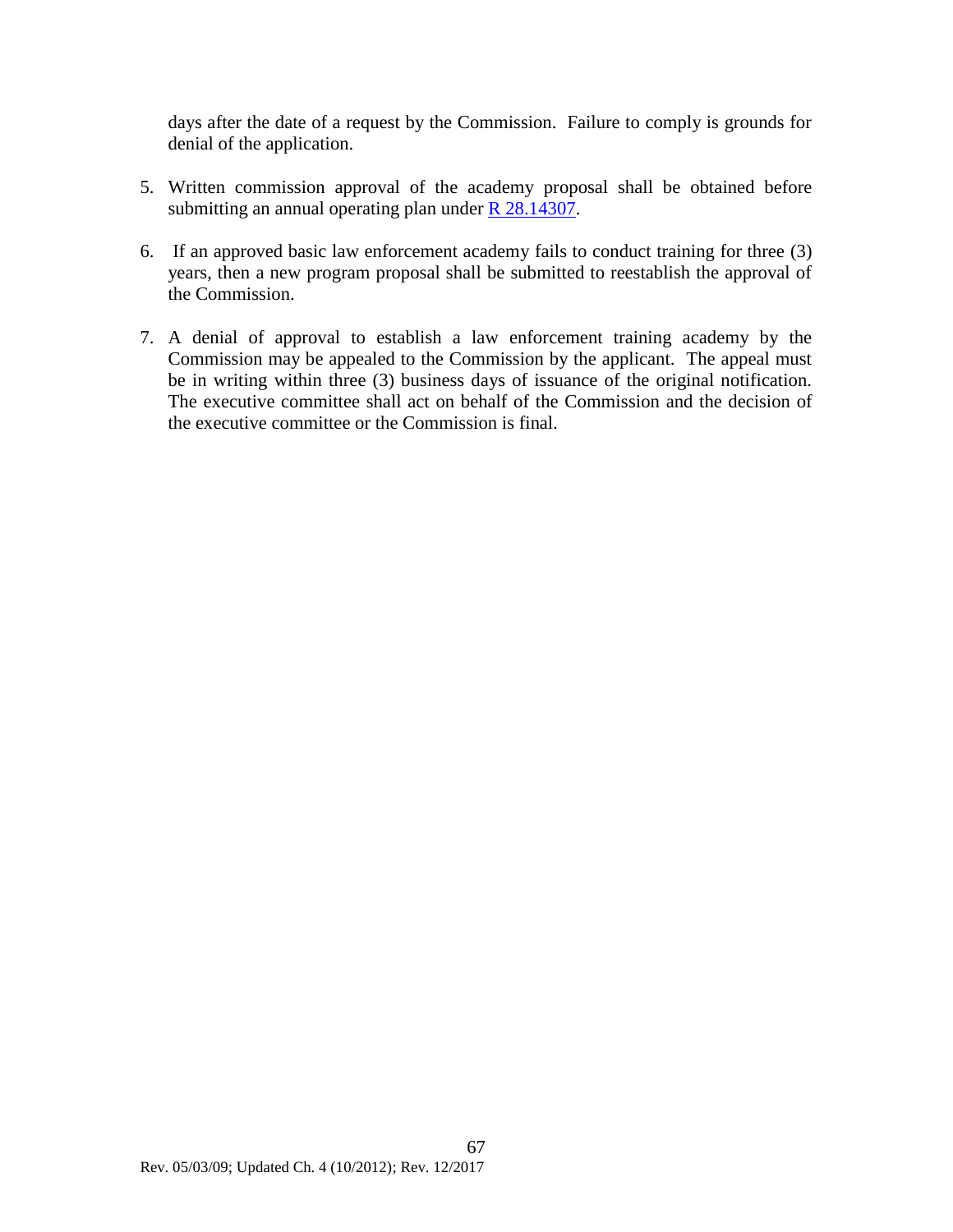### **Chapter 2 – Unit 2**

### **Basic Police Training Schools**

### **Academy Annual Operating Plan; Annual Operating Contract; Approval to Continue Operations; Revocation, Suspension, or Probationary Status of an Approved Basic Law Enforcement Training Academy**

### **POLICY**

On an annual basis, the Commission publishes a list of each approved basic law enforcement training academy based on the submission of an annual operating plan for the next calendar year. The Commission shall assess whether an approved academy has operated in compliance with previous annual operating plans, the administrative rules, the standard form contract and these policies and procedures prior to issuing another annual operating contract authorizing the continued operation of the basic training academy. A basic law enforcement training academy shall have written Commission approval prior to initiating a basic training session. The Commission may revoke approval or place a training program on suspension or probation for cause.

### **PURPOSE**

The intent of this policy is to ensure that the approved basic law enforcement training academy meets the established standards for continued operation and provides for the denial of continued approval, establishing a probationary or suspended status, or revocation of the approval of an academy's approved status.

### **PROCEDURE**

#### **2.2.01 Annual operating plan**

Upon Commission approval of a basic law enforcement training academy, an annual operating plan shall be submitted to the Commission in accordance with administrative rule [28.14307.](#page-46-0)

- 1. In the case of a newly approved basic training academy, the operating proposal shall serve as the original operating plan.
- 2. For previously approved training academies, the operating plan shall be submitted each year on or before July 1 for the following calendar year of operation.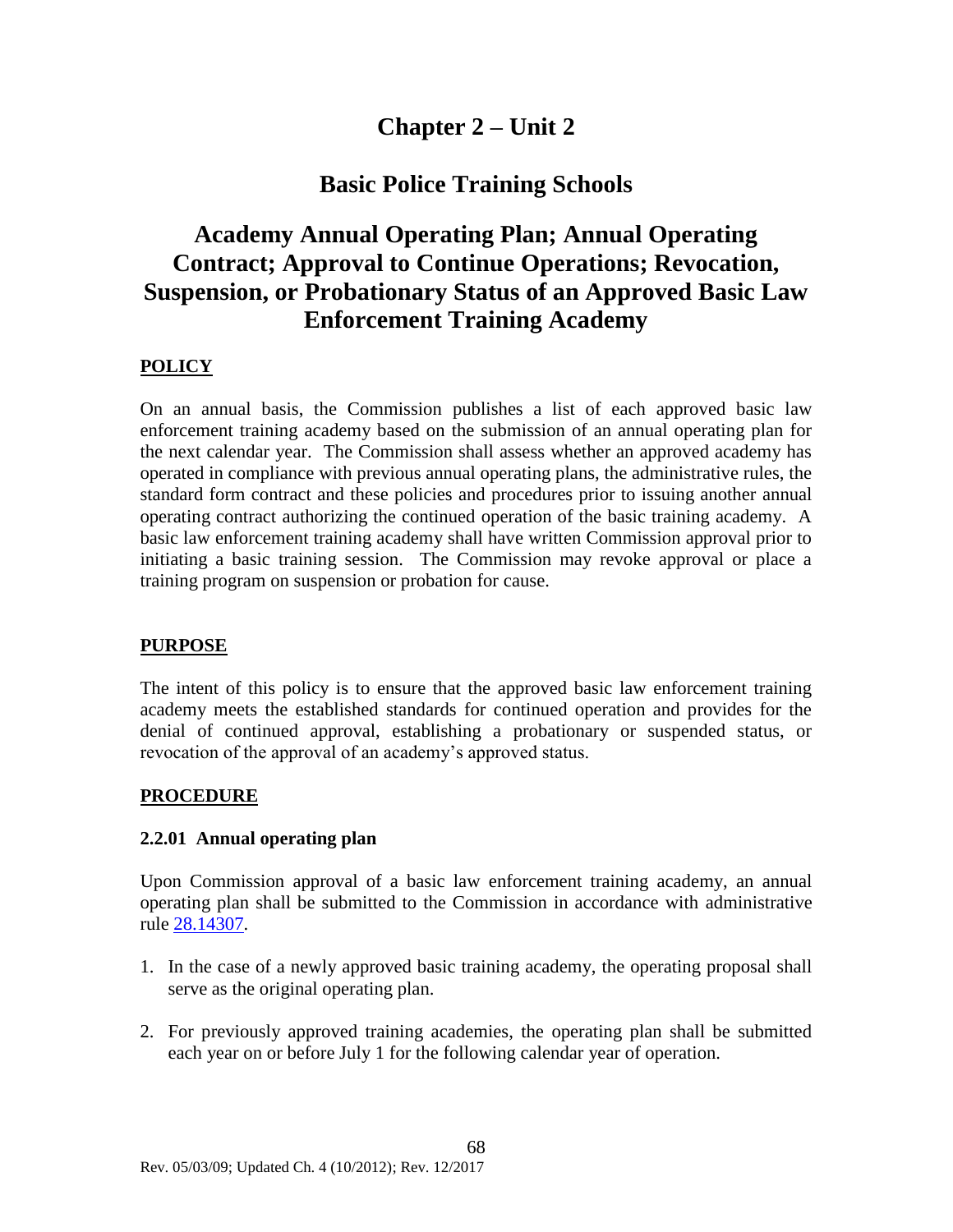- a. The training director of the basic training academy is responsible for the timely and accurate submission of the annual operating plan as described in [Chapter 2,](#page-76-0)  [Unit 5,](#page-76-0) Training Director's Responsibilities.
- b. The training director shall immediately notify the Commission of any anticipated changes in the annual operating plan
- c. Written Commission approval shall be obtained prior to implementation of any change to the operating plan.
- 3. The operating plan shall be submitted in the format approved by the Commission and shall reflect the required information in accordance with MCL§609 et seq., the administrative rules [28.14301](#page-43-1) et seq., and these policies and procedures.
- 4. The Commission staff shall review the annual operating plan for completeness and request additional information if necessary to amplify or clarify the plan prior to recommending its approval to the Commission.

### **2.2.02 Academy Operating Contract**

- 1. Final approval to operate as an approved basic training academy, or to continue as an approved basic training academy, is contingent on the formal acceptance of the annual operating plan and the execution of an operating contract.
	- a. The operating contract shall be prepared by the Commission and shall detail the terms and conditions for continued operation of the academy.
	- b. The operating contract shall contain the signatures of the administration of the basic training academy (e.g., agency head/executive officer, program administrator, and training director) and the Executive Director of the Michigan Commission on Law Enforcement Standards.
- 2. Prior to operating a session, the operating contract shall have been approved by all parties and the academy shall have obtained approval from the Commission to operate each session.
	- a. Each request for an academy session shall be submitted to the Commission by the academy using the MCOLES Information and Tracking Network for initial approval.
	- b. All courses, instructors, and exams shall be submitted and approved using the MCOLES Information and Tracking Network and prior to granting final approval to enroll recruits.

**2.2.03 Revocation, suspension, or probationary status of an approved basic training academy; appeal; final decision.**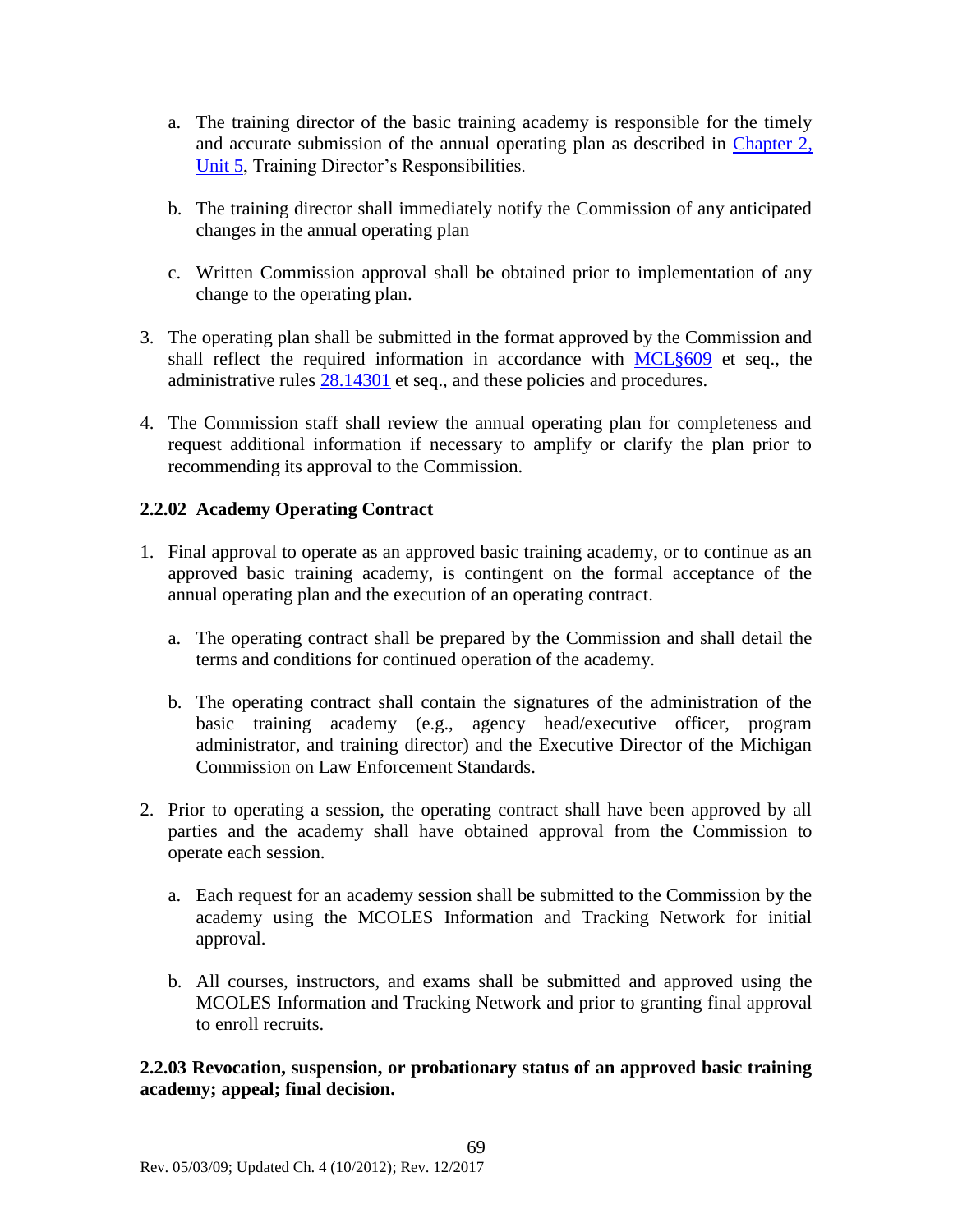- 1. A documented violation of the administrative rules or the operating contract shall constitute cause for an immediate review of continuing Commission approval. The Executive Directors of MCOLES may do any of the following:
	- a. Revoke the approval of the approved academy. In the event of a revocation, the academy shall not operate regardless of any active session. The academy is not eligible for approval until a new operating proposal has been submitted in accordance with administrative rules [28.14302 and 28.14303.](#page-43-1)
	- b. Suspend the approval of the approved academy until specified terms and conditions are met. In the event of a suspension, an academy shall not operate regardless of any active session. The academy shall not be eligible for approval until the terms and conditions set forth by the Commission or the executive committee are met. Failure to meet the specified terms and conditions may result in further suspension or revocation of the academy.
	- c. Place the academy on probation. In this event, the academy shall be allowed to continue to operate under probation for a specified time until specified terms and conditions are met as set forth by the Executive Director. Failure to meet the specified terms and conditions may result in the suspension or revocation of an academy's approved status.
	- d. Take informal action to resolve the violation.
- 2. A revocation, suspension, or probationary status imposed on an approved law enforcement training academy by the Executive Director may be appealed to the Commission by the applicant. The appeal must be in writing within three (3) business days of issuance of the original notification. The executive committee of the Commission shall act on behalf of the Commission and the decision of the executive committee or the Commission is final  $(R 28.14310(1)$  and  $(2)$ ).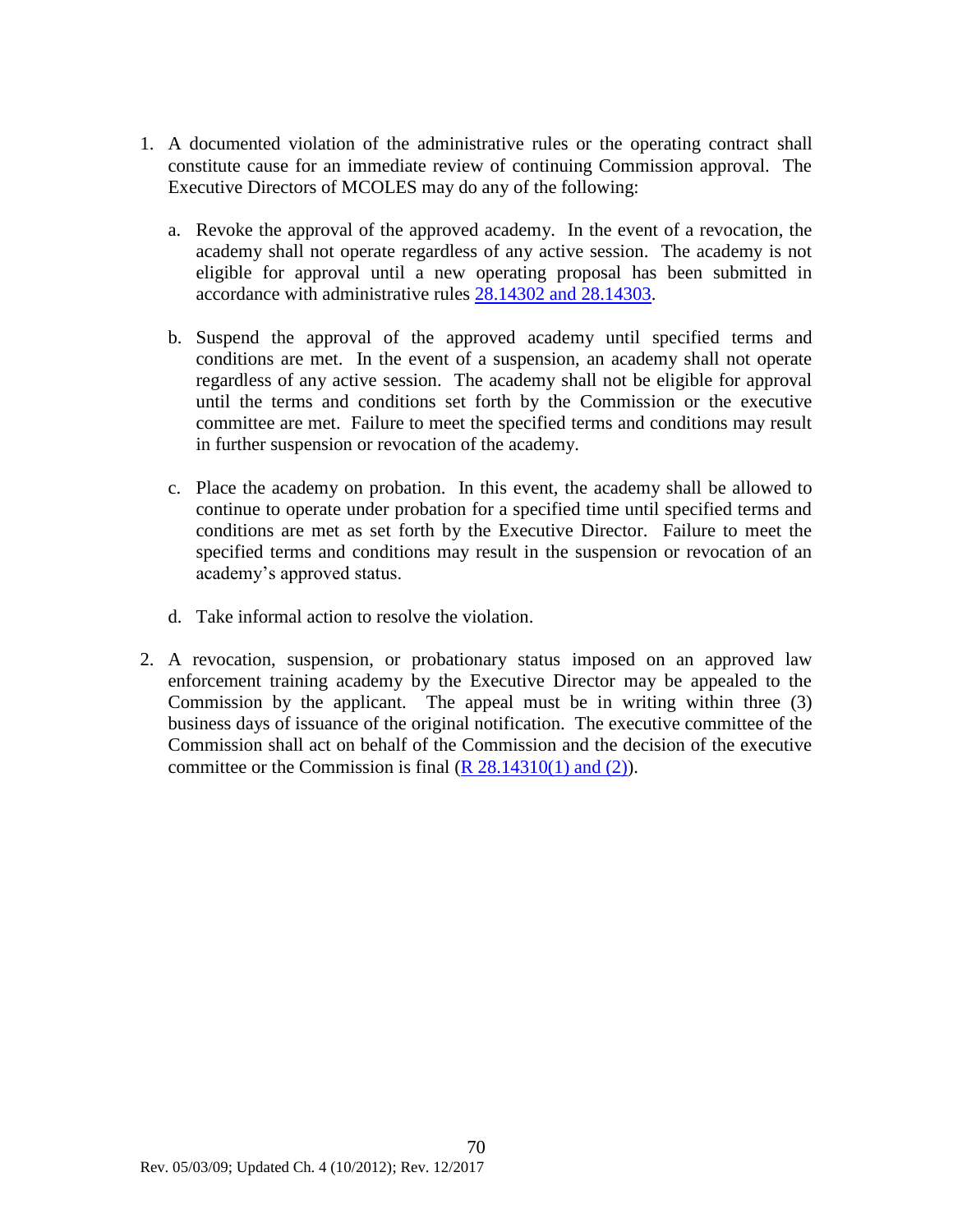# **Chapter 2 – Unit 3**

### **Basic Police Training Schools**

# **Training and Education Advisory Committee**

### **POLICY**

It shall be the responsibility of the Training and Education Advisory Committee members to perform specific duties at an approved basic police training school.

### **PURPOSE**

This policy establishes and assigns responsibility to the Training and Education Advisory Committee to ensure acceptable program performance.

### **2.3.01 Duties of the Training and Education Advisory Committee.**

The Training and Education Advisory Committee is an integral part of the basic police training program. The committee shall consist of no less than five members, all active in the law enforcement community of which the program serves. In accordance with  $\overline{R}$ [28.14305\(1\)](#page-46-0) agency academies are exempt from establishing a training advisory committee.

This Committee shall:

- 1. Meet a minimum of once per year to review the status of the approved program and make recommendations for program improvement.
- 2. Notify the Commission, in writing, at least three weeks prior to the meeting date, of the date, time, and location of all Training and Education Advisory Committee meetings.
- 3. Record minutes for each meeting. Copies of meeting minutes shall be kept on file and made available to the Commission upon request.
- 4. Participate in the formulation of the basic police training proposal.
- 5. Participate in the selection of the training director responsible for the daily operation of the training program.
- 6. Make recommendations to the basic police training institution regarding the screening process, student evaluation, and school policy as it relates to the basic police training program.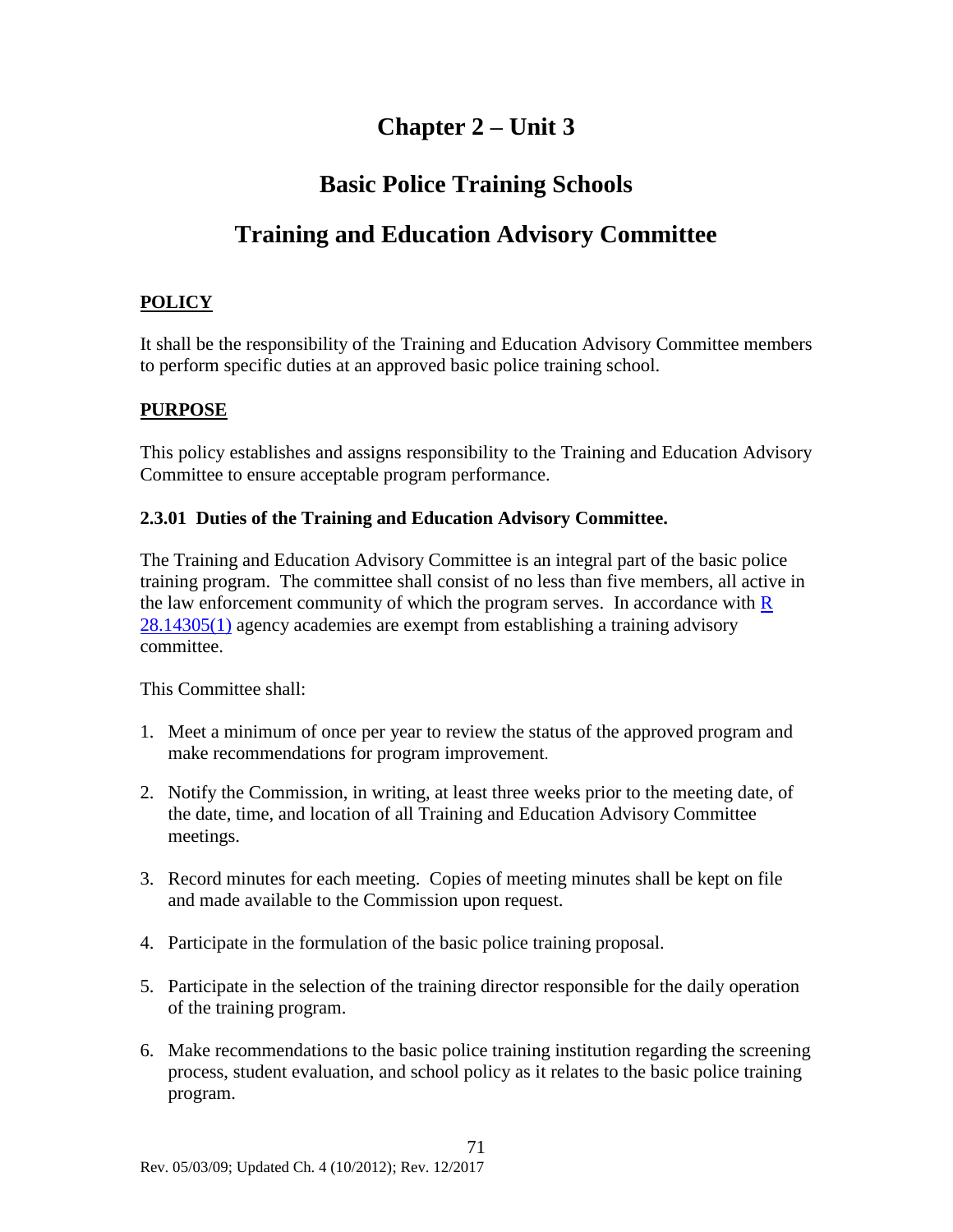- 7. Review, evaluate, and make recommendations on all proposed enhanced curriculum.
- 8. Establish and approve student rules of conduct beyond those established by the Commission.
- 9. It is recommended that an Advisory Board Member(s) or his/her designee participate in the recruit application review and interview process.
- 10. Assist and advise the training director regarding recruit disciplinary issues and actions.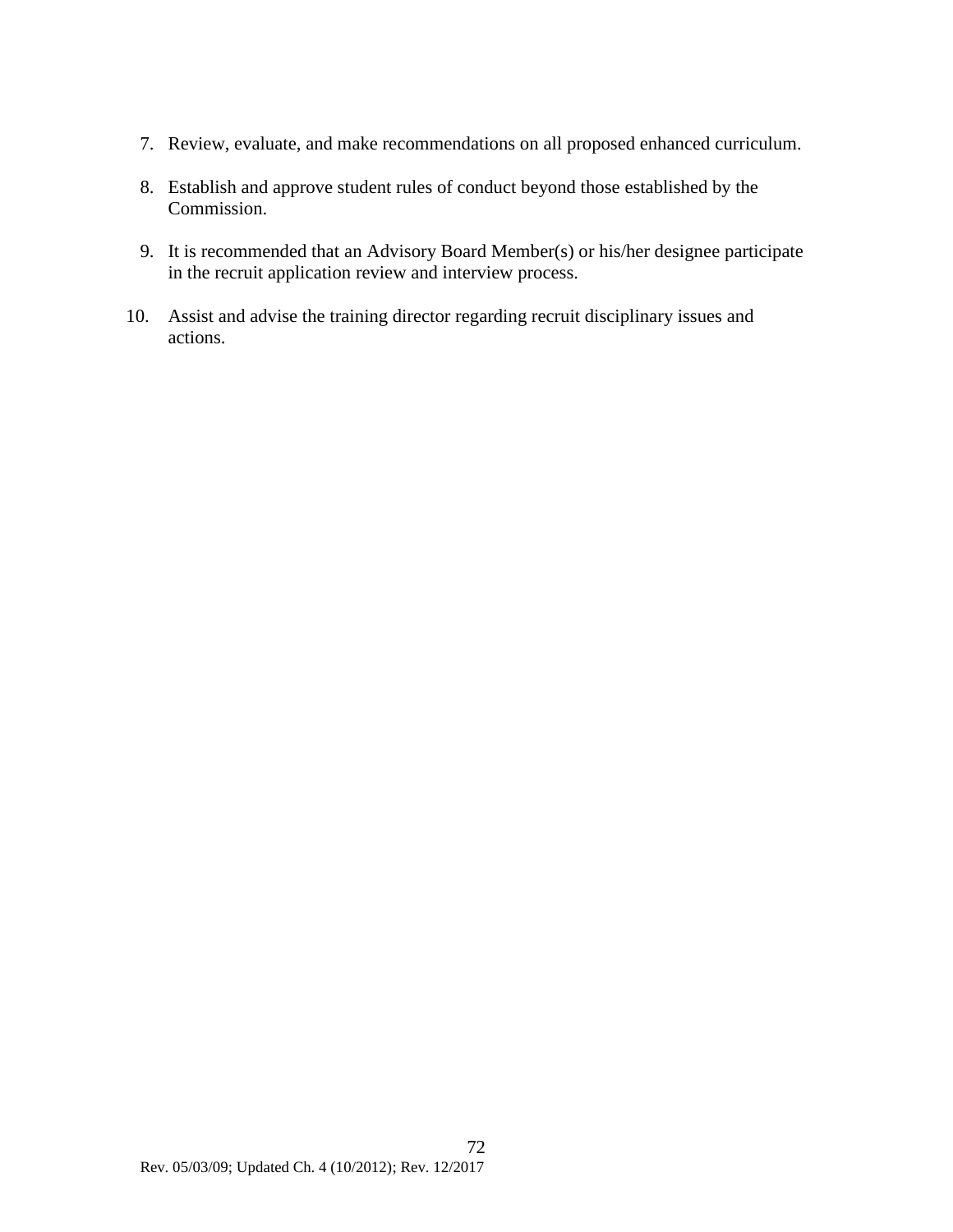# **Chapter 2 – Unit 4**

### **Basic Police Training Schools**

# **Responsibilities and Duties of the Program Administrator**

### **POLICY**

It shall be the responsibility of the Program Administrator, the training director, and the Training and Education Advisory Committee members to perform specific duties at an approved basic police training school.

### **PURPOSE**

This policy establishes a basic police training school program organizational structure that allows input from the Michigan law enforcement community and assigns responsibility for ensuring acceptable program performance.

### **PROCEDURE**

### **2.4.01 Responsibilities and Duties of the Program Administrator.**

The Program Administrator is responsible for providing administration and financial stability to the approved basic police training program. The Program Administrator shall:

- 1. Employ a training director for the duration of each training session, which includes preparation time and post-school time.
- 2. Provide proper facilities and equipment, as specified in [Chapter 3](#page-99-0) Unit 3, to meet the required objectives for the program.
- 3. Assign or release the training director or a designated representative to attend the MCOLES conferences.
- 4. Ensure that the academy has vetted the appropriate professionals who will assist the academy and recruits in conducting the MCOLES screening requirements.
- 5. Allow the MCOLES to inspect all aspects of an approved basic police training school.
- 6. Comply with the published MCOLES approved Policies and Procedures Manual.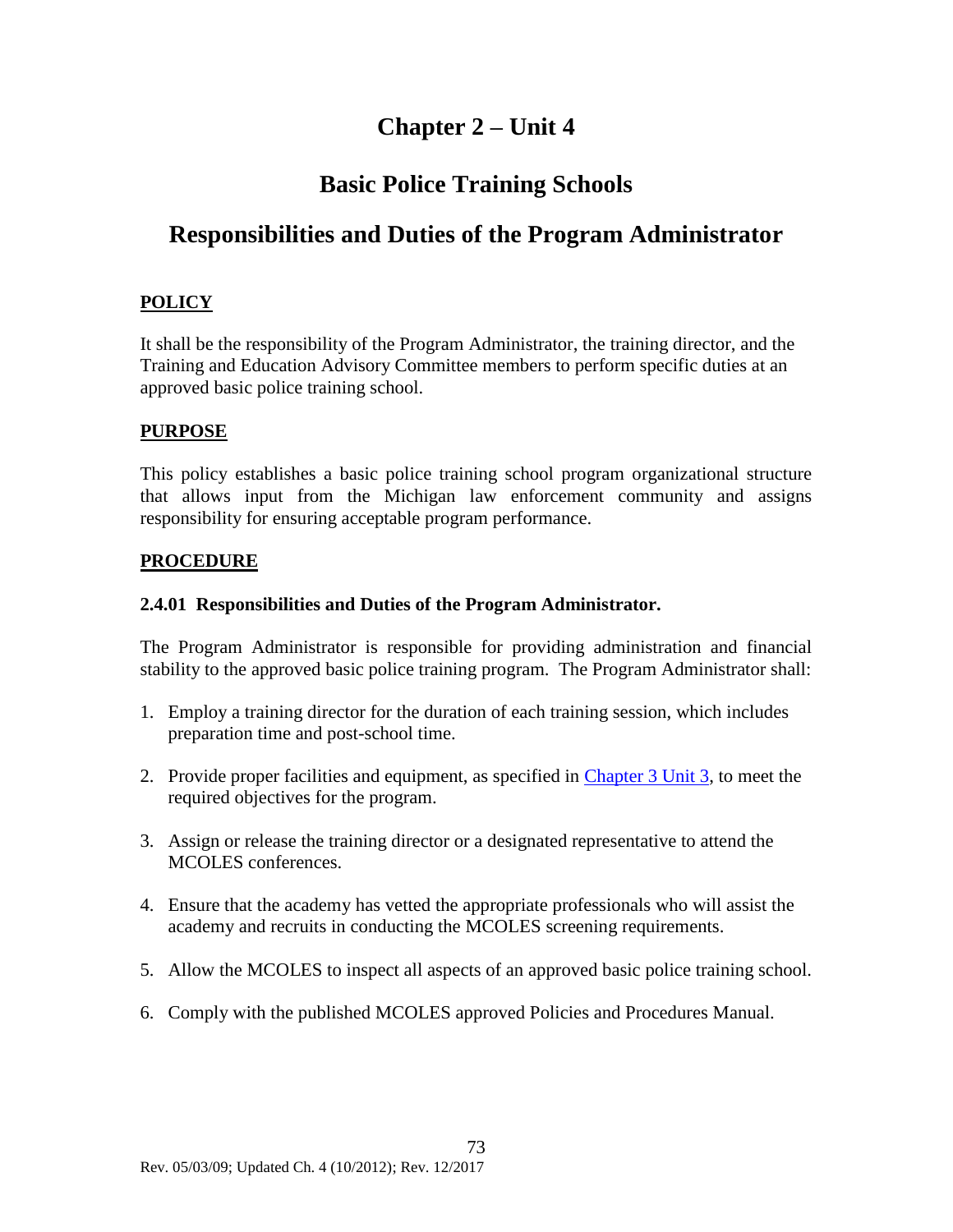7. Publish, disseminate, and train all MCOLES approved instructors, the training director, and academy staff on internal institution-wide policies relative to employment policies; hazing, harassment and discrimination policies; instructor qualifications; instructor demeanor and treatment of students; instructor performance evaluation criteria; and reporting. Disseminate MCOLES policies in accordance with [Chapter 3, Unit 2](#page-95-0)*.*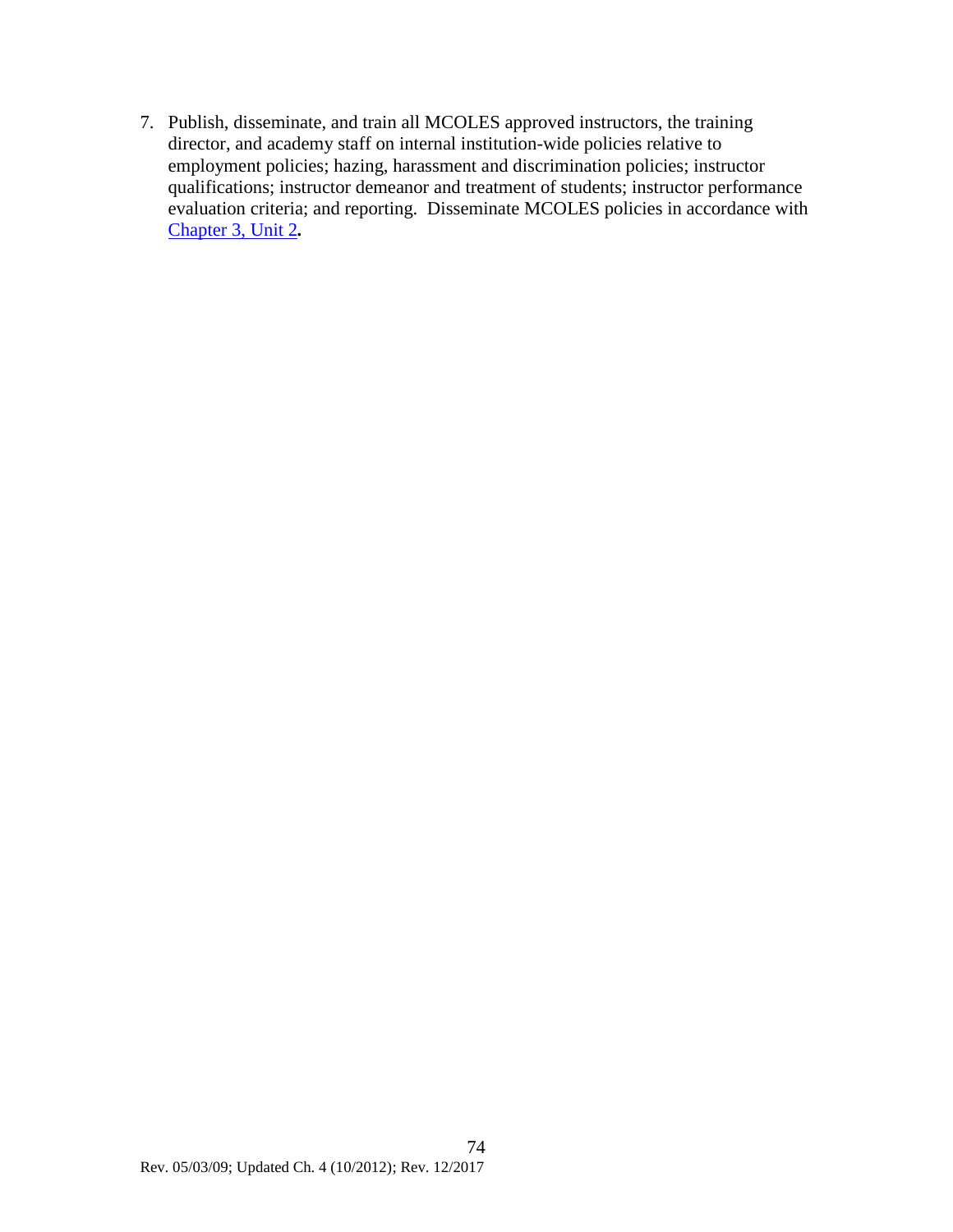# **Chapter 2 – Unit 5**

# **Basic Police Training Schools**

# <span id="page-76-0"></span>**Responsibilities and Duties of the Training Director**

### **POLICY**

It shall be the responsibility of the training director to perform specific duties at an approved basic police training school.

### **PURPOSE**

This policy establishes and assigns responsibility to the training director to ensure acceptable program performance. The training director is responsible for implementing and administering the approved program in compliance with the requirements of the Commission and is responsible for the daily operation of the training program. The training director shall:

### **2.5.01 Submission of Annual Operating Plan; Operating Contract:**

The training director shall submit an Annual Operating Plan requesting authorization to operate the next calendar year session(s). The operating plan shall be submitted in the format established by the MCOLES. This shall be submitted on or before July 1 each year prior to the requested operating year for review and approval. The training director shall ensure that the Operating Contract is approved and signed by the agency head, program administrator and training director and submitted to MCOLES for approval prior to conducting a training session in the new operating calendar year.

### **2.5.02 General Duties:**

The training director shall:

- 1. Exercise responsibility for the day to day operation of and maintain general supervision and administrative control over the basic training program.
- 2. Secure approval from the MCOLES prior to conducting each basic police training session.
- 3. Provide and maintain supervision/administration of the program at all times, ensuring the safe and proper delivery of the training.
- 4. Ascertain whether the program complies with all rules, regulations and policies promulgated by the Commission as well as any institutional rules approved for the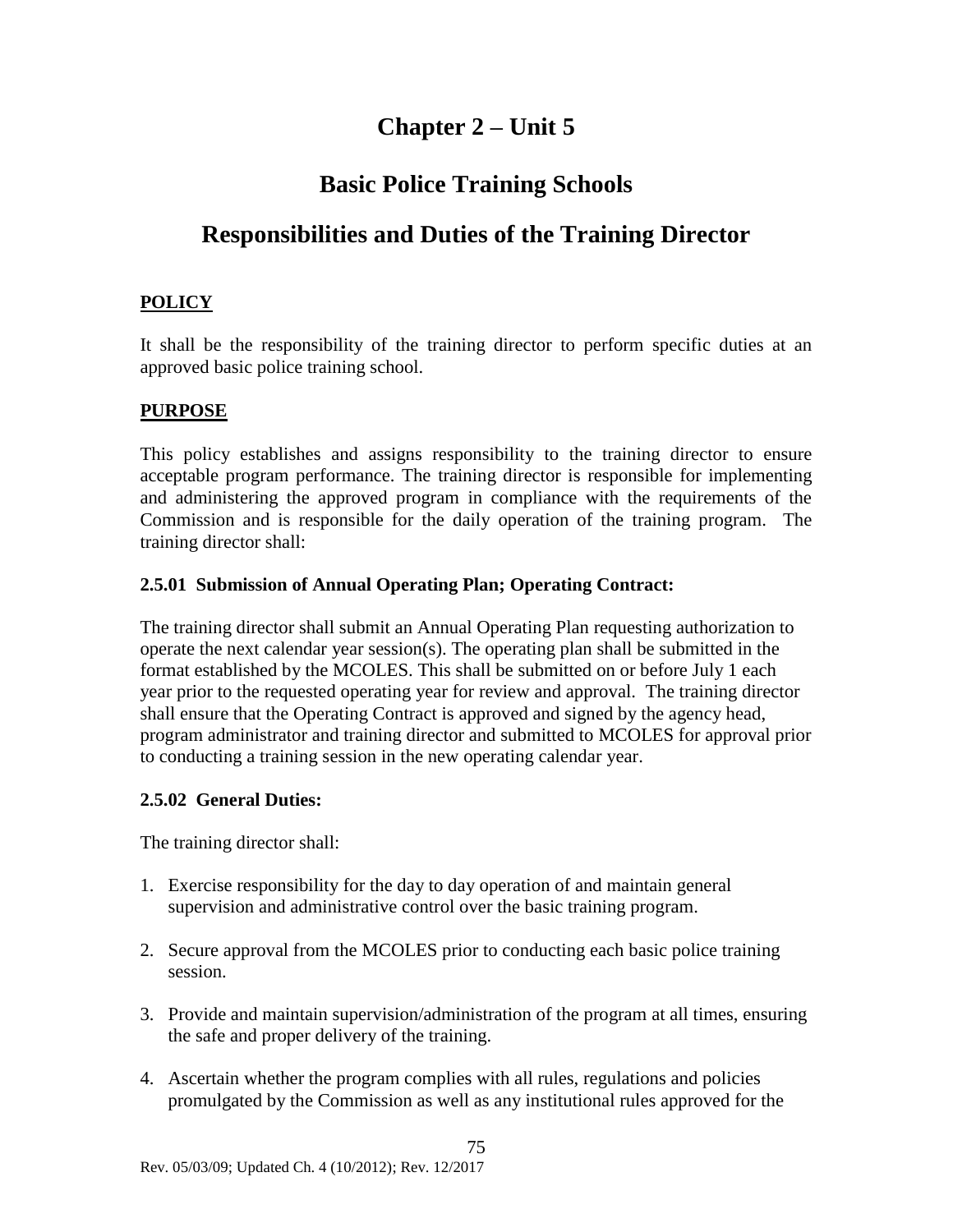program.

- 5. Maintain an open dialogue with MCOLES and the institutional organization regarding academy matters and operation.
- 6. Allow for the inspection of all aspects of the training program and the copying of any documents.
- 7. Utilize fully qualified and competent instructors in all aspects of training. Evidence of meeting this standard shall include, but not be limited to:
	- Maintaining current résumés of instructor qualifications;
	- Maintain certificates of training, and appropriate qualifications related to the instructional topic for each instructor. These shall be readily accessible for inspection or review;
	- Documentation relating to new instructors shall be obtained prior to instructional employment in the basic training program; and
	- Documentation regarding ongoing instructors shall be continuously updated.
- 8. Ensure an instructor adheres to the instructor qualifications published in the MCOLES policies and procedures manual as well as the institutional published internal qualifications and MCOLES policies as described in [Chapter 3, Unit 2.](#page-95-0) Ensure that instructors comply with the institution's policies regarding hazing, harassment and discrimination, as well as other institutional employee work rules, and follow the institution's written policy on reporting violations or complaints regarding hazing, harassment and/or discrimination. In addition, the training director shall conduct an investigation into the complaint(s) and prepare a report for review by MCOLES to determine whether an instructor may continue as an approved MCOLES instructor.
- 9. The training director shall, on a continuing basis, evaluate instructors based on the following criteria:
	- Required credentials;
	- Lesson plans/syllabi/related course material;
	- Institutional policies;
	- Recruit evaluations;
	- MCOLES closing evaluation reports;
	- Periodic observations; and
	- Address specific issues as they arise

The evaluation and the method by which it is accomplished shall be maintained in the instructor academy file and available for inspection by MCOLES upon request.

10. Orient all instructors as to the following: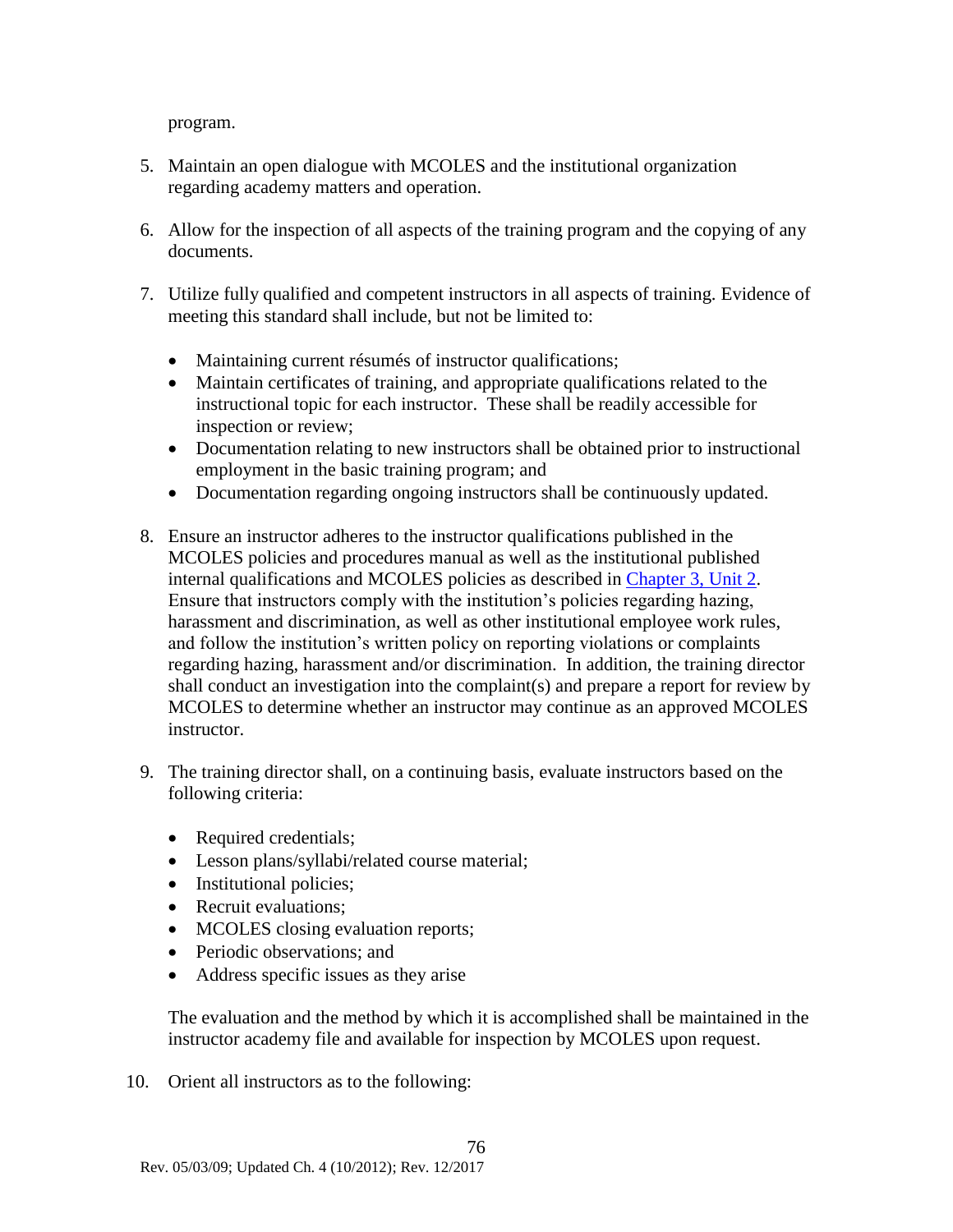- MCOLES and institutional rules, policies and philosophy of the basic training program described in [Chapter 1, Unit 4;](#page-58-0)
- Reporting of recruit conduct (absences, physical and moral fitness, academic status, etc.), college and academy student disciplinary policies; and institutional reporting requirements regarding complaints of violations of hazing, harassment and discrimination policies. The Training Director should maintain a record of those instructors who have been oriented to these policies.
- Recruit and instructor injuries, safety guidelines, injury response and injury reporting policies;
- Basic training academy curriculum requirements;
- Available resources:
- Interfacing with other subject areas/instructors;
- Course objectives; and
- Relevant instructor manuals and information on related subjects in the basic training program.
- 11. Obtain and maintain a detailed lesson plan from each instructor pertaining to their instructional area. This should include, but is not limited to:
	- Detailed instructional topic reflecting the MCOLES curriculum module;
	- Hours of instruction for each topic;
	- Date of instruction for each topic;
	- Date(s) reserved for written examinations/quizzes;
	- Copies of materials handed out or used to assist in instruction (handouts, videos/video clips, power point presentations, etc.); and
	- Outlines detailing any scenario based training (scenario rules, specific safety guidelines, scenario description, role players' responsibilities, purpose of scenario, expected learning outcome, etc.). The Domestic Violence instructor manual can be used as a model.
- 12. Provide a detailed schedule to the MCOLES Field Representative outlining the anticipated delivery dates of training objectives prior to the beginning of each session or semester.
- 13. Evaluate the course content during and after each course of instruction throughout the academy session. Analyze recruit feedback regarding those evaluations and appropriately address any issues. Address any deficiencies in the MCOLES closeout report regarding curriculum, instructors, equipment, etc.
- 14. Attend or be represented at all MCOLES conferences and required meetings and serve as liaison to the MCOLES. Attendance is required throughout the entire conference or meeting session. Additionally, communicate to relevant academy staff, instructors and administration officials the information gleaned from the conference.
- 15. Inform the pre-service applicant of the enrollment and training requirements.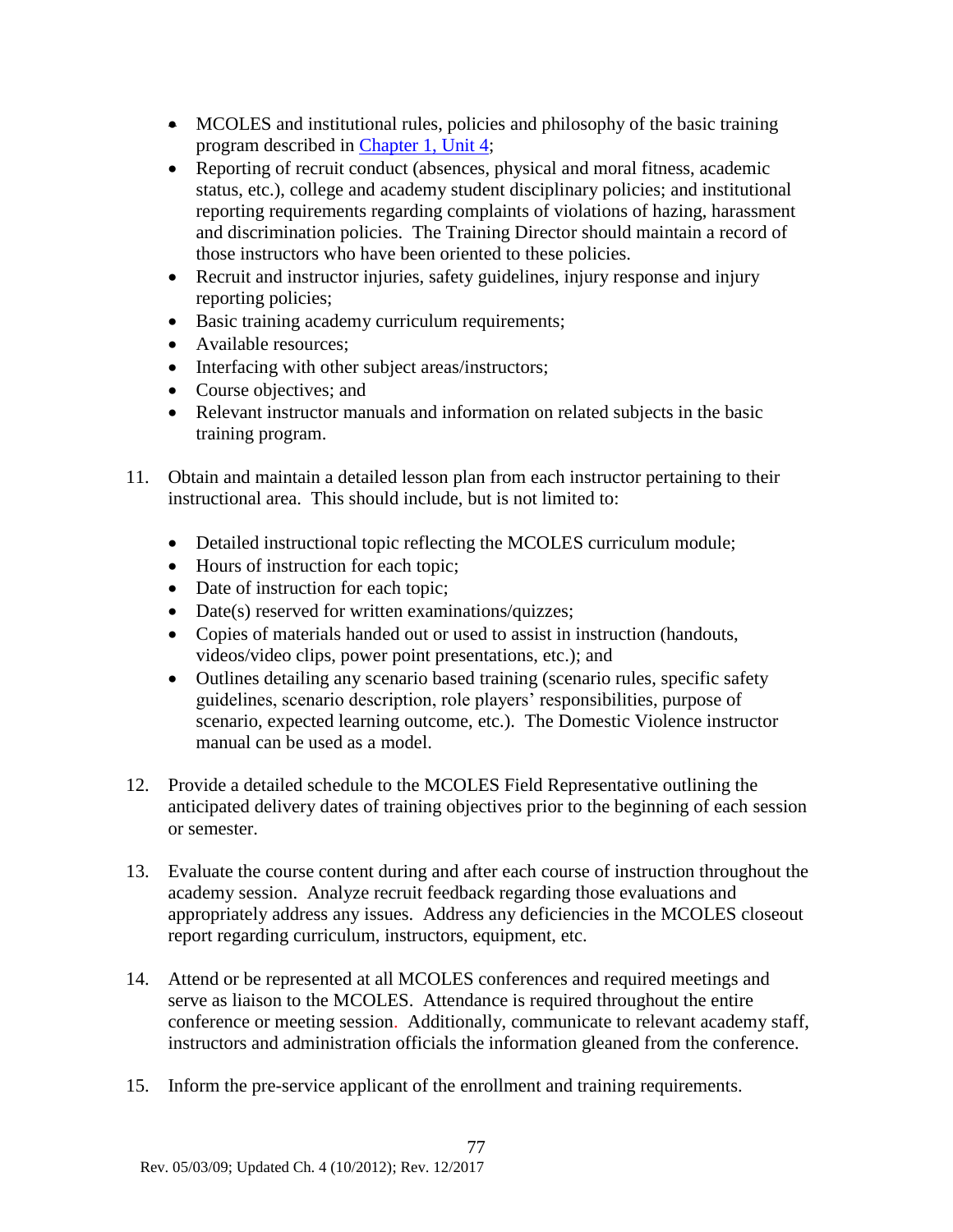- 16. Notify MCOLES at least three weeks prior to any scheduled advisory board meetings. These meetings shall be held at least once per session.
- 17. Comply with all other duties contained within the administrative rules and this policy and procedures manual in accordance with the annual operating contract.
- 18. Conduct and document appropriate investigations regarding any standards violation, academic failures, criminal conduct, or medical issues related to recruits.
- 19. Conduct and document appropriate investigations regarding any violations or inappropriate conduct regarding instructor behavior.
- 20. Ensure all physical fitness test proctors are initially trained, updated, and comply with the requirements for delivery of the entrance and exit tests. If proctors conduct tests infrequently, the procedures shall be reviewed with proctors prior to any testing.
- 21. Ensure all reading and writing test proctors are initially trained, updated, and comply with the requirements for delivery of the test. If proctors conduct tests infrequently, the procedures shall be reviewed with proctors prior to any testing.

### **2.5.03 Screening of Recruits:**

The training director shall:

- 1. Ensure the required MCOLES screening requirements have been met in accordance with the policy and procedures manual, [Chapter 2, Unit](#page-83-0) 6.
- 2. Screen prospective pre-service recruits to the minimum enrollment standards in accordance with [R 28.14312](#page-48-0) and any academy standards that exceed the MCOLES minimum standards.
- 3. Review all screening documents upon receipt by the academy and immediately notify MCOLES upon learning that a prospective recruit has an issue that may need a medical investigation. Refer to [Chapter 4](#page-122-0) for guidelines.
- 4. Inform any employing agency of the enrollment criteria and related information needed to enroll an employed recruit.
- 5. Obtain employment screening documents from all law enforcement agencies enrolling recruits in the academy for the MCOLES orientation. Notify MCOLES of any anticipated agency recruit enrollment not less than 5 business days prior to the beginning of the training session.
- 6. Conduct an audit to ensure all degree requirements will be met for preservice recruits upon completion of the basic training program. Verification of this shall be placed in the recruit application information for review prior to the start of the academy. The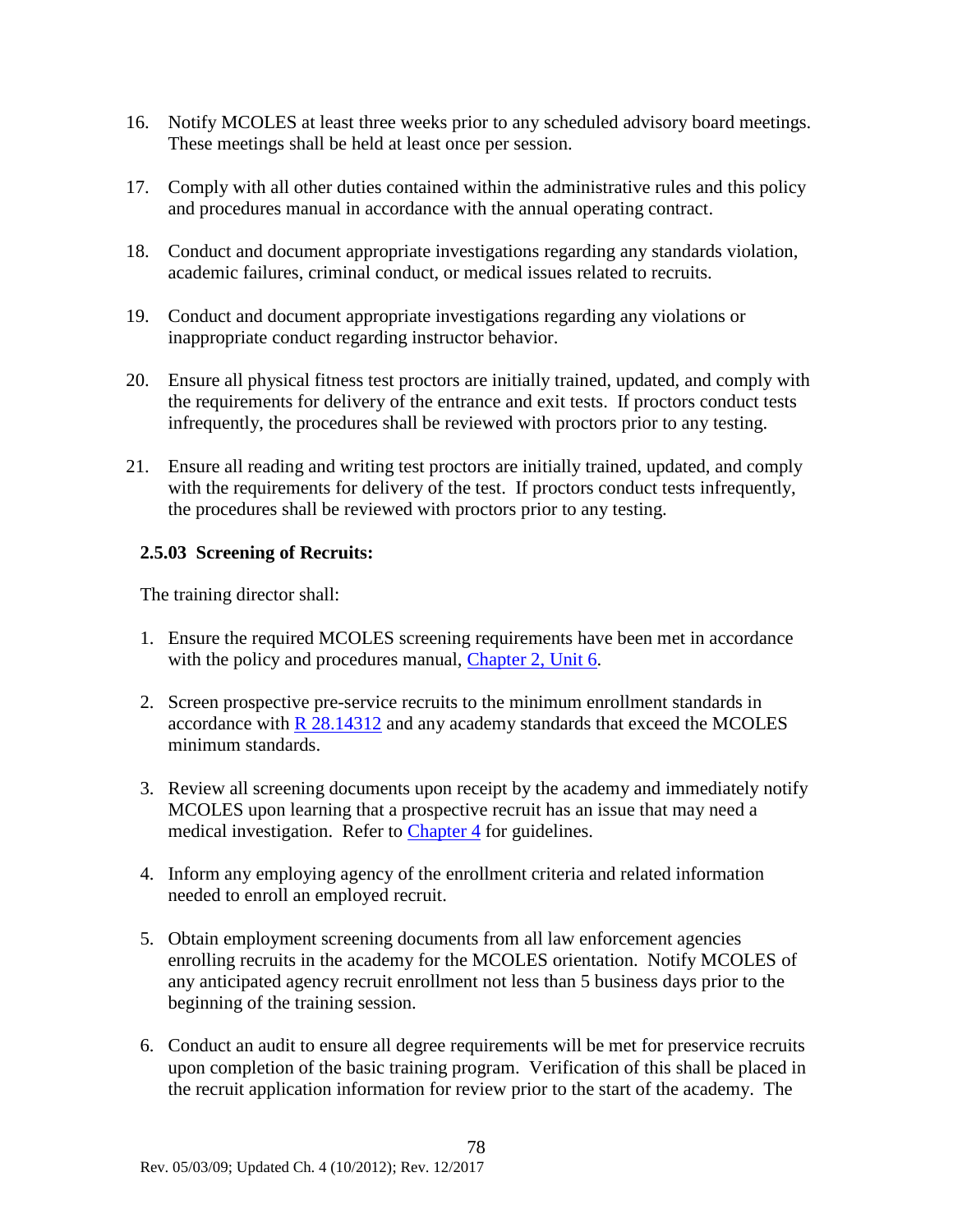verification shall include any required courses that must be completed outside of the basic training curriculum in order to qualify for a degree upon completion of the basic training program. Recruits who do not comply with the standard may be removed from training for failing to meet and maintain standards.

- 7. It is recommended that the academy utilize the Advisory Board Committee to conduct an oral interview to determine suitability of pre-service candidates for training.
- 8. Ensure that all candidates are enrolled into the MCOLES network not later than five (5) business days prior to the start of the academy.
- 9. Submit a written policy developed in conjunction with the Advisory Board Committee and the parent institution regarding guidelines for good moral character and criminal history background checks as it relates to acceptability for enrollment into the program. This should be submitted as an appendix to the annual operating plan.

### **2.5.04 Training Delivery:**

The training director shall:

1. Sequence the course of study that incorporates the minimum basic police training curriculum. Submit a tentative schedule to MCOLES by, at least, orientation day. Submit a final schedule within two weeks of the session end date.

Training on the academy rules and regulations, MCOLES Policies and Procedures, and the institutional policies and procedures, especially those addressing hazing, harassment, and discrimination, shall be sequenced at the beginning of the session.

- 2. Ensure each recruit has access to a copy of the training program requirements, the basic training curriculum, and the skill area practical testing requirements.
- 3. Ensure that areas of high-risk training, such as firearms, subject control, physical fitness, and emergency vehicle operations, have the appropriate specialized and qualified instructor. Provide a safe training environment and adequate safety equipment, and publish adequate safety guidelines for instructors and recruits to follow.
- 4. Secure the availability of appropriate and required facilities and equipment, as specified in [Chapter 3, Unit 3](#page-99-0) for the operation of the training program to ensure the training objectives are met in accordance with the basic training curriculum and instructor manuals. This includes physical fitness, subject control, emergency vehicle operations, firearms and classroom facilities and equipment.
- 5. Establish rules regarding the use and care of firearms utilized by recruits during the approved session. Ensure the firearms are inspected for safety compliance by a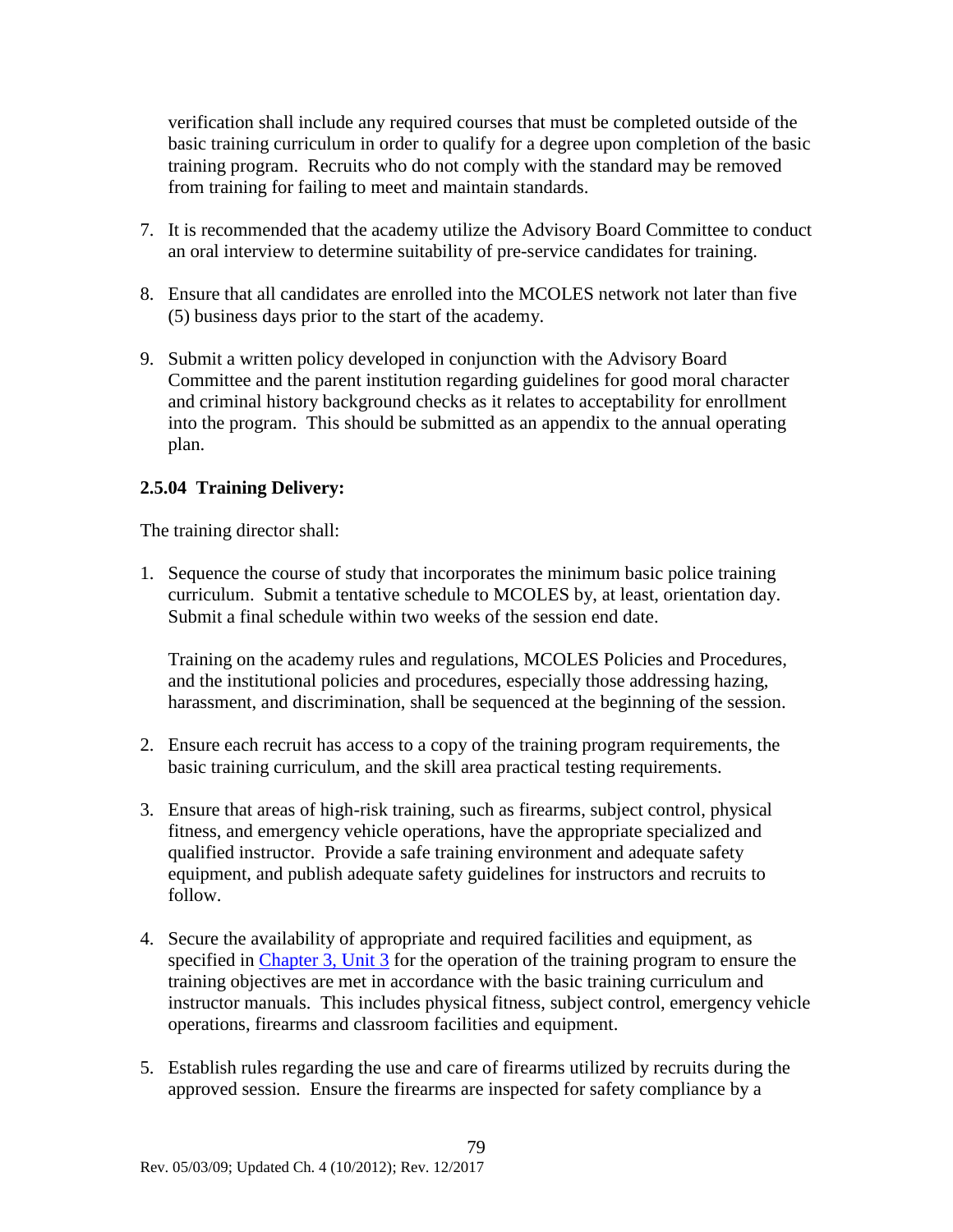certified armorer in accordance with manufacturer's recommendations or when excessive use warrants more frequent inspections.

- 6. Ensure that all vehicles are inspected for safety compliance and serviced as needed or when excessive use warrants more frequent inspections.
- 7. Ensure that all other academy related equipment is inspected for safety compliance and serviced or replaced as needed.
- 8. Develop test banks and maintain the security, integrity, and direct control over the test banks. Ensure that all required basic training academy and MCOLES testing is administered in accordance with the policy and procedures manual.
- 9. Ensure that all testing for grades on Commission mandatory and approved courses be physically monitored by an academy instructor or an employee designated by the training director. This may require the use of more than one instructor. The use of unmonitored, remotely accessed testing (such as computer software and Internet connections) is prohibited.
- 10. Analyze the results of student examinations and identify gaps in instruction and deficiencies in test item construction. (Refer to the MCOLES Item Writing Guide, 3<sup>rd</sup> Edition.)
- 11. Ensure that all additional courses (800 series) are properly designed, developed and submitted to and approved by the MCOLES prior to their inclusion in the basic training curriculum. This includes objectives and evaluation criteria.
- 12. Inspect for compliance that all basic training academy recruits are not treated in an abusive, demeaning or disrespectful manner or placed in an environment that may cause an unnecessary risk of injury.
- 13. Notify any employer regarding the status of their employed recruit a minimum of three times per session. This also includes informing the employer of any deficiencies in recruit performance in any area of academy training. Notification shall be made writing. Employers should be given the opportunity to provide training to assist the recruit in the successful completion of academy requirements. This opportunity is intended to be given in a timely manner and is not intended to exceed normal academy session end dates.
- 14. Notify MCOLES of any deficiency of pre-service recruit performance and institute a personalized remediation plan for improvement in consultation with the recruit and appropriate staff or other professionals.
- 15. Inspect recruits for compliance with required accommodations during training. The declaration of accommodation form shall be updated as needed.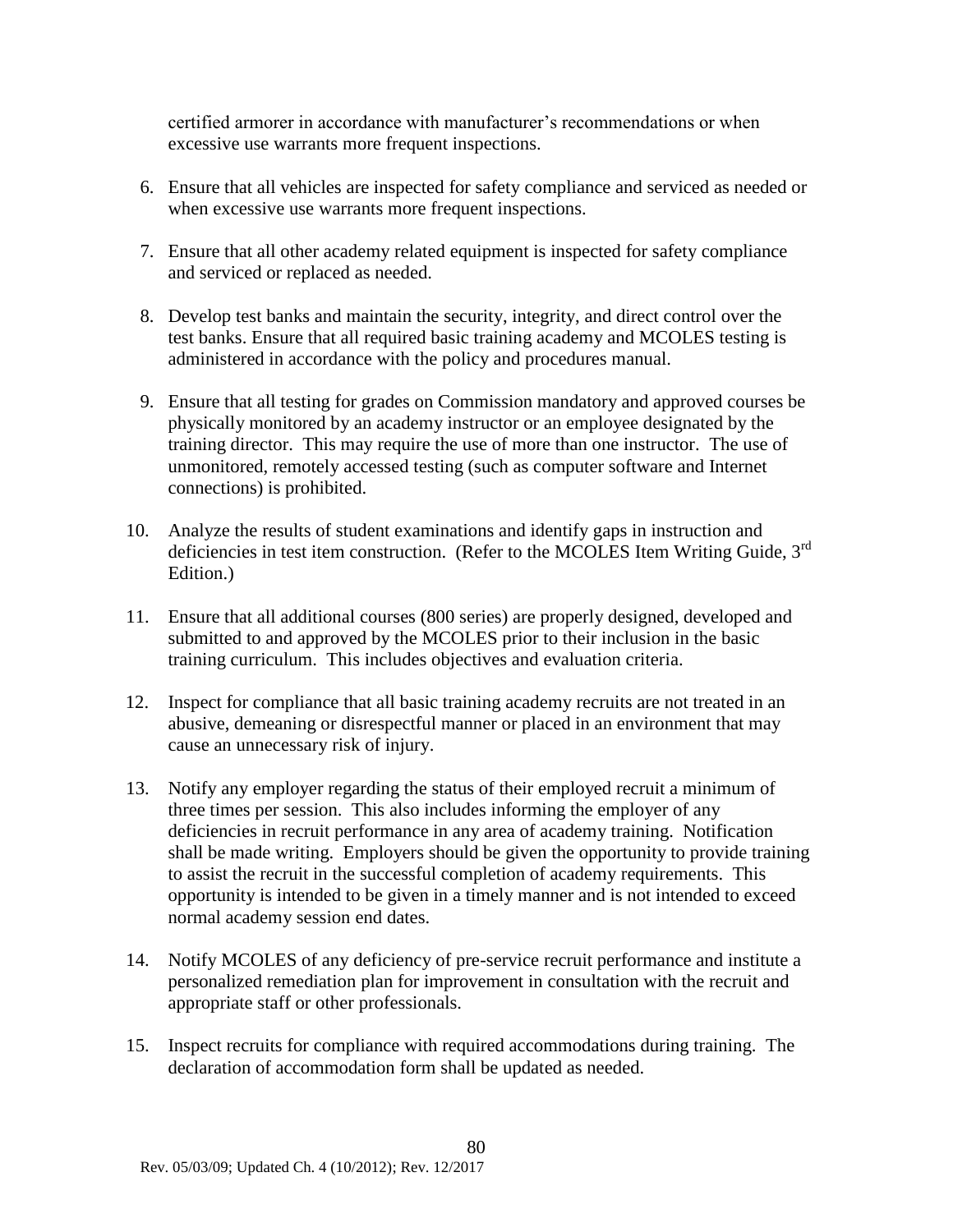- 16. Immediately notify the MCOLES in writing when a recruit is involuntarily or voluntarily removed from the training program.
- 17. Be available for recruits either personally or through an established protocol.

### **2.5.05 Record Keeping; Documentation; and Communications:**

The training director shall:

- 1. Notify MCOLES both in writing and by updating the MCOLES Network of any changes in instructional staff. This includes the hiring and separation of instructors.
- 2. Submit appropriate written documentation in a timely manner. Notification shall be given to the appropriate field representative or MCOLES staff member of incidents regarding:
	- Injuries, in accordance with the injury policy, including injuries to recruits and instructors that are of a serious nature that is a result of a basic police training event. This shall also include injuries to community members and bystanders,
	- Skill area remediation and failures.
	- Criminal charges or good moral character violations, including violations of these policies or any institutional policies relative to hazing, harassment, and/or discrimination.
	- Failure to meet and maintain minimum employment or training standards requirements,
	- Damage to property as a result of a training event,
	- Firearm mishaps,
	- Any circumstance that may result in the disciplinary action or dismissal of a recruit in a timely manner, and
	- Any changes to the operating plan.
- 3. Forward all required documentation to the MCOLES within the timeframes established by the administrative rules and the policy and procedure manual.
- 4. Notify the appropriate field representative in writing and through the MCOLES network of projected opening and closing dates of the session(s) at least 3 weeks prior to the beginning of the session.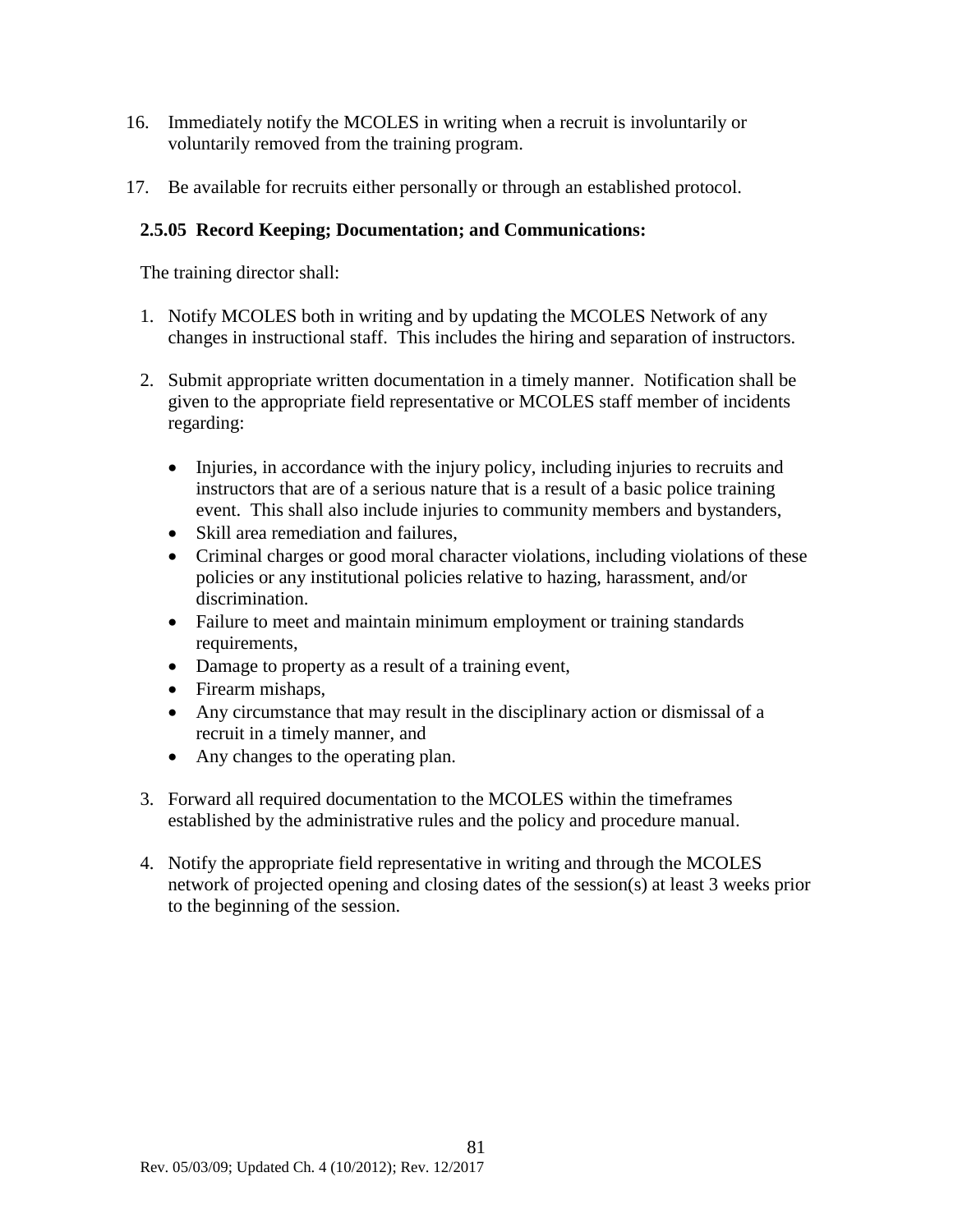# **Chapter 2 – Unit 6**

# **Basic Police Training Schools**

# **Enrollment in an Approved Training Session**

### <span id="page-83-0"></span>**POLICY**

All enrollment requirements shall be met before a recruit is given MCOLES status in a basic police training program, and shall occur five days prior to the MCOLES opening orientation.

### **PURPOSE**

The policy establishes the point in time at which the MCOLES initiates recognition of a recruit's enrollment in a MCOLES approved basic training session.

### **PROCEDURE**

### **2.6.01 Employed Recruit Eligibility Requirements**

- 1. A law enforcement agency may enroll an employed recruit when that individual:
	- a. Meets all of the Selection and Employment Standards as outlined in R [28.14206.](#page-41-0)
	- b. Is employed by that agency for the express purpose of becoming a licensed law enforcement officer immediately upon successful completion of the basic training. Any exception to this condition shall be approved in writing prior to enrollment.
- 2. Enrollment requirement.
	- a. A law enforcement agency shall comply with  $R$  28.14206 and notify MCOLES via the MCOLES Network not less than (5) business days prior to the start of the academy session, that the recruit has complied with all the employment standards.
	- b. A law enforcement agency shall notify the academy training director that the recruit is eligible for enrollment into the session not less than five (5) business days prior to the first day of scheduled training.
- 3. The recruit shall maintain compliance with the selection and employment standards throughout the course of the basic police training program as required by  $R$  28.14317.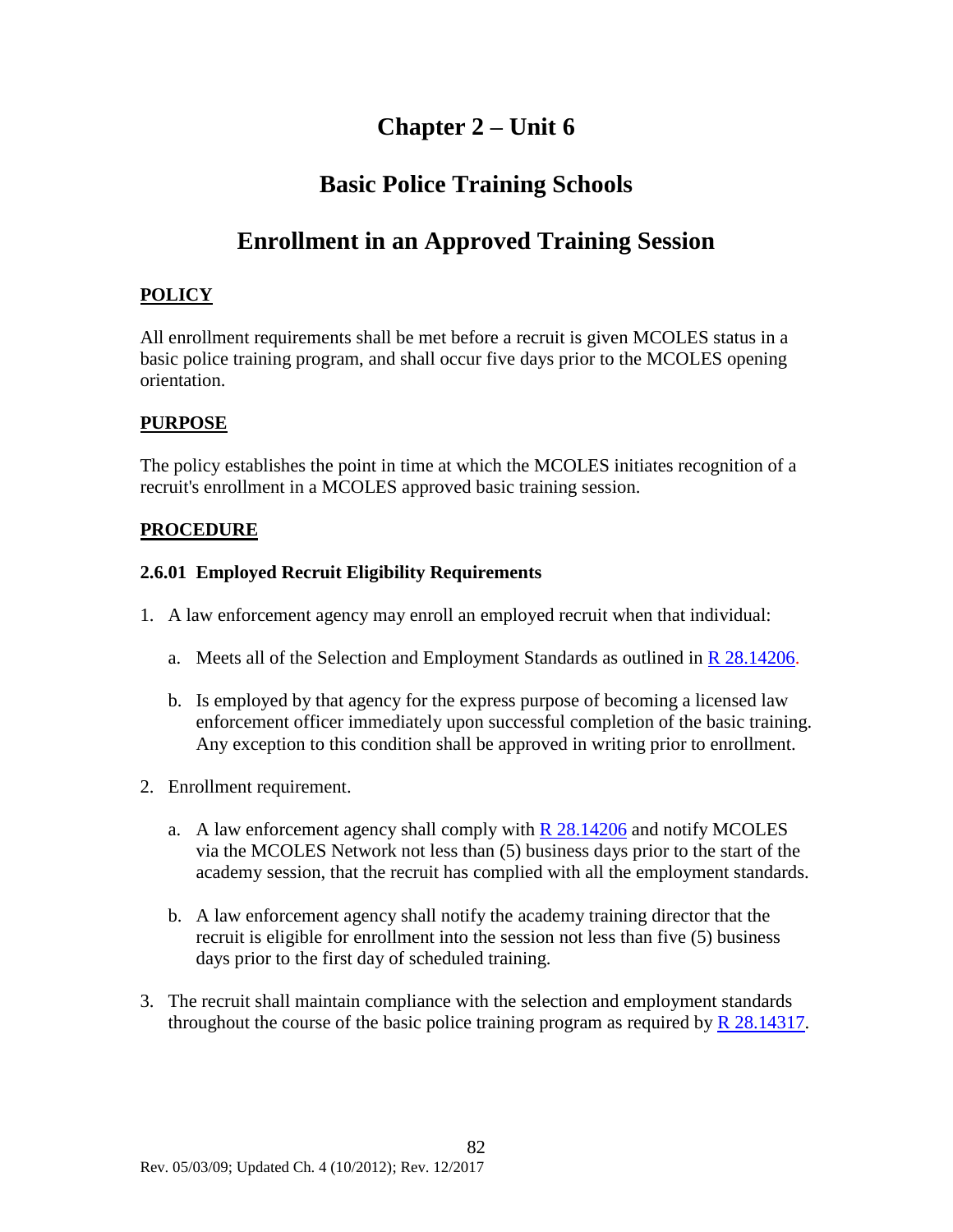### **2.6.02 Pre-service Recruit Eligibility Requirements.**

- 1. A pre-service recruit may be enrolled when that individual meets all the selection requirements listed in [R28.14312,](#page-48-0) the MCOLES Policies and Procedures Manual, and the academy's rules, regulations, policies and procedures.
- 2. In order to continue participation in the basic police training program, the pre-service recruit shall comply with the following:
	- a. Prior to enrollment, provide documented evidence that recruit has obtained, or will obtain, the minimum of an associate degree from an accredited college or university upon completion of the academy.
	- b. Pay all training costs established by the basic police training school.
	- c. Attend the MCOLES orientation session prior to the beginning of the training program.
	- d. Maintain compliance with the current selection and employment standards while enrolled in the basic program in accordance with [R28.14315.](#page-50-1)
- 3. Report to the training director any incident regarding police contact, arrests, or issuance of citations.
- 4. Report to the training director any changes regarding medical status that may affect compliance with the minimum selection and training requirements.

### **2.6.03 Enrollment Denial**

A basic police training academy shall deny admittance to any person when the requirements for enrollment under [2.6.01 and 2.6.02](#page-83-0) have not been met.

### **2.6.04 Appeal of Denial of Enrollment**

- 1. Pre-service recruits may appeal a denial of enrollment to the MCOLES Executive Director in writing in order to initiate a review.
	- a. Verbal notice of intent to appeal shall be made by the recruit on the day of the denial of enrollment in order for the recruit to be eligible for possible participation in the session.
	- b. Within 72 hours of the denial of enrollment, following the verbal notice of intent to appeal, a written report must follow. The written report shall be directed to the MCOLES Executive Director delineating the reason(s) why the enrollment denial should be overturned.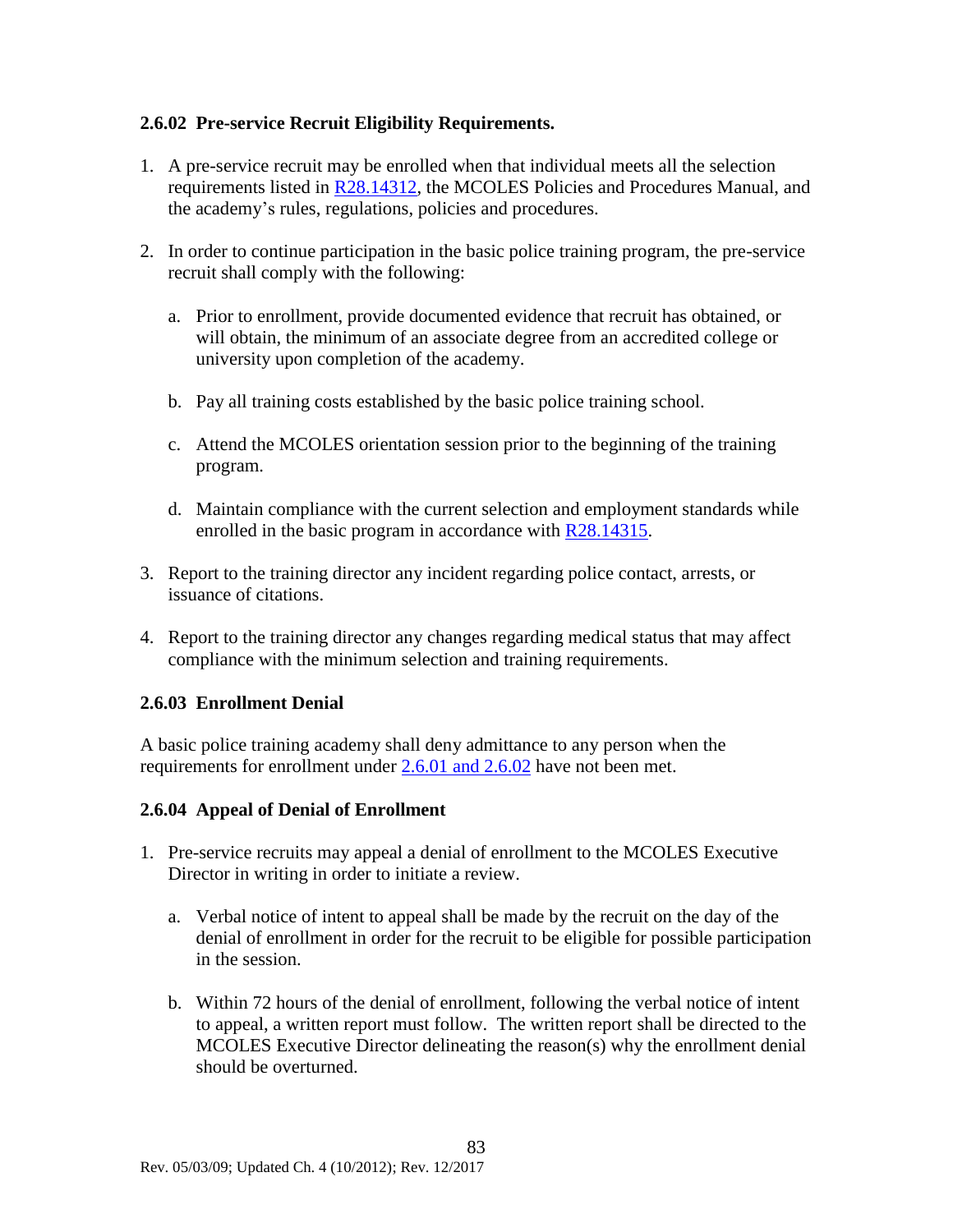- c. A determination will be made if MCOLES policy, standards, or rules have been followed by the academy. The Executive Directors determination shall be final.
- 2. An agency employed basic training recruit can appeal a denial only to the employing agency, with the exception of 2.6.04(3) below.
- 3. If an initial examination indicates that a person may not comply with a medical standard  $(R28.14204$  (a-e)), the person may request a reexamination in accordance with <u>R28.14204(g)</u> and the policies in [Chapter 4, Unit 1;](#page-122-0) Medical Investigations.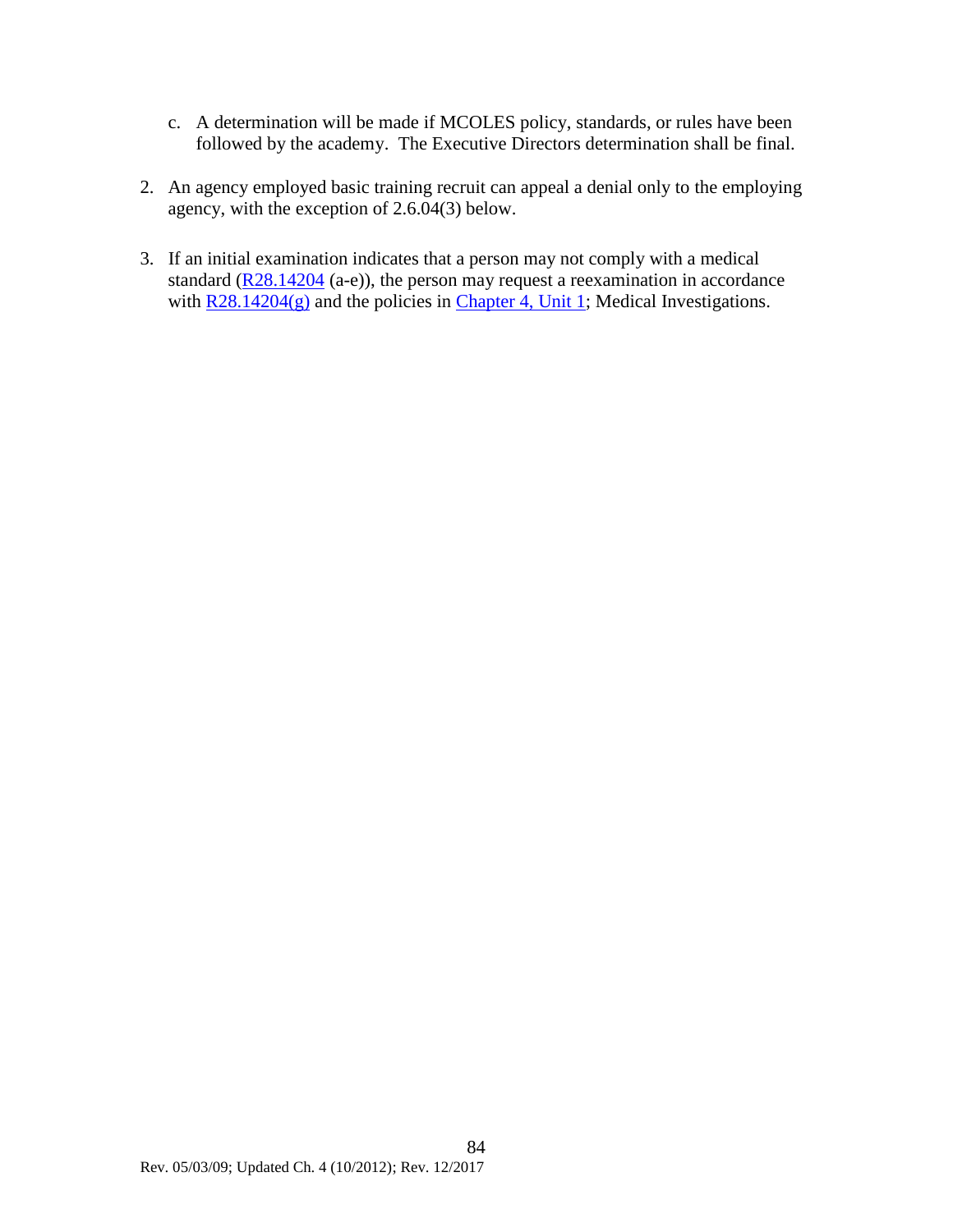# **Chapter 2 – Unit 7**

# **Local and Regional Basic Police Training Schools**

# **Injury Reporting to MCOLES**

### **POLICY**

It shall be the responsibility of the training director to immediately report an injury of any recruit resulting during the course of training that may cause restricted participation by that recruit.

### **PURPOSE**

This policy is intended to ensure the physical well-being of recruits, to obtain data on training injuries and take corrective action, and to establish a basis for granting extensions for the completion deadlines in accordance with  $R$  28.14314(c) (i)–(iv) and section  $3.1.03$  (6) (a-f) of the policies and procedures manual. This policy also establishes the procedure for reporting recruit injuries to the Commission.

### **PROCEDURE**

### **2.7.01 Report of Injury**

- 1. All injuries incurred by a recruit during an academy session (whether during academy training or outside academy training), shall be immediately reported by the recruit to the instructor. The instructor shall, as soon as is practical, inform the training director.
- 2. Upon receiving a report of the injury, the training director, or his/her designee, shall complete the MCOLES injury report form. All injuries shall be reported that may result in the recruit being absent from training, cause the recruit to be examined by a physician, or cause limitations in training. Reporting shall be made to MCOLES within 24 hours of the injury and may be made using email or telephone.
- 3. The training director shall submit the Injury Report Form to MCOLES via fax within 72 hours of the occurrence of the injury.
- 4. A determination shall be made by the instructor at the scene or the training director to ascertain whether the recruit should be seen by a physician. In lieu of that determination, the recruit may independently seek treatment by a physician. A physician shall always be consulted when a head injury or symptoms of a concussion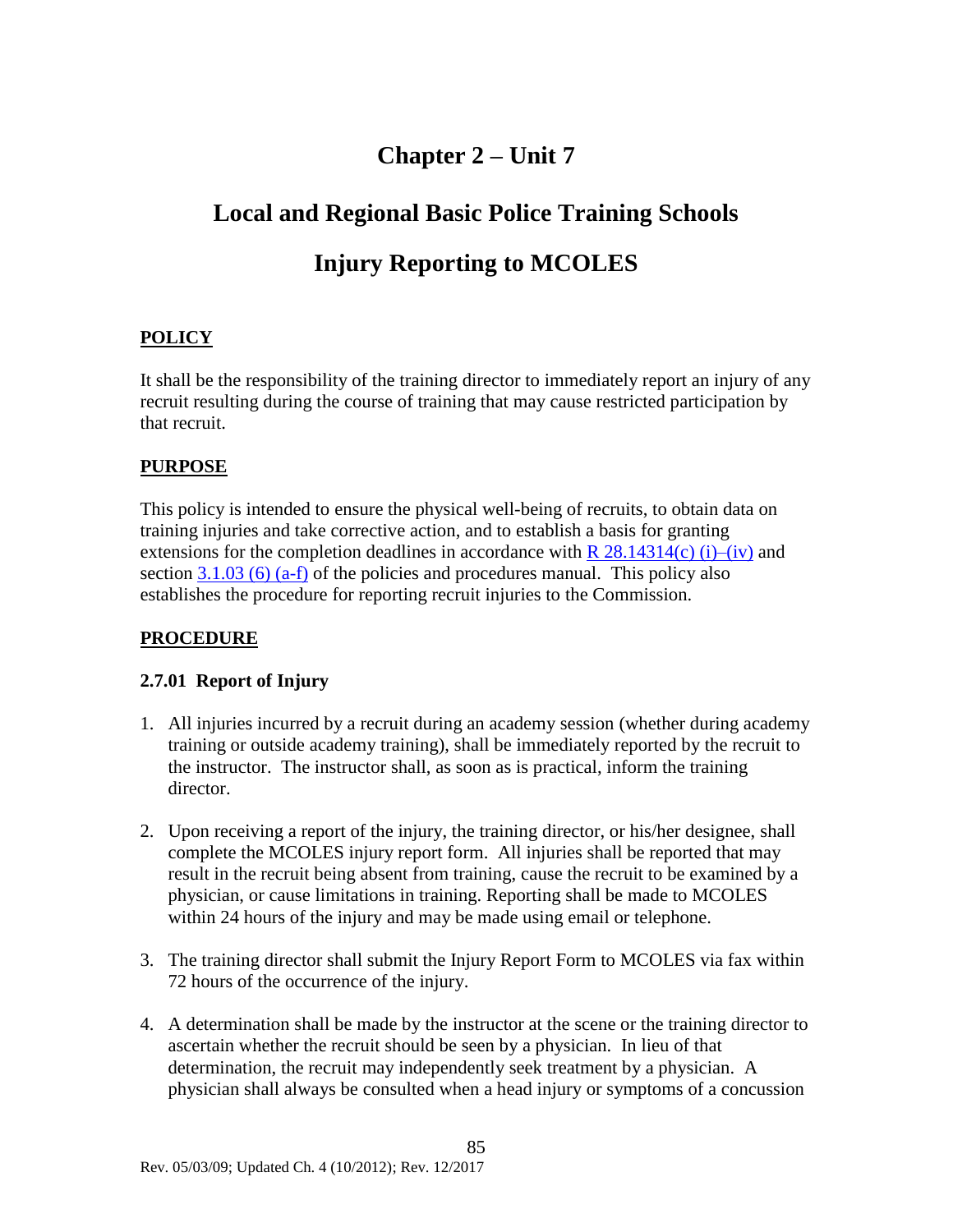occurs. A recruit under the care of a physician shall not participate in training until authorized by the physician.

### **2.7.02 Physician Referral/Report of Injury Form**

- 1. Side one (Injury Report Form) shall be filled out by the training director or his/her designee. It shall be forwarded to MCOLES within 72 hours by fax.
- 2. Side two of the form (Physician's Referral Form) shall be filled out by the treating physician. The form will contain information regarding the recruit's ability to fully return to all aspects of recruit training or the recruit's limitations, if any. The Physician's Referral Form (side two) is required for any injury that has the potential to limit the recruit's ability to fully participate in recruit training without restrictions.
- 3. The training director, in consultation with MCOLES, shall determine if the recruit can meet the participation requirements listed in Chapter 3, [\(3.1.03\)](#page-91-0) and [R 28.14314,](#page-49-0) with or without accommodations. If these requirements cannot be met, the recruit shall be removed from training. However, if a recruit is temporarily unable to fully participate in recruit training due to an injury incurred during training, (or for other reasons in accordance with  $R$  28.14314(c)), and the restriction may cause the recruit to be delayed in completing the requirements for the program session, a determination shall be made by the training director, in consultation with the recruit and/or employing agency, as to whether or not to request an extension for completion from MCOLES. If a determination is made to request an extension for completion, the training director shall follow the procedures outlined in [Chapter 3, Unit 1,](#page-93-0)   $(3.1.03(6)(a-f))$  $(3.1.03(6)(a-f))$
- 4. If a recruit is restricted from certain activities by a physician, the recruit shall not return to full participation without restriction until cleared in writing by the physician.

### **2.7.03 Data Collection and Analysis**

- 1. Medical reports received by the Commission shall remain confidential and shall only be used for the following purposes:
	- a. Determining if the recruit meets or maintains the minimum medical standard for continued enrollment in the academy or for activation of a law enforcement license.
	- b. To anonymously record the circumstance of an injury during a training component for the purpose of analyzing the data to determine where improvements in the training program can be made to reduce the occurrences of injury.
- 2. A recruit's medical documentation shall be made part of the individual recruit's file and not part of the overall academy file.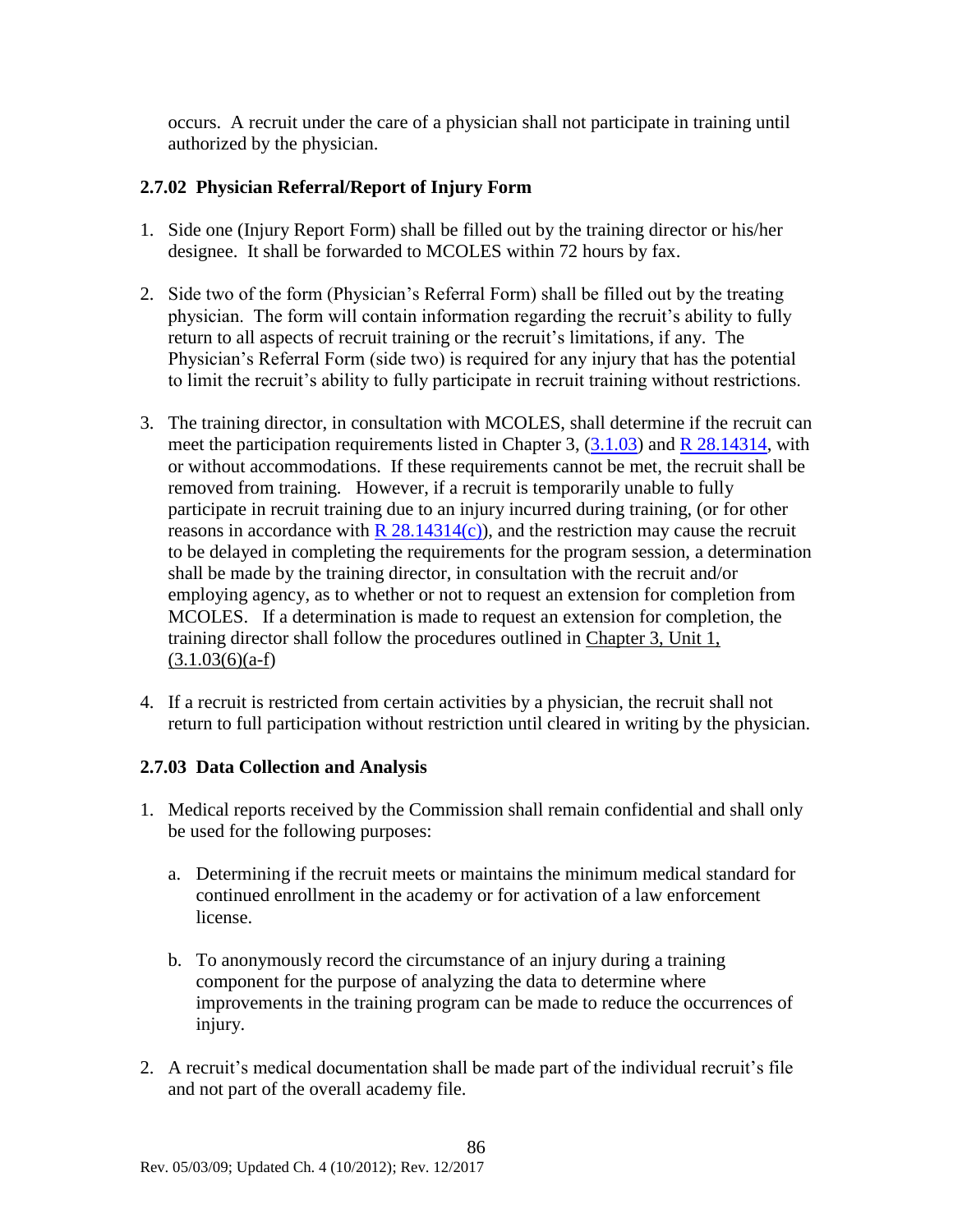# **Chapter 2 – Unit 8**

## **Basic Police Training Schools**

## **Documentation of Academy Completion**

### **POLICY**

An individual will not be deemed by the Commission to have successfully completed the basic police training program until all of the required documentation is received and verified by the MCOLES.

### **PURPOSE**

Under the authority of Public Act 203 of 1965, as amended, the Commission is responsible for ensuring that individuals meet the basic police training requirements before being eligible to receive a basic training certificate.

### **PROCEDURE**

### **2.8.01 Documentation Required for Successful Completion.**

Individual recognition of successful completion of the approved program shall occur as follows:

### **2.8.02 The Training Director Shall:**

- 1. Ensure that all recruit information (grades, absences, completion/enrollment status, completion date, etc.) indicating a recruit successfully completed the basic police training program is entered into the MCOLES Network. This shall be done no later than two (2) working days prior to the scheduled testing of recruits for the licensing examination.
- 2. Submit a completed, signed copy of the recruit record of completion of the basic training program.
- 3. Ensure all recruits are pre-registered and payment is made for the licensing examination at least two (2) weeks prior to the licensing examination date.

### **2.8.03 The Basic Training Recruit Shall:**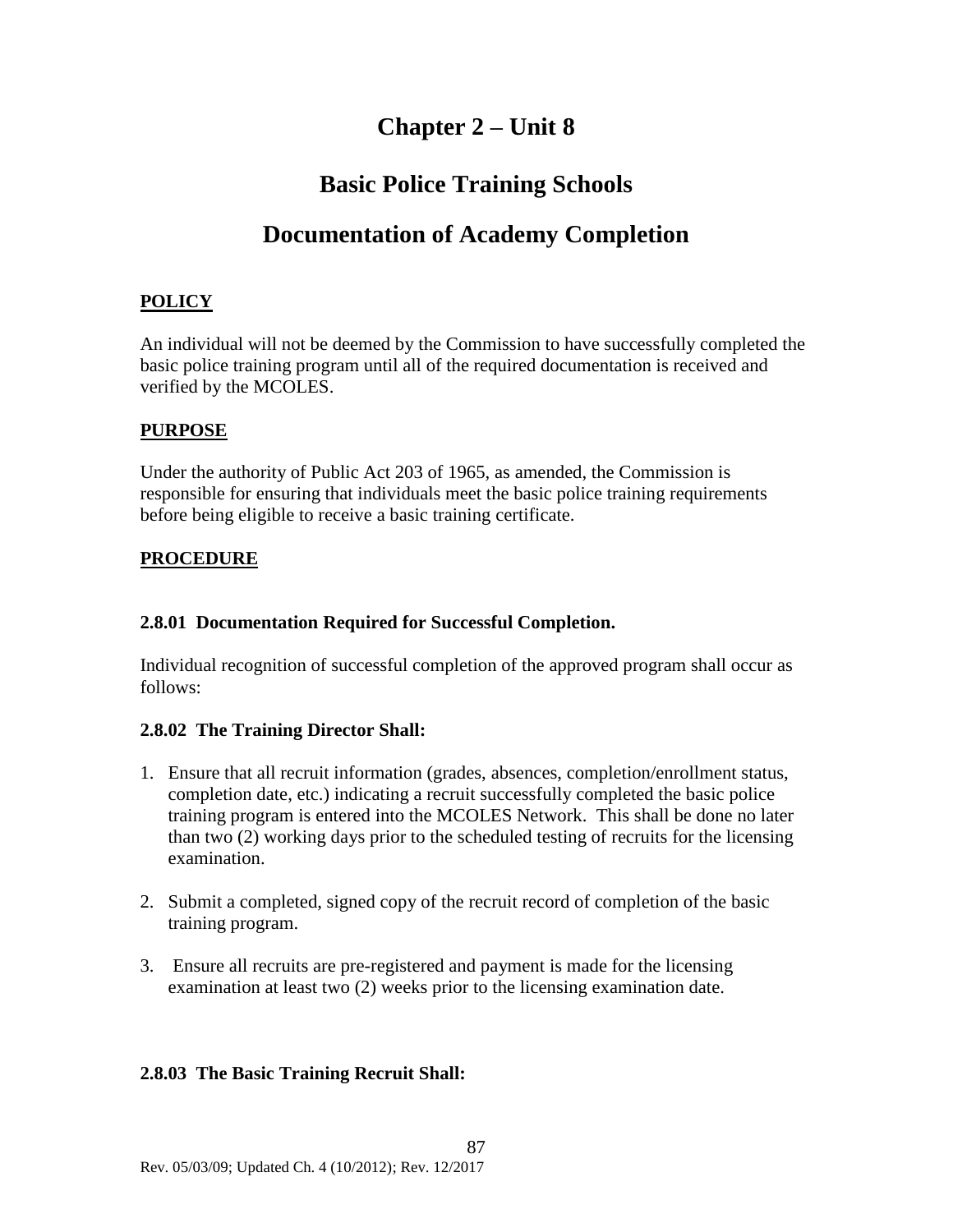- 1. Provide to MCOLES an official college/university transcript indicating that a minimum of an associate degree has been awarded.
- 2. Shall pass the MCOLES Licensing Examination within one (1) year of the session end date. In the event of a failure, one (1) re-test is allowed within that one year.

### **2.8.04 Recognition of Successful Completion**

Individual recognition of successful completion of the approved course of study will occur as follows:

- 1. The training director shall sign and submit a completed student record of completion indicating the recruit has complied with all the attendance and academic requirements.
- 2. Pre-service recruit graduates will receive a congratulatory letter once all requirements have been met and MCOLES receives an official transcript indicating the award of an associate or baccalaureate degree.
- 3. Basic police training academies shall not issue certificates for recognizing the completion of a basic law enforcement training program unless first approved by the MCOLES. If a certificate is issued it shall indicate that it is not evidence of eligibility for licensing.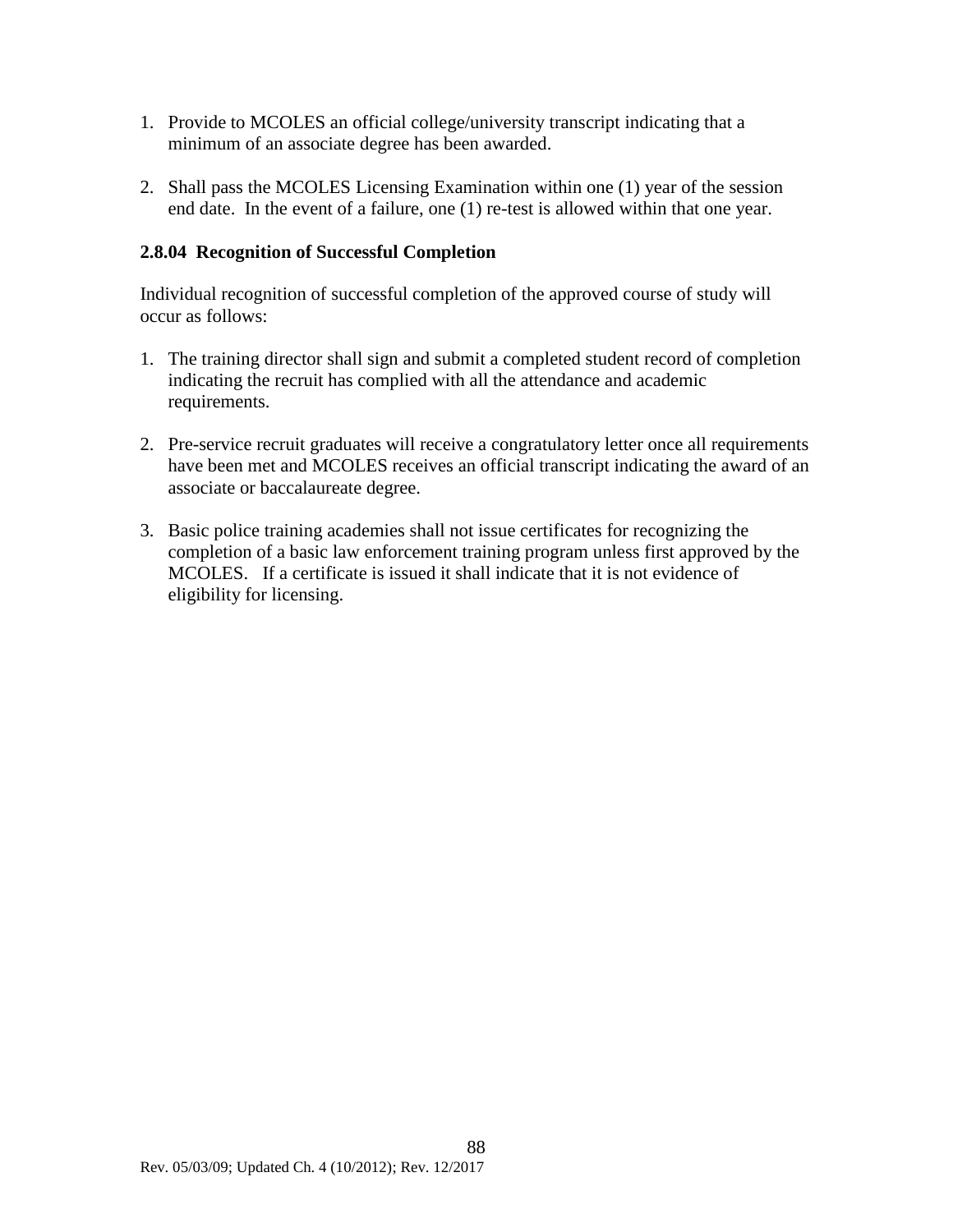# **Chapter 3**

# **Training**

| Unit 1 | <b>Basic Police Training Requirements</b>             | 90         |
|--------|-------------------------------------------------------|------------|
| Unit 2 | <b>Instructor Responsibilities and Qualifications</b> | 94         |
| Unit 3 |                                                       | 98         |
| Unit 4 |                                                       | 102        |
| Unit 5 |                                                       | 112        |
| Unit 6 | <b>Disciplinary Action for Rule and Academic</b>      | 114        |
| Unit 7 | <b>Recruit Dismissal and Appeal Procedures</b>        | <b>118</b> |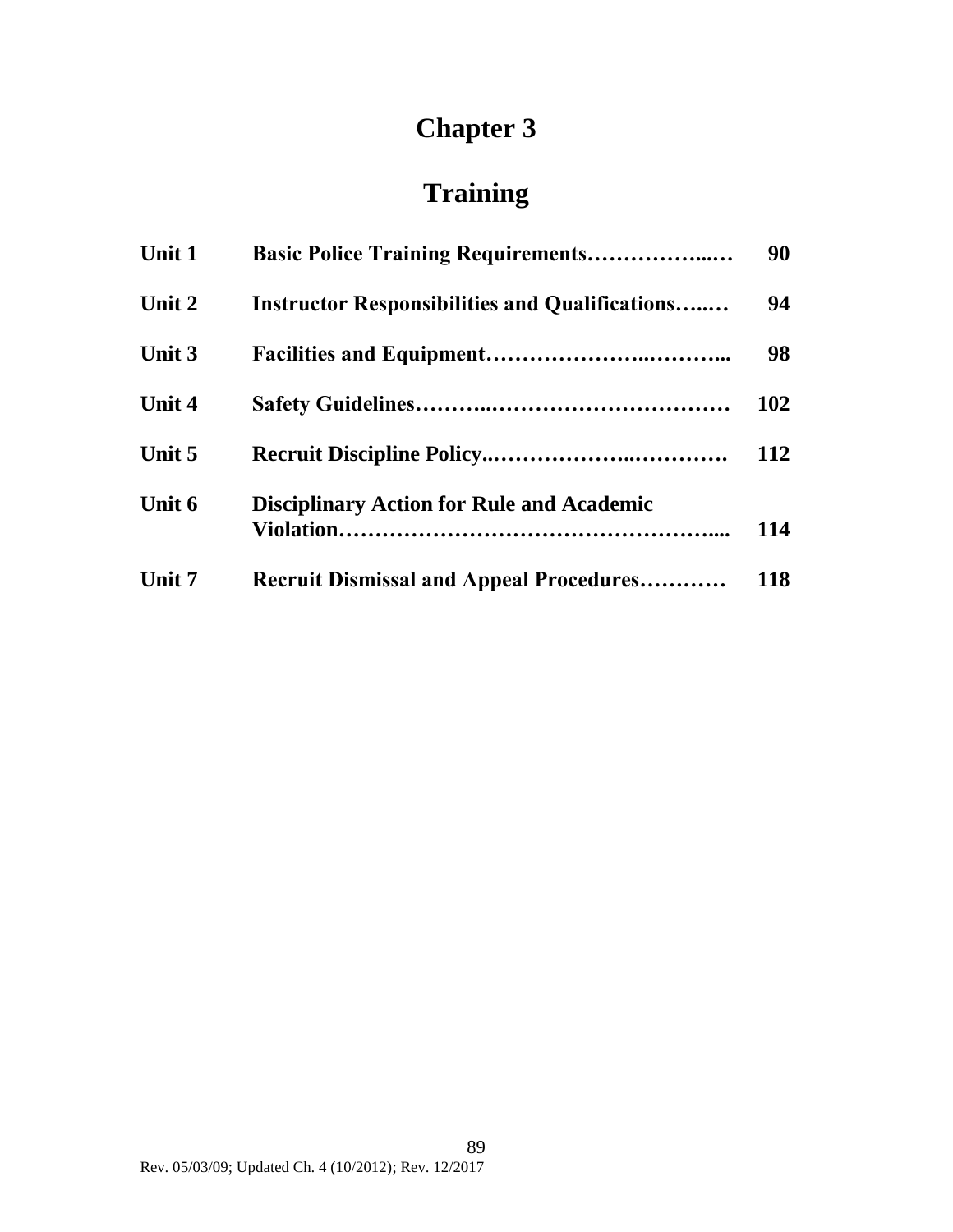# **Chapter 3 – Unit 1**

# **Basic Police Training Schools**

# **Basic Police Training Requirements**

### <span id="page-91-0"></span>**POLICY**

A recruit shall meet all basic training requirements prior to consideration for licensing as a Michigan law enforcement officer.

### **PURPOSE**

Under the authority of Public Act 203, as amended, the MCOLES is responsible for preparing and publishing minimum courses of study for the entry-level law enforcement officer.

### **PROCEDURE**

### **3.1.01 The Basic Police Training Curriculum**

The minimum basic police training curriculum consists of the mandated training objectives, which shall be made available to the students, along with the required number of hours.

### **3.1.02 Expanded Course of Study**

An approved training school may:

- 1. Increase the training hours in any Commission mandated course provided no changes are made to the original course objectives.
- 2. Add courses as long as the enhanced Curriculum is entered into the individual appropriate session in the MCOLES network.
- 3. All enhanced curricula shall be submitted to the MCOLES for approval prior to being implemented into the basic training program. This shall include the course descriptions, safety guidelines (if appropriate), lesson plans, scenario guidelines, etc.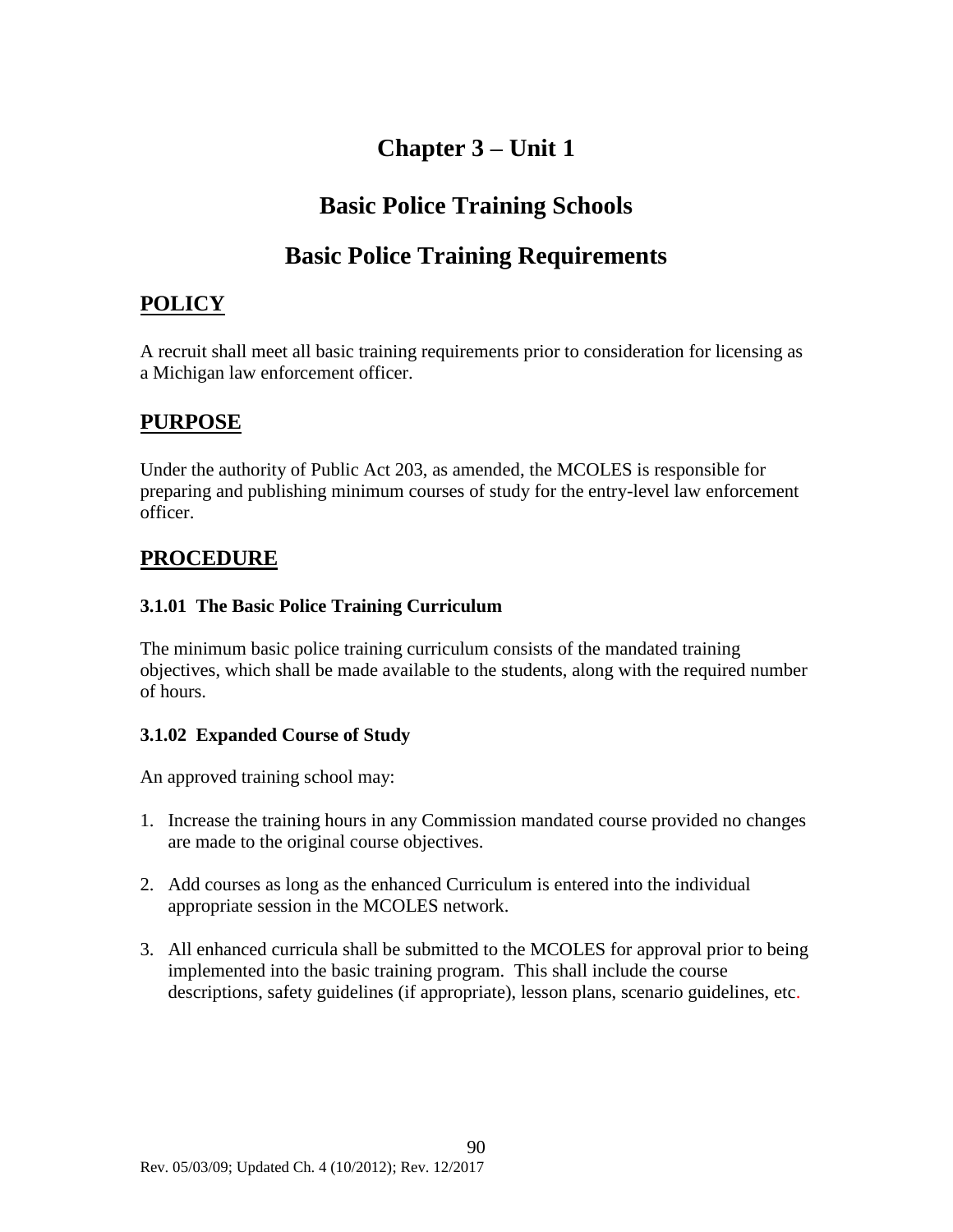### **3.1.03 Successful Completion of the Course of Study**

Except as provided for in R  $28.14314(c)$ ,  $3.1.03(4)$  and  $3.1.03(6)$  below, a recruit shall complete all of the following during the training session in order to successfully complete the program:

- 1. Attend and participate in at least 90% of the approved course of study, unless otherwise stated in this unit.
- 2 Meet the requirements for successful completion of the police skills curriculum, which are: subject control, firearms, emergency vehicle operations, physical fitness, health and wellness, and first aid as approved by Commission. Completion requirements are as follows:
	- a. Achieve 100% attendance in the classroom in each skill area to develop knowledge.
	- b. Achieve 90% attendance and participation in each skill area in the application exercises to develop skills.
	- c. Attain a passing score on a performance tests in each skill area. The requirements for passing the performance tests can be found in the following instructor manuals:
		- Firearms
		- Subject Control
		- Emergency Vehicle Operations
		- Physical Fitness/Health and Wellness
		- First Aid

Skill performance assessments and remediation requirements shall follow the assessment and remediation protocols as outlined in the instructor manuals. Individual academies or training programs used by the academies (e.g., American Red Cross, PPCT, etc.) may have higher passing scores, which shall be reflected in the annual operating plan for approval. Failure to successfully complete any skill area performance assessment shall be cause for dismissal from the basic training program.

d. Attain a passing score on a written examination in each of the skill areas which address the academic objectives. A recruit shall obtain a score of not less than 70% on each skill area examination to successfully complete the program, or a higher passing score as reflected in an approved academy's operating plan.

One written re-test shall be allowed in each skill area. Failure on the re-test shall be cause for academic dismissal from the basic training program.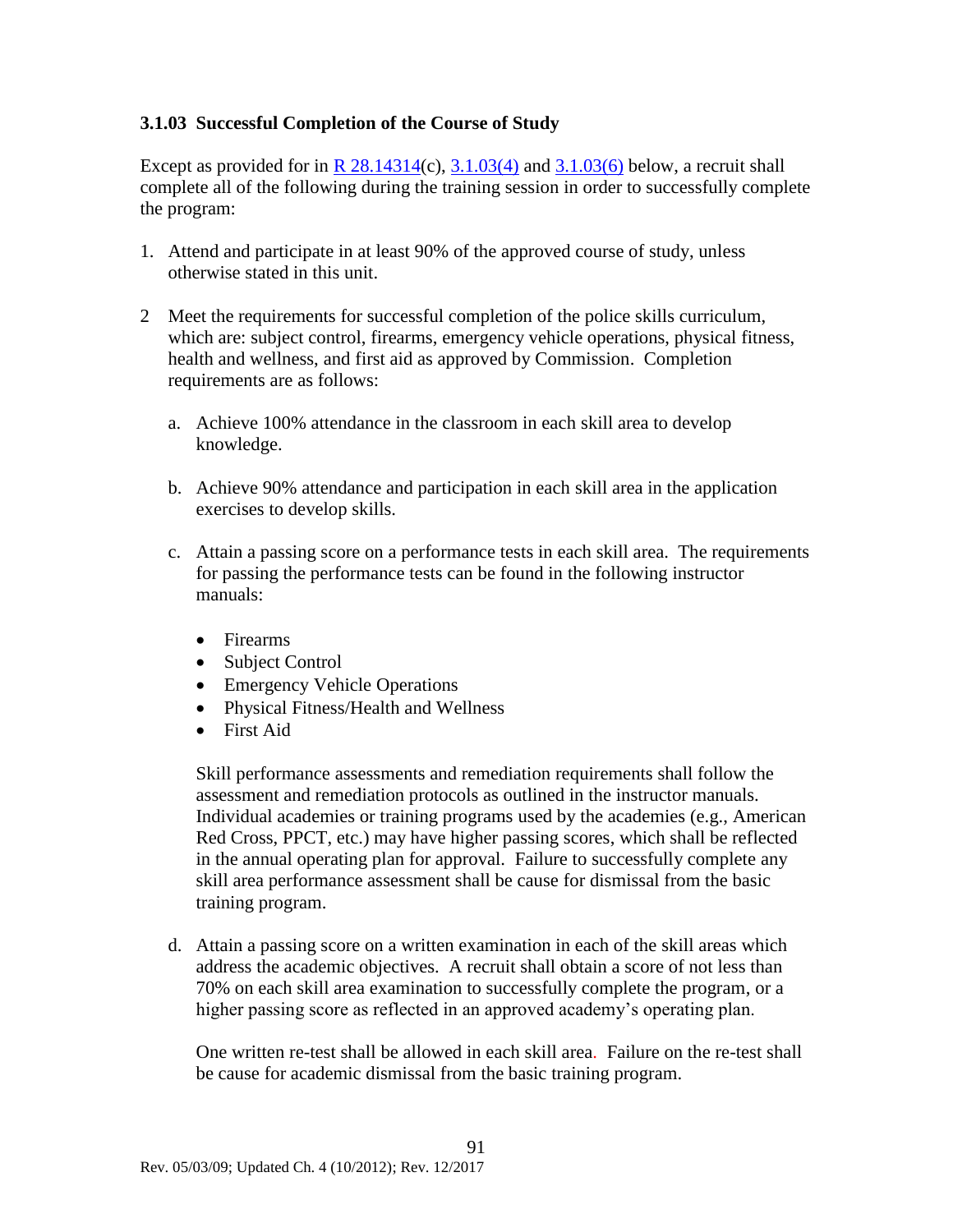- 3. Meet the requirements for successful completion of the academic courses as established by the Commission, which are:
	- a. Attain a passing score of not less than 70% on an examination, or 70% on each examination in a series, covering the criminal law and procedures objectives. One re-test shall be allowed on the criminal law and procedures examination(s). Failure on the re-test shall be cause for dismissal from the basic training program.
	- b. Attain a passing average score of not less than 70% on not less than five (5) additional examinations addressing Commission approved training objectives beyond the police skill areas and criminal law and procedure curriculum listed above.
	- c. For programs that issue letter grades, attain a satisfactory grade of C or equivalent to a (2.0) on a (4.0) scale for all basic training curriculum courses.
	- d. Pre-service recruits must meet the requirements to be awarded an associate or baccalaureate degree from an accredited college or university upon completion of the basic training academy course of study.
- <span id="page-93-1"></span>4. Recruits who hold a Paramedic, Emergency Medical Technician (EMT), or Medical First Responder License issued by the Michigan Department of Health may be exempt from all or any portion of the First Aid requirements. Persons who hold an "Emergency Response" Certificate from the American Red Cross may also be exempt from all or any portion of the first aid requirements.

A request must be made to MCOLES by the training director on behalf of the recruit in order for a determination to be made regarding qualification for this exemption. The request must be made at least 4 weeks in advance of the recruit's participation in the first aid curriculum and shall contain the following information:

- A copy of the license or certificate
- A determination by the training director as to how the required first aid curriculum hours will be made up by the recruit in order to comply with the MCOLES minimum number of required training hours. (e.g., assist the instructor during the course of the first aid training) This shall be appropriately documented on a recruit's record of completion.
- The license or certificate must be current at the completion of the program and for a recruit to be eligible to take the licensing examination.
- 5. Meet the Commission approved requirements as established by the basic training institution for the basic training program outlined in the approved operational proposal.
- <span id="page-93-0"></span>6. Exceptions to these policies may occur when an individual is temporarily incapacitated as outlined in  $R$  [28.14314.](#page-49-0) When this occurs, the training director who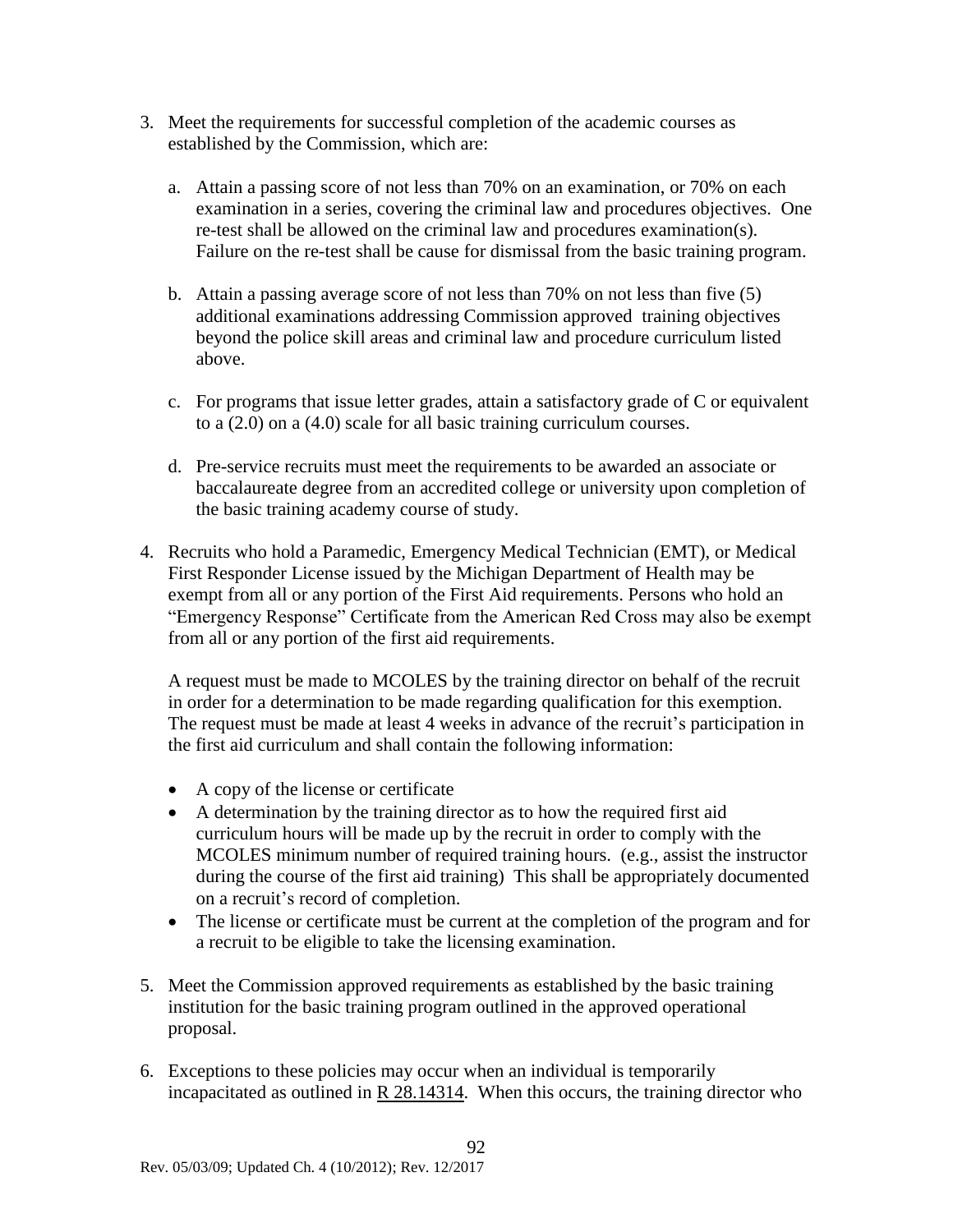is responsible for the daily operation of the training program may, at the request of the employer or a pre-service recruit, petition MCOLES to allow the recruit to successfully complete the missed training and assessment requirements beyond the session end date, provided:

a. The training director shall notify MCOLES in writing regarding the necessity for invoking the exemption and indicate when each additional testing/assessment will occur.

The letter shall indicate the nature of emergency interrupting the training, or in the case of an injury, indicate the nature of the injury and how it occurred, and a doctor's report with a diagnosis and prognosis for recovery. An estimate of missed training (and training already completed) must be made so that the recruit can participate in the missed training exercises at a later date in order to sufficiently acquire the knowledge or skill. Estimated dates for the participation in, and completion of, training and testing. Final completion of the course of study must be within one year of the session end date.

- b. In the case of an employed recruit, the individual's department shall notify MCOLES in writing that they are aware of the training and testing requirements and that the employee does not meet the minimum employment standards and is not eligible for licensing until the requirements are met. The agency shall also commit in writing to the requirements imposed by the academy for successful completion of all missed training and testing, which may include additional costs to the agency.
- c. A pre-service recruit shall also be apprised of the completion requirements that may include finishing mandatory training hours, and may also include additional costs to the student for scheduling instructors for training and testing outside the normal schedule.
- d. The training and testing requirements must be fulfilled within one year of the recruit's original session graduation date.
- e. Commission staff shall be notified when and where the continuation of missed training and testing will be held. The recording of the necessary training shall be documented in the MITN system and verified by the Commission staff. MCOLES may conduct an inspection of the continued training and testing session(s).
- f. Recruits granted an extension for completion shall not be given the licensing examination until the course of study has been completed.
- 7. Pass the MCOLES Licensing Examination within one year of the completion of the training session end date as documented in the MCOLES network. One retest is allowed within one year.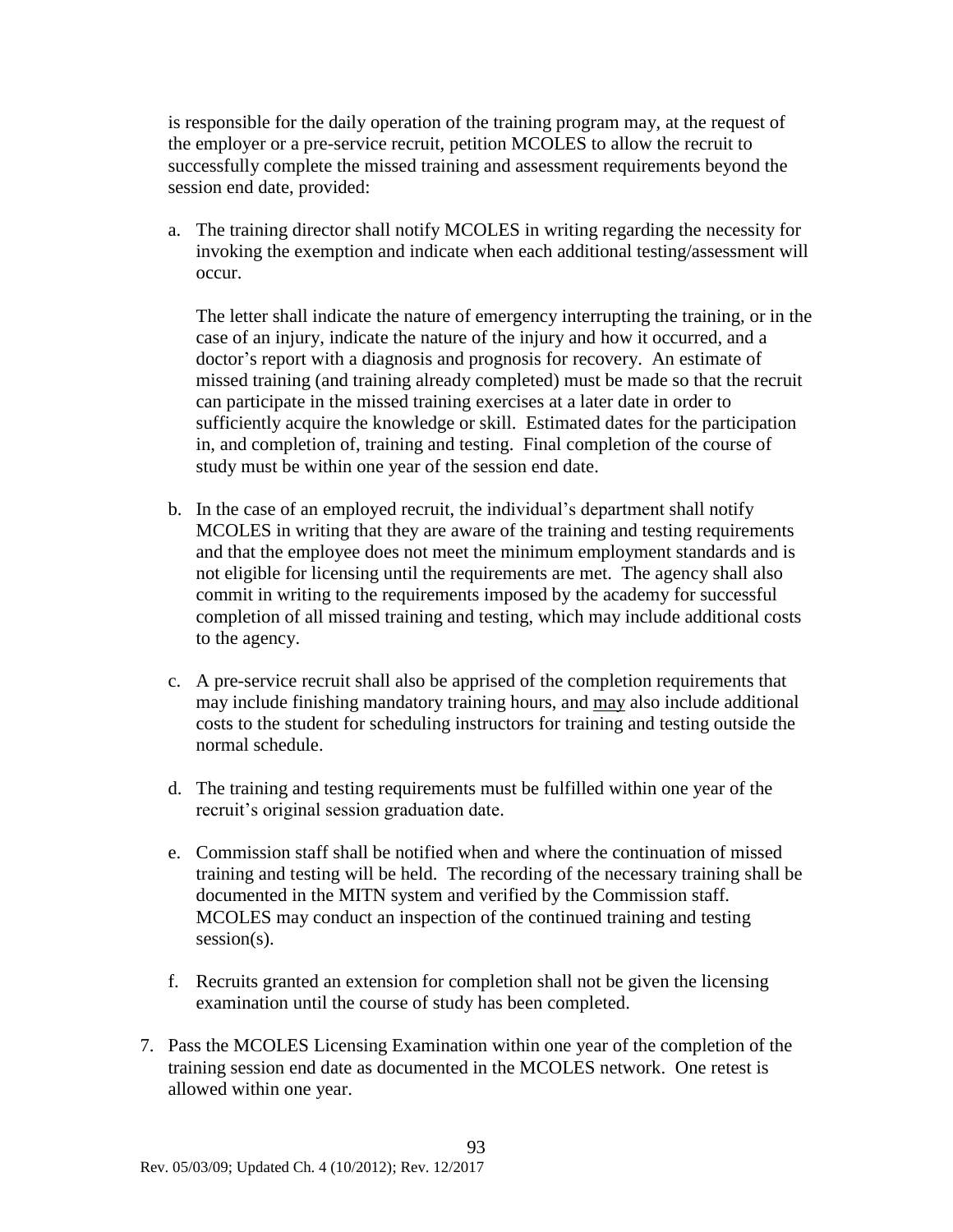# **Chapter 3 – Unit 2**

# **Basic Police Training Schools**

### **Instructor Responsibilities and Qualifications**

### <span id="page-95-0"></span>**POLICY**

Instructors in the basic police training program shall meet acceptable standards of competence and behavior.

### **PURPOSE**

Instructors shall possess the necessary experience, knowledge and skills to effectively instruct in their assigned areas of the basic police training program, and be knowledgeable of the Commission's philosophical statement for basic training programs as described in [Chapter 1, Section 4.](#page-58-0)

### **PROCEDURE**

### **3.2.01 Instructor General Qualifications:**

- 1. It is recommended that an instructor should complete an instructor training course that includes the principles of adult learning theory.
- 2. Instructors shall be trained in policies regarding sexual, racial and other forms of harassment. At no time will this type of behavior be tolerated by MCOLES.
- 3. All instructors shall have a minimum of one (1) year job experience in the field of law enforcement or the relevant professional training, demonstrable skills and experience in the subject matter to which the instructor is assigned.
- 4. The instructor shall be recommended by the training director to receive MCOLES approval. This recommendation shall be made in writing to the MCOLES for approval prior to the session when the instructor will be teaching.
- 5. All instructors shall submit a résumé outlining work experience, certifications, and qualifications for the instructor position. Copies of current certifications shall be submitted and maintained on file with the training director along with instructor résumé for review.
- 6. Once approved as an instructor by MCOLES, instructor qualifications shall be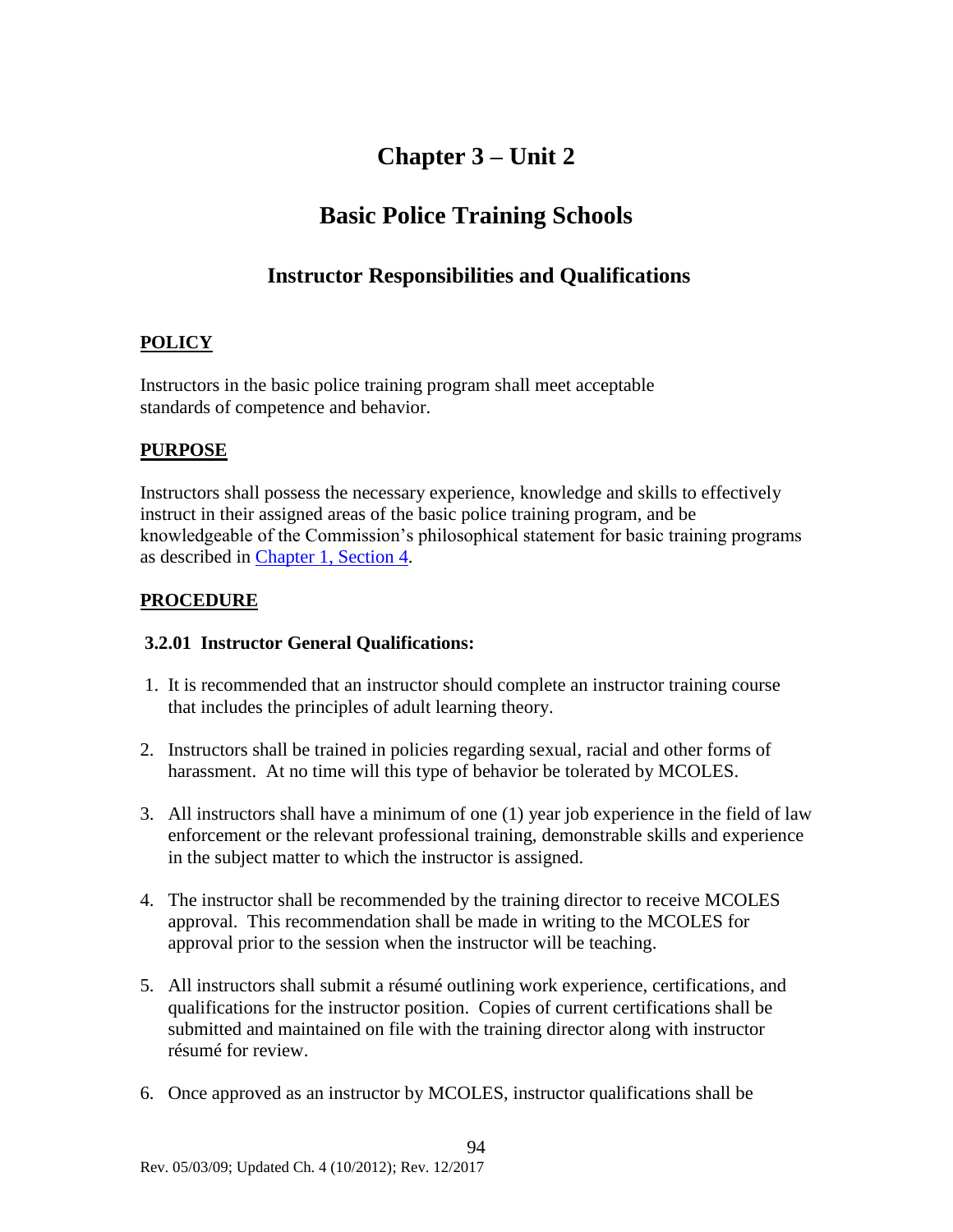submitted to the training director prior to teaching in an academy session and shall be updated not less than every three (3) years.

- 7. All instructors must maintain current instructor status in order to continue to be recognized by MCOLES as an academy instructor. Any instructor who has a break in teaching duties or does not receive continuing education in their area of expertise for greater than two (2) years shall no longer be recognized by MCOLES as a current instructor and shall re-submit for approval prior to teaching in an academy session.
- 8. An instructor shall be evaluated by the training director or his/her designate as outlined in Chapter 2, Unit  $5(2.5.02(9))$ . The training director shall maintain a copy of the written evaluation on file for an inspection by MCOLES.

### **3.2.02 Instructor General Requirements**

- 1. All instructors shall submit a current lesson plan to the training director prior to each course instruction. This shall be done not less than once per year. The lesson plan shall include, but is not limited to, topic/course outline, dates and time allotments for each topic taught, course handouts, books, videos/DVD's used, power point outlines, exam schedule (for pre-service track programs), scenario training, and MCOLES basic training module objectives. The lesson plan shall include the MCOLES training objectives but the objectives shall not take the place of a lesson plan.
- 2. Instructors, in conjunction with the training director, shall develop test items to measure student achievement of the MCOLES training objectives. Test items shall be current and relevant to the MCOLES objectives. Test items shall be reviewed for appropriateness on a regular basis but not less than once per year.

### **3.2.03 Instructor Requirements in Content Area(s)**

### **1. Legal Instruction:**

All legal subjects shall be taught by an attorney admitted to and in good standing with the Michigan Bar Association.

### **2. First Aid:**

An instructor in first aid shall be a qualified instructor trained and registered by a nationally recognized first aid training program (e.g., American Red Cross or American Heart Association) in order to be approved by MCOLES to instruct in this subject area.

### **3. Subject Control:**

A subject control primary and assistant instructor shall have successfully completed an MCOLES recognized subject control instructor training course prior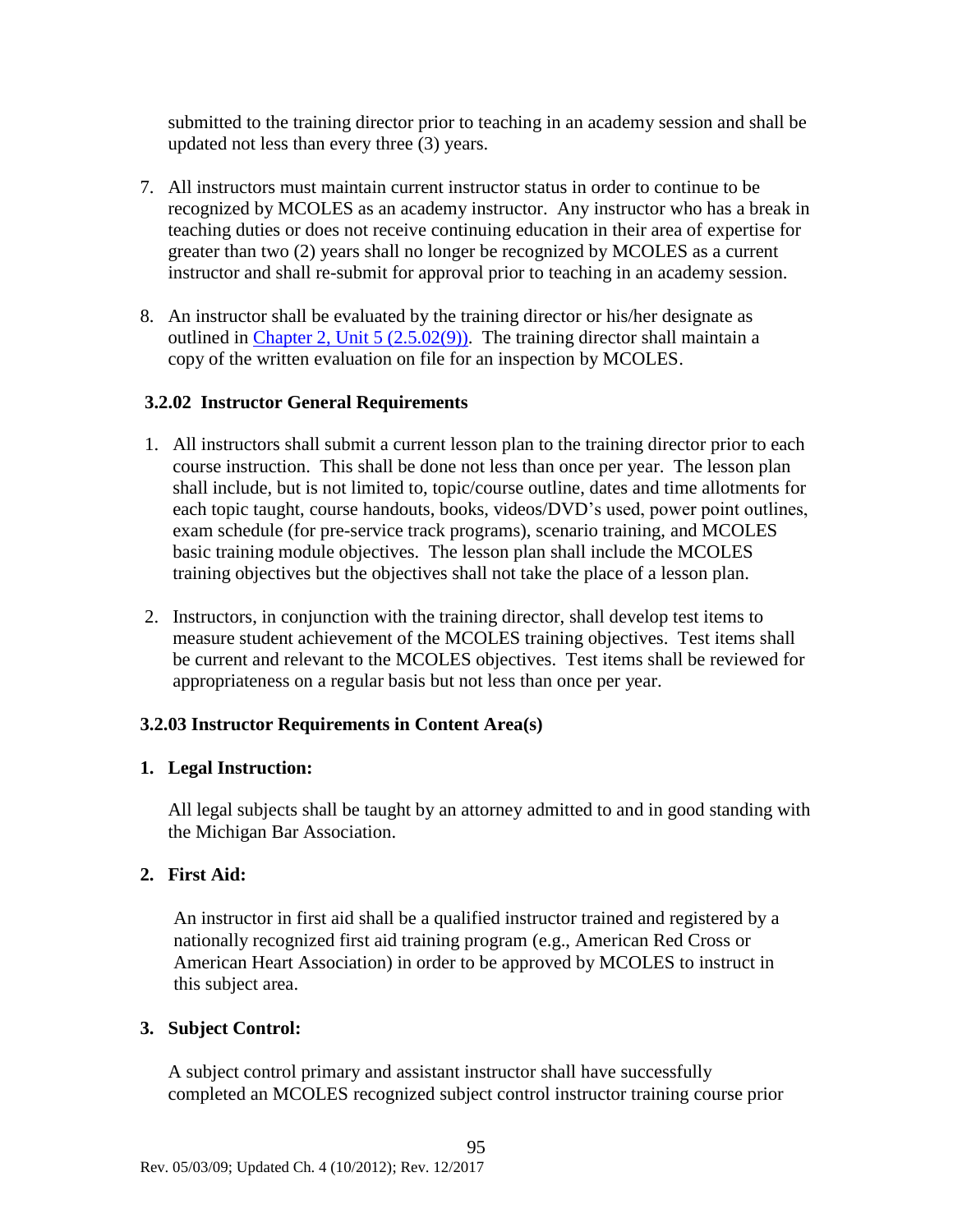to instructing in this subject area. Additionally, a primary instructor shall have served as an assistant instructor under the tutelage of a primary instructor of at least one session or equal time as an in-service instructor prior to being designated a primary instructor. Instructors shall maintain current certifications (e.g., PPCT, GAGE, etc.), if the instructor's qualification is based on these certifications.

#### **4. Emergency Vehicle Operations:**

An emergency vehicle operations instructor and assistant instructor shall have successfully completed an MCOLES recognized emergency vehicle operation instructor training course. Additionally, a primary instructor shall have served as an assistant instructor under the tutelage of a primary instructor for at least one session or equal time as an in-service instructor prior to being designated a primary instructor. Instructors shall maintain current certification, teaching status or continuing education in the field in order to continue to be recognized by MCOLES as an instructor.

#### **5. Firearms:**

A firearms primary and assistant instructor shall have successfully completed an MCOLES recognized instructor training course. Additionally, a primary instructor shall have served as an assistant instructor under the tutelage of a primary instructor for at least one session or equal time as an in-service instructor prior to being designated a primary instructor. Instructors shall maintain current certification, teaching status or continuing education in this field in order to continue to be recognized by MCOLES as an instructor.

### **6. Hazardous Materials:**

A hazardous materials instructor shall have successfully completed an MCOLES or nationally recognized HazMat instructor training course. Instructors shall maintain current certification, teaching status or continuing education in this field in order to continue to be recognized by MCOLES as an instructor.

#### **7**. **Speed Measurement:**

A speed measurement instructor shall have successfully completed an MCOLES recognized speed measurement instructor training course. Instructors shall maintain current certification, teaching status or continuing education in this field in order to continue to be recognized by MCOLES as an instructor.

#### **8. Physical Fitness/Health and Wellness:**

A physical fitness/health and wellness instructor shall have successfully completed the Cooper Institute training or other MCOLES recognized fitness training instructor course. Additionally, a primary instructor shall have served as an assistant instructor under the tutelage of a primary instructor for at least one session or equal time as an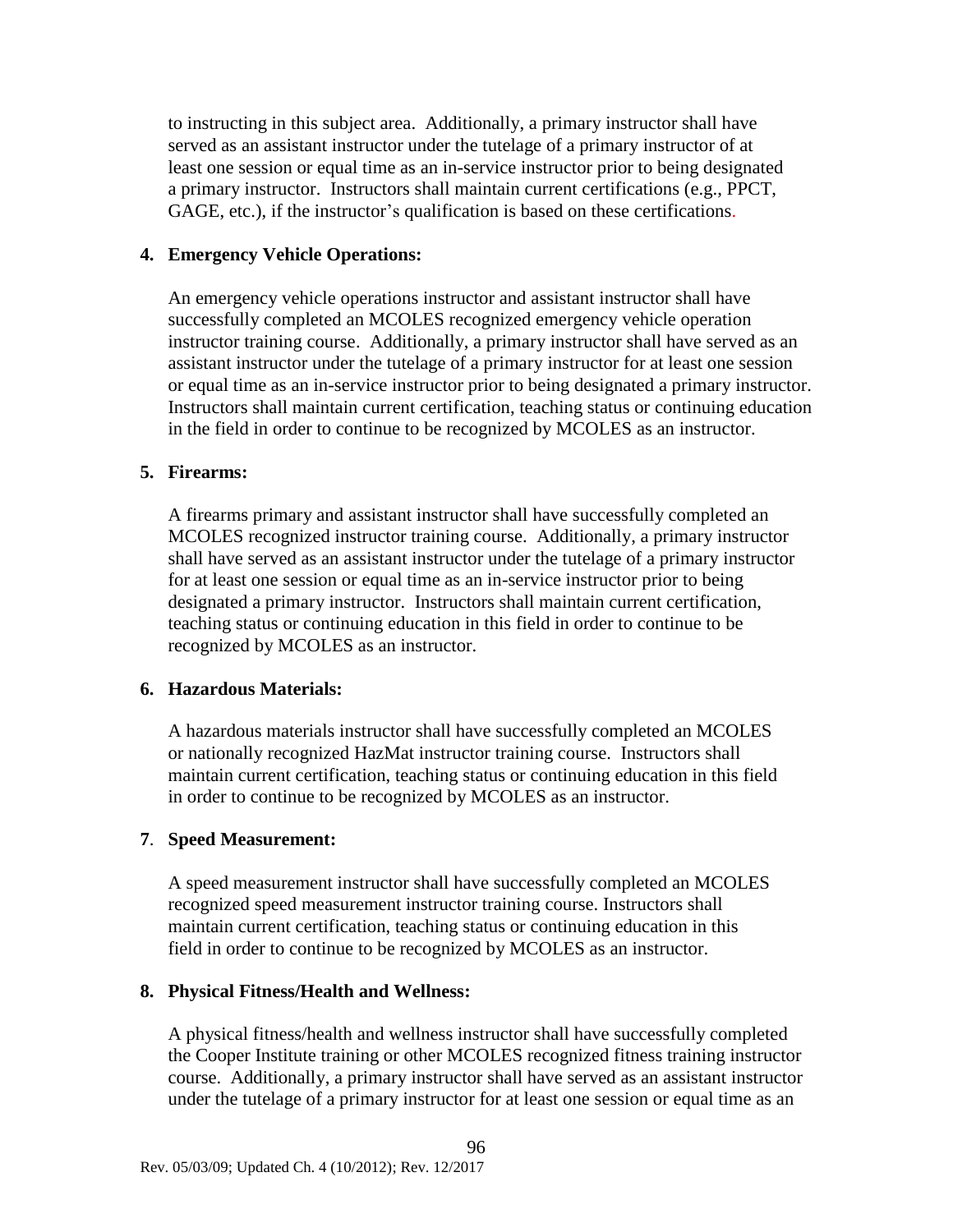in-service instructor prior to being designated a primary instructor. Instructors shall maintain current certification, teaching status or continuing education in this field in order to continue to be recognized by MCOLES as an instructor.

### **3.2.04 Classroom Demeanor and Appearance**

- 1. An instructor shall reflect high standards of professionalism both in appearance and behavior.
- 2. An instructor shall have the ability to effectively communicate with students as adult learners and to instruct in a manner that motivates students to learn.
- 3. An instructor shall not demean, haze, or otherwise treat a recruit in a less than professional manner.
- 4. An instructor shall adhere to the training academy's published policies regarding classroom demeanor including: appropriate language, academy atmosphere, hazing, discipline of students, workplace harassment, and treating students with dignity and respect.
- 5. An instructor shall adhere to the scenario safety guidelines published in the MCOLES policies and procedures manual as well as those published by the academy. An instructor shall not undertake any methods of instruction, in or out of the classroom, or any interaction with a student that is unprofessional, abusive, demeaning, disrespectful, or places the student at an unnecessary risk of injury.

### **3.2.05 Continuation of Instructor Status**

1. An instructor shall be evaluated by the training director or his/her designate as outlined in [Chapter 2, Unit 5](#page-76-0) (2.5.02(9)). The training director shall maintain a copy of the written evaluation on file for an inspection by MCOLES.

Failure to perform satisfactorily may result in the revocation of instructor status by the MCOLES.

2. An instructor shall teach in his/her assigned curriculum area at least once every two (2) years in order to maintain their MCOLES approved status. It is the instructor's responsibility to remain current in his/her respective area of instruction.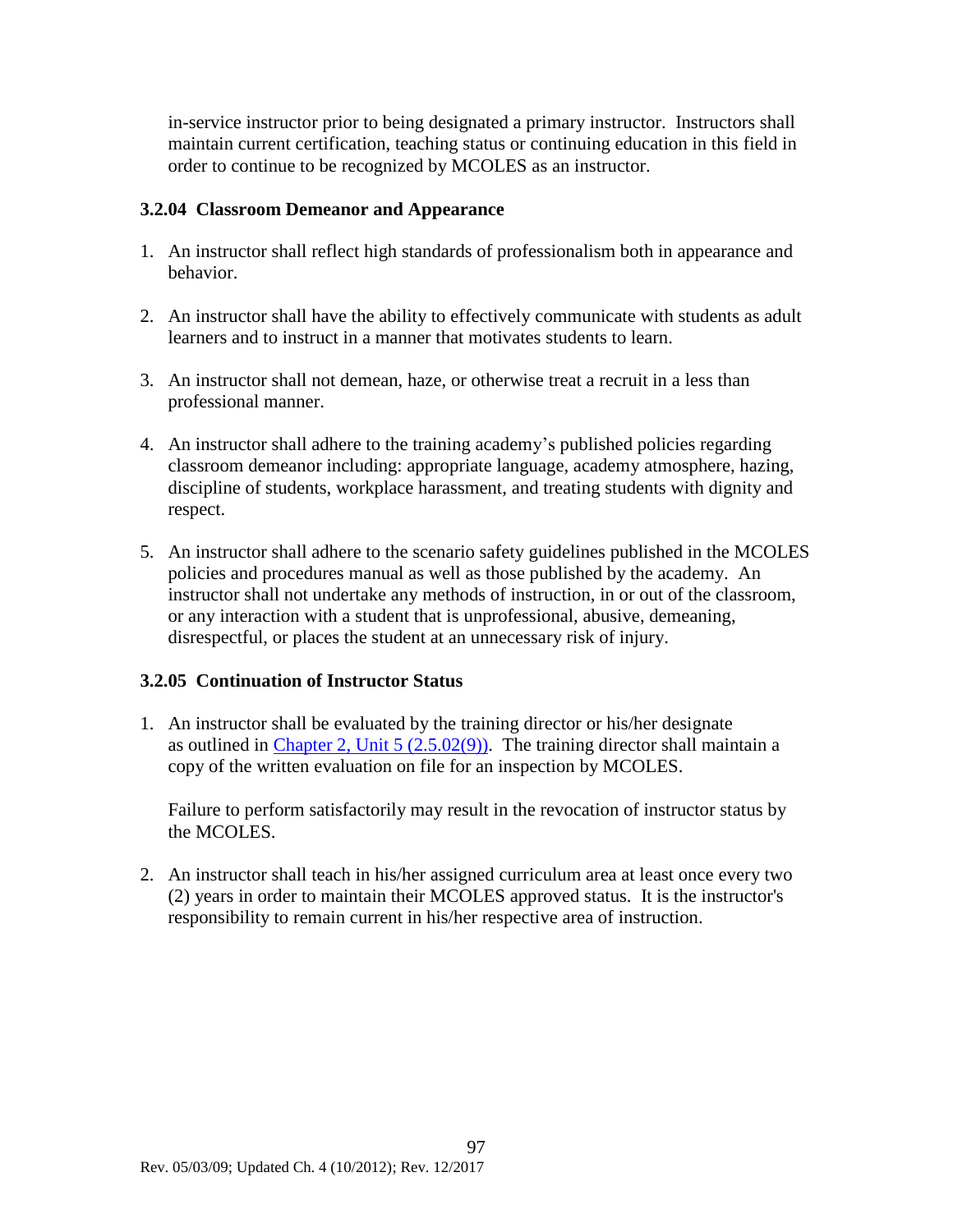# **Chapter 3 – Unit 3**

# **Local and Regional Basic Police Training Schools**

# **Facilities and Equipment**

### <span id="page-99-0"></span>**POLICY**

An approved basic training academies facilities and equipment shall meet all established MCOLES requirements necessary to accommodate the authorized number of students in the approved annual proposal.

### **PURPOSE**

Under the authority of PA 203, of 1965, as amended, the Commission is responsible for preparing and publishing minimum standards for training facilities and equipment.

### **PROCEDURE**

### **3.3.01 Minimum Requirements for Facilities**

The facilities shall consist of:

### **1. Classroom and Library**

- a. The classroom shall have an environment (climate control, noise barrier, seating, etc.) that is conducive to effective learning.
- b. A library containing books and reference material addressing the law enforcement discipline shall be readily available to the recruit.
- c. Classroom equipment shall consist of suitable audio/visual equipment; projection screen that meets projection standards for room size; copier equipment; flip chart; chalkboards; bulletin boards; fingerprinting equipment; material for recruit practice; and facsimile machine.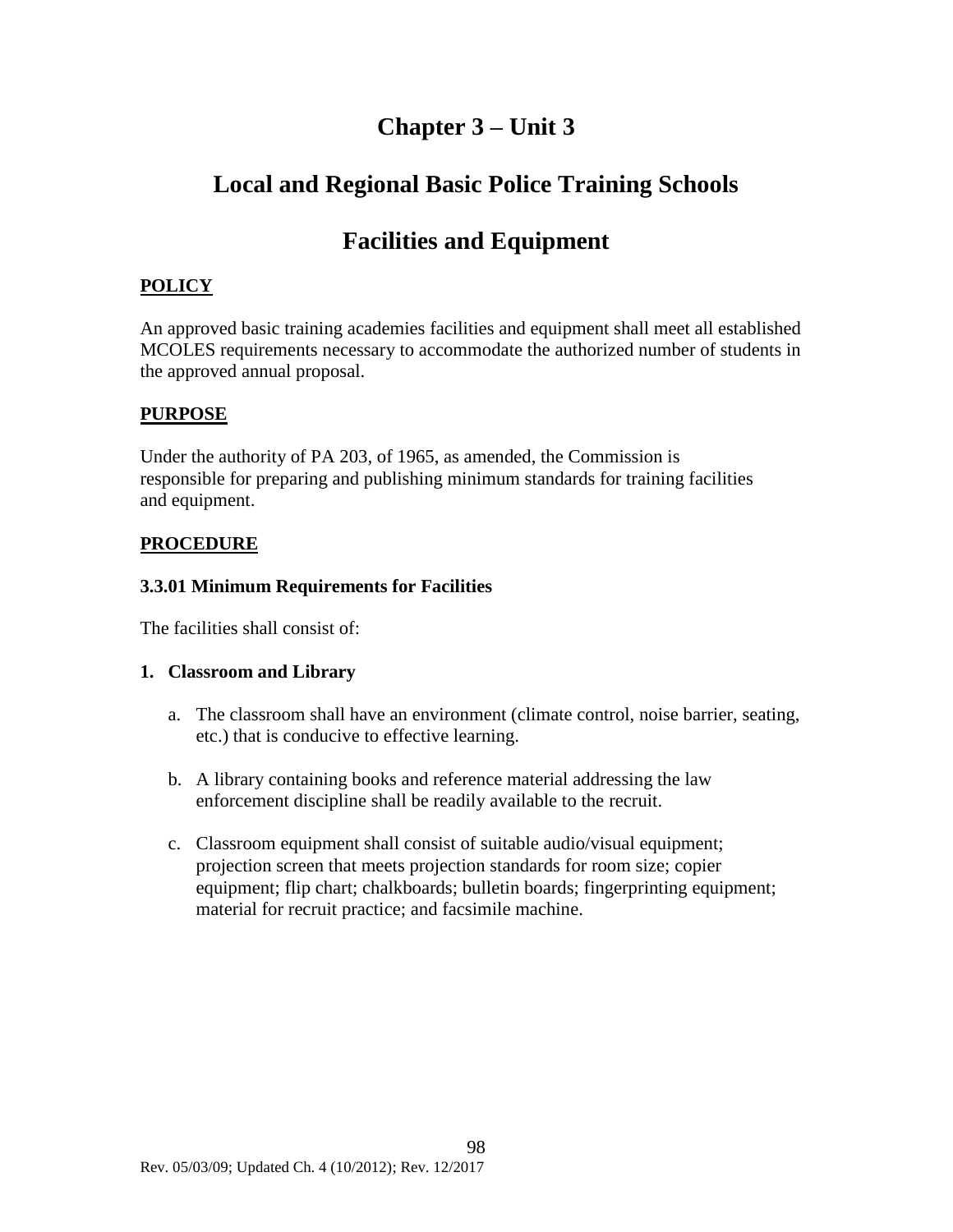### **2. Firearms Range**

- a. The firearms range, whether indoors or outdoors, shall comply with current Commission firearms specifications, as specified in the document entitled, "Firearms Standard." The firearms range shall be constructed so as to accommodate the basic training mandated firearms course of fire. The firearms range shall comport with the Michigan Occupational Health Standards for lead contamination, pursuant to Administrative Rules R 325.51901-51958.
- b. Equipment shall consist of eye and ear protectors for each person on the firearms range (individuals may provide their own). The ear protectors shall be of suitable quality and shall be based on regulations promulgated by the Michigan Occupational Safety and Health Administration (MIOSHA) and the Federal Occupational Safety and Health Administration (OSHA) as appropriate for acceptable noise levels. The Michigan standards appear in Administrative Rules R 325.60101-60128. The federal standards appear in 29 CFR 1910.95. Muffs shall provide a minimum attenuation of 25db. Handguns and holsters type(s) shall be those commonly used by the law enforcement agencies served by the academy. The equipment combination shall be appropriate (e.g., holster fits handgun).
- c. In addition, a site survey shall be conducted for hazards and the need for required protective clothing and equipment, etc. in accordance with MIOSHA Administrative Rules 408.13301 et seq.

### **3. Subject Control**

- a. The training area for subject control training shall be large enough to allow the practice of required takedowns, holds, and releases without injury to the participants. The gym mats shall meet or exceed the current standards as established by the National Collegiate Athletic Association (NCAA).
- b. Subject control training shall conform to the safety specifications contained in the MCOLES Subject Control Instructor Manual as well as [Chapter 3, Unit 4](#page-103-0) of this manual.
- c. A locker room shall be convenient with a locker for each individual. Separate shower, and toilet facilities shall be available for males and females.
- d. Equipment shall, at a minimum, consist of handcuffs and leather goods, policetype shotguns, and riot batons.
- e. First Aid equipment shall be readily available during the practical exercises and evaluation of subject control techniques. Protocols shall be developed for blood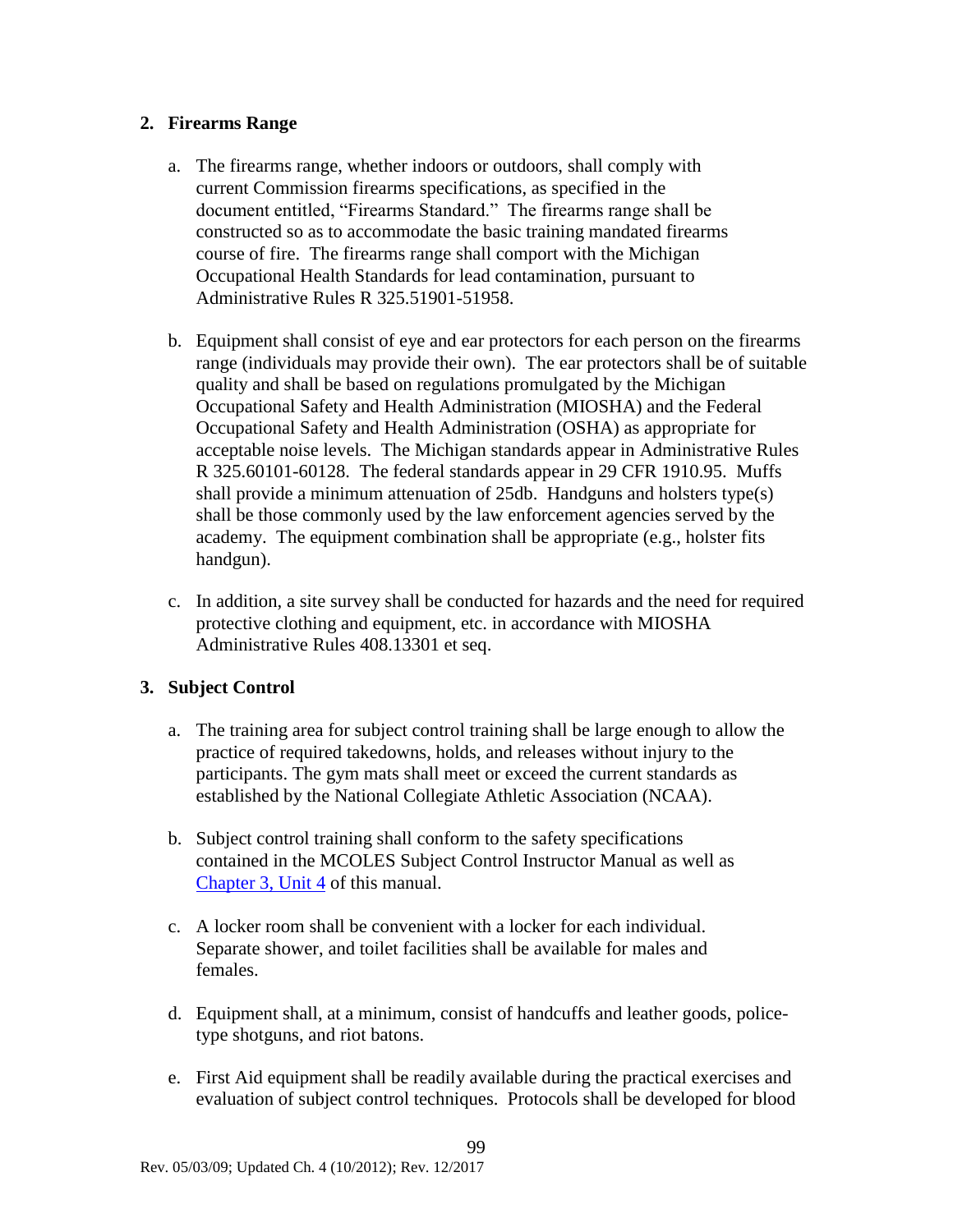clean-up and blood borne pathogens. Recruits shall have appropriate protective gear during exercises involving subject resistance.

### **4. Emergency Vehicle Operation**

- a. The area utilized for emergency vehicle operation shall be constructed so as to meet or exceed the standards in the MCOLES EVO Instructor Manual. Adequate space shall be provided for the safe performance of the cone exercises and evaluations, as diagramed in the EVO Instructor Manual. The area immediately adjacent to the site must be free of curbing and other obstacles. A fire extinguisher shall be readily available.
- b. Night driving exercises shall conform to the safety specifications contained in the MCOLES EVO Instructor Manual.
- c. Vehicles shall consist of manufacturer's designated "police package" vehicles. It is recommended that the vehicle should be equipped with job related Emergency Vehicle Operations equipment.
- d. The driver training facility shall have an emergency response plan to respond to injuries, accidents or incidents.
- e. The basic training academy shall have a vehicle use policy in place that conforms to the Commission's published Vehicle Use Policy.

### **5. Reading and Writing Test Administration**

Computer labs or test carrels for the administration of the reading and writing examination shall be configured so as to provide adequate lighting, ample seating, and a quiet and private atmosphere. The site shall conform to the specifications listed in the MCOLES Reading and Writing Test Proctor Manual. Each test taker shall have access to a computer, including a keyboard, monitor, and mouse. The examination shall be administered only by test proctors certified by the MCOLES approved vendor. The training director shall ensure all reading and writing test proctors are trained, updated and comply with the requirements for delivery of the test. If proctors conduct tests infrequently, the procedures shall be reviewed with proctors prior to any testing.

### **6. Physical Fitness Examination**

The test site for the administration of the pre-enrollment, diagnostic, and exit physical fitness examinations shall conform to the specifications as listed in the MCOLES Physical Fitness Test Proctor Manual and the MCOLES Physical Fitness Policy and Procedure Manual. The tests shall be administered only by trained test proctors. The training director shall ensure all physical fitness test proctors are trained, updated and comply with the requirements for delivery of the entrance and exit tests. If proctors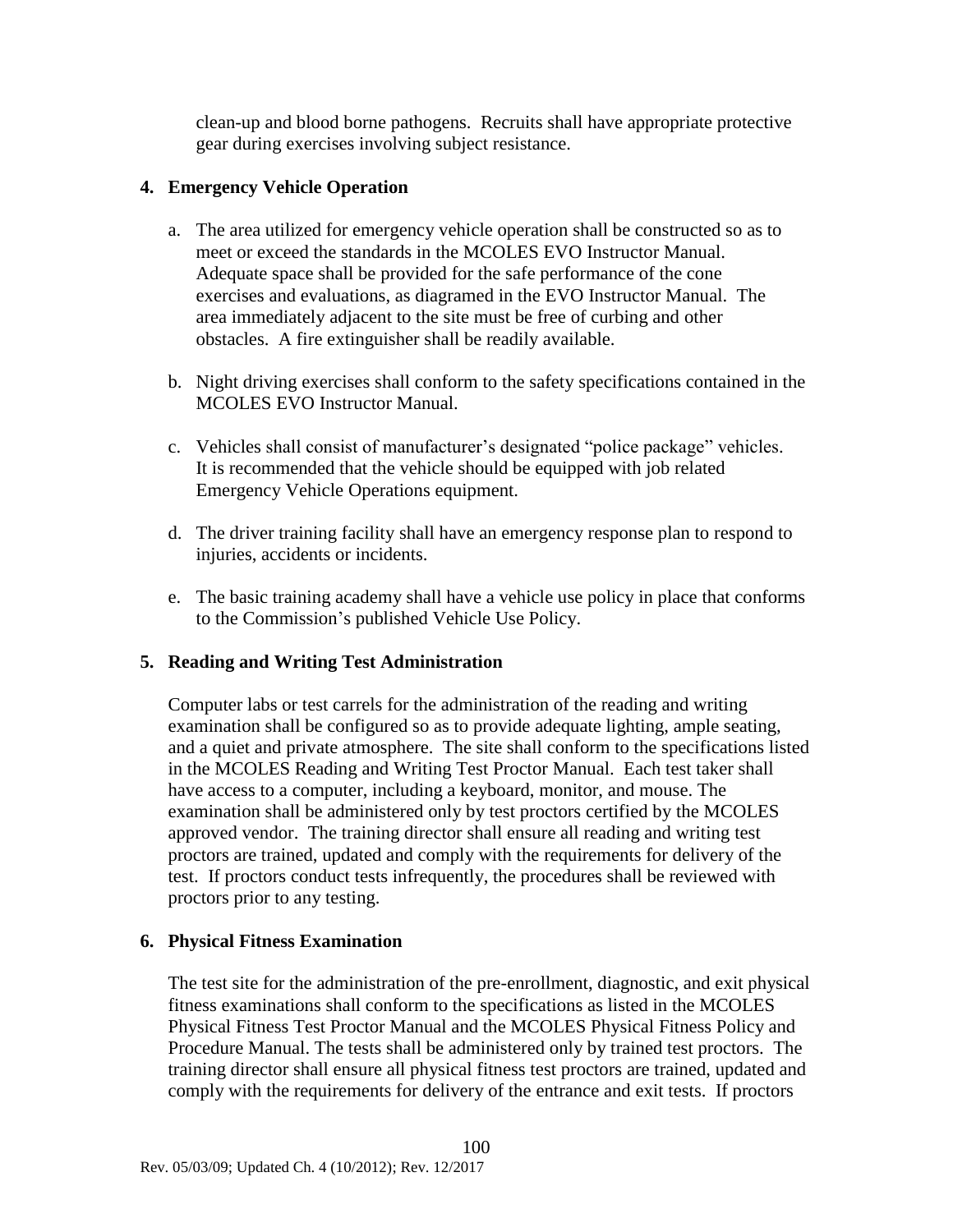conduct tests infrequently, the procedures shall be reviewed with proctors prior to any testing.

Equipment used for testing shall conform to those specifications listed in the MCOLES Physical Fitness Test Proctor Manual.

### **7. Licensing Examination**

Recruits shall have access to a computer lab or test carrel for the administration of the MCOLES Licensing Examination. The test shall be proctored by representatives from MCOLES. All test sites shall provide adequate lighting, ample seating, and a quiet and private atmosphere. Academies shall have access to the technology required to utilize the automated testing platform. Each test taker shall have access to a computer, including a keyboard, monitor, and mouse.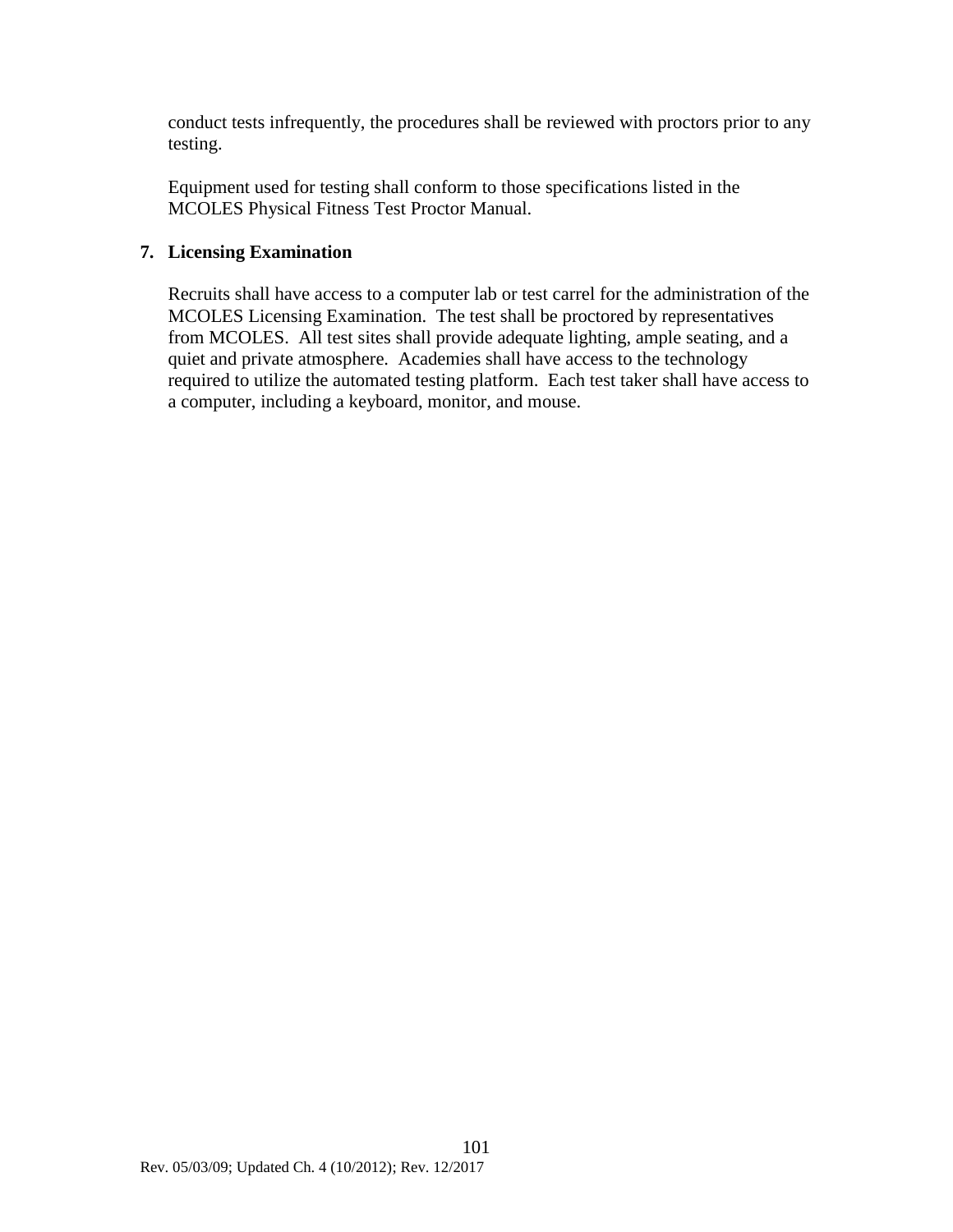# **Chapter 3 – Unit 4**

# **Basic Police Training Schools**

# **Training Safety Guidelines**

<span id="page-103-0"></span>Adult learning theory promotes many interactive approaches to training delivery which have application in the academy setting. In recent years, law enforcement training has embraced problem-based learning (PBL), including experiential learning exercises like realty-based training scenarios, as an essential methodology to effective law enforcement training.

Scenario training is an excellent example and effective method of interactive adult learning, applying classroom studies to simulated situations requiring the appropriate law enforcement response. Scenario training will assist the recruit's development in critical thinking, multi-tasking, and problem solving. The scenarios also provide an opportunity for instructors to evaluate the recruit's skills and judgment (decision making), as they progress through the basic training curriculum.

The inherent risk involved in reality-based scenario training requires the establishment of strict safety policies, procedures, and protocols to maintain a safe training environment and reduce the risk of injury to everyone involved. These safety guidelines are meant to establish systems and protocols that will maintain safety during dynamic training.

### **Scenario Development**

Scenarios shall be developed with specific performance objectives identified from the MCOLES Basic Training Curriculum and approved academy curriculum that is beyond the minimum requirements of MCOLES. Instructors with relevant expertise (e.g., firearms, subject control, legal, patrol tactics, etc.) shall participate in the scenario development process. It is extremely important that all scenarios afford the student with an opportunity to succeed. The intent is to cause the recruit to apply the appropriate law enforcement knowledges, skills and abilities necessary to perform appropriately and handle the situation presented in the scenario. In other words, the scenarios should be "winnable," and reflect a realistic law enforcement job task that has been presented in the recruits' training (e.g., traffic stop, building search, subject arrest, etc.). MCOLES recommends requiring the recruits to articulate the justification for their actions after each scenario, either verbally or by means of a written report.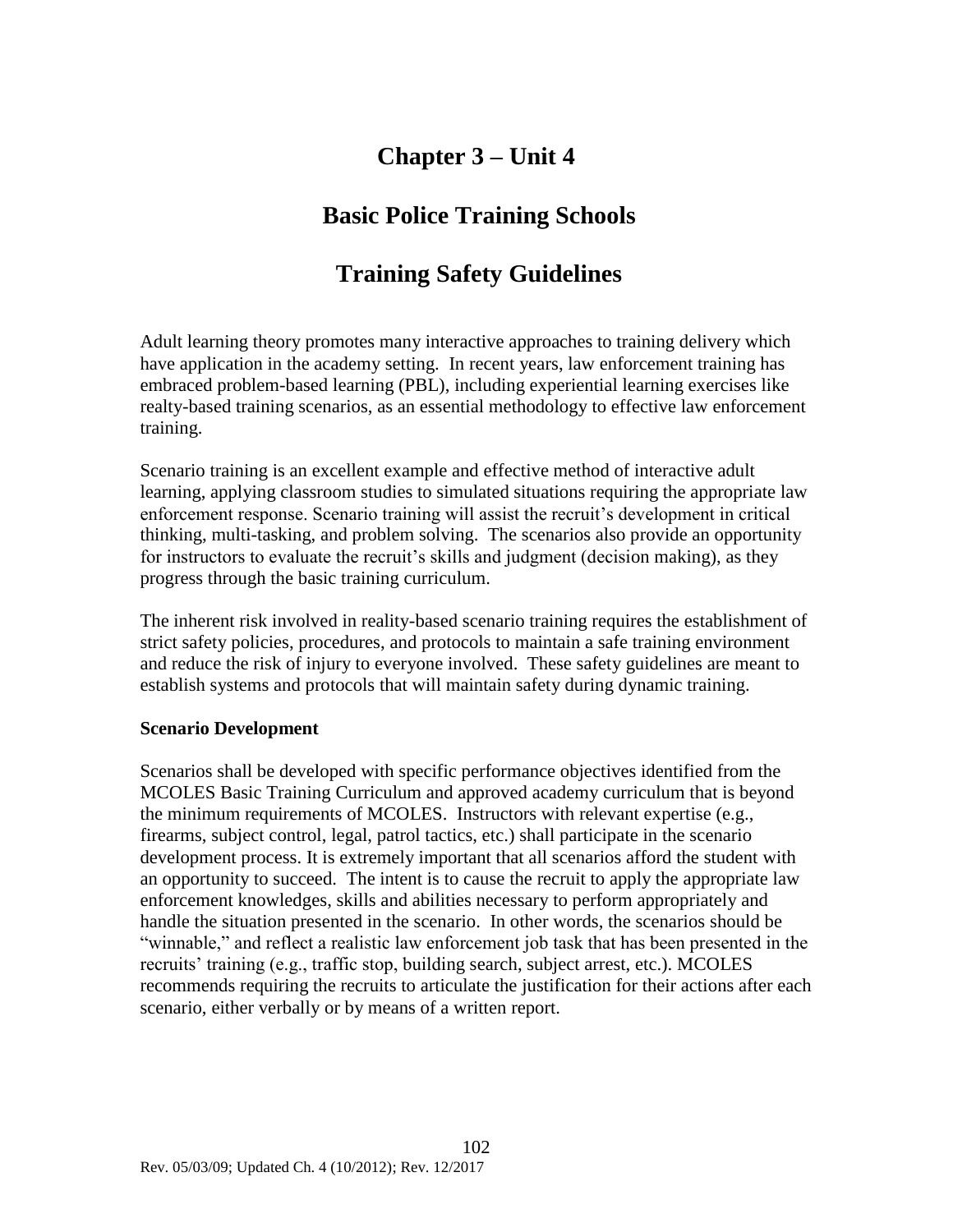### **Common Types of Simulation Training**

The most common types of law enforcement simulation training involving the use of force and firearms are:

- role-plays utilizing marking cartridges;
- role-plays utilizing non-functioning / non-firing training weapons;
- role-plays utilizing training weapons other than marking cartridges and nonfunctioning weapons (e.g., weapons that fire blanks, primer rounds, cotton balls or wax projectiles, etc.);
- interactive role-plays using audio visual simulations;
- role-plays using laser based weapons and vests; and
- "red man" type scenarios involving the use of physical force.

Although these seem to be the predominate methods utilized in Michigan today, other systems and training methodologies exist ("Mirror Image" houses, "Hogan's Alley" type, Manipulation Dummy equipment, etc.).

### **Safety Commentary**

The primary objective of these safety guidelines is to enhance the safety of everyone involved, including the general public, while promoting a healthy and realistic training environment. **The reduction of risk, based on pre-planning and the recognition of high risk circumstances, is the first step to maintaining a safe training environment.**

Each type of simulation training offers specific advantages and disadvantages and varies in terms of realism, equipment, facilities, logistics, expense, number of instructors, and risk. It is not the purpose of these guidelines to recommend one training method over another. Rather, these safety guidelines are intended to enhance the management of risk by establishing appropriate safety protocols, individualized to each academy. The ultimate goal is to manage risk and prevent serious injury and death in training.

**Special Note:** When sworn law enforcement personnel are utilized in scenario training in any capacity (e.g., role player, monitor, officer backup, etc.), extra precaution must be taken to ensure that their firearms, ammunition, and other dangerous equipment are secured at a safe location and kept out of the secured training area.

Scenario training involving any weapon shall only occur after the student has been thoroughly trained and has demonstrated proficiency and knowledge of its use (e.g., firearm, impact weapon, pepper spray, electronic device, etc.). When utilizing weapons that fire a projectile (e.g., marking cartridge), never shoot a person within 3 feet or shoot at a subject's head. All academy personnel assigned to a scenario are charged with the responsibility to manage the scene and to be ready to instantly stop the action if it is perceived as becoming too dangerous or the guidelines are being violated.

When a scenario script demands the use of a vehicle, the Officer in Charge (OIC) and the Safety Officer (SO) shall reinforce the academy's driving policy and rules, the MCOLES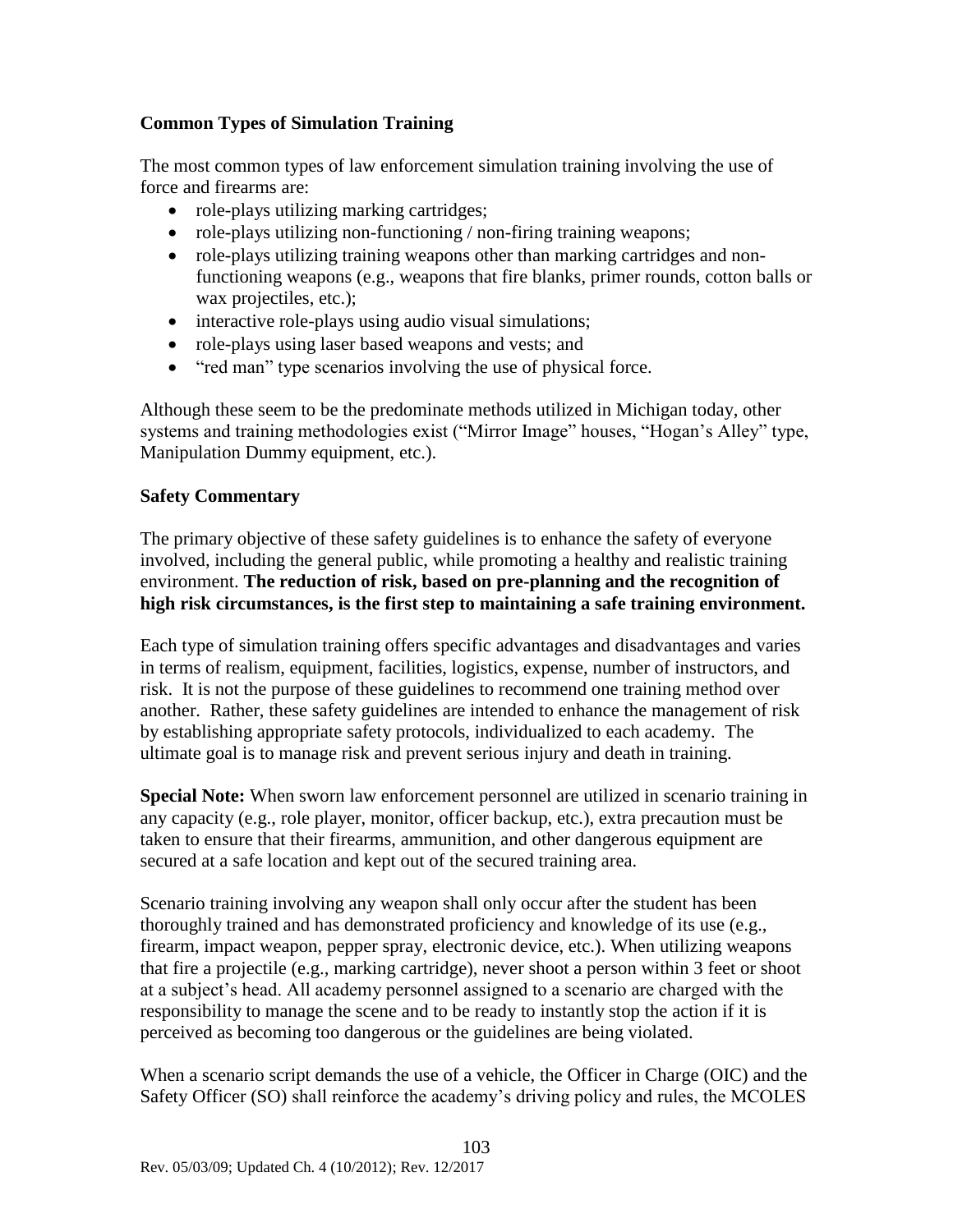vehicle policy, and relevant Motor Vehicle Code. During scenario training, the students shall adhere to all traffic laws while operating academy vehicles. The exceptions would be pursuit movements and turns made within the context of the Emergency Vehicle Operations Module, supervised by an EVO instructor and confined within a secure training site that has been closed to the general public.

MCOLES recommends having a uniformed law enforcement officer on the scene of simulation training if possible. Everyone that enters the secured training area shall be checked for weapons, ammunition, and other dangerous equipment. Whenever anyone leaves the pre-designated "secured training area," they must be checked again prior to reentry to ensure that they are not in possession of any unauthorized weapons, live ammunition, or other dangerous equipment.

### **Student Debriefing Commentary**

The ideal time to debrief the recruits is immediately after they have worked through a scenario. It is important to take time with the recruits in order to evaluate their understanding of the scenario's training objective. The instructor may wish to have the recruit begin the debriefing process by having them explain why they selected the tactics and level of force used, what the legal justification was for their use of force, what things they felt they did well, what aspects of their performance they felt need improvement, etc. After the recruit has had an opportunity to express themselves, the instructor can ask more specific questions (e.g., Why did they move to the right when they entered the room? Did they notice the cover to the left? Did they notice the subject's behavior? Did they develop reasonable suspicion to detain, or probable cause to arrest? etc.). Give the recruit the chance to articulate what they were thinking as they progressed through the scenario. The instructor should always ask questions before critiquing the recruit, since there may be more than one acceptable solution. The recruit may actually have a reasonable explanation for their actions. Conversely, the recruit may physically perform in what appears to be an acceptable way, but their articulation and justification of their actions may highlight their confusion or lack of understanding regarding the law, tactics, officer safety, department policy, etc.

If resources allow, videotape the recruit's performance in the scenario. This is an excellent way for the recruit to view what they actually did, and not what they thought they did. The videotape can be stopped at anytime, allowing the instructor to ask additional questions of the student that are critical to the training objectives in the scenario.

Research has shown that effective learning can take place in smaller pieces and at a slower pace. If necessary, allow for interruptions or slower action in scenarios if obvious errors are being committed to set the student on the right path.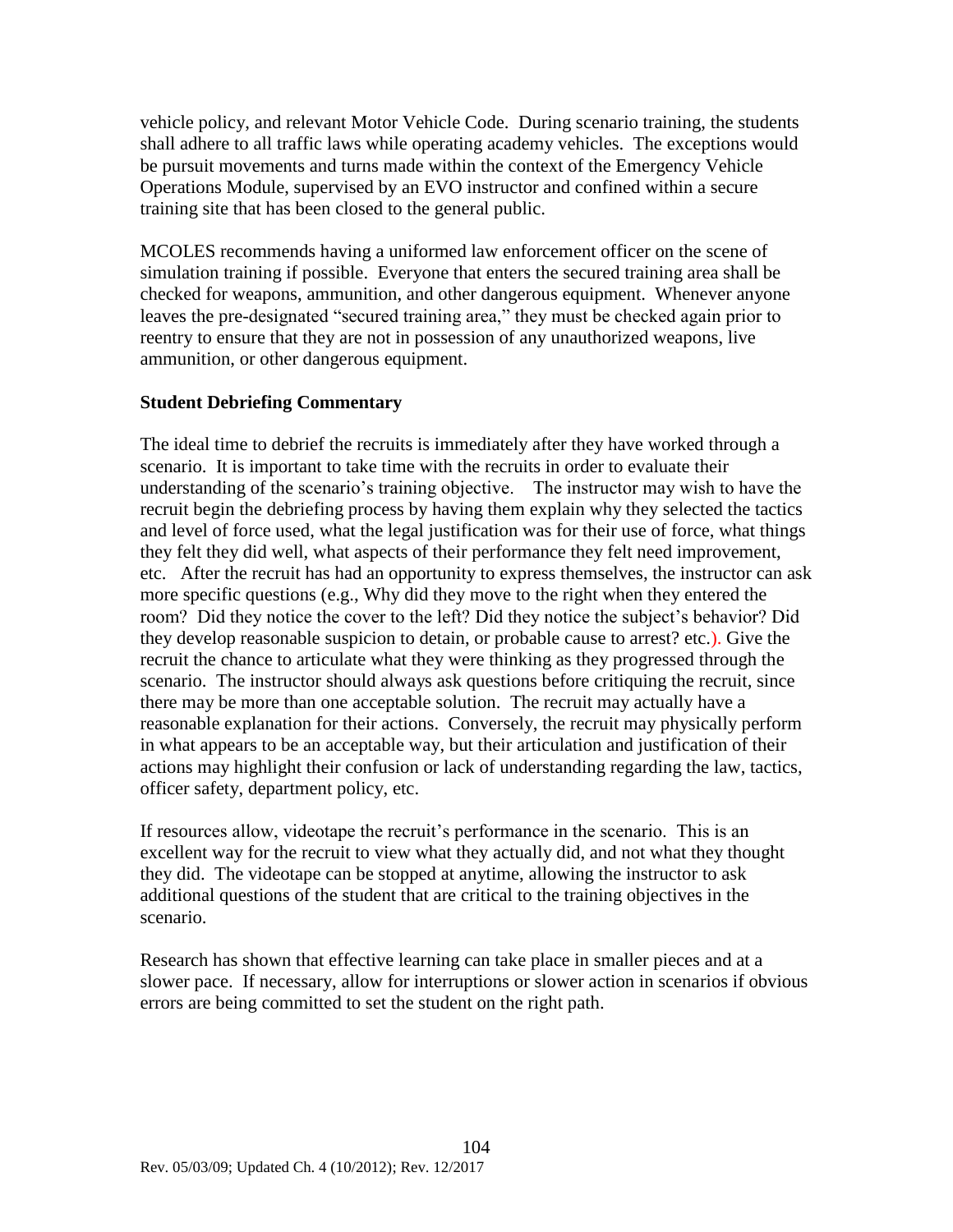### **MCOLES GUIDELINES**

Each academy shall have a written safety policy in place prior to engaging in any realitybased simulation (scenario) training. This policy shall be individualized to each academy, based on facility limitations and resources available. The safety policy shall include specific rules, policies, procedures, and protocols that the academy will operate under regarding the overall safety of the training.

At a minimum, the written safety policy shall address the following:

### **I. Identification and responsibilities of the Officer in Charge.**

Prior to actually engaging in scenario training, the training director shall establish an Officer in Charge (OIC), who is responsible for:

- $\triangleright$  conducting a site survey for hazardous conditions and the need for protective equipment (see MIOSHA Guidelines 408.13301, et seq. for statewide policies required of employers relative to site surveys, protective clothing and equipment)
- $\triangleright$  preplanning, managing, debriefing, and all other pre and post scenario matters;
- $\triangleright$  personnel issues, time management, and scenario implementation;
- maintaining up-to-date knowledge and tactical soundness in the subject matter being addressed in the scenario training; and
- $\triangleright$  managing and controlling the entire scenario operation.

Commentary: The OIC may be an active administrative participant during the scenario to help guide the scenario to an appropriate conclusion, and the academy training director has the option of fulfilling the role of OIC.

### **II. Identification and responsibilities of the Safety Officer(s).**

Prior to actually engaging in scenario training, the training director shall establish a Safety Officer (SO), who is responsible for the overall safety of the training, including:

- $\triangleright$  pre-scenario, scenario, and post-scenario policies, protocols, practices and procedures as they relate to safety;
- $\triangleright$  verifying that the environment does not put personnel involved in the scenario at undue risk;
- $\triangleright$  ensuring role player, recruit, and evaluator safety;
- $\triangleright$  conducting a safety briefing for recruits and role players prior to engaging in scenarios (including the academy medical response protocol in case of an injury)**;**
- $\triangleright$  securing and maintaining a safe, restricted training area; and
- $\triangleright$  ensuring that no loaded weapons, live ammunition, and other dangerous equipment are brought into the secured training area.

Commentary: If the primary SO is responsible for the overall safety of the entire training day, involving multiple scenarios and locations, then this SO shall not actually participate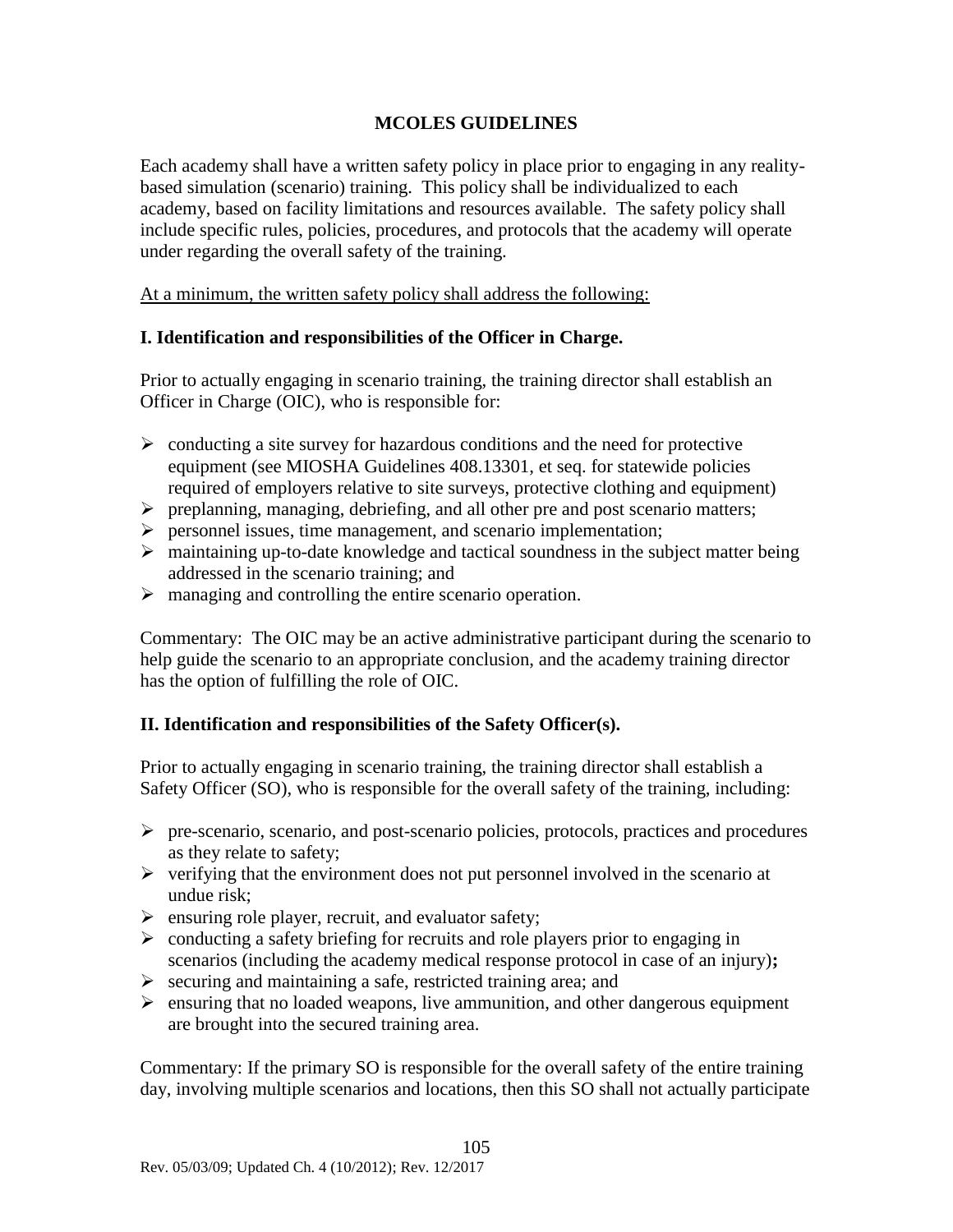in any scenario. However, if there are multiple safety officers, and each one of them is responsible for only one scenario at one location, then the SO may participate in the scenario if necessary.

The SO shall be an experienced trainer and senior staff person, with tactical knowledge and training in safety protocols. If using a less-lethal weapon systems during the scenario training (e.g., weapons that shoot marking cartridges), MCOLES strongly recommends that the SO obtain appropriate certification by the weapon manufacturer prior to utilizing their training equipment in academy training.

### **III. Establishment of a secured training area and safety protocols to maintain its integrity.**

The OIC, SO, and other involved trainers have the responsibility to maintain site integrity for the safety of the public and academy personnel. This would include:

- $\triangleright$  safety measures to prevent functional firearms, live ammunition, and other dangerous law enforcement equipment from entering the secured training area;
- $\triangleright$  utilization of the "triple-check" safety rule (self check, partner check, and safety officer check);
- $\triangleright$  prohibiting the use of functional firearms as training props;
- $\triangleright$  advance notification procedures regarding scenario training (of surrounding police jurisdictions, 911 communication centers, area residents, etc.);
- $\triangleright$  precautionary steps to prevent outside interference (steps to isolate training from the general public); and
- $\triangleright$  posting of "scenario training in progress" signs, at and around the training site.

Commentary: The best possible training location would minimize the possibly of the general public unintentionally entering the scenario scene. MCOLES recommends having a uniformed law enforcement officer on the scene of the training site. No one is permitted into the secured training area without being checked for weapons, live ammunition, or other dangerous equipment. Whenever anyone leaves the secured training area and returns, they must be checked again to ensure that they are not in possession of any unauthorized weapons, live ammunition, or other dangerous weapons.

The SO will conduct the third safety check (after self check and partner check) for ammunition, weapons, and other dangerous equipment on all personnel entering or reentering the secured training area. The SO shall oversee the staging area when an academy has simulation weapons which require a conversion kit (weapons that fire marking cartridges). The SO is accountable for the safe storage, verification and issuance of simulated weapon cartridges and other training aids.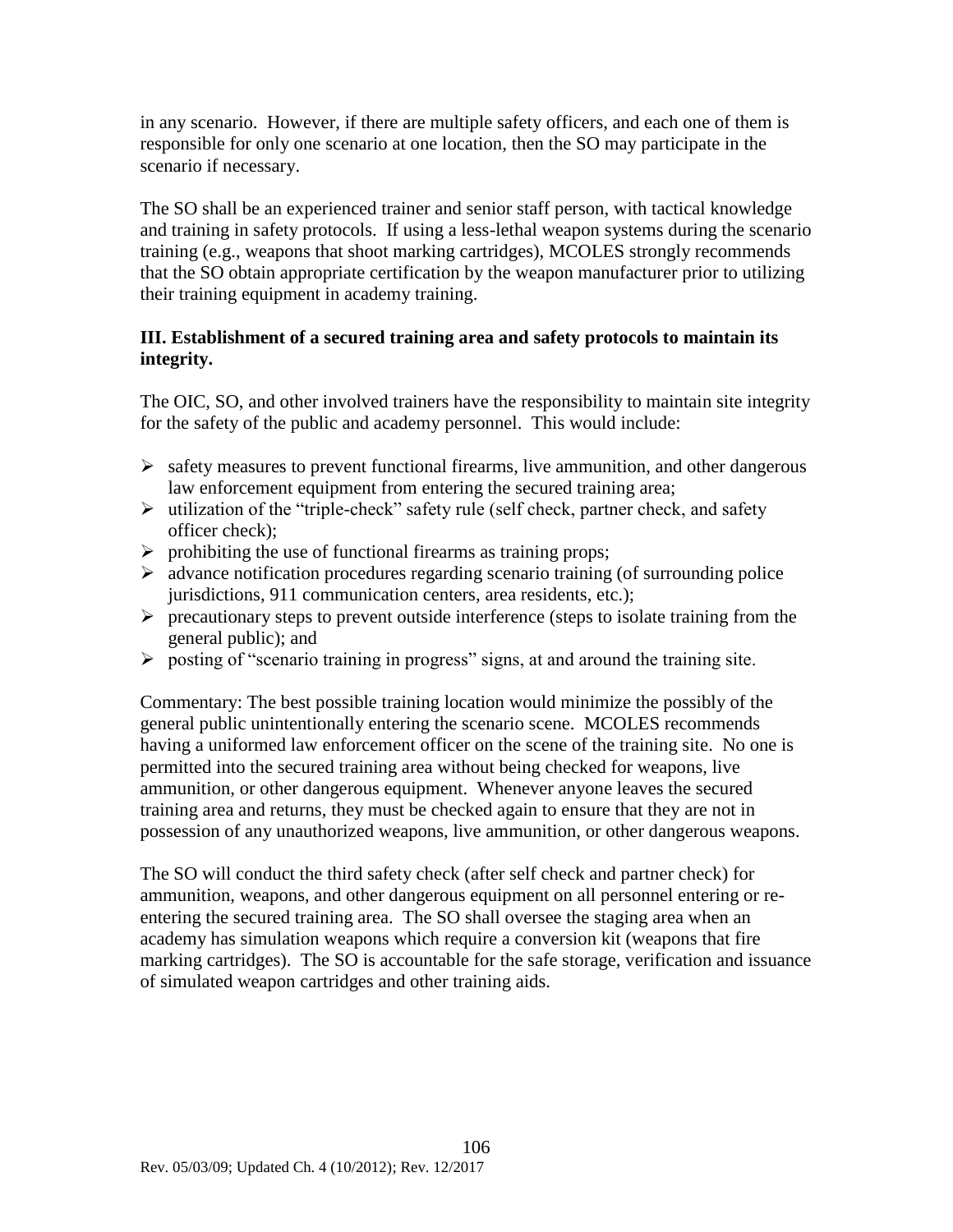#### **IV. Recognition and management of the risks associated with the specific munitions being utilized in scenario training.**

The OIC, SO, and other involved trainers have the responsibility of recognizing the risks associated with the specific munitions being utilized in scenario training and appropriately managing these risks. This would include:

- $\triangleright$  Maintaining safe distances between participants,
- $\triangleright$  Utilization of safety equipment (including wearing all required protective gear),
- $\triangleright$  Utilization of professionally manufactured training weapons,
- $\triangleright$  Protocols for the inspection and distribution of training weapons (by instructors, not recruits),
- Utilization of clearly marked training weapons, immediately identifiable to all participants (e.g., grips painted red),
- Use of a "Stop Scenario" command (whistle, horn, shouting "stop scenario," etc.);
- Use of an "Out-of-Role" command (to be removed from a scenario);
- $\triangleright$  Instruction regarding the strict adherence to scripted scenarios by all role-players;
- $\triangleright$  Pre-event safety briefings of all participants (recruits, role-players, monitors, etc.) covering specific role responsibilities and limitations, and safety policies and procedures (including important commands).
- $\triangleright$  Close monitoring of scenarios.

Commentary: No matter what type of simulation training an academy engages in, they all involve various levels of risk. Weapons that fire any type of projectile (e.g., marking cartridges), and those that fire blanks and primer rounds have the potential to cause serious injury or death (based on the distance between the fired weapon and the person shot by the weapon). When utilizing weapons that fire a projectile, distances between recruits and role-players shall be closely monitored. This is especially important in scenarios involving close quarters or confined spaces. Even when distance and space allow for the use of blanks and primer rounds, they should only be used with rigorous safety precautions in place. When using firearms that fire blanks, the weapons shall be modified with barrel plugs, barrel conversions, cylinder pins, or special adapters that prevent the insertion and discharge of a live round. Utilizing appropriately marked training weapons so they are easily identifiable as training weapons can greatly reduce the risk of introducing a functional weapon into a training exercise.

#### **V. Scenario Management**

Scenario management policies, procedures and protocols will be established and documented to specifically address the details regarding the execution of the scenario, including:

- $\triangleright$  The proper and close management of use of force scenarios.
- $\triangleright$  Confirming recruits' fitness for participating in scenario training.
- $\triangleright$  Instructor demeanor attitude of safety vigilance.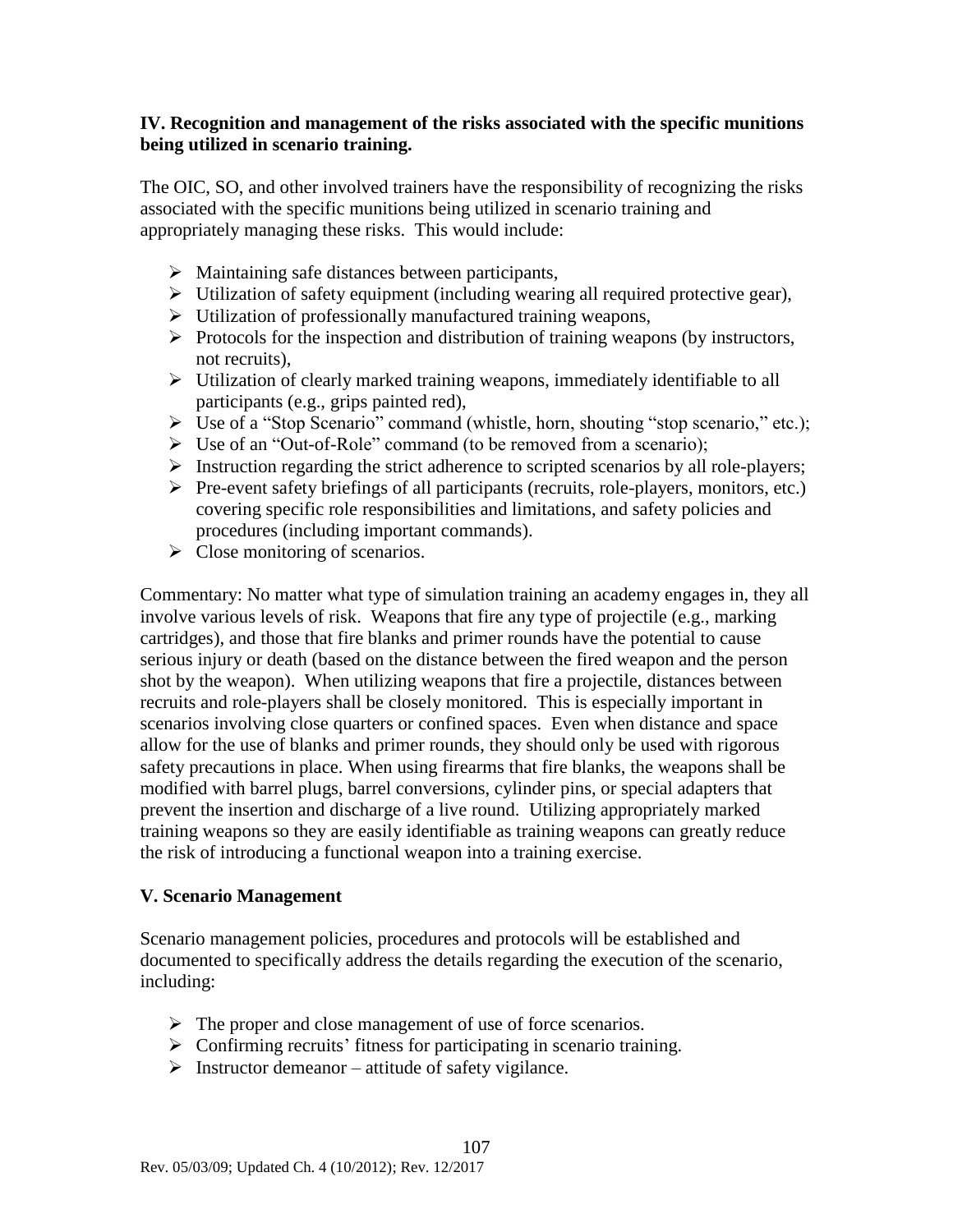- $\triangleright$  How the scenario will be monitored (by whom, how closely, what will warrant a "stop scenario" command, etc.).
- $\triangleright$  Specific safety protocols regarding the use of vehicles in scenario training (driving policy, EVO policy, agency. policy, law, etc.).
- $\triangleright$  Selection of role players.
- $\triangleright$  Utilization of properly trained instructors (minimum instructor qualifications).

Commentary: A signal shall be established by the SO to immediately STOP the scenario. This could be a series of short whistles, a blast of an air horn, and/or yelling the words "Stop Scenario-Stop Scenario". The stop scenario command is not restricted to instructors, but can be used by a student if excessive physical force is being applied. It can be yelled out immediately by anyone if an unsafe condition is observed. Upon hearing the designated stop scenario command, everyone must freeze in place until further instructions are given.

### **VI. Operations Plan for Injuries:**

This plan shall indicate specific protocols to follow if someone is injured, including:

- $\triangleright$  A specific reporting procedure for injuries,
- $\triangleright$  Appropriate contact information for medical responders,
- $\triangleright$  Specific protocols for hazardous materials (e.g., blood) clean-up procedures, and
- $\triangleright$  An emergency Medical Care Plan for serious injuries.

Commentary: MCOLES recommends utilizing a safety checklist to make sure the important points of the safety protocol are complied with (refer to sample safety checklist at the end of this document). Academies may enact additional safety precautions within a given scenario to ensure that the scenario provides a safe learning environment for everyone involved.

The International Association of Directors of Law Enforcement Standards and Training (IADLEST) recommends the following protocol:

*Safety rules should be given to all trainees who enter the training facility. The rules, along with rules of conduct, should be discussed during orientation. A form attesting that the rules have been distributed and are understood should be signed by each student, collected by the instructor and filed. High-risk and high-liability curriculum areas should have safety rules posted in a conspicuous manner to remind the students of potential risks. Instructors should be periodically refreshed on the contents of these rules.*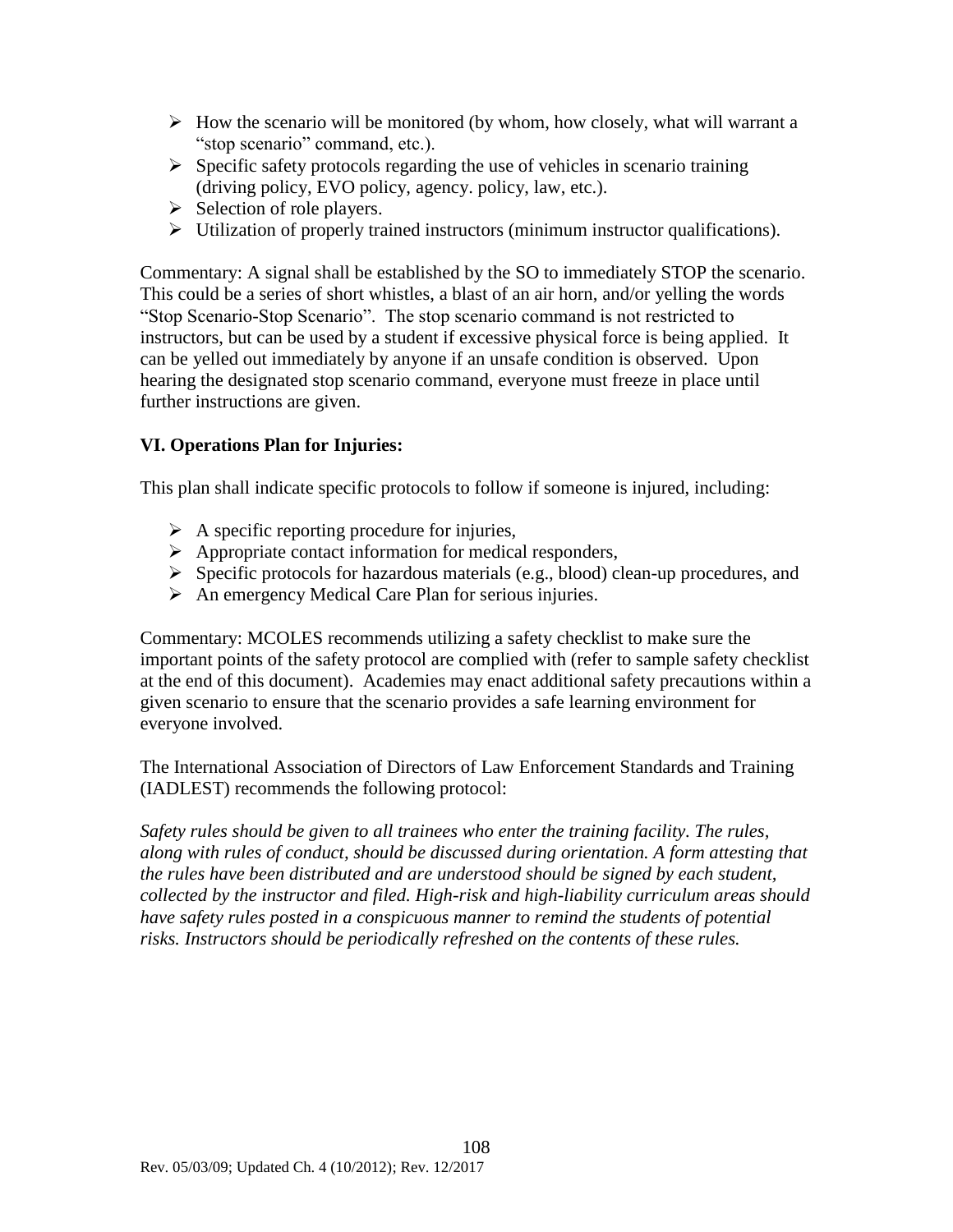### **Sample Safety Checklist**

| Safety Officer:<br><u>Safety Officer:</u>                                                                                                                                                                                                                                             |  |
|---------------------------------------------------------------------------------------------------------------------------------------------------------------------------------------------------------------------------------------------------------------------------------------|--|
| <b>Instructors</b>                                                                                                                                                                                                                                                                    |  |
| Name: Name: Name: Name: Name: Name: Name: Name: Name: Name: Name: Name: Name: Name: Name: Name: Name: Name: Name: Name: Name: Name: Name: Name: Name: Name: Name: Name: Name: Name: Name: Name: Name: Name: Name: Name: Name:                                                         |  |
| Assignment: Assignment: Assignment:                                                                                                                                                                                                                                                   |  |
|                                                                                                                                                                                                                                                                                       |  |
|                                                                                                                                                                                                                                                                                       |  |
| Name: Name: Name: Name: Name: Name: Name: Name: Name: Name: Name: Name: Name: Name: Name: Name: Name: Name: Name: Name: Name: Name: Name: Name: Name: Name: Name: Name: Name: Name: Name: Name: Name: Name: Name: Name: Name:                                                         |  |
|                                                                                                                                                                                                                                                                                       |  |
| <b>Role Players</b>                                                                                                                                                                                                                                                                   |  |
| Name: Name: Name: Name: Name: Name: Name: Name: Name: Name: Name: Name: Name: Name: Name: Name: Name: Name: Name: Name: Name: Name: Name: Name: Name: Name: Name: Name: Name: Name: Name: Name: Name: Name: Name: Name: Name:                                                         |  |
|                                                                                                                                                                                                                                                                                       |  |
| Name: Name: Name: Name: Name: Name: Name: Name: Name: Name: Name: Name: Name: Name: Name: Name: Name: Name: Name: Name: Name: Name: Name: Name: Name: Name: Name: Name: Name: Name: Name: Name: Name: Name: Name: Name: Name:                                                         |  |
| Assignment: Assignment: Assignment:                                                                                                                                                                                                                                                   |  |
| Name: <u>Name:</u> Name: Name: Name: Name: Name: Name: Name: Name: Name: Name: Name: Name: Name: Name: Name: Name: Name: Name: Name: Name: Name: Name: Name: Name: Name: Name: Name: Name: Name: Name: Name: Name: Name: Name: Name                                                   |  |
| Assignment: Assignment: Assignment:                                                                                                                                                                                                                                                   |  |
| Props and Equipment Required: Manual Props and Equipment Required:                                                                                                                                                                                                                    |  |
| Safety Equipment Required:<br><u>Safety Equipment Required:</u>                                                                                                                                                                                                                       |  |
| Officer In-Charge, Safety Officer, Instructors, and Role Players have all read and reviewed<br>the scenario script, and have been briefed.<br>The training area boundaries have been secured. Yes: No: The<br>boundaries have been designated and secured by the following method(s): |  |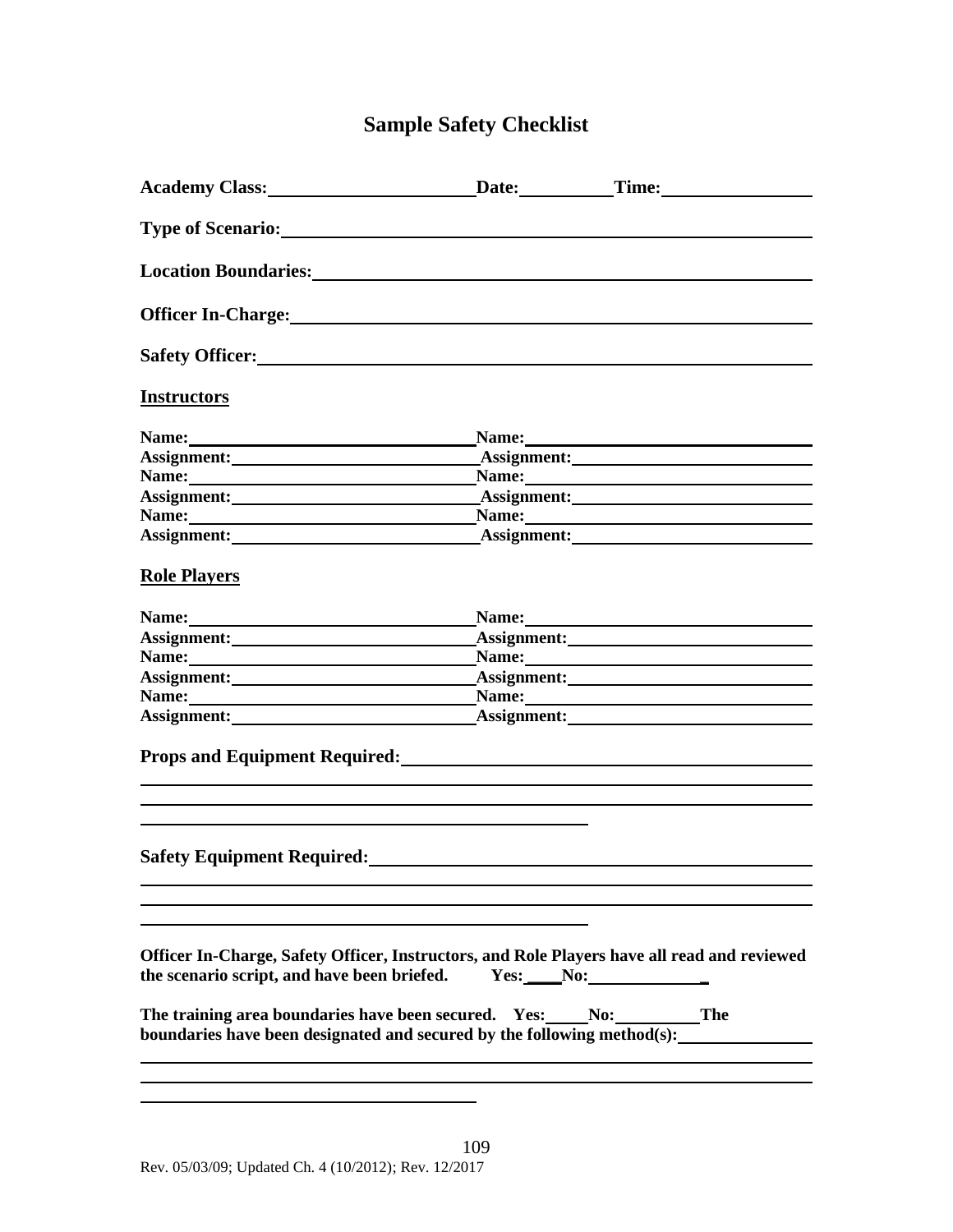**The proper authorities surrounding the designated training area have been notified such as area police agencies, 911 communication center, the public, etc. Yes: \_\_\_\_\_No: The following agencies have been notified:**

**Instructors, role players, monitors and students were notified that there will be NO UNAUTHORIZED WEAPONS, LIVE AMMUNITION, OR DANGEROUS EQUIPMENT allowed in the designated training area, and the Triple Check Rule will be enforced: by Self, by Partner, by Safety Officer. Yes\_\_\_\_\_ No:\_\_\_\_\_\_**

**\_\_\_\_\_\_\_\_\_\_\_\_\_**

**Arrangements have been completed and announced where and how unauthorized Weapons and Live Ammunition will be secured. Yes: \_\_\_\_\_ No\_\_\_\_\_**

**Name of the Safety Officer or designee (not recruit) in charge of inspecting and distributing authorized simulation weapons and training munitions:** 

**Name of the Instructor assigned to conduct the student briefing regarding safety rules and scenario descriptions:**

**The designated STOP ACTION command, which was emphasized during the safety briefing, is: \_\_\_\_\_\_\_\_\_\_\_\_\_\_\_\_\_\_\_\_\_\_\_**

**Name of the Instructor in charge of debriefing and critiquing the students: . Location and time of the debriefing and critique:**

**The Instructors, Role Players, and Safety Officers conducted a walk-through safety inspection of the secured training area to identify potential safety hazards and areas of concern. Areas of concern:**

**\_\_\_\_\_\_**

**\_\_\_\_\_\_\_\_\_\_\_\_\_\_\_\_\_\_\_\_\_\_\_\_\_\_**

**Action Taken:**

**Notes:**

**\_\_\_\_\_\_**

**\_\_\_\_\_\_**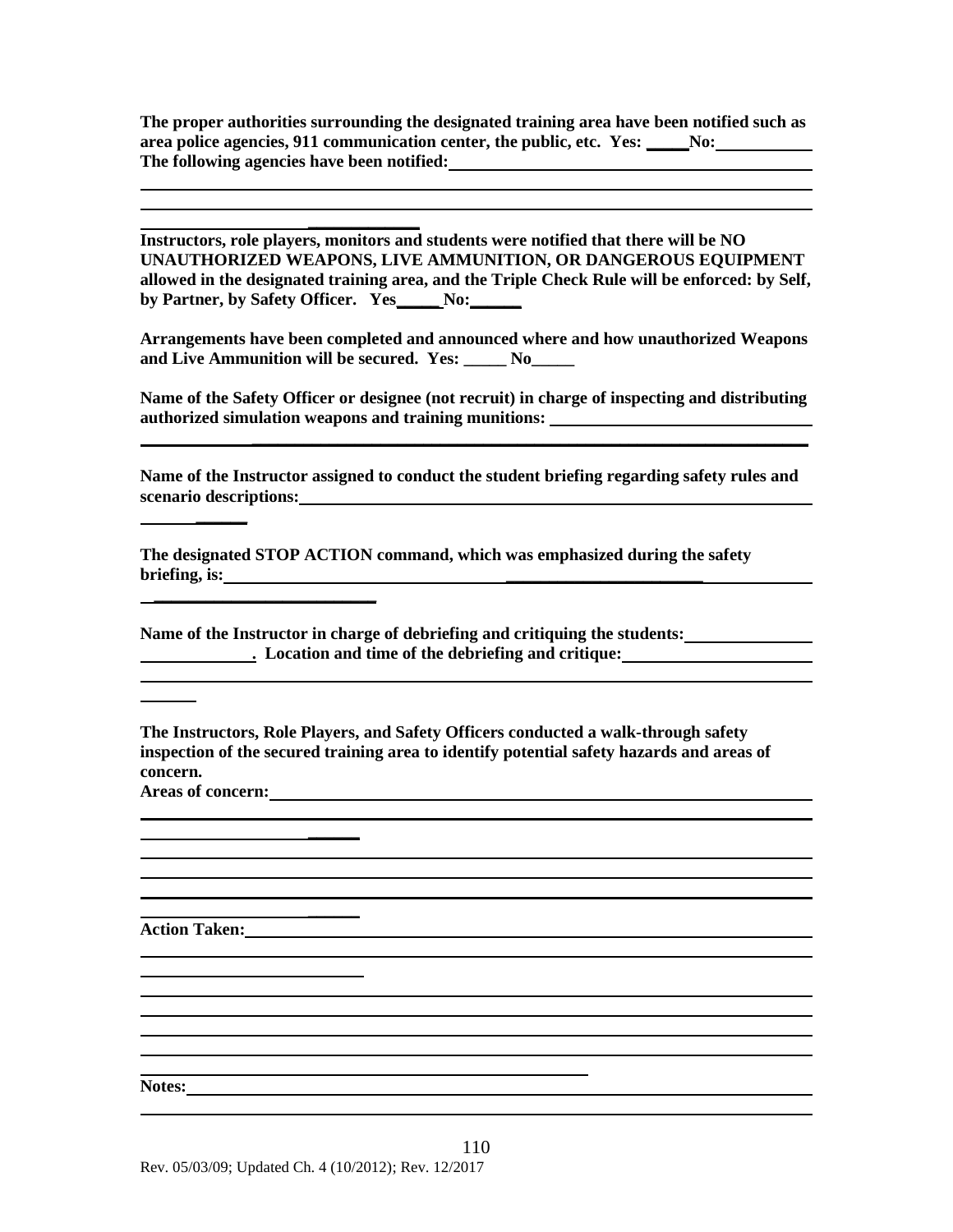#### **Serious Injury Protocol Example:**

In the event that a significant injury occurs, those who will provide immediate medical attention will be:

| $\overline{1}$ $\overline{1}$                                                          |  |
|----------------------------------------------------------------------------------------|--|
| 2) $\overline{\phantom{a}}$                                                            |  |
| $\overline{3}$ ) $\overline{\phantom{3}}$                                              |  |
|                                                                                        |  |
|                                                                                        |  |
|                                                                                        |  |
| The persons responsible for meeting the ambulance outside directing them to the victim |  |

The persons responsible for meeting the ambulance outside, directing them to the victim, and assisting with any equipment will be: \_\_\_\_\_\_\_\_\_\_\_\_\_\_\_\_\_\_\_\_\_\_\_\_\_\_\_\_\_\_\_\_\_\_\_\_\_\_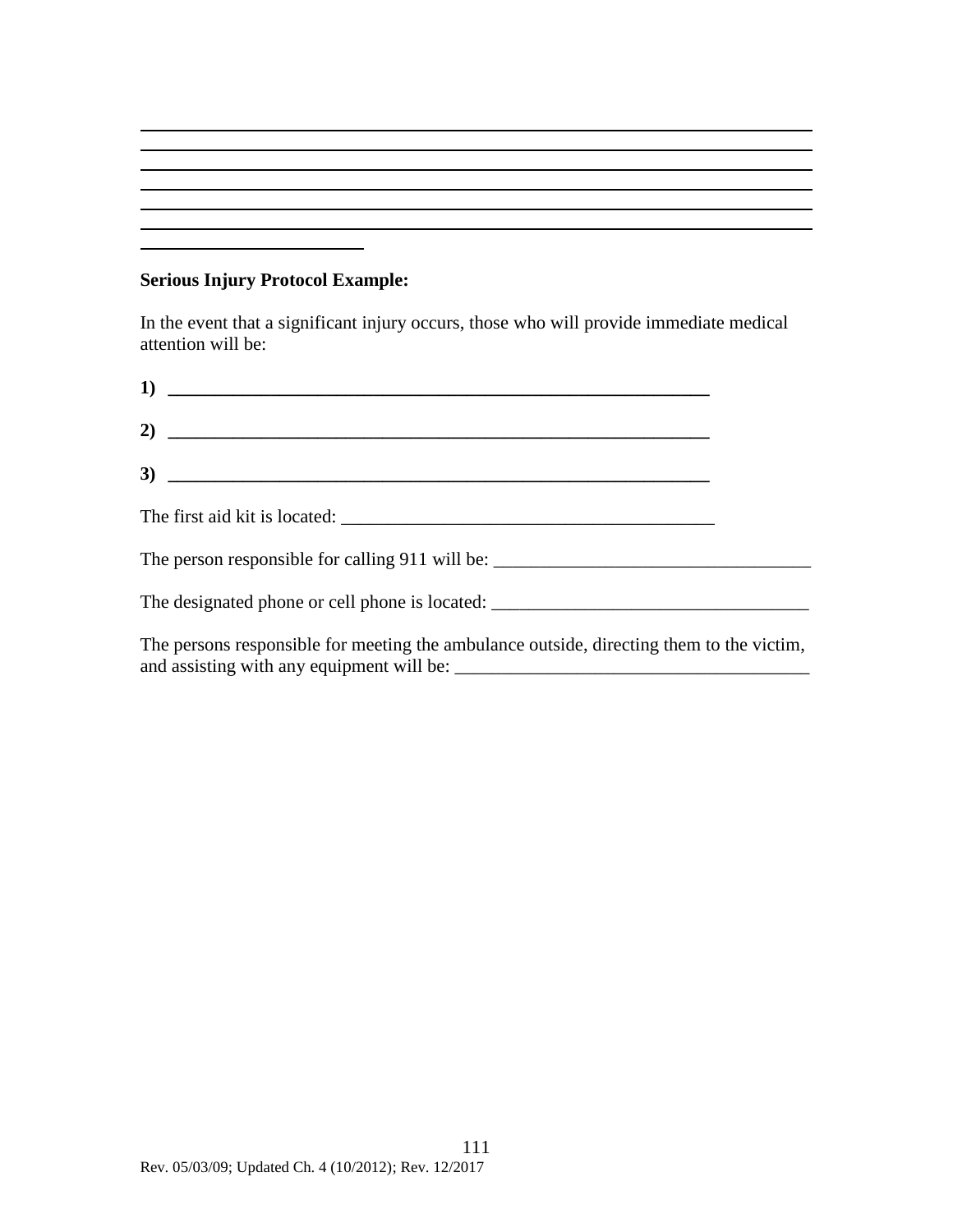## **Chapter 3 – Unit 5**

### **Basic Police Training Schools**

### **Recruit Discipline Policy**

The overall intent of this policy is to establish a proper framework in which an academy disciplinary process can help build and reinforce a positive work ethic, self-discipline, and principled conduct in the recruit. Accordingly, MCOLES discourages a negative, punitive approach to discipline in the basic law enforcement academies. Instead, MCOLES encourages a positive, remedial approach through the use of sanctions.

As used in this policy:

- (a) "Abuse" means to treat someone wrongfully or harmfully in an offensive or contemptuous manner.
- (b) "Corporal punishment" means punishment inflicted on the body for the specific purpose of causing pain.
- (c) "Disciplinary process" means an approved mechanism through which recruits, who have violated academy or MCOLES policies and procedures, are held accountable for their behavior.
- (d) "Harass" means actions or activities intended to annoy, taunt, bait, torment, or insult.
- (e) "Humiliate" means to degrade or disgrace another individual, particularly if done publicly.
- (f) "Punishment" means a negative, demeaning, or aversive consequence resulting from an inappropriate behavior, action, or condition; punishment is an immediate, reactive response that temporarily suppresses behavior and is independent of the nature of the behavior.
- (g) "Sanction" means a proactive corrective action for non-compliance with academy or MCOLES policies and procedures; a sanction is a remedial intervention intended to modify the observed behavior; a sanction is intended to further develop long-term positive behavior, rather than to temporarily suppress behavior.

### **3.5.01 Recruit Discipline**

1. Academy directors shall establish a disciplinary policy, which shall include a process for infractions of academy or MCOLES policies and procedures. The academy director must also be aware of institutional rules or policies that may impact the decision to discipline a recruit and what authorized sanctions are appropriate. The overall intent of the disciplinary process shall be to remediate the recruit as a means to change behavior, bring about compliance with academy norms, and foster selfdiscipline. Any sanction shall be specifically correlated to the behavior being addressed. The disciplinary policy shall be approved by the academy's Training and Education Advisory Committee.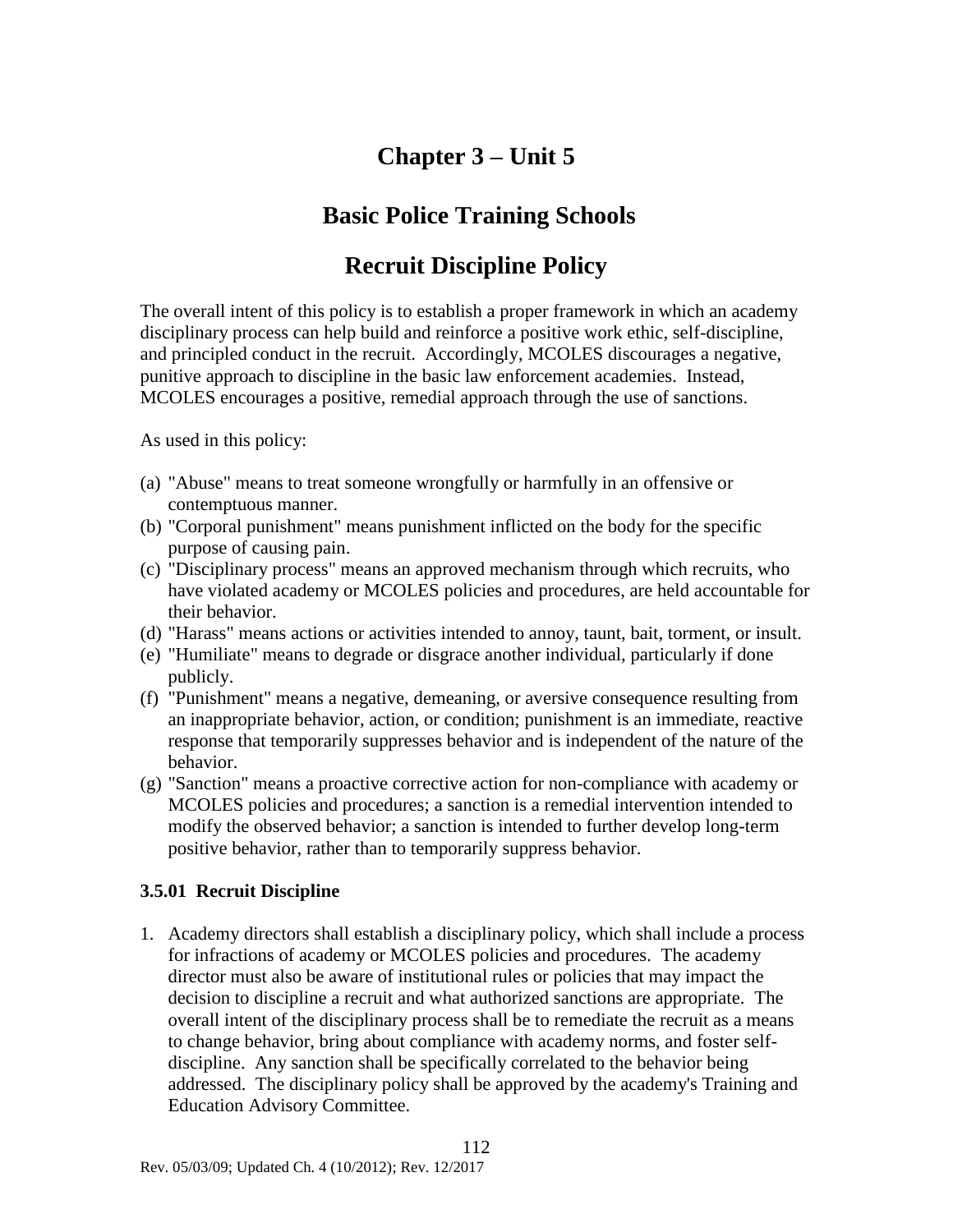- 2. Academy directors shall have some discretion in creating the components of a disciplinary process, consistent with the intent of this policy. Academy directors and their instructional cadre shall not, under any circumstances:
	- abuse, humiliate, or harass a recruit;
	- negatively affect any training content;
	- **f** foster negative conditions or context within the training environment;
	- **administer sanctions unreasonably; or**
	- jeopardize the health and safety of the recruit.

Controlled violent or obnoxious behavior on the part of the instructional cadre or scenario role players shall be allowed if such actions are a legitimate part of a realitybased training exercise or experiential learning session.

- 3. The disciplinary process shall include sanctions for inappropriate behavior and marginal academy performance, which shall be specifically directed to correct a problem so the behavior will not likely recur. The sanction shall be based on the intent of this policy, the seriousness of the inappropriate behavior, any aggravating or mitigating factors, and previous recruit behavior. Sanctions must be task relevant, individualized and intended to create a positive behavioral change. Examples include tutoring, practice sessions, verbal counseling, and a progressive demerit system of discipline, reprimands, additional training, personal improvement plans, or poor performance ratings. Any sanction must be timely and consistent. All disciplinary actions must be thoroughly documented.
- 4. MCOLES discourages the use of punishment for infractions in the academy setting. Academy directors shall avoid punishment if other strategies or tactics to alter inappropriate behavior can be used – strategies or tactics that are task relevant and individualized. Punishment only temporarily suppresses inappropriate behavior. A permanent change, particularly in a learning environment, is difficult to achieve through punitive measures. Punishment shall be used on a very limited basis and shall be appropriate only in rare circumstances. Such circumstances include situations where there is a threat to life, a threat to the safety of the recruit or recruits, or other emergency situations. After any punishment is administered, the disciplinary process must include a mechanism to reinforce positive behavior.

Under no circumstances shall the training director or the instructional cadre use corporal punishment as an intervention for inappropriate behavior, or engage in disciplinary action that would jeopardize the health and safety of the recruit.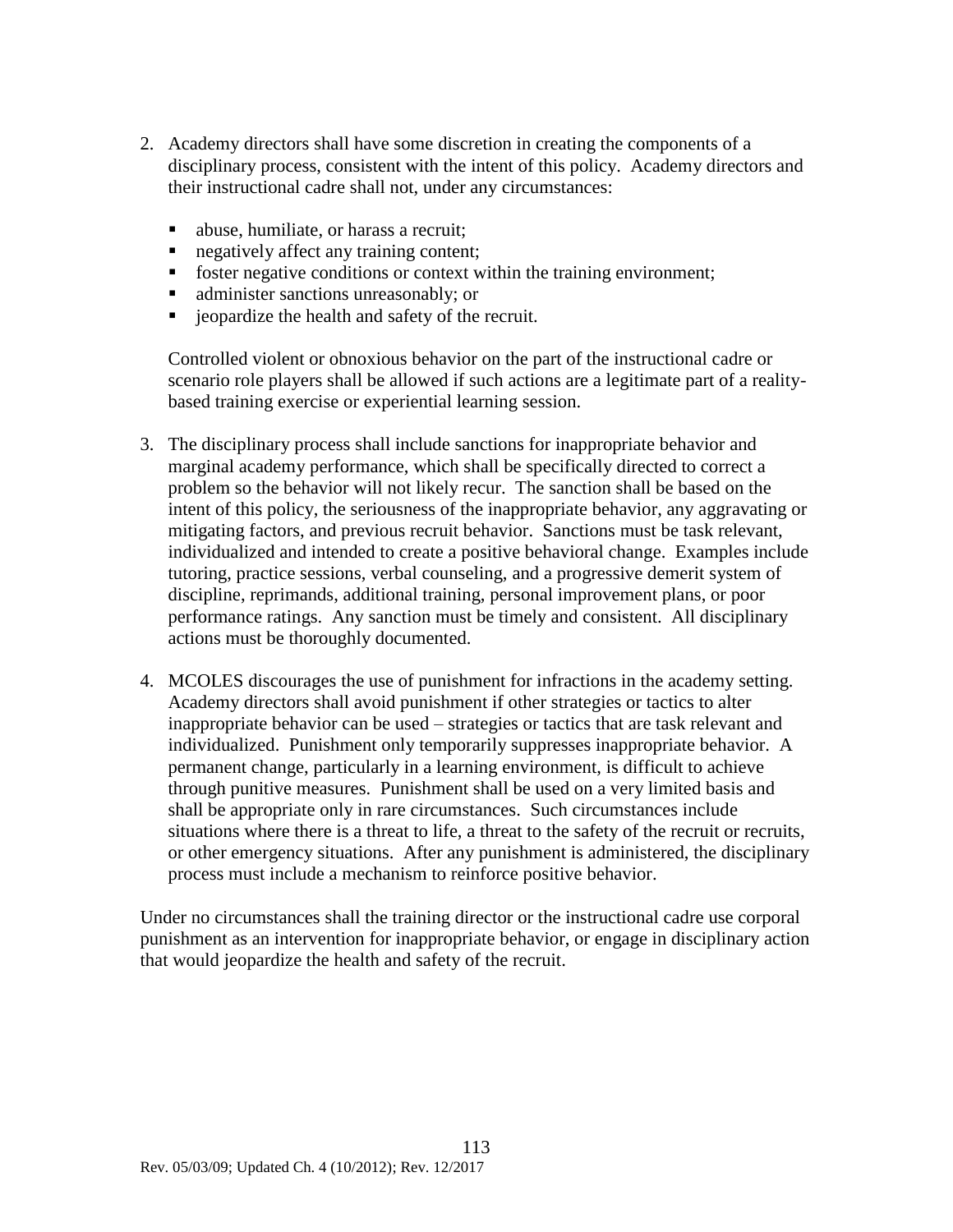### **Chapter 3 – Unit 6**

### **Basic Police Training Schools**

### **Disciplinary Action for Rule and Academic Violations**

### **POLICY**

A recruit who does not meet all of the mandatory basic training requirements specified in this Chapter shall be dismissed from the basic training program. In addition, a recruit shall be temporarily removed from training or dismissed from the training program for violating any of the established Commission minimum Standards of Conduct (Rules) listed below. Recruits who violate the published and MCOLES approved rules of the training academy may be disciplined or dismissed from the training program in accordance with those rules and the rules of the Commission.

### **PURPOSE**

Public Act 203 of 1965, as amended, Section 9 (2) stipulates that a person shall not be empowered to exercise the authority of a peace officer in Michigan unless the person has complied with the minimum employment standards published by the Commission. Therefore, a person who does not meet the basic police training requirements shall be dismissed from the training program. The Commission Rules of Conduct are intended to represent minimum standards of conduct and may be expanded upon by the approved institution if consent is given by the Commission.

### **PROCEDURE**

### **3.6.01 Academic Dismissals and Extension Requirements:**

All dismissals shall be well founded and documented.

- 1. The failure by any recruit to do any of the following is cause for dismissal:
	- a. Successfully complete the prescribed course of study established in  $\frac{R28.14101(i)}{2}$  $\frac{R28.14101(i)}{2}$  $\frac{R28.14101(i)}{2}$ and [R28.14311.](#page-48-0)
	- b. Meet all the firearms, emergency vehicle operation, subject control, physical fitness, health and wellness and first aid performance requirements during the training session. For exceptions when applicable, refer to MCOLES approved exemptions in R  $28.14314$  (c) (i-iv).
- 2. The failure by any recruit to comply with administrative rules  $R$  28.14314-R28.14317 shall be cause for dismissal from the basic police training academy.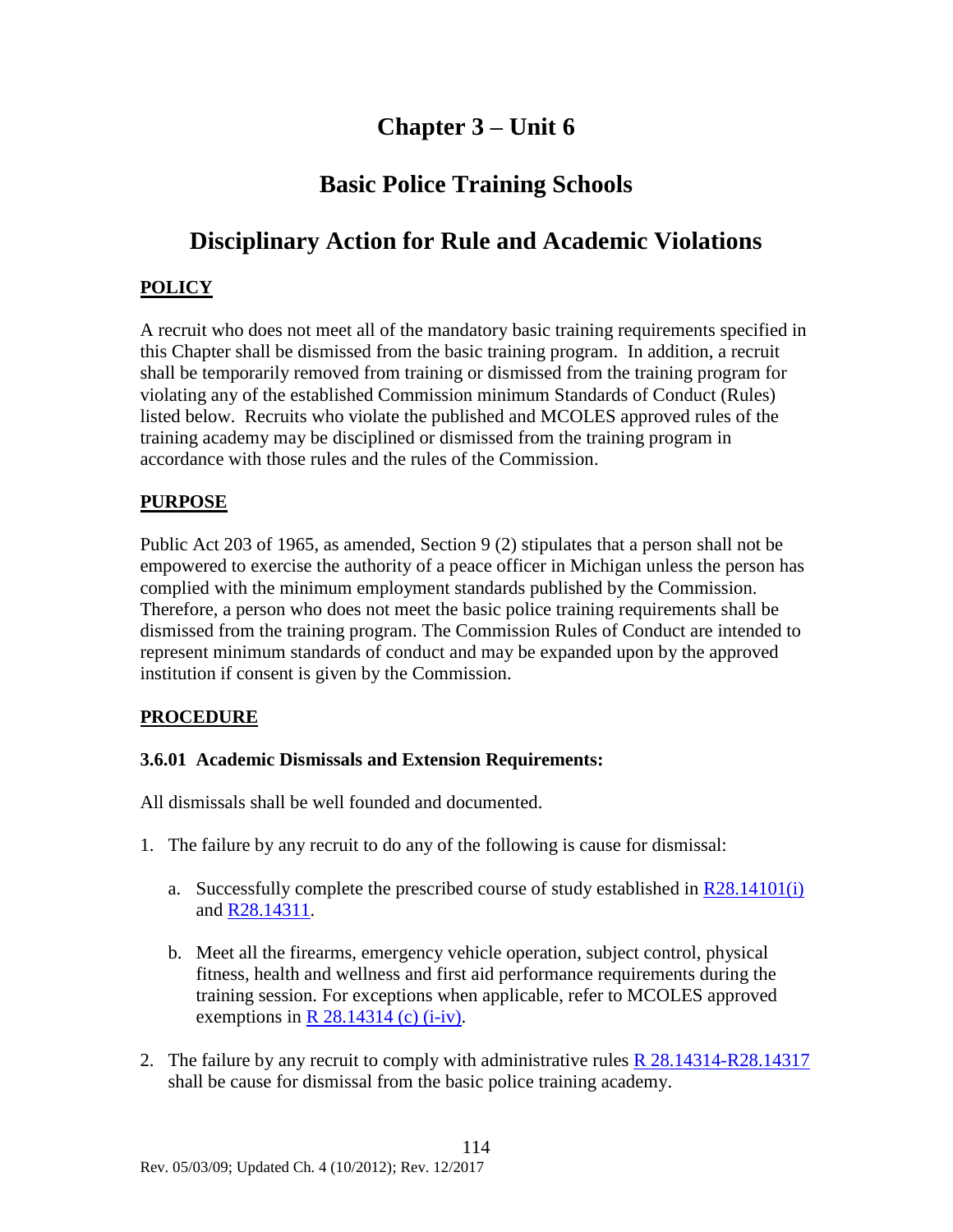- **3.6.02 The Commission has a "zero tolerance" policy for being under the influence of, or the possession, consumption, or use of, alcohol or illicit controlled substances (or without valid prescription) during training hours and designated lunch and break times. A violation of this policy shall be cause for dismissal. The Commission's protocols for determining violations of this policy are as follows:**
- 1. Consuming or possessing alcoholic beverages, or reporting to any course showing a sign of use of alcoholic beverages is a violation of the "zero tolerance" policy. Zero tolerance means having a blood-alcohol content (BAC) above 0.00 as registered on a preliminary breath test (PBT) administered by a qualified operator.
- 2. Possessing or using a controlled substance, except pursuant to a valid prescription as declared on an accommodation form to the training director, is a violation of the "zero tolerance" policy. Drug testing procedures shall be conducted in accordance with the approved Commission Drug Testing Guidelines for law enforcement agencies in effect at the time for any controlled substance, notwithstanding the limited drug panel in effect.
- 3. At a minimum, an approved basic training academy shall have a written policy that enables the training director or his/her designee to test a recruit when the training director or an instructor determines there is reasonable suspicion to believe that the recruit is in violation of this policy. The policy shall be distributed to the recruits and shall stipulate that a recruit will be dismissed from the training program if the recruit:
	- a. Registers a BAC above 0.00, or registers a positive test for controlled substance;
	- b. Fails or refuses to report for testing; or
	- c. Otherwise fails to comply with the testing protocols to obtain a valid sample.

### **3.6.03 Any of the following conduct is cause for disciplinary action up to and including dismissal:**

- 1. Being dishonest in any form, including but not limited to academic dishonesty in relation to any testing process.
- 2. Engaging in behavior that is a violation of any criminal law. This includes violations of local, state, or federal laws or court ordered injunction.
- 3. Engaging in conduct that violates school or academy rules of conduct.
- 4. Failing to wear/use the mandatory accommodation(s) required to meet the Commission's minimum selection standards unless otherwise directed by the training director of the academy.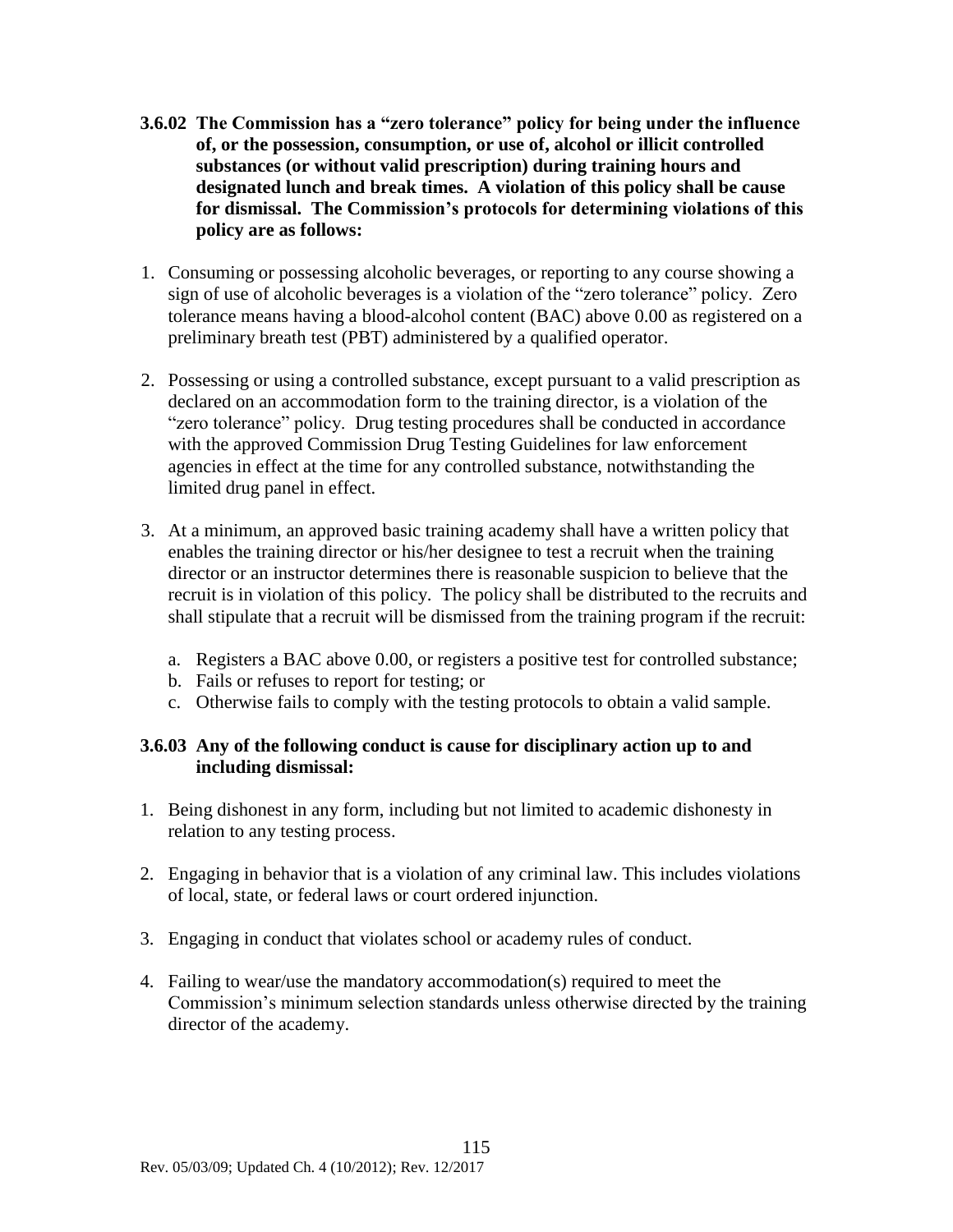5. Engaging in conduct which compromises the recruit's ability to perform as a law enforcement officer, which includes any violation of the provisions of the Law Enforcement Code of Ethics, as adopted by the Commission.

#### Harassment and discrimination.

Inappropriate behavior can be physical or verbal, intentional or thoughtless; diminishes the public trust in law enforcement; is unethical; and can be illegal. Each institution operating an authorized MCOLES academy has established policies relative to hazing, harassment, and discrimination. For purposes of this policy, inappropriate behavior may consist of, but not limited to, any of the following behaviors and shall be thoroughly investigated by the training director for further disciplinary action or dismissal, if warranted. Violations shall also be brought to the attention of the institutional compliance officer for further review under published institutional policies.

- Derogatory remarks, jokes, biased comments, racial epithets/slurs, or acts against another person or group because of their race, gender, religion, national origin, sexual orientation or gender identification, mental or physical disabilities, or social status.
- Intentional discrimination based on a person's legally protected status
- Sexual harassment and sexual discrimination due to inappropriate behavior that causes a hostile work/educational environment, unwelcomed sexual advances, requests for sexual favors, or intentional discrimination based on activity of a sexual nature.
- Retaliation by anyone against a person reporting a violation of this harassment and discrimination policy is cause for discipline or dismissal.

### **3.6.04 If a Recruit is Enjoined by a Personal Protection Order (PPO):**

- 1. The recruit shall immediately notify the training director of the academy of the existence of a personal protection order. A failure to do so shall be considered failure to disclose and shall be cause for discipline up to and including dismissal from the academy.
- 2. The recruit shall provide a copy of the order to the training director. The recruit shall also immediately file for a hearing before the Circuit Court requesting that said hearing be held as expeditiously as possible specifically for the purposes of adjudication.
- 3. The training director shall immediately advise MCOLES via telephone and in writing.
- 4. If the order contains an element of violence or stalking behavior, or the firearms prohibition section is applicable, the recruit shall not participate in training until the order is adjudicated. If these elements do not apply, a decision shall be made by the training director of the academy, after conferring with MCOLES, on a case by case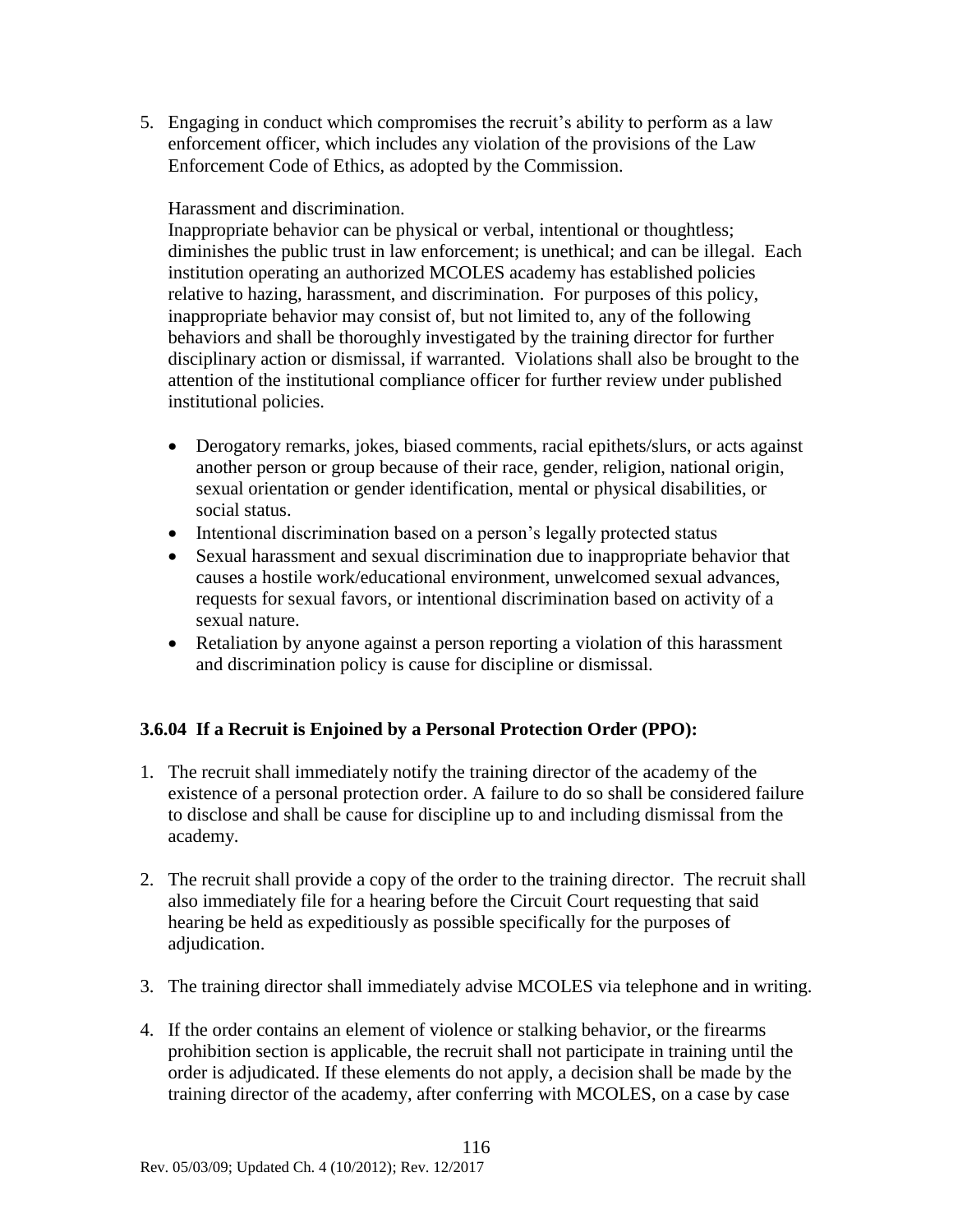basis as to whether to allow the recruit to continue participating in training until the status of the order is adjudicated.

- 5. The training director shall conduct an investigation into the incident. The training director shall keep MCOLES apprised of the status and may consult with MCOLES at any time. Upon completion of the investigation, copies of all reports and related materials shall be forwarded to MCOLES. The reports shall be included in the recruit's training record.
- 6. If a recruit's absence due to a PPO violates the attendance policy, the training director shall follow the dismissal policy in [Chapter 3, Unit 7.](#page-119-0)

#### **3.6.05 If a Recruit is Charged with a Violation of Michigan Law, Local Ordinance, Federal Laws, or the Laws of any Other State, including Civil Infractions:**

- 1. The recruit shall immediately notify the training director of the academy of the charges and the facts surrounding the case.
- 2. The training director shall immediately notify MCOLES of all violations, excluding civil infractions. If the violation is greater than that of a civil infraction, the training director shall initiate an investigation into the incident as he/she would any other rule violation. Copies of all reports pertaining to the investigation shall be forwarded to MCOLES and shall remain a part of the recruit's training record.
- 3. The recruit shall immediately be removed from training until the matter is completely adjudicated.
- 4. Depending on the results of the adjudication, a decision shall be made by the training director as to whether the recruit is still compliant with the minimum selection and employment standards. The training director of the academy shall then make a determination whether to return the recruit to training or dismiss the recruit from the current basic training program.
- 5. If a recruit's absence due to a criminal charge violates the attendance policy the training director shall follow the dismissal policy.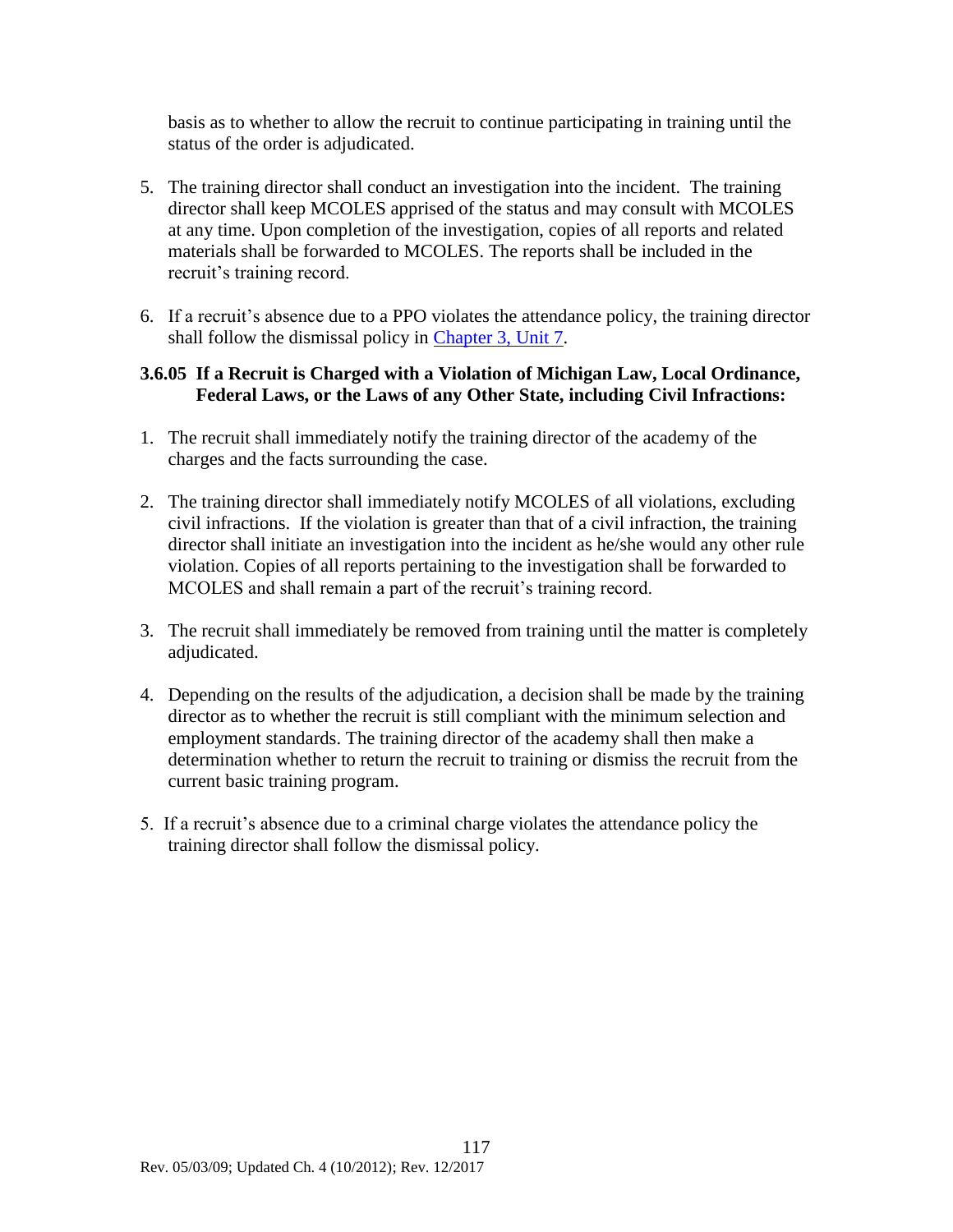### **Chapter 3, Unit 7**

### **Basic Police Training Schools**

### <span id="page-119-0"></span>**Recruit Dismissal and Appeal Procedures**

### **POLICY**

Basic police training programs shall follow the prescribed procedures for the dismissal of a recruit from an approved training session. A recruit and/or an agency shall be notified of the appeal procedure that shall be provided to all dismissed recruits and their employing law enforcement agency.

### **PURPOSE**

This policy establishes a structured procedure to be followed in all dismissals. It provides for proper record keeping, documentation, notification, and due process regarding a recruit's appeal.

#### **PROCEDURE**

#### **3.7.01 Dismissals and Appeals of a Basic Police Training Program Recruit.**

- 1. The procedure to dismiss a recruit is as follows:
	- a. The training director of the academy shall:
		- (i) Conduct an investigation into the alleged violation and prepare a report.
		- (ii) Notify the MCOLES and the employer, if applicable, immediately prior to taking any action.
		- (iii) Notify the recruit, verbally and in writing, that dismissal action is being taken.
		- (iv) Advise the recruit regarding the appeal process.
		- (v) Report to the employer, if applicable, and the MCOLES in writing, within two (2) working days, that dismissal action was taken, delineating the documented reasons for dismissal.
	- b. All voluntary or involuntary separations from any training facility shall be reviewed by Commission staff to ensure that the policies and procedures have been followed.
	- c. A determination by MCOLES shall be made whether or not the recruit will be allowed to re-enroll into another basic training academy session. The academy shall also exercise discretion whether to enroll the recruit into academy session after an MCOLES determination.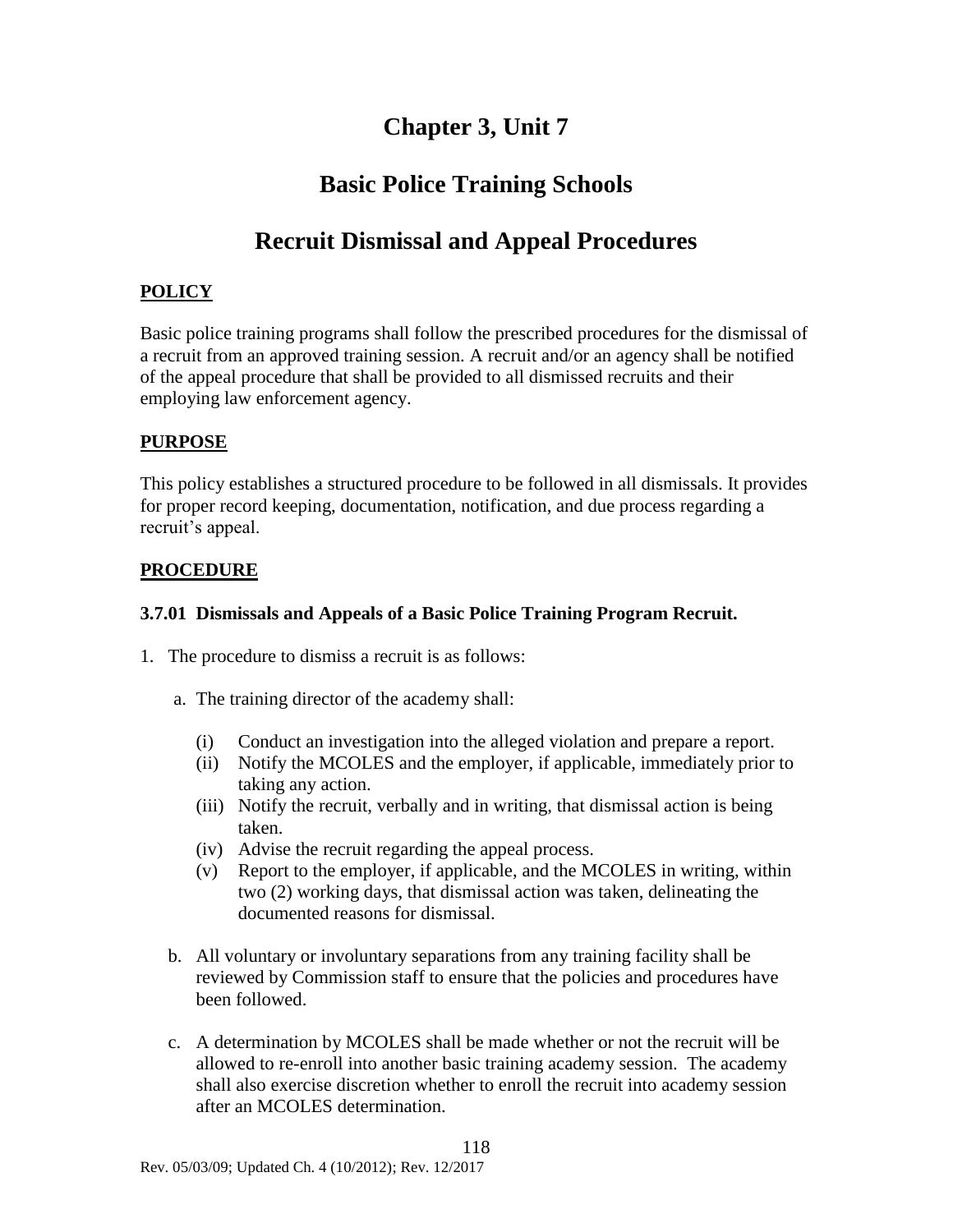- 2. The appeal procedure is as follows:
	- a. A dismissal may be appealed to the Executive Director of MCOLES by a preservice recruit or the agency of an employed recruit. The appellant must, in writing, advise the MCOLES of the intent to appeal and the rationale as to the objection to the dismissal within five (5) working days.
	- b. A recruit may remain in the training session during the appeal process if the dismissal is for poor academic performance. During this time, the MCOLES and the training director reserve the discretion to limit the recruit's participation in the training activities based on the dismissal charges.
	- c. A recruit shall be removed from the training session during the appeal process if the recruit fails to meet any of the employment standards in  $\mathbb{R}$  28.14203 (a–f) and [R 28.14204.](#page-38-0)
	- d. The Executive Director's decision regarding agency and pre-service recruit appeals is final.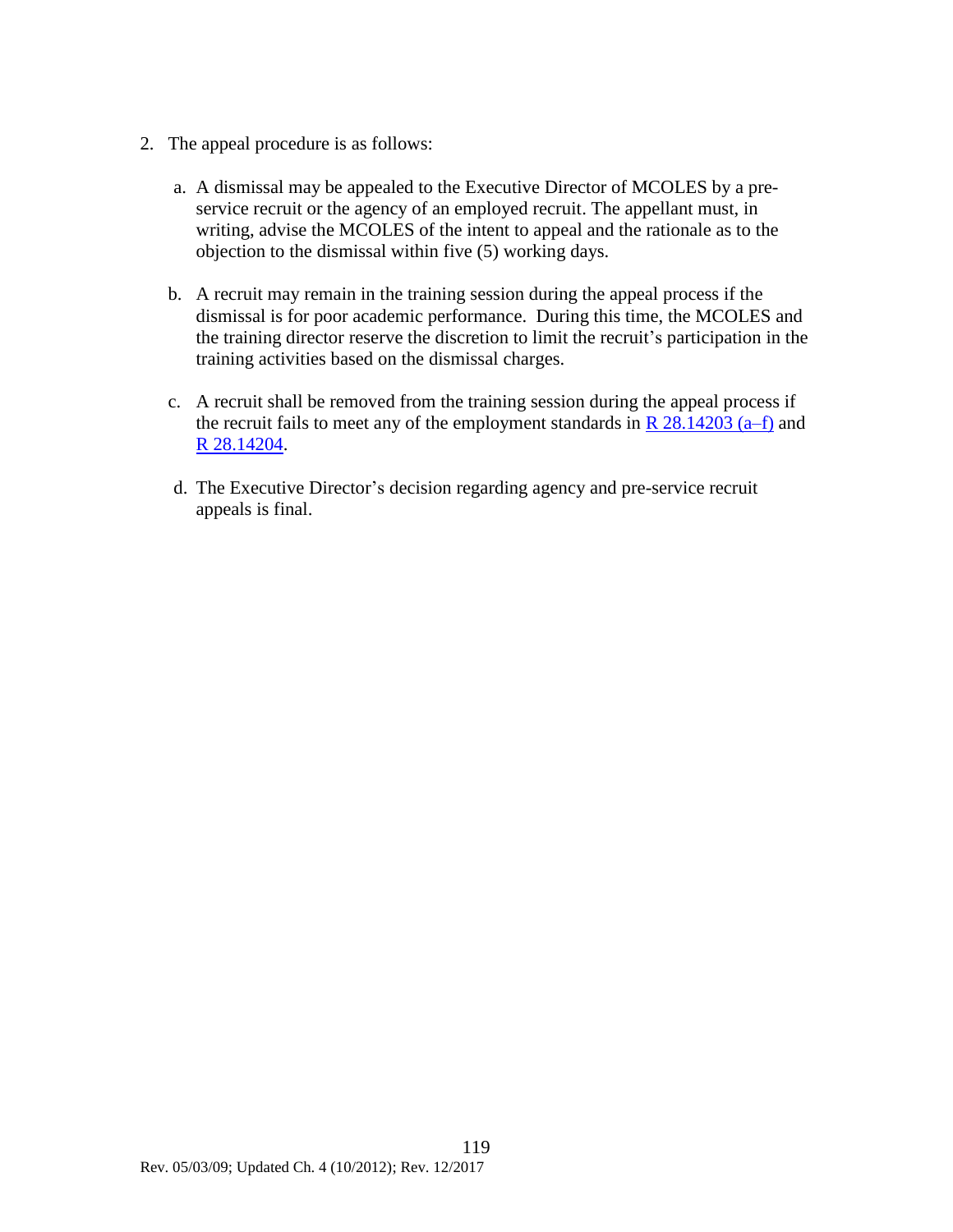# **Chapter 4**

# **MCOLES Medical Accommodation Policy**

| Unit 1 |  | 120 |
|--------|--|-----|
|--------|--|-----|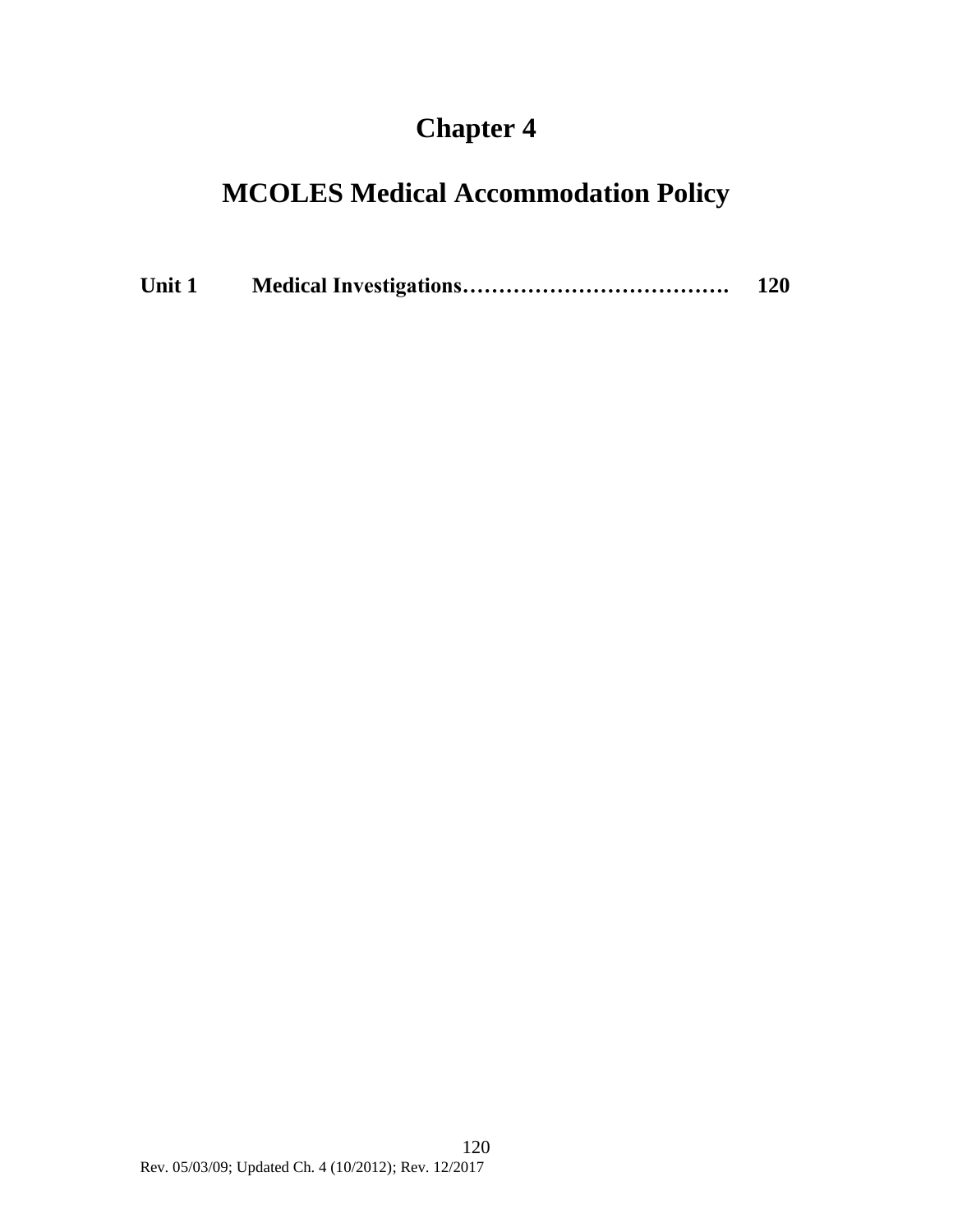## **Chapter 4 – Unit 1**

### **Standards Compliance Investigations for Medical and Psychological Standards & Accommodation Policy for Training and Testing (Rev. 10/2012)**

### **POLICY**

It is the policy of the Michigan Commission on Law Enforcement Standards (MCOLES) to ensure that candidates for enrollment into a basic training academy or seeking employment with a law enforcement agency are thoroughly screened to all the Commission's selection and employment standards by the enrolling academy or employing agency. This includes the medical standards published in administrative rule 28.14204.

The collection, recording and dissemination of necessary medical information and the procedures for conducting an investigation into a request for a reasonable accommodation to successfully perform the essential job functions shall be in accordance with the provisions of the Americans with Disabilities Act (ADA) and the Michigan Persons with Disabilities Civil Rights Act (MPDCRA). The sequencing of conducting an evaluation of a candidate's ability to perform the essential job functions prior to enrollment or employment is important in order to comply with the requirements of the ADA and the MPDCRA, and offer reasonable opportunities to candidates.

#### **PURPOSE**

The purpose of this policy is to provide guidance to MCOLES staff, academy training directors, and agency administrators so that all candidates seeking enrollment or employment comply with the administrative rules (28.14205, 28.14312, and 28.14411) and to ensure that all candidates are able to perform the essential job functions of a law enforcement officer position with or without a reasonable accommodation. All candidates are expected to perform all physical and non-physical requirements of the academy training.

#### **PROCEDURE**

#### **4.1 Publication and Notification to Candidates of the Medical Selection Qualifications (R 28.14204) and Medical Review Procedures**

1. The Commission shall publish the Medical Selection Qualifications and essential job functions of a Michigan law enforcement officer in as many forms as are available and practical so that individuals, agencies and academies have access to the standards and procedures in this policy.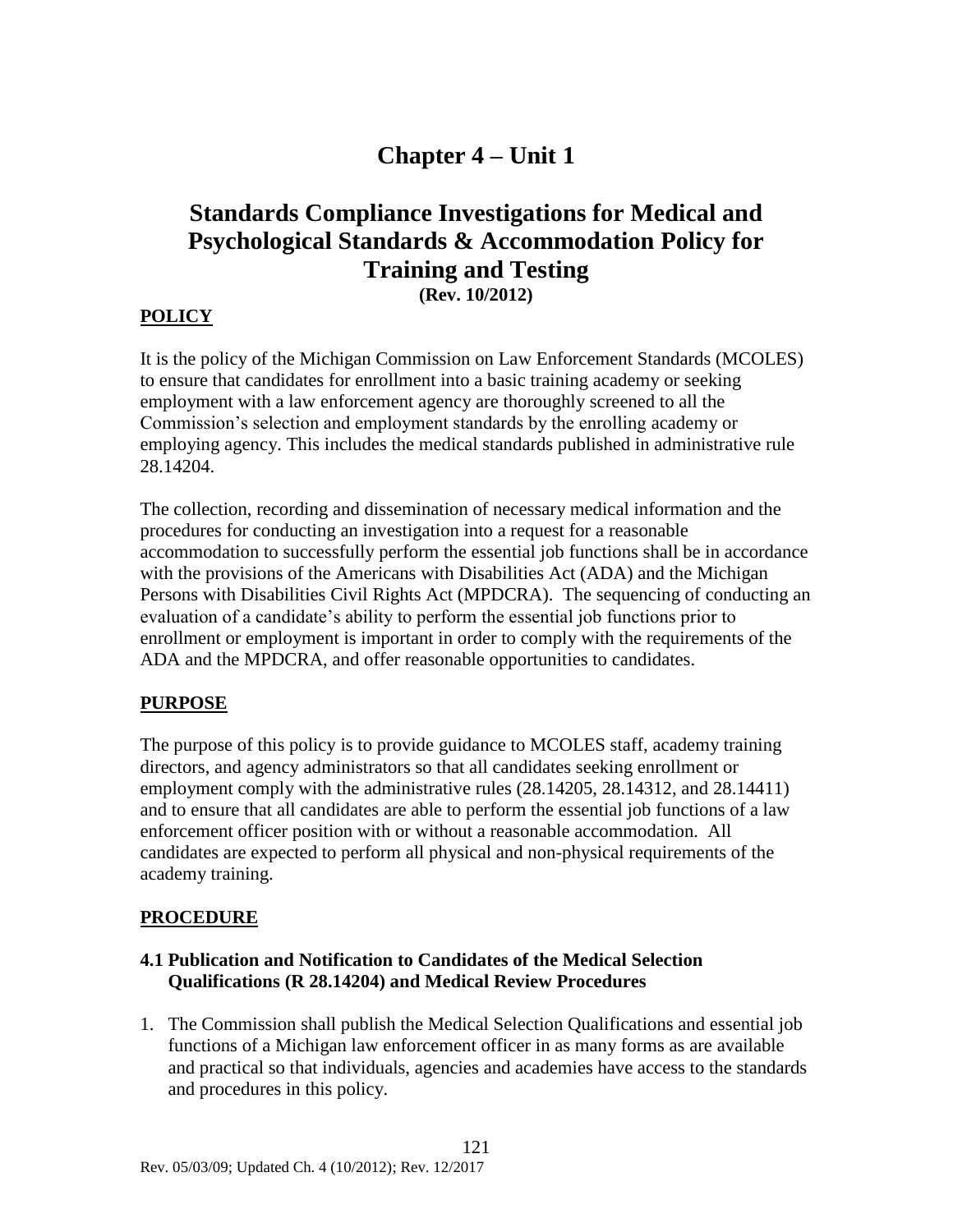- 2. Identified Commission staff, with the appropriate level of responsibility and knowledge, shall provide general information to anyone seeking information on the medical standards and investigation procedures; however, there shall not be any determination of an individual's qualifications or acceptance of any request for a reasonable accommodation until all the procedures in this policy have been completed.
- 3. Under the administrative rules, Basic Training Academies are required to have candidates obtain an individualized medical examination to determine the candidate's physical and mental condition. Those candidates who do not meet the standards shall be evaluated further to determine the potential for a reasonable accommodation. The academy staff alone do not have the final authority to approve a request for an accommodation. This determination shall be done in consultation with the candidate, MCOLES, and medical personnel. MCOLES may seek the advice of the academy training director during the investigation of a request for a reasonable accommodation for enrollment into the academy.

#### **4.2 Standards Screening and Conditional Offers of Enrollment or Employment; Obtaining Medical Documentation; Confidentiality of Record**

- 1. Basic training academies and law enforcement agencies are required to conduct nonmedical and medical evaluations of applicants. Medical evaluations shall be in accordance with the ADA, the MPDCRA and the MCOLES administrative rules.
- 2. A recruit candidate for enrollment in an academy or a candidate for employment with an agency shall be thoroughly screened to the MCOLES non-medical standards (R 28.14203 and R 28.14312) and provided a conditional offer of enrollment or employment prior to the medical evaluation.
- 3. Basic training academy staff shall not provide a candidate with a medical screening package, or make inquiries or comments about a candidate's medical condition until all of the non-medical standards screening has been successfully completed and a conditional offer of enrollment has been provided in writing to the prospective preservice recruit.
- 4. Academy training directors shall consult with medical professionals to ensure proper documentation of the medical evaluation; however, once it has been documented that a candidate does not meet one or more of the medical selection standards, the training director shall advise the candidate to contact MCOLES to discuss any request for a reasonable accommodation. Academy or agency medical screening, and a written request for accommodation, shall be completed fifteen (15) days prior of the beginning of the scheduled training session. This allows MCOLES staff enough time to investigate the request and make a determination. Recruit candidates who have not received a determination on a reasonable accommodation within 5 business days prior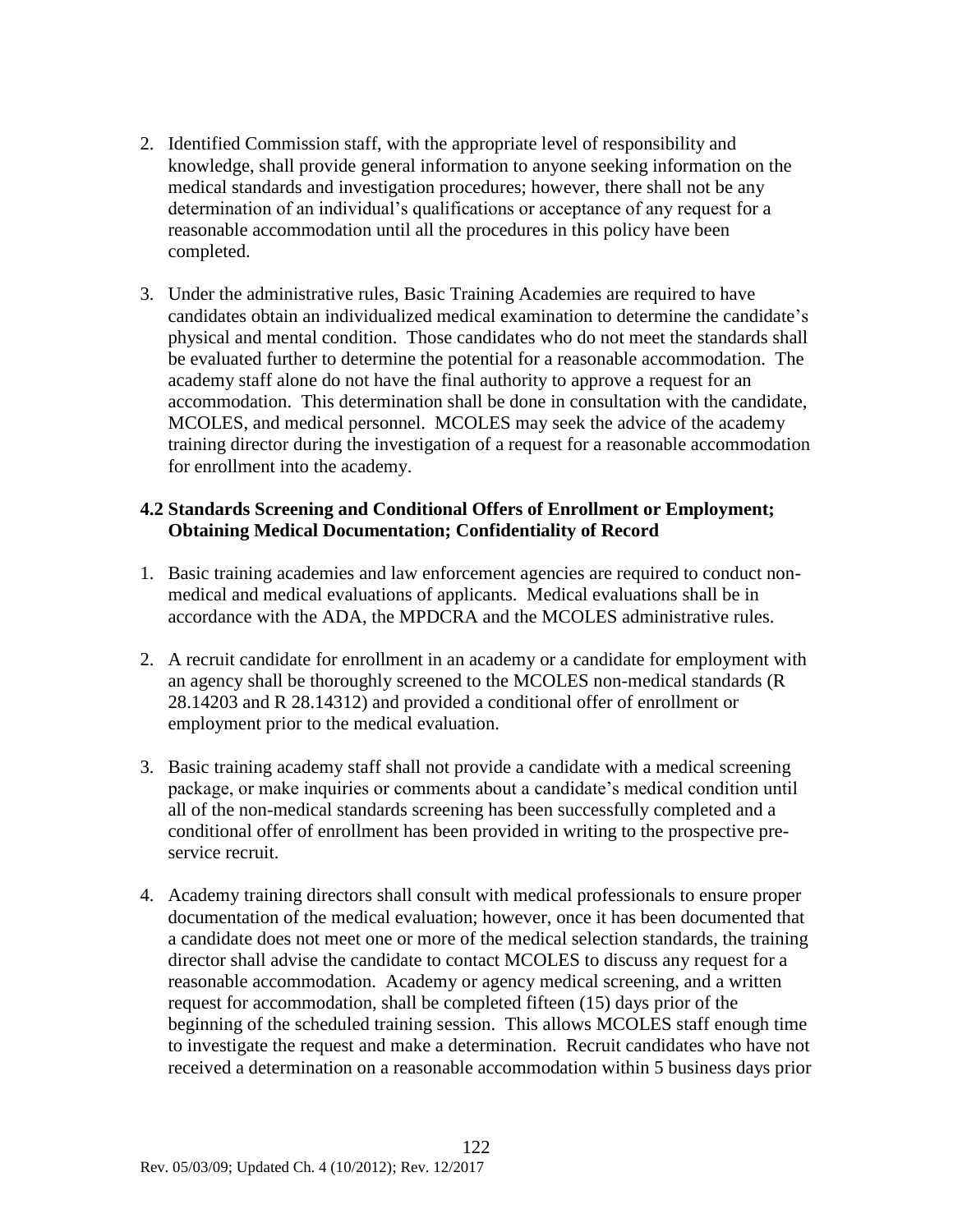to the start of the session shall not be admitted to the session. (R 28.14312(4), 28.14312(8), and R 28.14312(9))

- 5. Obtaining Medical Records for Review; Consultation with Medial Professionals and Law Enforcement Subject Matter Experts
	- a. Candidates seeking an accommodation shall submit their request for a specific accommodation(s) in writing to the MCOLES medical investigator. Upon receipt of the request, the investigator or a manager shall verify that a conditional offer of enrollment or employment has been made and that the candidate has been successfully screened to all the non-medical standards. A properly executed Authorization for the Release of Information form shall also be submitted by the candidate. The candidate shall supply all the pertinent information requested by MCOLES, including medical or psychological history reports, to conduct an investigation.
	- b. MCOLES may consult with medical or psychological professionals, in conjunction with the candidate, when considering the requested accommodation and whether the candidate can perform the essential job functions with or without an accommodation. In addition, MCOLES may also consult with law enforcement subject matter experts to assess whether the candidate can perform the essential job functions employing the requested accommodation.
	- c. Candidates requesting an accommodation may be requested by MCOLES to be evaluated by medical, psychological professionals or law enforcement subject matter experts during this process. Failure to cooperate with these evaluations may be cause to deny further consideration of the candidate's application.
	- d. Costs associated with consulting with medical or psychological professionals are the responsibilities of the candidate or agency. Waiving these costs must be approved by MCOLES administration. A process for payment may be established between the candidate, the medical consultant and MCOLES to facilitate the review process.
- 6. Record Keeping and Security of Medical Documents
	- a. A standards compliance investigation number from the MCOLES Information and Tracking Network (MITN) shall be drawn and all pertinent information regarding a medical investigation shall be entered into MITN under separate secure access.
	- b. Paper records shall also be maintained separately from other MCOLES investigations and non-medical documentation. These records may also be imaged into FileNet with separate secure access. Copies of all medical records received by MCOLES as well as all correspondence shall be maintained in these separate files.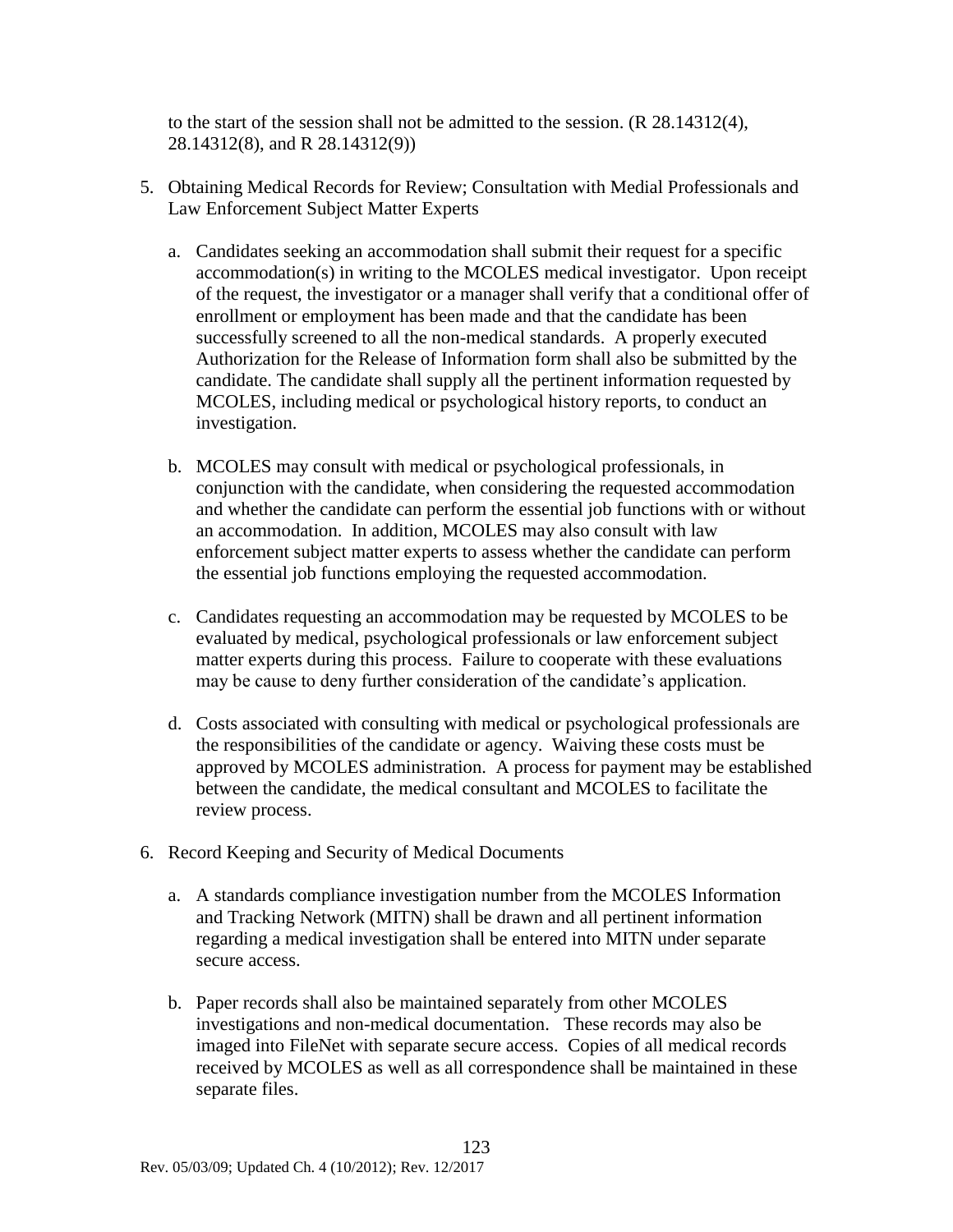### **4.3 Determination of Acceptance or Denial of a Request for an Accommodation; Notification to the Candidate; Appeal**

- 1. After consulting with medical, psychological or law enforcement experts and the candidate, MCOLES staff shall make a determination whether the candidate can successfully perform the essential job functions with or without the requested accommodation, and whether the requested accommodation is reasonable. Input from the training director or prospective hiring agency may also be considered.
- 2. Previously identified accommodations may guide MCOLES staff in making determinations on a person's eligibility for enrollment or licensing. Through the development of medical and psychological standards, and through MCOLES historical and legal resources, reasonable accommodations have been identified or may be developed. Some of these accommodations have become part of the administrative rules.
- 3. The candidate shall be notified by MCOLES, in writing, of the determination. The notification shall include the option of an appeal to the Executive Director of MCOLES.
- 4. In accordance with R 28.14602 (Investigations) the time frames in the administrative rules may be extended for up to 90 days during an investigation.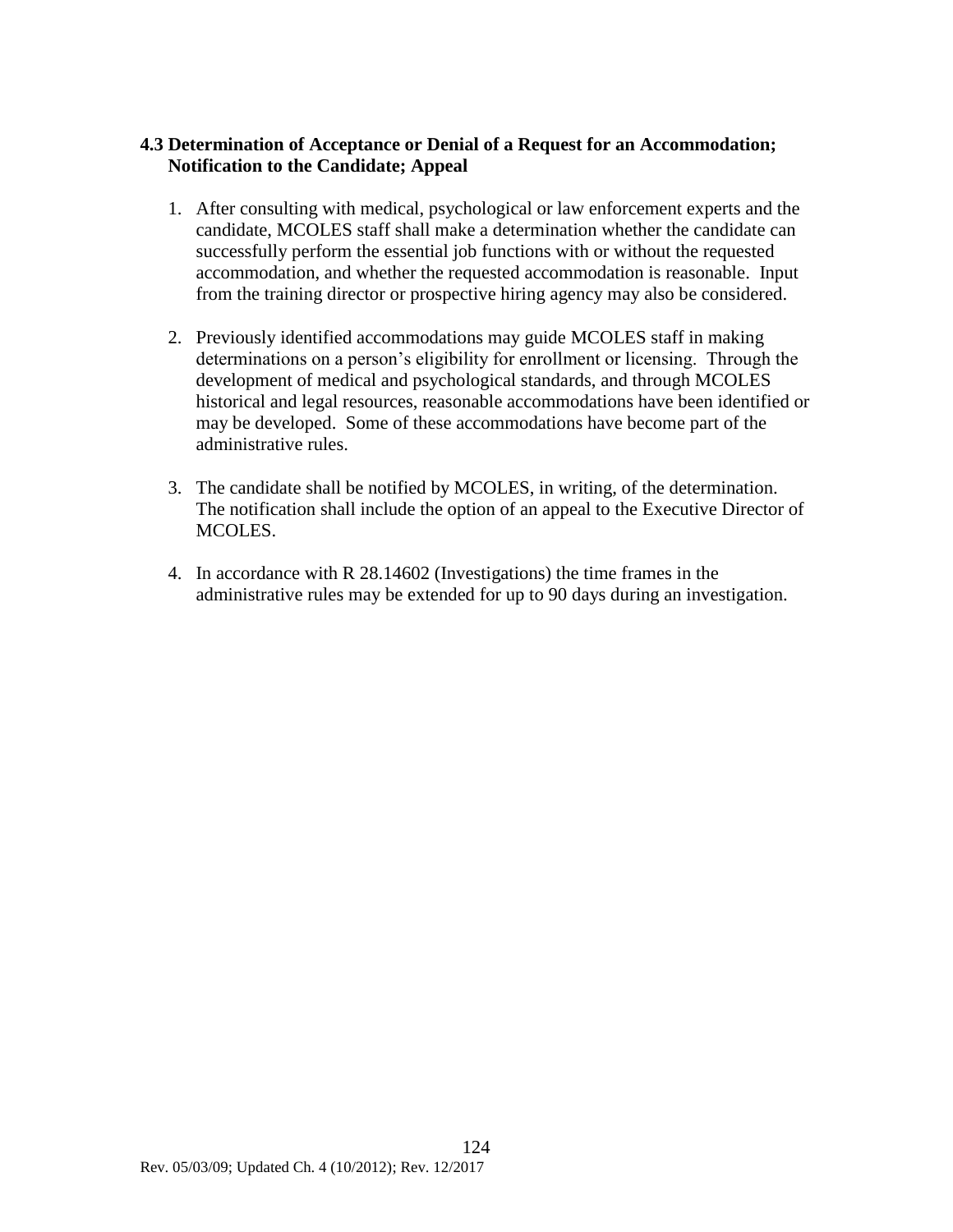# **Chapter 5**

# **MCOLES Outstanding Performance Award Policy**

| Unit 1 | <b>Outstanding Performance Award</b> | 125 |
|--------|--------------------------------------|-----|
|        |                                      |     |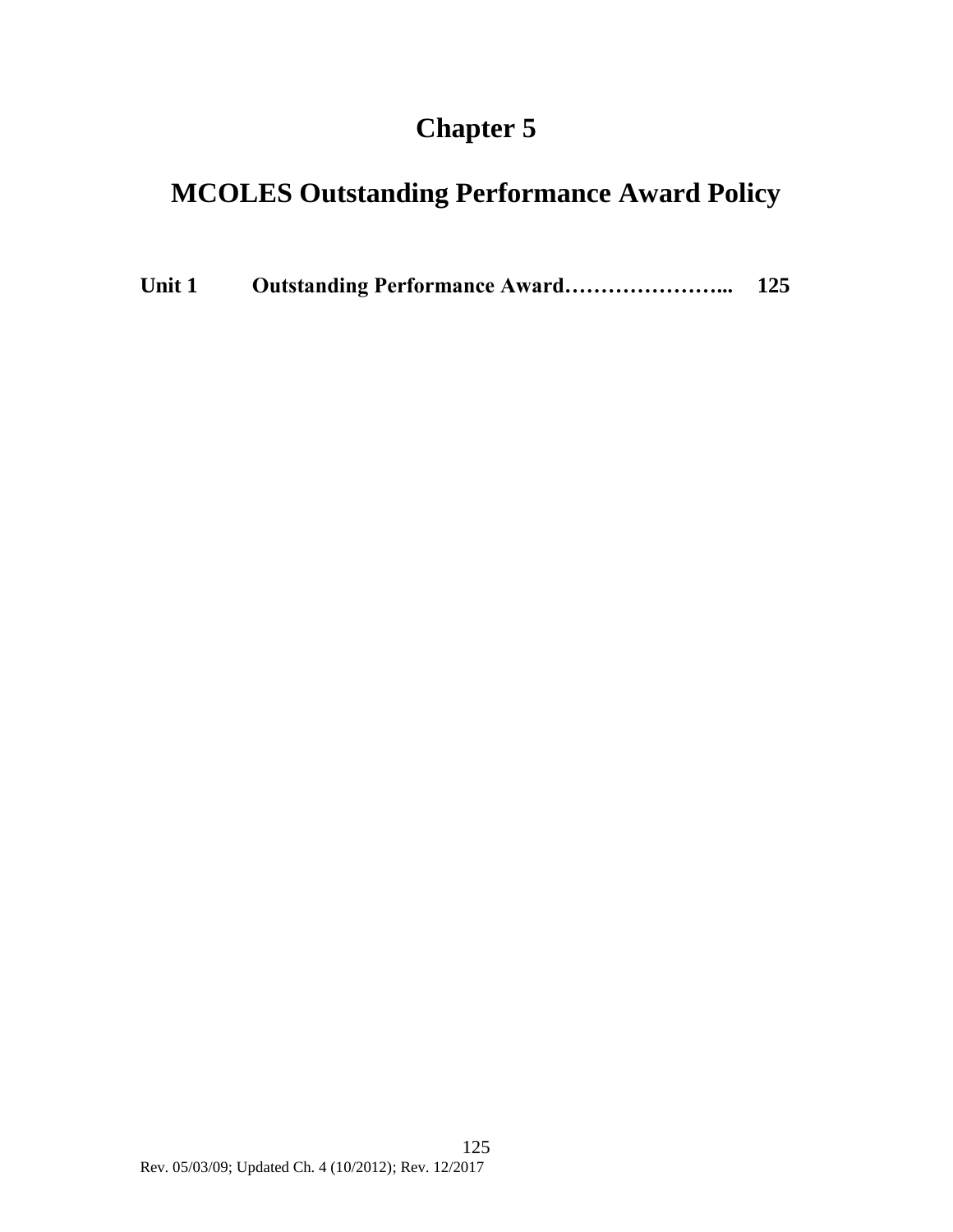# **Chapter 5 – Unit 1**

## **Basic Police Training Schools**

### **MCOLES Outstanding Performance Award**

### **POLICY**

There shall be an award entitled "The Michigan Commission on Law Enforcement Standards Outstanding Performance Award." The award may be presented to an outstanding trainee in each Commission approved basic training session. The Commission shall be responsible for purchasing and presenting the award.

### **PURPOSE**

The purpose of this policy is to provide recognition to basic training participants who exhibit high standards of performance measured by their mental, physical and moral fitness while in the training environment.

### **PROCEDURES**

### **5.1.01 Description of Outstanding Performance Award and Criteria to be Measured**

An award may be presented to the trainee who has demonstrated outstanding performance in the pre-service training program. Outstanding performance shall be measured by assessing the trainee's level of performance in the categories of knowledge, skill, leadership, interpersonal communication and appearance. Each of the 5 categories shall be given equal weight. The award shall be in the form of a plaque, entitled "Outstanding Performance Award".

### **5.1.02 Academy Session and Candidate Qualifications**

An approved basic training program may nominate a graduate who has met the criteria for "The Michigan Commission on Law Enforcement Standards Outstanding Performance Award" as follows:

1. A pre-service program having 10 or more graduates may present an Outstanding Performance Award to one of its graduates.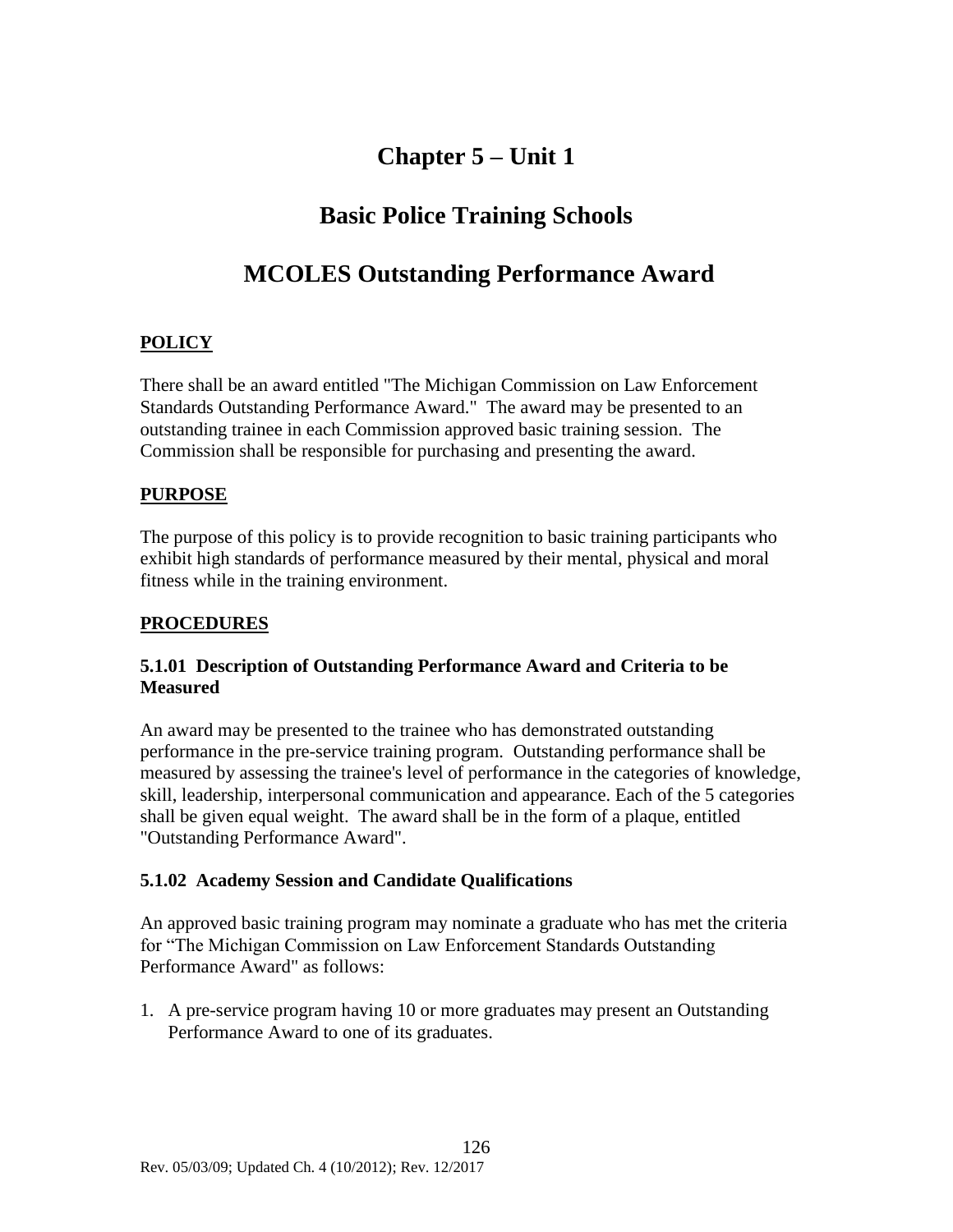- a. The award should be made at a time when the presentation affords the best opportunity for student and public recognition such as a formal graduation ceremony, or an occasion when other awards are presented, e.g., a dinner.
- b. The training director shall first identify students who performed in the top 20% of the class in each of the two categories of knowledge and skill. These students then will be rated according to Chapter 5, Section 5.1.03 below.

### **5.1.03 Rating the Candidates**

Candidates for the award shall be in the top 20% of the class in each category of knowledge, skills, interpersonal communication, leadership, and appearance. The candidates with the highest total number of points will receive the award.

- 1. Knowledge (Rated by Training Director)
	- a. Consideration shall be given to their in-house test score average, including the comprehensive legal examination.
- 2. Skills (Rated by Training Director)
	- a. All skills that are taught where the student is required to physically perform are to be considered. These include, at a minimum, emergency vehicle operations, firearms, subject control, physical fitness and first aid.
	- b. Consideration shall be given to their in-house test scores, both written and performance-based. Each skill should be rated individually. For the performance based area, only those who did not need remediation shall be eligible for consideration.
- 3. Interpersonal Communication
	- a. Rated by recruits, training director, and academy staff who each have one vote.
	- b. Considerations: How the recruit relates to fellow students and instructors: Do they speak in a clear voice, express their views in a clear, concise, and non-offensive manner; are they a willing listener?
- 4. Leadership
	- a. Rated by recruits, training director, and academy staff who each have a singular vote.
	- b. Considerations: Willing to follow a person because of the example they provide in a courteous, mature, positive attitude towards meeting the school's requirements and the Law Enforcement Code of Ethics (not acting officiously, talking about fellow students, etc.) Raters shall not consider any factors addressed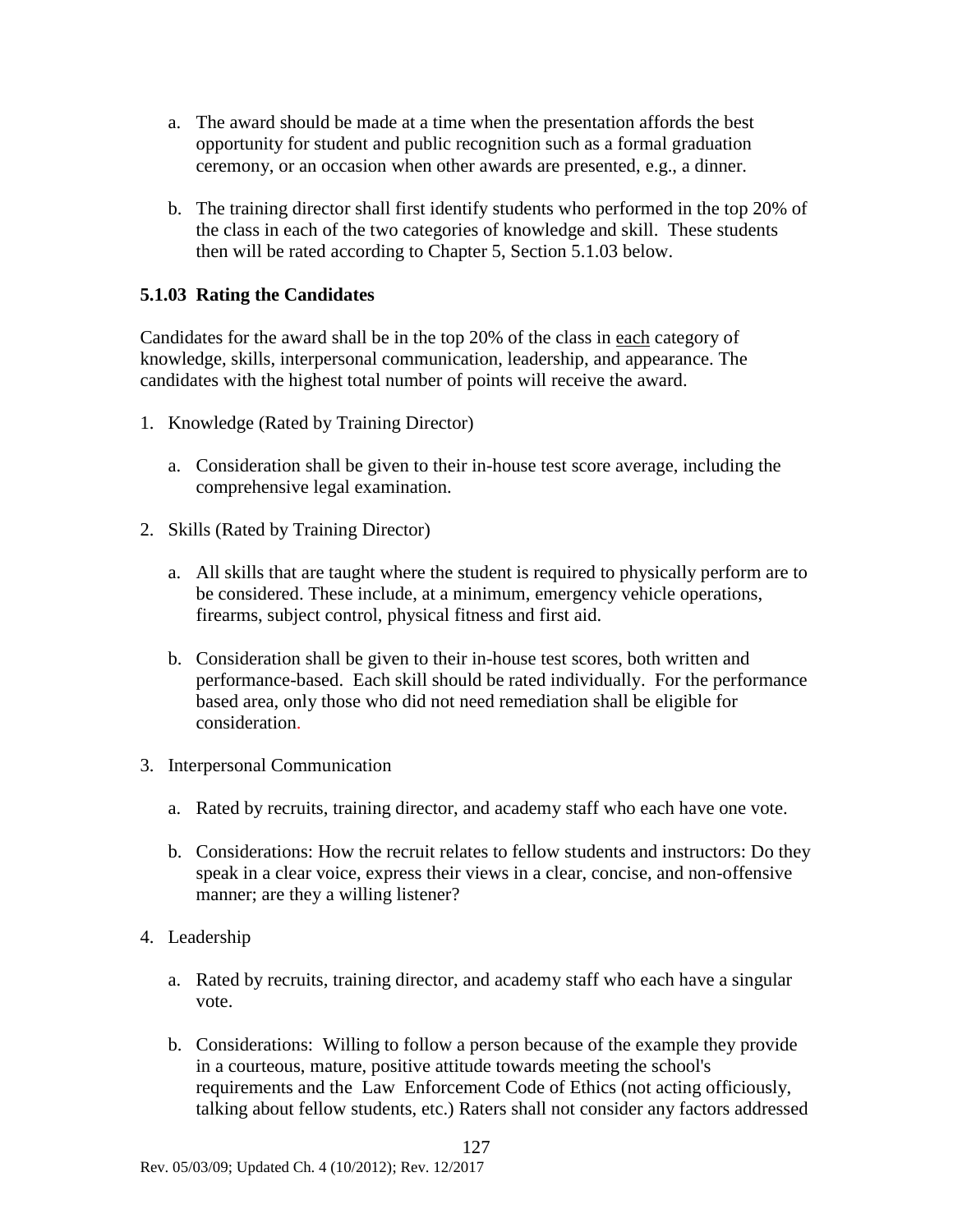in other categories (appearance, communications, etc.)

- 5. Demeanor
	- a. Rated by recruits, training director, and academy staff who each have a singular vote.
	- b. Considerations: Hair, clothes, bearing, and carriage.

### **Tie Breaking**

In the event of a tie, the tie will be broken by the training director due to the extensive and overall knowledge and background of the recruits.

### **5.1.04 Presentation Ceremony**

The master of ceremonies for the graduation exercise shall schedule the MCOLES award to immediately follow the presentation of all other awards. The presenter shall be introduced by name along with the fact that a MCOLES award will be presented.

The presenter of the award shall be either a Commission member or a member of the MCOLES staff. The presentation shall be made in a uniform manner throughout the state so a traditional ceremony is established. The audience shall be informed of the name of the award, what is measured, and how the winner was determined.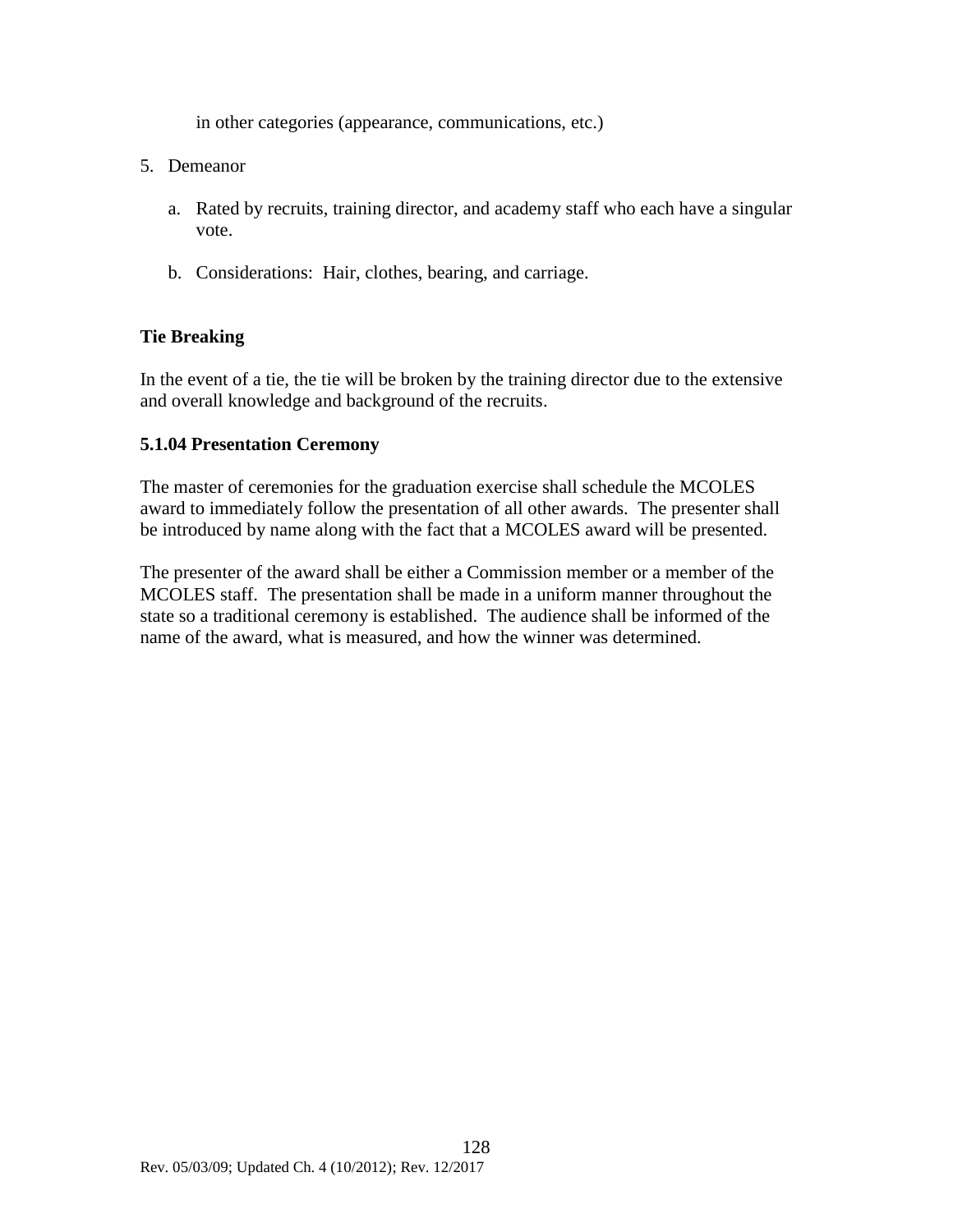# **Chapter 6**

# **Mandatory In-service Training Policy**

| Unit 1 | <b>Mandatory In-service Training</b> |            |
|--------|--------------------------------------|------------|
|        |                                      | <b>131</b> |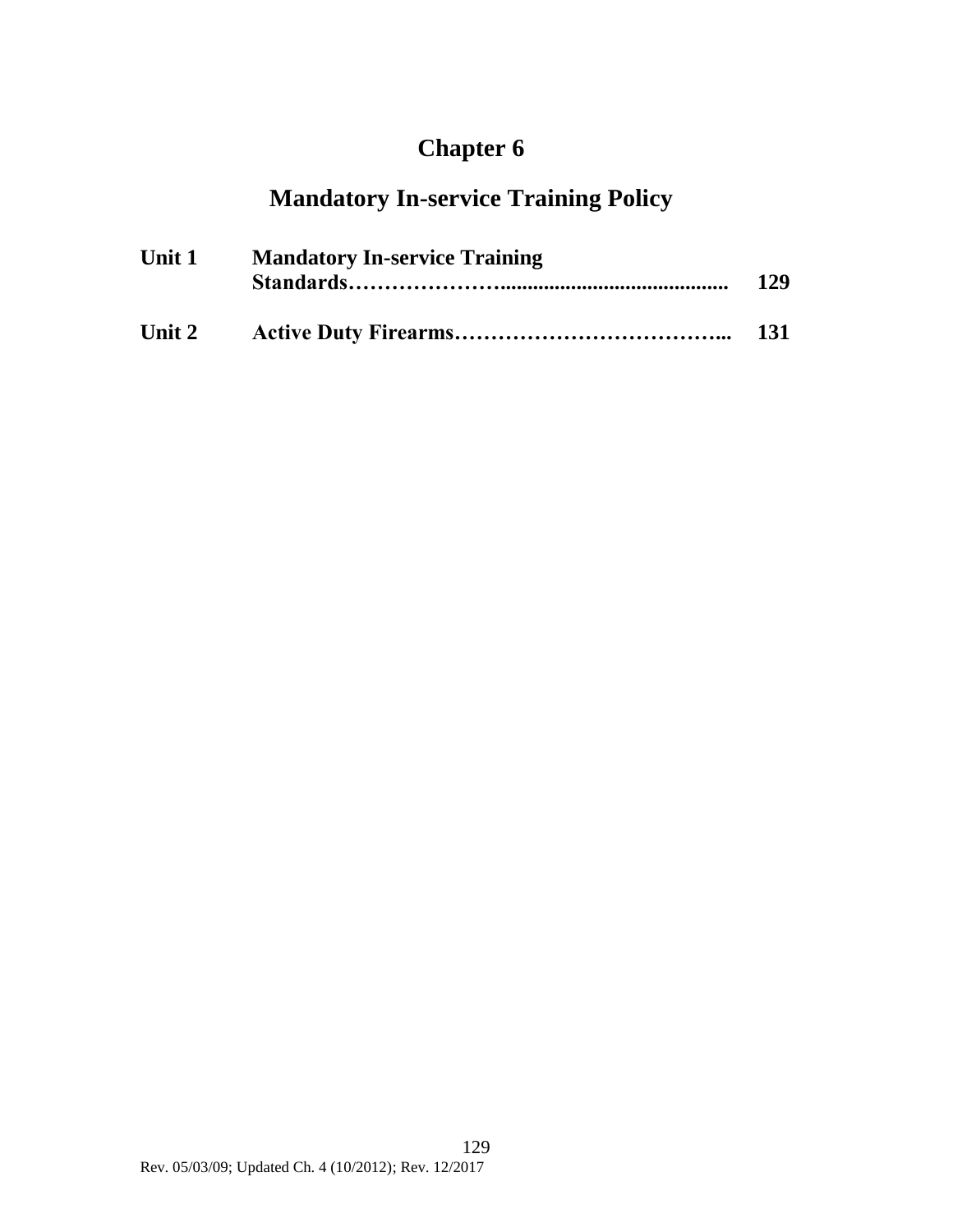## **Chapter 6-Unit 1**

# **Mandatory In-Service Training Standards**

### **POLICY**

Pursuant to Administrative Rule [28.14210,](#page-43-0) the Commission may establish, maintain and update minimum training standards for Commission licensed law enforcement officers.

### **PURPOSE**

The purpose of this policy is to fulfill the charged by Executive Reorganization Order 2001-2 to establish and implement law enforcement in-service training standards applicable to all licensed law enforcement officers in Michigan.

### **PROCEDURE**

### **6.1.01 Establishment of In-Service Training Standards**

- 1. The Commission shall establish in-service training standards that shall apply to all licensed law enforcement officers in the state of Michigan.
- 2. The Commission shall determine the subject areas and number of hours of in-service that will be mandatory.
- 3. The Commission shall determine a reporting procedure that will document compliance with the standard after an officer's successful completion.
- 4. The Commission shall establish a policy and procedure unit in the policies and procedures manual for each standard deemed mandatory.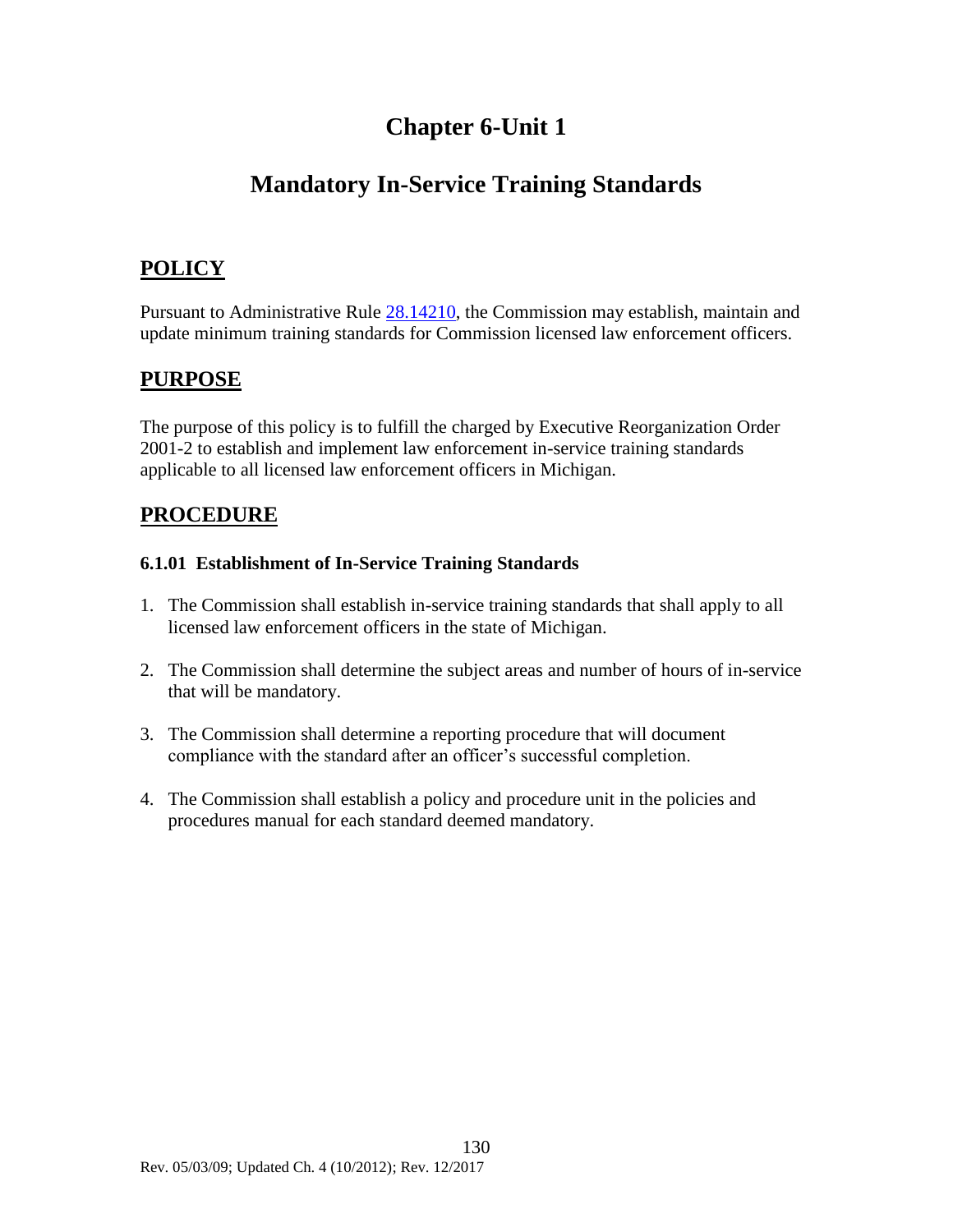### **Chapter 6-Unit 2**

## **Mandatory In-Service Training Standards**

## **Active Duty Firearms**

### **POLICY**

Pursuant to Administrative Rule [28.14210,](#page-43-0) The Commission may establish, maintain and update minimum training standards for commission licensed law enforcement officers.

### **PURPOSE**

The purpose of this policy is to fulfill the charged by Executive Reorganization Order 2001-2 to establish and implement law enforcement in-service training standards applicable to all licensed law enforcement officers in Michigan.

On January 1, 2009 the active duty firearms standard took effect, having been adopted by the Commission in February 2008. The standard is mandatory for all Commission licensed law enforcement officers.

### **PROCEDURE**

### **6.2.01 Minimum Standard**

- 1. The active duty firearms standard is a minimum standard and is not intended to reduce or replace any in-service firearms training that may be in place at a law enforcement agency. Officers should continue to participate in hands-on firearms training in addition to this mandatory standard.
- 2. The standard shall be administered to Commission licensed law enforcement officers annually and it shall be the responsibility of the employing agency to ensure compliance.

### **6.2.02 Components of Standard**

1. Knowledge Component (educational/decision making)

The knowledge component of the standard contains seven behaviorally-based training objectives.

a. Legal review of deadly force;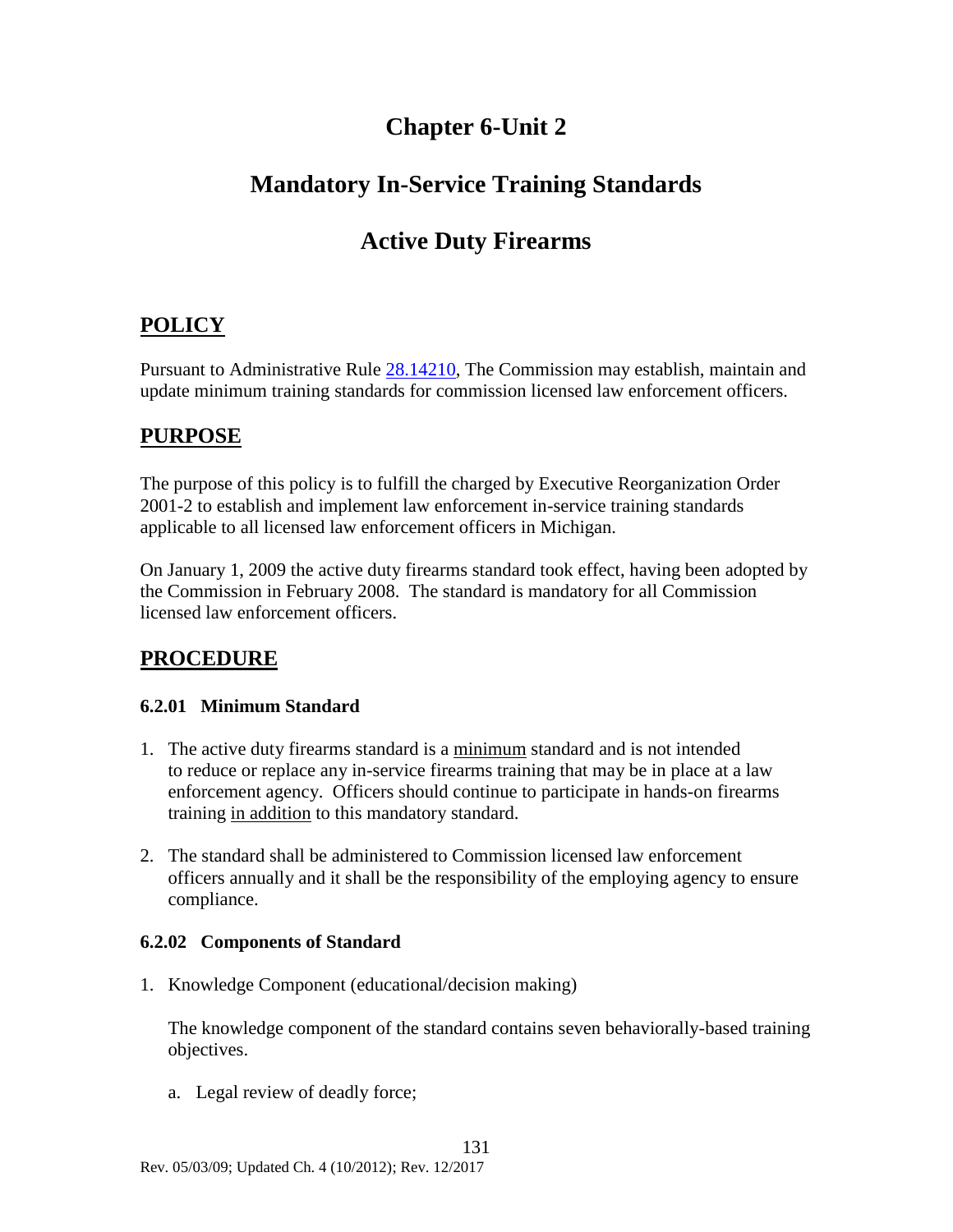- b. Assessing life threatening situations;
- c. Employing sound tactics;
- d. Appropriate discharge of the firearm;
- e. Compliance with agency policies; and
- f. Understanding of the Law Enforcement Officers Safety Act and Michigan's Concealed Carry Laws.
- 2. Skill Component
	- a. Live fire four-stage course of fire
		- i. Two yard stage (one target, 6 rounds)
		- ii Three yard stage (two targets, 6 rounds)
		- iii Four/seven yard stage (two targets, 10 rounds)
		- iv Ten yard stage (one target, 3 rounds)

#### **6.2.03 Administration of Standard**

- 1. Knowledge Assessment
	- a. Administration of this portion of the standard is left to agency discretion. Classroom techniques, e-learning and Simunitions® are all appropriate as long as the above listed seven objectives are met.
- 2. Skill Assessment
	- a. Firearms ranges shall support live fire with the distances required and must contain all rounds fired.
	- b. The primary handgun carried on-duty shall be used.
	- c. Instructors for the skills assessment shall have expertise in law enforcement firearms training. Completion of a nationally recognized firearms course or MCOLES approved instructor's course is required.

#### **6.2.04 Reporting Compliance**

1. All agencies will report the compliance of each Commission licensed law enforcement officer with this standard as part of the annual registration beginning in January 2010.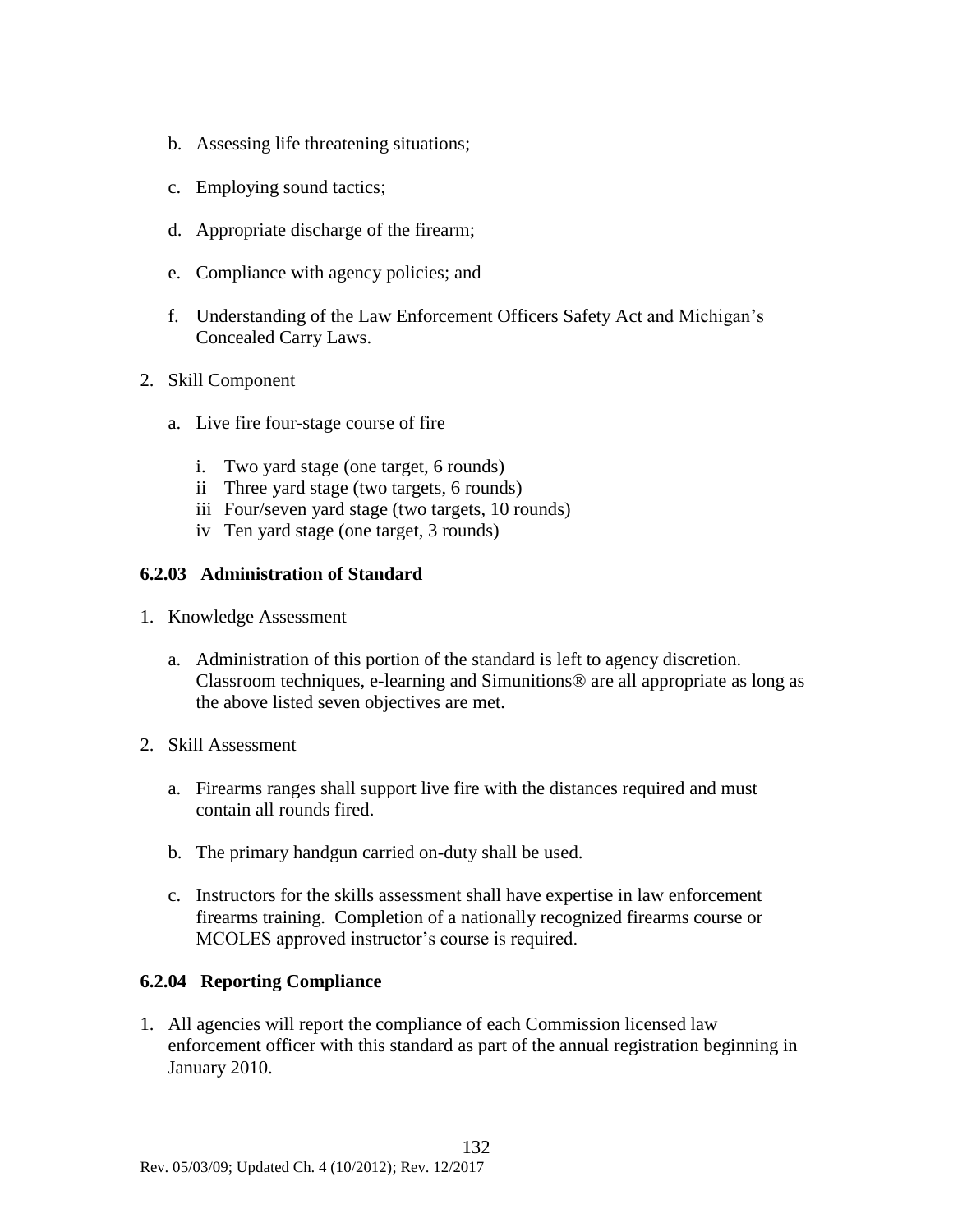### **6.2.05 Additional Information**

- 1. Additional detailed information of this standard can be found in the following support documents:
	- a. Firearms Standard for Active Duty Law Enforcement Officers-Performance Standards and Course of Fire
	- b. Firearms Standard for Active Duty Law Enforcement Officers-Resource Materials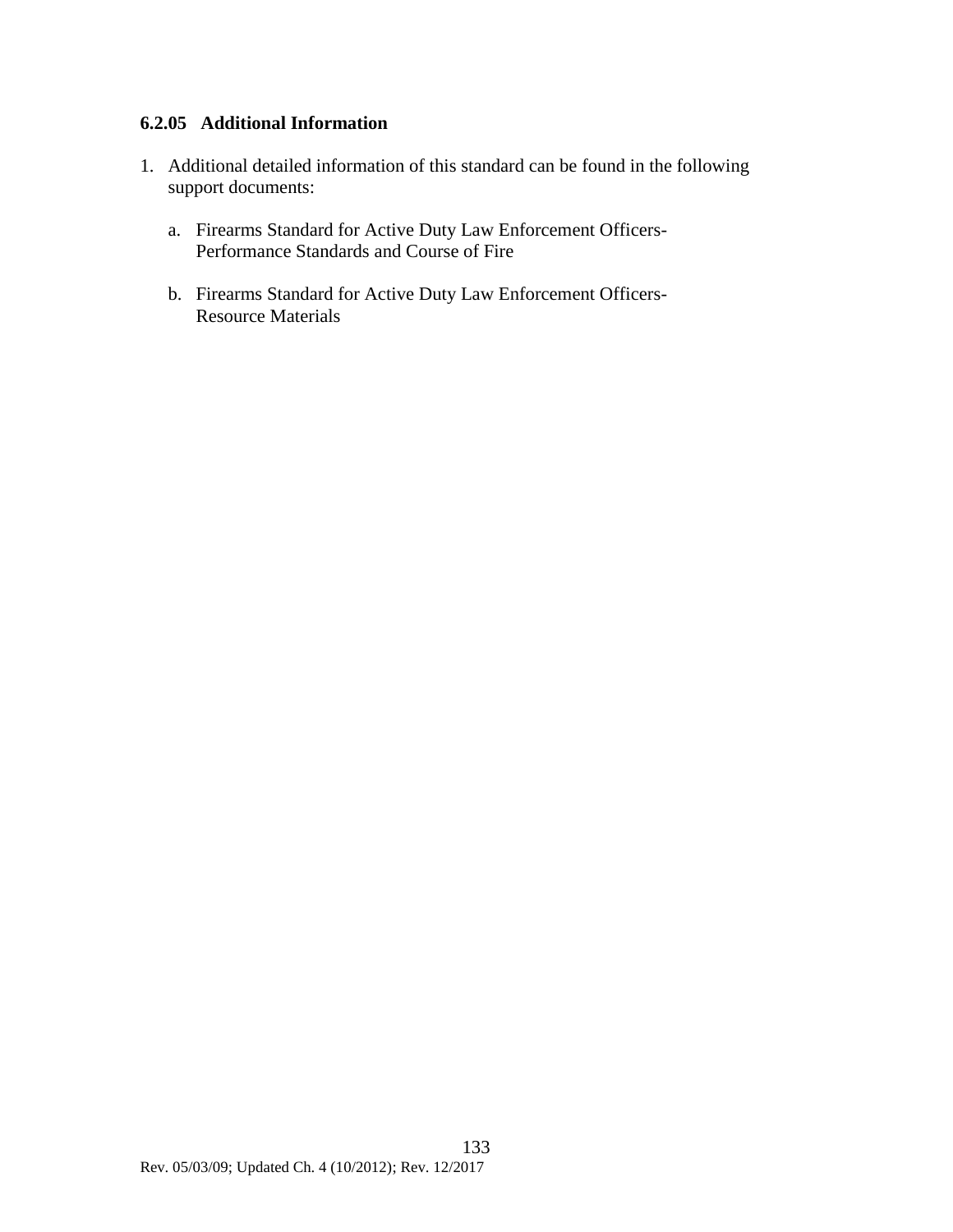# **Chapter 7**

## **Recognitions of Prior Training and Experience Program and Testing**

| <b>Establishing a Recognition of Prior Training</b><br>and Experience Program and Test Site                                                                                       | 134 |
|-----------------------------------------------------------------------------------------------------------------------------------------------------------------------------------|-----|
| Program Administration                                                                                                                                                            | 137 |
| <b>Mandatory Program Curriculum and</b><br><b>Qualifications for Exemptions; Remedial</b><br><b>Training for Failed Skill Assessment</b>                                          | 139 |
| <b>Minimum Qualifications and Application</b><br><b>Requirements; Enrollment and Attendance;</b><br><b>Completion Requirements; Eligibility for</b><br><b>Licensing Exam; and</b> |     |
|                                                                                                                                                                                   |     |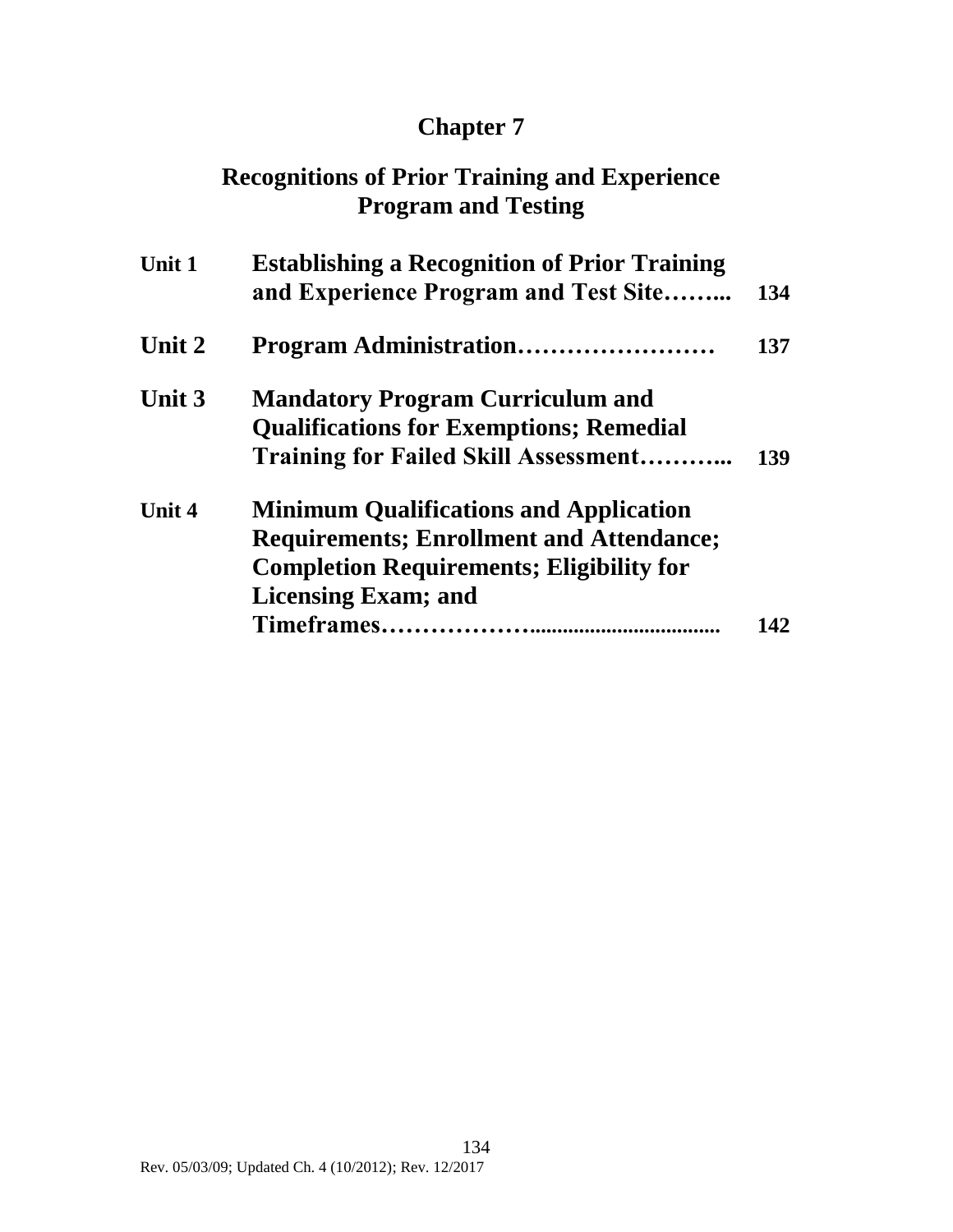### **Chapter 7 – Unit 1**

### **Establishing a Recognition of Prior Training and Experience Program and Test Site**

### **POLICY**

A Recognition of Prior Training and Experience training program and test administration shall only be administered by an approved regional basic training school or pre-service basic training college or university.

### **PURPOSE**

The MCOLES is responsible for establishing Recognition of Prior Training and Experience training programs and test sites under the authority of the administrative rules [R 28.14401 through 28.14414,](#page-52-0) and Public Act 203, of 1965, as amended.

### **PROCEDURE**

### **7.1.01 Approval to Institute a Recognition of Prior Training and Experience Training Program or Test**

### **Administration**

An MCOLES approved regional basic police school or preservice basic training college or university interested in establishing a Recognition of Prior Training and Experience Program shall submit to the MCOLES Executive Director an operating plan, or an addendum to their annual academy operating plan, as described in [Chapter 2, Unit 2.1.01](#page-67-0) of the Basic Law Enforcement Training Program policies and procedures, addressing the following information:

- a. A description of the facilities and equipment available.
- b. The nature and scope of financial and philosophical commitment.
- c. Identification of the person responsible for program administration.
- d. Authorization to the MCOLES to inspect all aspects of the Recognition of Prior Training and Experience program and to copy any documents.
- e. Identification of the proposed curriculum, scheduling sequence, and instructors.
- f. A statement acknowledging compliance with the MCOLES policies and procedures, including compliance with the mandatory curriculum and skill assessments described in [Chapter 7, Unit 3](#page-140-0) (7.3.01) below.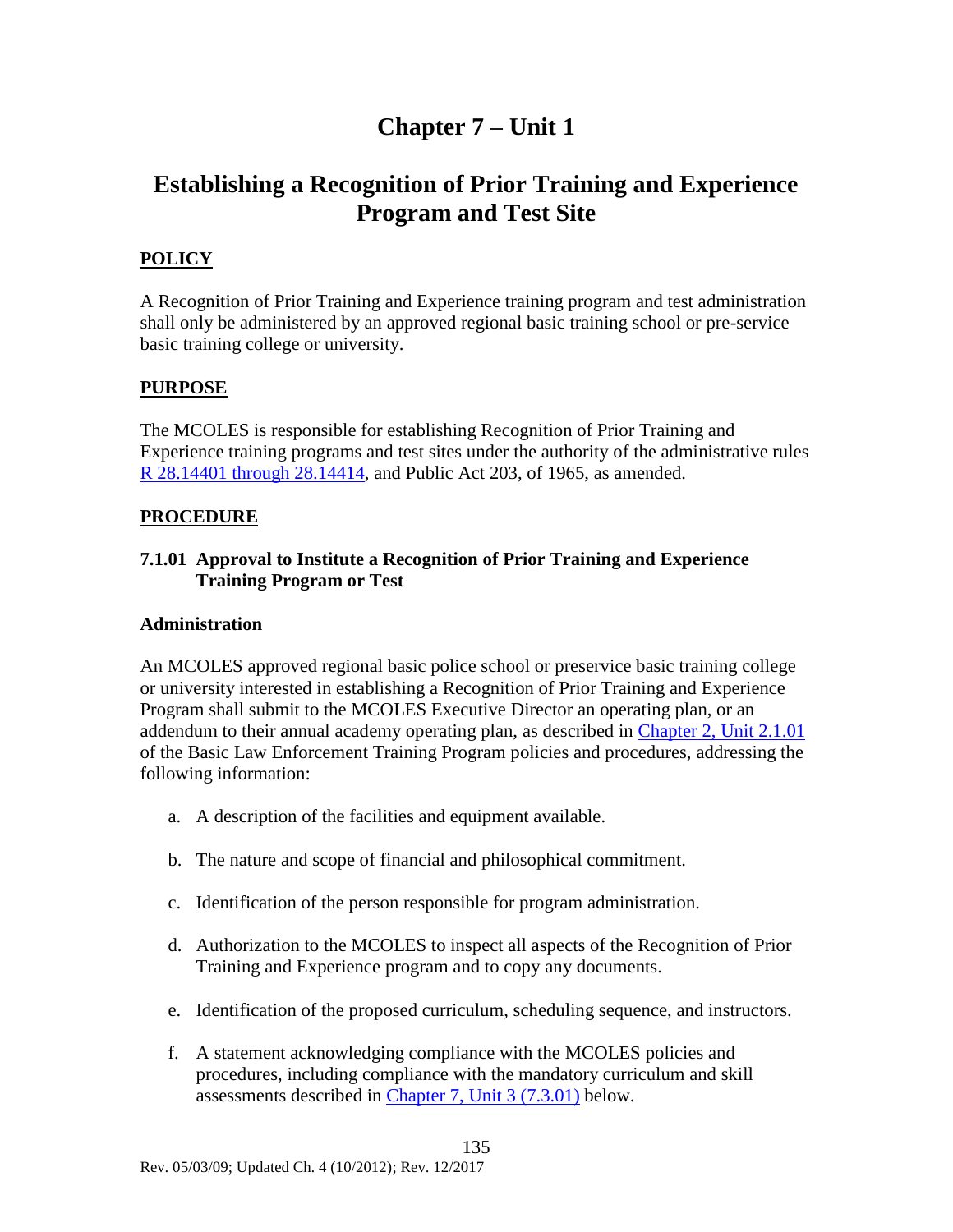### **7.1.02 Commission Approval, Denial; Academy Appeal Process; Revocation of Approval; Probation; Suspension**

- 1. The Commission's approval shall be obtained in writing before instituting a Recognition of Prior Training and Experience training program.
- 2. The Commission may deny requests that:
	- a. Are incomplete or inappropriate as determined by the Commission;
	- b. Compromise the established regional delivery system;
	- c. Require a financial commitment by the Commission; or
	- d. Have inadequate facilities and equipment.
- 3. An academy may appeal the Commission's decision to deny the application proposal using the appeal procedures as described in [Chapter 2, Unit](#page-67-0) 1, 2.1.01(7) of the Basic Law Enforcement Training Program policies and procedures.
- 4.. The Commission may revoke the approval of, or place on probation or suspension, an approved RPTE program and testing site for violation of the administrative rules or these policies and procedures in accordance with  $R$  28.14309. Appeals may be made in accordance with  $R$  28.14310 of the Basic Law Enforcement Training Program policies and procedures.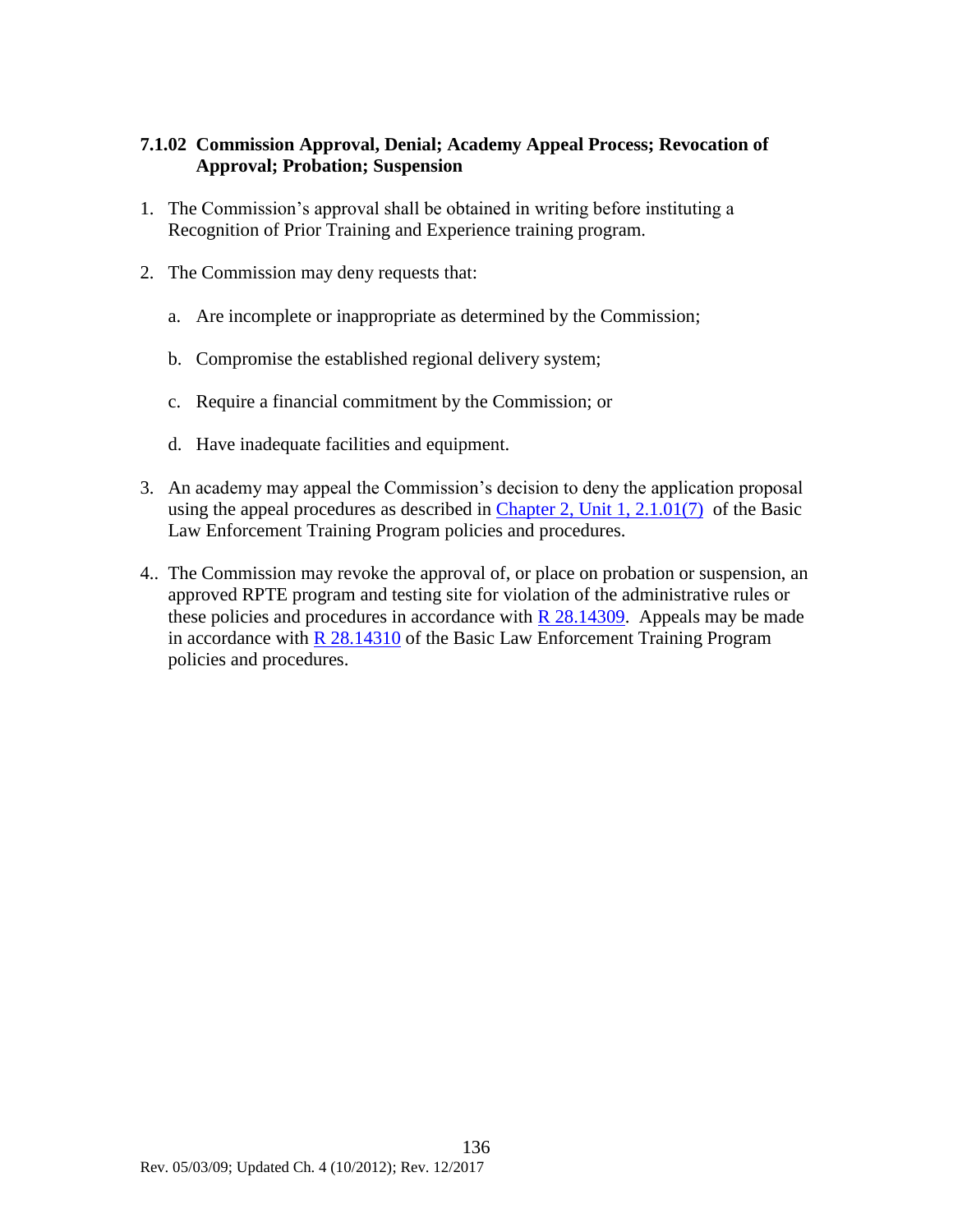## **Chapter 7 – Unit 2**

### **Program Administration**

### **POLICY**

It is the policy of the Commission that the responsibility for the administration of the Recognition of Prior Training and Experience program (RPTE) be assigned to the training director or Program Administrator of the MCOLES approved regional basic police school or preservice basic training college or university to perform specific duties at an approved and test administration location, or to assign specific duties in this policy to a Program Coordinator.

### **PURPOSE**

This policy assigns specific responsibilities to specific individuals who will provide administrative oversight for the Recognition of Prior Training and Experience training program.

### **PROCEDURE**

#### **7.2.01Administrative Responsibilities and Duties**

- 1. The Program Administrator of an approved MCOLES regional or preservice basic training program shall provide proper facilities and equipment for the program/test. (See [Chapter 3, Unit 3](#page-99-0) of the Basic Law Enforcement Training Program policies and procedures)
- 2. The training director of an approved MCOLES basic training program shall assume the following responsibilities and duties, unless a designated program coordinator, who shall assume these responsibilities and duties, has been identified by the training director and recognized by MCOLES:
	- a. Allow the MCOLES to inspect all aspects of the approved RPTE program and to copy any documents.
	- b. Attend or be represented at all the MCOLES Recognition of Prior Training and Experience program mandatory meetings and conferences.
	- c. Ensure that the approved program is in compliance with the Commission approved policies and procedures and promulgated rules.
	- d. Receive and process program/test fees.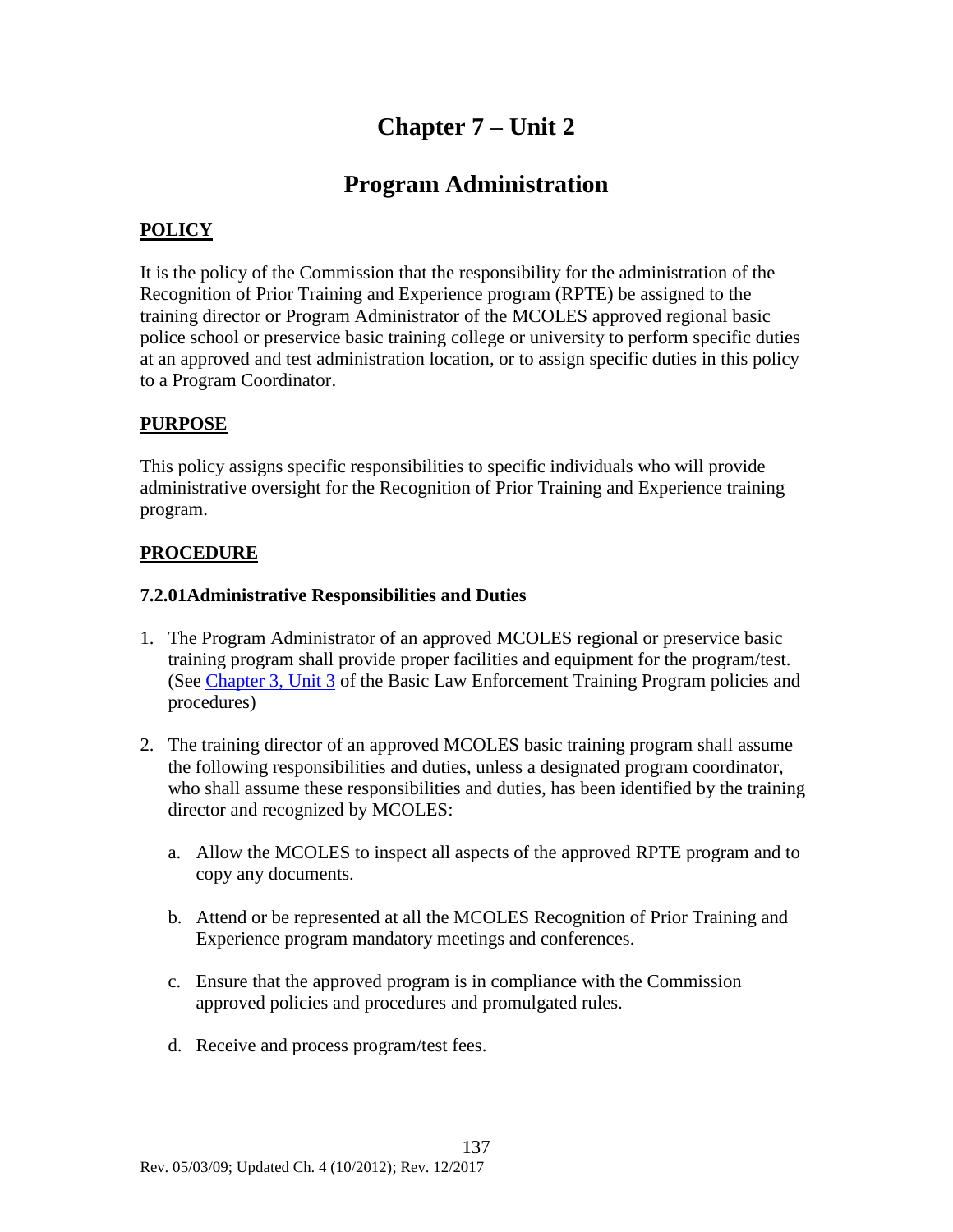- e. Provide the MCOLES and applicants with enrollment schedule information using the MCOLES Network.
- f. Provide program/test participants with lodging locations and cost information.
- g. Assemble training materials and mail the materials to all enrolled participants.
- h. Establish and maintain a roster of program/test participants using the MCOLES Network.
- i. Provide a liaison person to work with the MCOLES testing coordinator prior to and during testing.
- j. Provide financial analysis to the MCOLES upon request.
- k. Notify the MCOLES of any changes in the structure or content of the approved Recognition of Prior Training and Experience training program not less than 90 days before the start of the program.
- l. Maintain direct supervision/administrative control over the Recognition of Prior Training and Experience training program.
- m. Utilize fully qualified and competent instructors as required in the Basic Law Enforcement Training Program policies and procedures, [Chapter 3, Unit 2.](#page-95-0)
- n. Orient instructors as to the rules and requirements of the Recognition of Prior Training and Experience training program and provide each instructor with a program outline, training material content, training aids, and information on related subjects in the Recognition of Prior Training and Experience training program.
- o. Establish rules regarding the use of firearms during the firearms course familiarization portion of the Recognition of Prior Training and Experience program.
- p. Ensure that all participants' firearms are inspected for safety by a certified armorer prior to use.
- q. Conduct skill performance assessments in accordance with the qualifying standards established in the instructor manuals described in Chapter 3, Unit 1, 3.1.03(c). Currently, firearms skills is the only performance standard required for the RPTE program.
- r. Document passing or failing scores on approved MCOLES forms and record these scores in the MCOLES Network.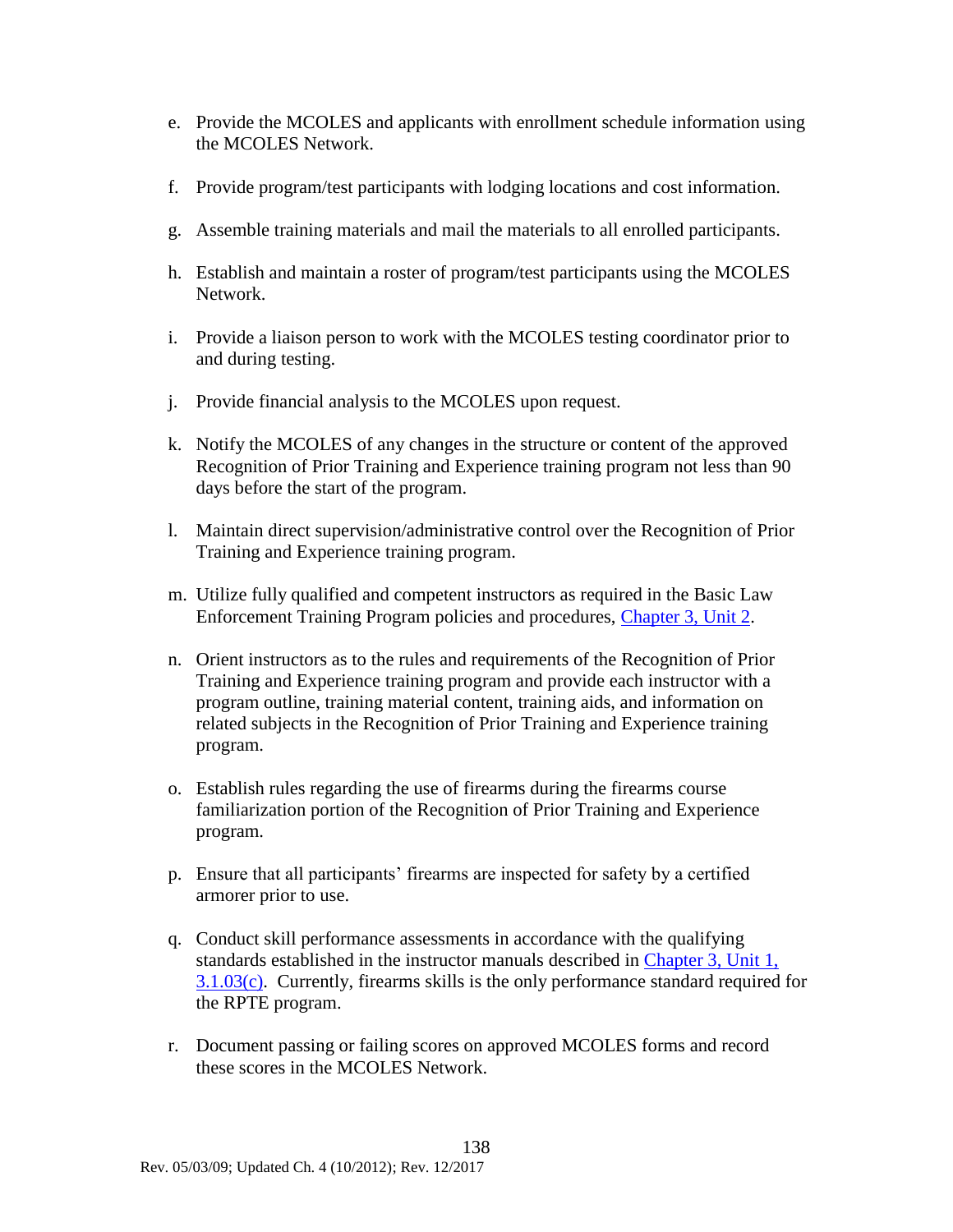### **Chapter 7 – Unit 3**

### **Mandatory Program Curriculum and Qualifications for Exemptions; Remedial Training for Failed Skill Assessment**

### **POLICY**

It is the policy of the Commission to recognize the prior basic law enforcement training of a preservice recruit who has completed an approved MCOLES basic law enforcement training and who was previously eligible for employment in accordance with [R 28.14406.](#page-53-0) Additionally, it is the Commission's policy to recognize the prior basic law enforcement training and related law enforcement experience of previously licensed Michigan officers in accordance with R  $28.14403$ , officer candidates from other states (R  $28.14404$ ) and current and former Michigan Tribal officers [\(R 28.14405\)](#page-53-1).

### **PURPOSE**

The purpose of this policy is to identify the mandatory curriculum required for successful completion of the Recognition of Prior Training and Experience Program and under what circumstances the exemptions may be granted for delivering, and attendance in, the mandatory curriculum. In accordance with  $R$  28.14408, the Commission shall establish the required curriculum components for the RPTE Program and the criteria and qualifications for exemption from various parts of the curriculum which shall be published in these policies and procedures.

### **PROCEDURE**

### <span id="page-140-0"></span>**7.3.01 Mandatory Curriculum Program**

- 1. The approved RPTE Program Site shall deliver the Mandatory Curriculum in a program and within a schedule approved by the Commission.
- 2. Knowledge Component Review
	- a. Criminal Law and Procedure
	- b. Motor Vehicle Code
	- c. First Aid and CPR (Basic Life Support, CPR for Adult, Child and Infant standard). A participant in either the mandatory program or just the skill assessment shall possess a valid First Aid and CPR card as evidence of meeting this requirement prior to being allowed to take the licensing examination.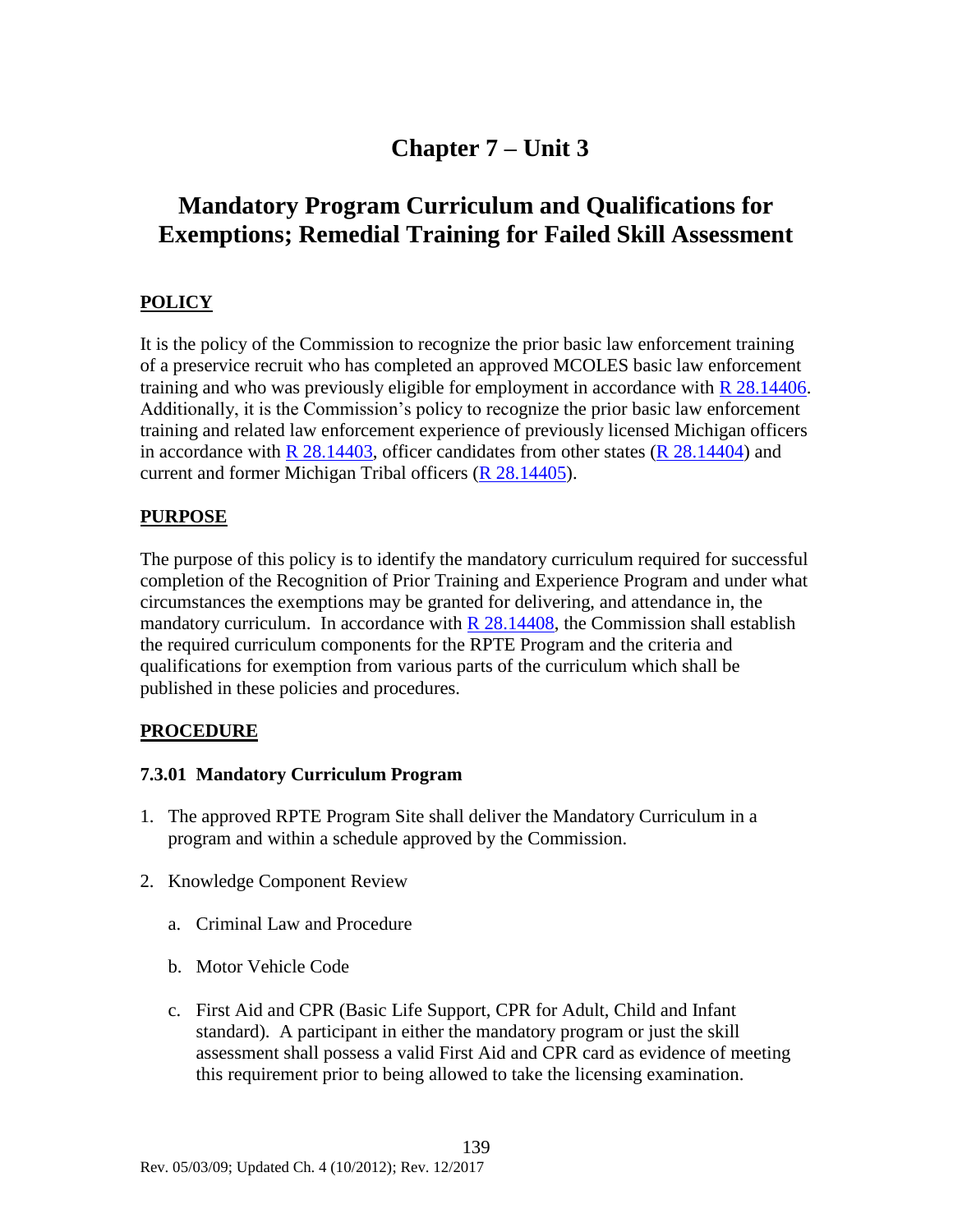- 3 Police Skills Component
	- a. Time shall be allocated for firearms skills development for those participants in the full program desiring additional range time during the program. The module shall be a condensed refresher version covering firearms and range safety, and skill practice with the handgun, shotgun and/or rifle.
	- b. Mandatory skill assessments in compliance with the minimum qualifications as described in the relative instructor manual. Currently, firearms assessments are the only mandatory skill area assessment.

### **7.3.02 Required Performance Examinations; Criteria and Qualification for Exemptions from Participation; Remedial Training Courses and Requirements**

- 1. Preservice participants shall comply with the attendance and academic requirements in [Chapter 7, Unit 4, 7.4.02\(4\).](#page-144-0) Previously certified or licensed law enforcement officers shall have the option of attending the mandatory programs; however, all candidates shall participate in the police skills performance assessment described below in subsection 2.
- 2. All participants shall complete the police skill area assessments in accordance with the qualifying standards established in the instructor manuals described in Chapter 3, Unit 1, 3.1.03(c). Currently, firearms skills is the only performance standard required for the RPTE program. Future skill performance requirements developed shall be published in this manual along with the criteria and qualifications for exemption, if any.
- 3. A person who fails a second assessment on no more than one police skill area shall enroll in and successfully complete an approved remedial training course in the failed skill area to improve their skills in order to become eligible for the licensing examination in accordance with  $R$  28.14410(5). The personal shall do the following:
	- a. Apply to, and be accepted in, an approved basic training academy's firearms training session or an approved in-service firearms training program. The remedial training course shall consist of a minimum 16 hours of training covering firearms safety, handling, shooting skills, and tactics.
	- b. Pay the costs associated with enrollment and training.
	- c. Participate in 100% of the classroom, range practice, drills, and assessments of the remedial training course.
	- c. Successfully complete the entire remedial training course, including any of the required written tests and/or skill assessments of the remedial course. Successful completion shall be reported to MCOLES by the training academy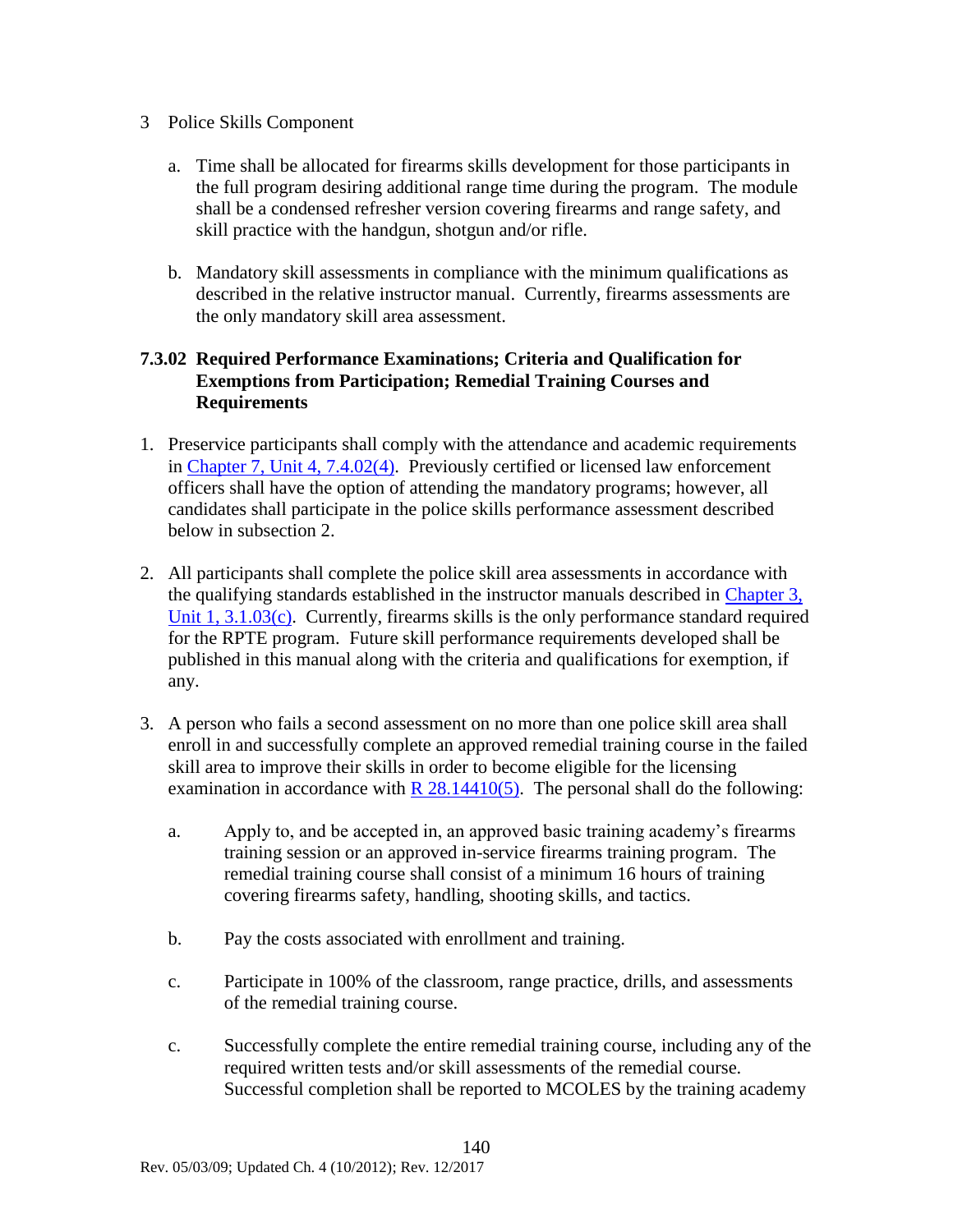or in-service training provider in writing prior to the participant taking the MCOLES mandatory firearms assessment for completion of the RPTE program.

d. Successfully complete the entire MCOLES mandatory firearms assessment at an approved MCOLES basic training academy or RPTE testing site within one year of initial approval by MCOLES for enrollment in the RPTE program.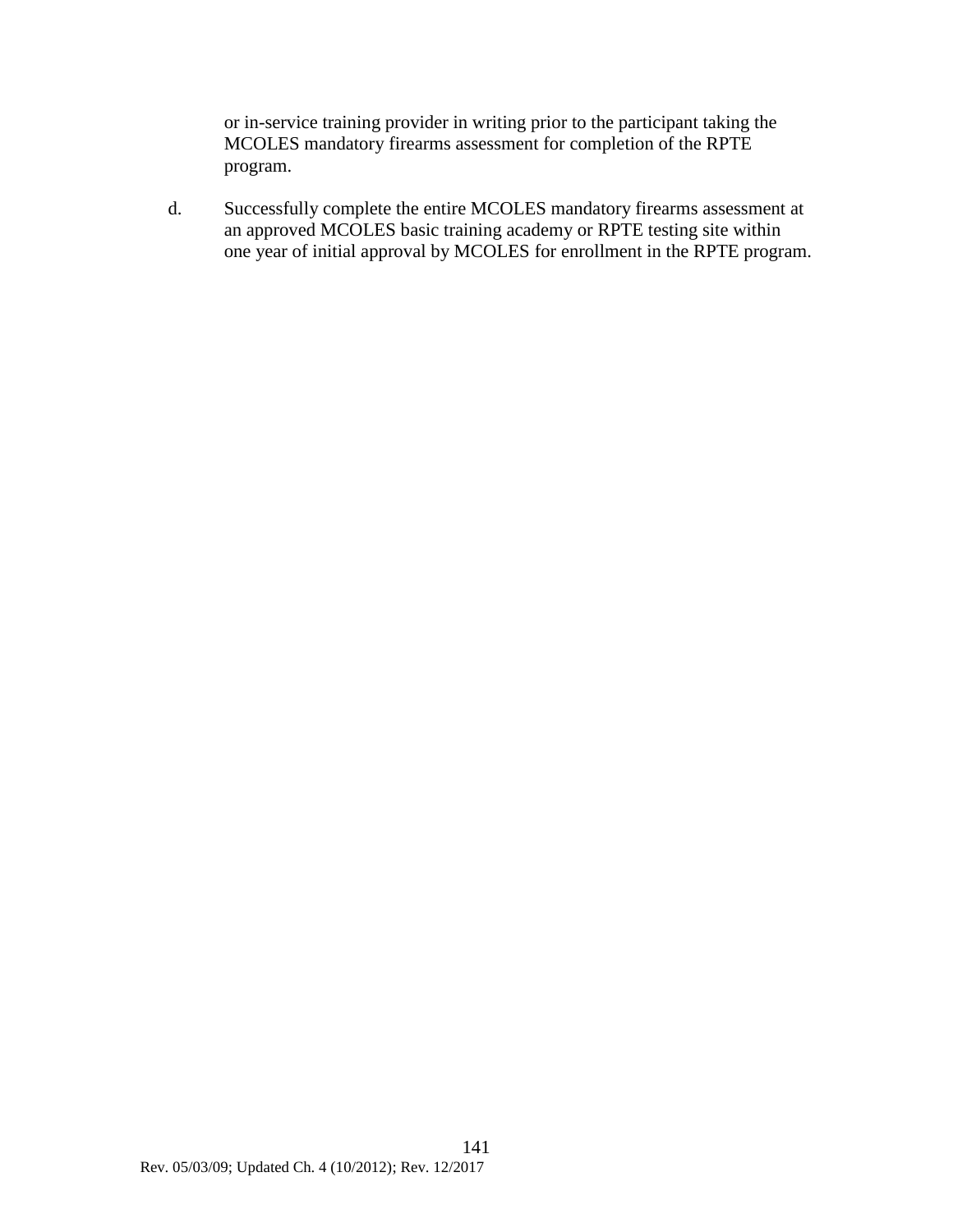### **Chapter 7 – Unit 4**

### **Minimum Qualifications and Application Requirements; Enrollment and Attendance; Completion Requirements; Eligibility for Licensing Exam; and Timeframes**

### **POLICY**

It is the policy of the Commission to ensure that only qualified applicants who reasonably expect to meet the selection and employment standards are eligible to enroll in an approved RPTE program. Furthermore, it is the Commission's policy that certain attendance and completion requirement for the program, with appropriate exemptions, are established to confirm an applicant's ability to meet the MCOLES minimum educational and police skills assessment.

#### **PURPOSE**

The MCOLES is responsible for preparing and publishing standards in the policies and procedures manual for the purpose of granting a RPTE application to those individuals who qualify and the completion requirements under the authority of PA 203, of 1965, as amended, and the administrative rules [28.14401](#page-52-0) et seq.

#### **PROCEDURE**

#### **7.4.01 Minimum Qualifications; Application Requirements**

- 1. A person may apply who meets the requirements as stated in  $\overline{R}$  28.14403,  $\overline{R}$ [28.14404, R 28.14405, or R 28.14406.](#page-52-1)
- 2. A person making application shall:
	- a. Complete an application for enrollment in the RPTE program. This application shall be made available to the potential applicant via the MCOLES web site at [www.michigan.gov/mcoles](http://www.michigan.gov/mcoles) The application shall consist of the following:
		- (i) Information sufficient to identify the applicant and a history of his or her employment and training experience;
		- (ii) A form to obtain a criminal history report from the state of Michigan and federal records based on a fingerprint search via LiveScan;
		- (iii) An authorization for the release of information form approved by the Commission;

142

(iv) A personal history statement form; and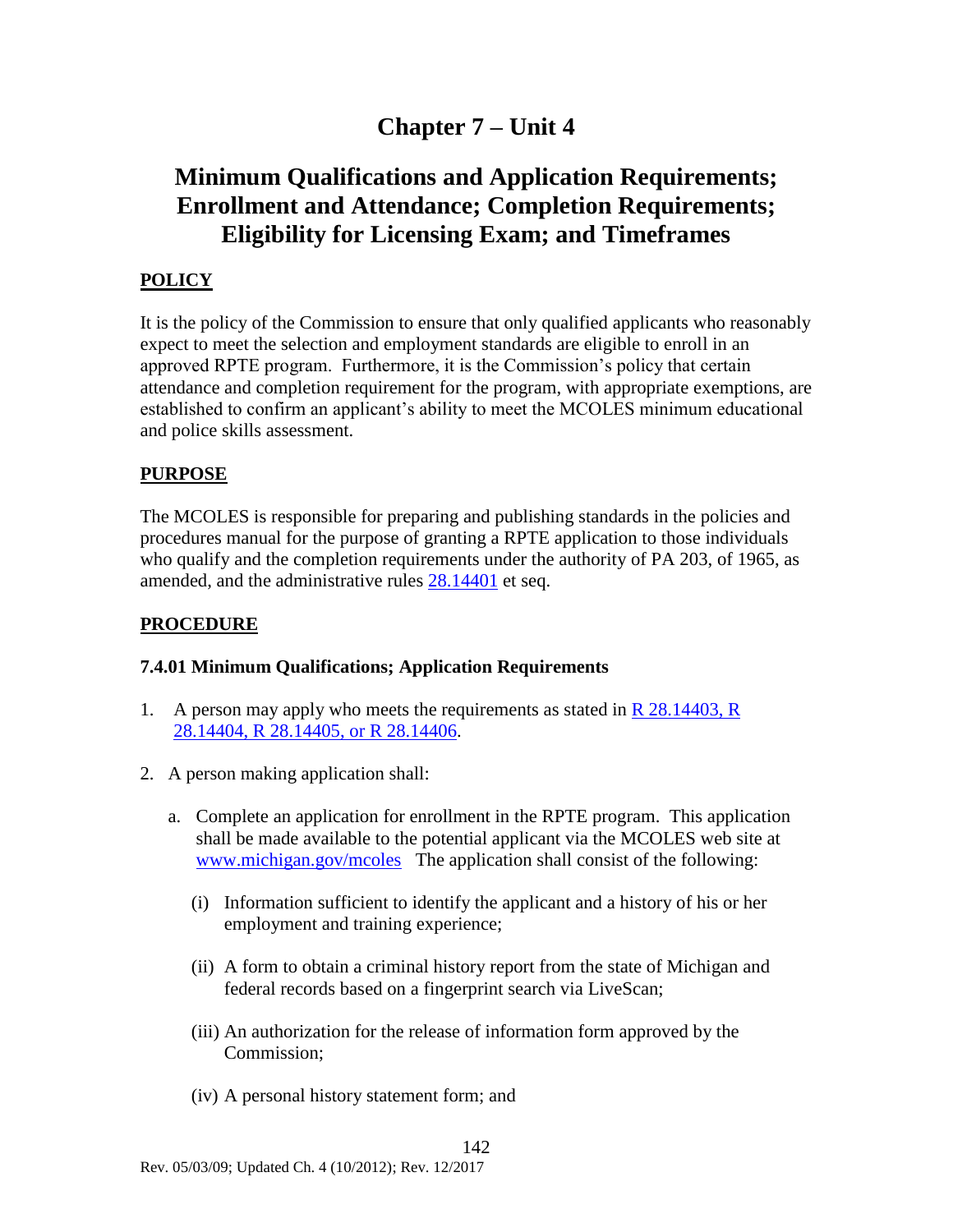(v) A letter mailed directly to MCOLES from previous law enforcement employers indicating the following:

The applicant has been previously employed as a certified or licensed law enforcement officer; the number of hours (years and months) worked; the officer was paid in accordance with the Fair Labor Standards Act; and separated from the department in good standing, remains employed in good standing, or separated on terms less than good standing.

- (vi) An acknowledgement by the applicant that they have reviewed the selection and employment standards and attesting that he or she reasonably expects to meet the requirements.
- b. An incomplete application shall be rejected and returned to the applicant for further completion
- c. An applicant who has not separated from a law enforcement agency in good standing, or has unresolved questions as to their ability to meet any of the selection and employment standards, shall have their applications turned over for investigation in accordance with R 28.14602.
- d. An application not approved within 90 days of receipt due to an investigation or an incomplete application shall be deemed inactive and the applicant shall be notified in writing to reapply.
- e. When an application is not processed further based on an initial determination that the applicant does not meet a selection and employment standard, the applicant shall be allowed an opportunity to show compliance. The request for a compliance hearing shall be in writing within 14 days of written notice and addressed to the Executive Director. The Executive Director's review and determination shall be final. In accordance with  $R$  28.14203(k), an applicant denied entry into the RPTE program shall not be eligible to reapply for two (2) years unless provided otherwise in the administrative rules.
- 3. Upon approval of the application, MCOLES shall send a letter to the applicant indicating the approval and any other terms or requirements for enrolling into an approved RPTE session. If MCOLES is aware that the applicant is in the process of being licensed with a previous employer, or known to be in the screening process for hiring by an employer, the approval letter shall also be sent to the employing agency.

## **7.4.02 Enrollment and Attendance Requirements**

1. An approved applicant shall enroll in an approved RPTE session within three (3) full months of the date of the approval letter (e.g., approval in May, enrollment by the August session). For good cause, an applicant may request an extension for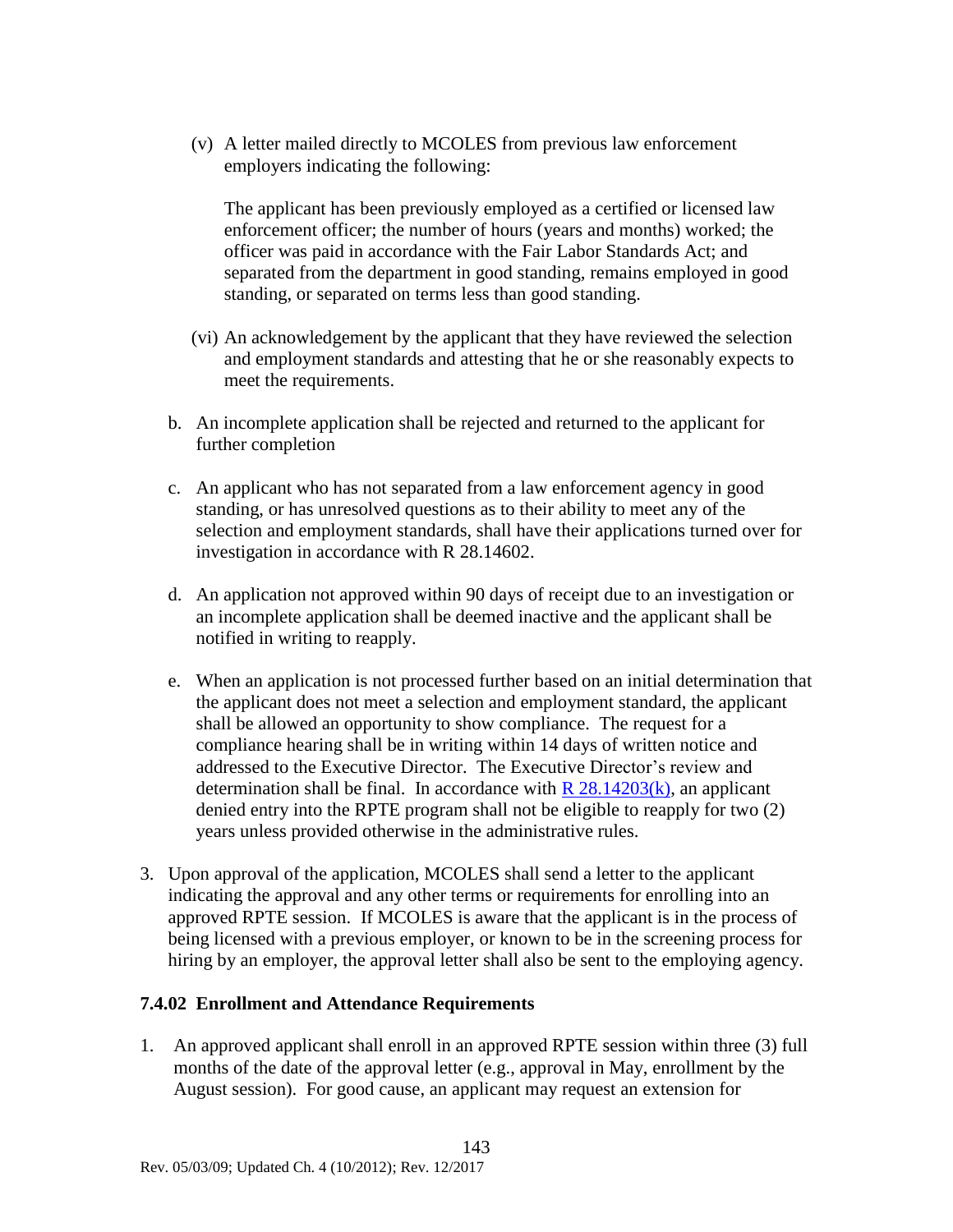enrollment. The request shall be in writing and detail the reasons for the request. An extension shall be allowed for one, 3-month period from the original expiration (e.g., last available enrollment date in August; extension allowed through November). A request for an extension shall be made prior to the expiration of the pending extension. An applicant not requesting an extension in a timely manner shall reapply for approval.

- 2. An applicant shall comply with the directions indicated in the approval letter in order to be enrolled in the RPTE session, including registering and paying for the licensing examination in the manner prescribed within 5 business days prior to enrollment.
- 3. Upon enrollment, the applicant shall execute the Commission's affidavit of compliance relative to the applicant's background and eligibility requirements.
- 4. A preservice graduate seeking an additional year of eligibility shall enroll in the entire mandatory curriculum program session offered by the RPTE training location. A preservice graduate shall attend a minimum of 90% of the training session to be eligible for participation in the mandatory police skills assessments and licensing examination. A preservice attendee shall successfully complete any examination administered during the session with a minimum score of 70%.
- 5. A previously certified or licensed law enforcement officer may attend the approved RPTE course session as an option refresher course.
- 6. All RPTE preservice and previously certified or licensed law enforcement officers shall attend the full program shall attend 100% of all mandatory MCOLES police skills assessments as described in [Chapter 7, Unit 3](#page-141-0) (7.3.02) to be eligible for the licensing examination.

## **7.4.03 Course Completion Requirements; Remedial Training Policy; and Eligibility to Take the Licensing Examination.**

In order to successfully complete the RPTE program an enrolled participant shall:

- 1. Comply with the attendance policy, if applicable, in Chapter 7, Unit 4 (7.4.02) above.
- 2. Attain a qualifying score on the mandatory MCOLES skills area assessments prior to taking the licensing examination. A participant who fails to attend or successfully complete a full attempt in an assessment of a skill area shall be given a failing score for the entire assessment.
- 3. Successfully complete the RPTE session within three (3) months of the initial enrollment. Exceptions to this completion requirement are listed in [R 28.14410\(5\).](#page-54-0)